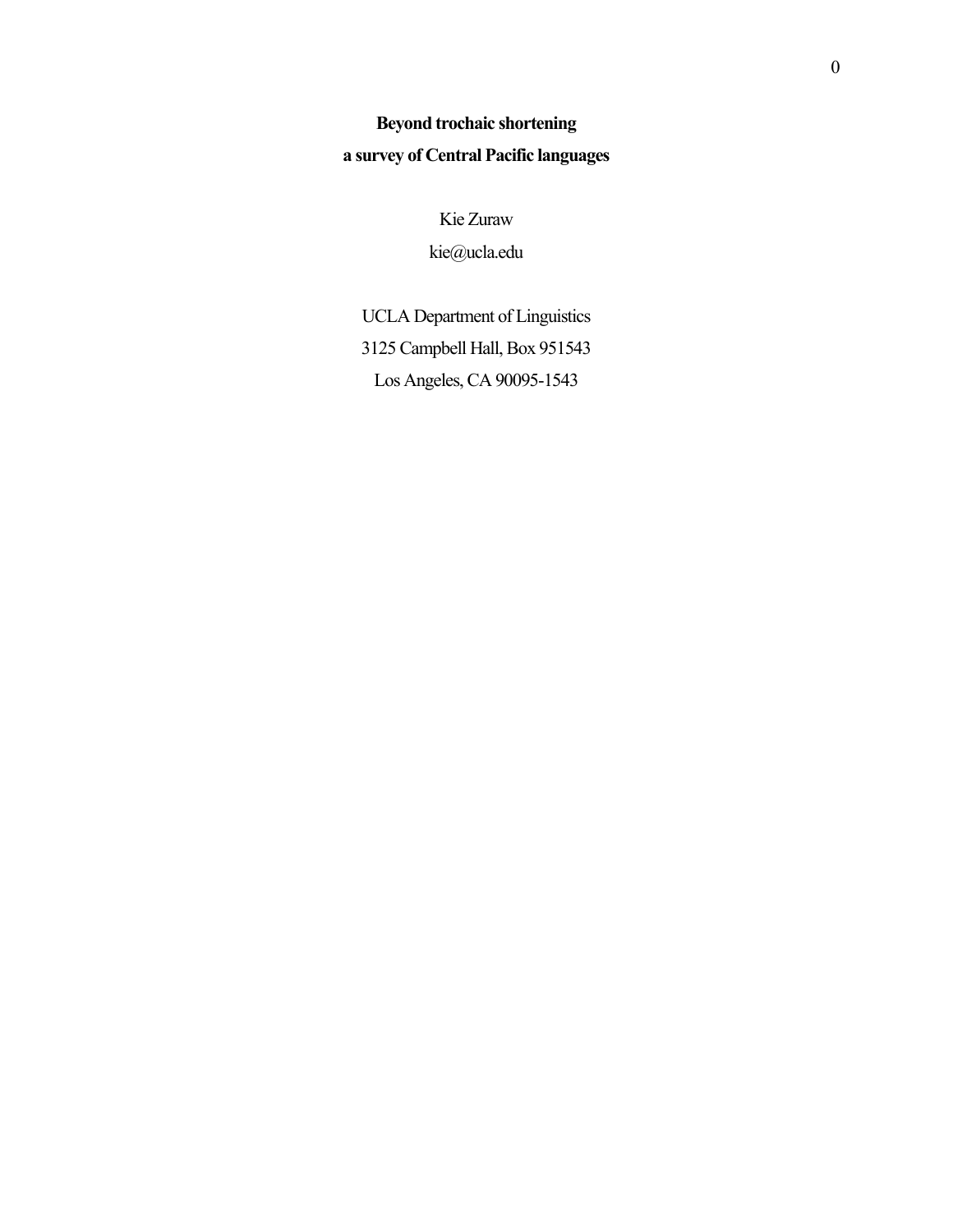**Beyond Trochaic Shortening a survey of Central Pacific languages**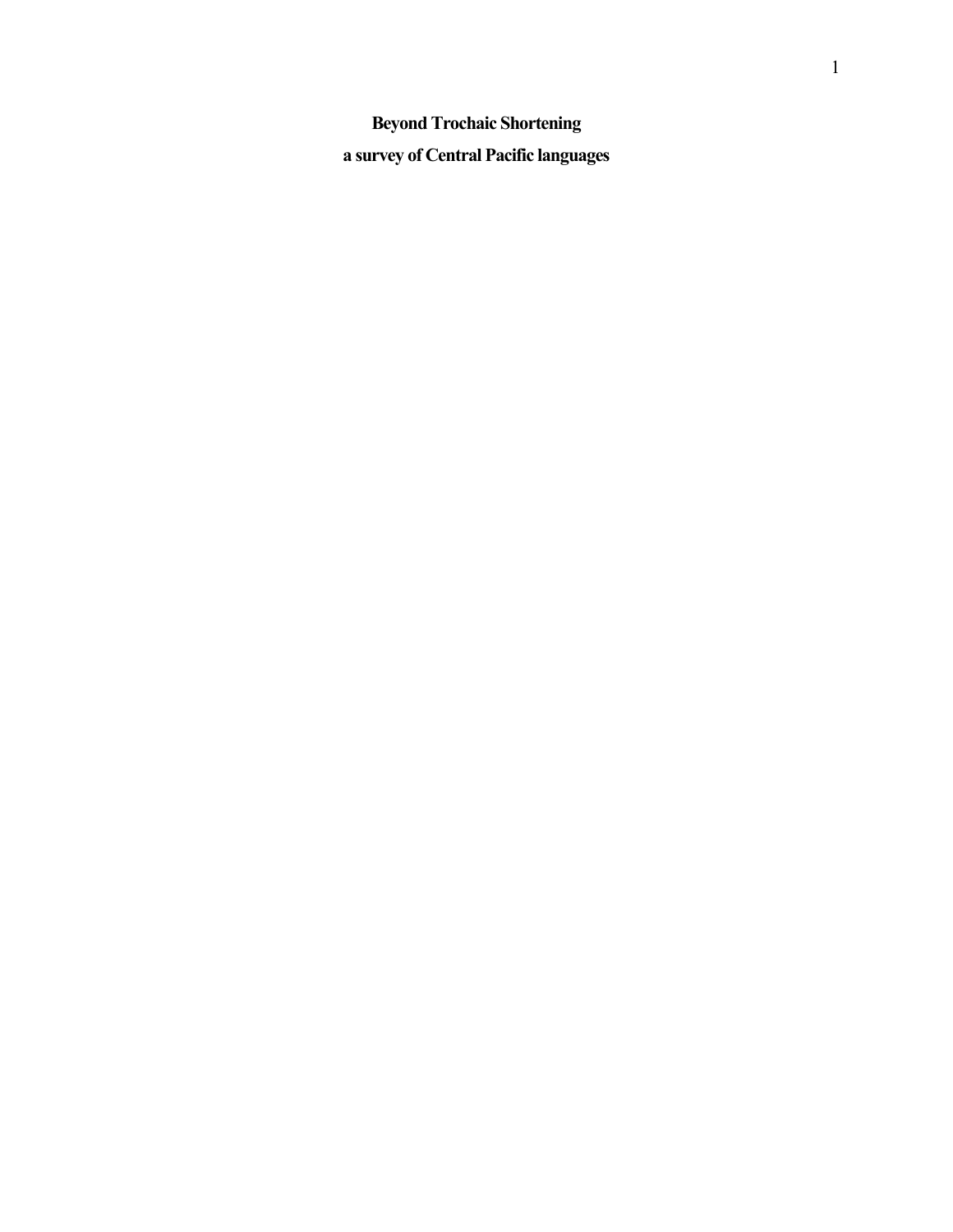An underlying form like /ma:li/ is problematic for a stress system requiring word-final, bimoraic trochees. The grammar must sacrifice word-finality or bimoraicity, [(má:)li] or [(má:li)] (tolerating HL#); place stress on the second half of the long vowel, [ma(áli)] (breaking); or shorten the vowel, [(máli)] (trochaic shortening). This article surveys the Central Pacific language family, which hosts the most famous cases of breaking (Tongan) and trochaic shortening (Fijian), and finds that while trochaic shortening is poorly attested, breaking and tolerance are common. There are three findings of theoretical interest. First, length alternations suggest it is difficult to learn contrastive information that is absent in the core member of the morphological paradigm. Second, lexicalization of whole words is a possible response to this difficulty. Third, there is divergence between a language's root phonotactics and its alternations.<sup>\*</sup>

*Keywords*: typology, stress, vowel length, trochaic shortening, breaking, Central Pacific, Polynesian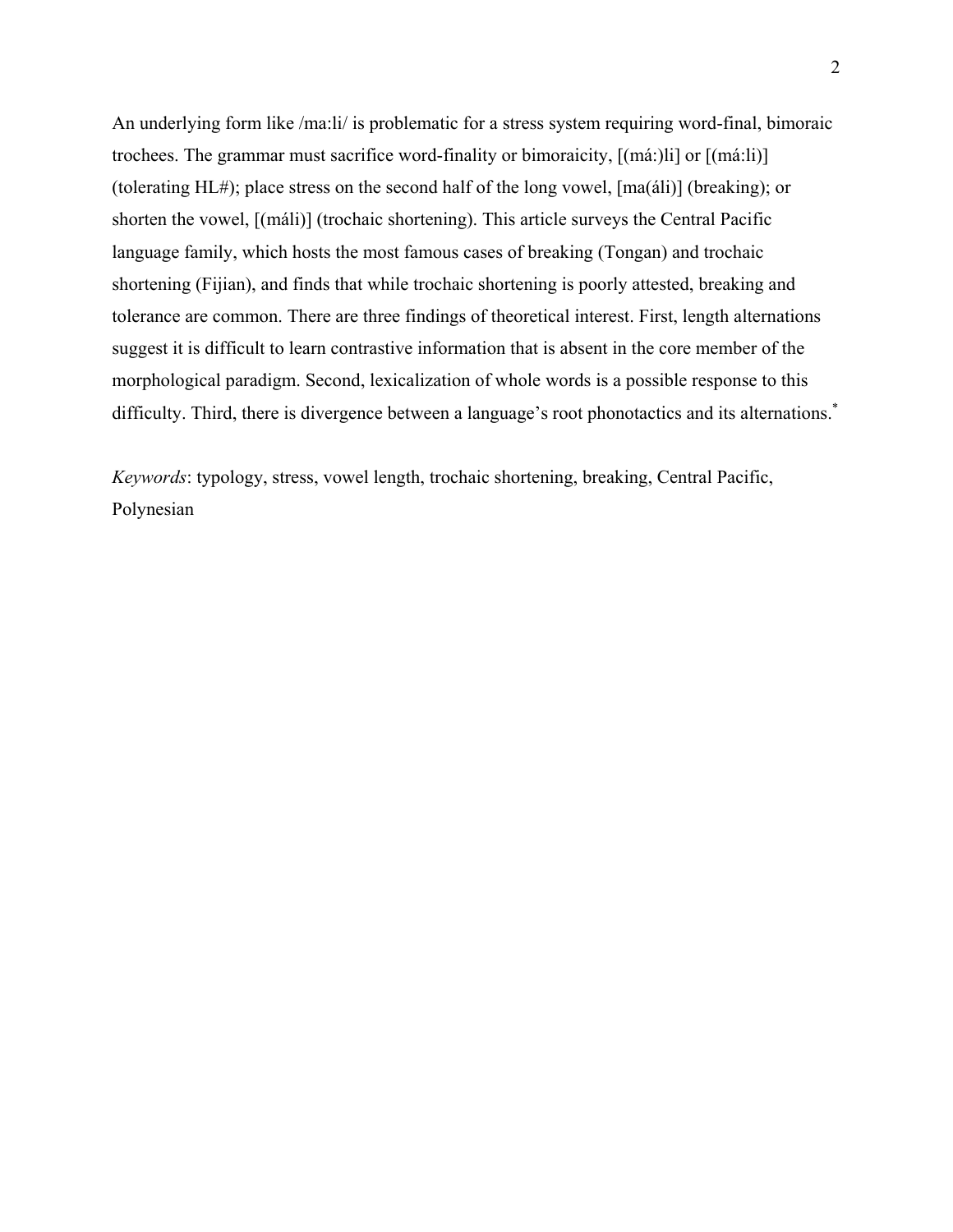#### **Beyond Trochaic Shortening: a survey of Central Pacific languages**

**1.** INTRODUCTION: THE FACTORIAL TYPOLOGY OF TROCHAIC SHORTENING. Consider an underlying form ending in a heavy-light sequence, like /maːli/. Footing and stressing /maːli/ will be problematic in a language that requires a trochaic (stressed-unstressed) foot at the ends of words, as in *pa(táka)*. The table in 1 lists the compromises available, using the constraints defined in 2. Footing the entire word, as *(máːli)*, produces a foot with three moras. A homophonous alternative leaves the /li/ out of the foot, *(máː)li*, but now the foot is not aligned to the end of the word. The option of BREAKING (Poser 1985; Mester 1992), *ma(áli)*, yields a rightaligned, bimoraic foot, but is guilty of splitting underlying /aː/ over two syllables. There is also the option of TROCHAIC SHORTENING (Prince 1990; Hayes 1985; Hayes 1995), *(máli*). In terms of Optimality Theory (Prince and Smolensky 1993/2004), it is not possible to simultaneously satisfy FOOTBINARITY-mora, ALIGN(PWord, R; Foot, R), NOBREAKING, and faithfulness to length (as Kager 1999:175-177 discusses). The first two candidates can be said to tolerate the structure HL#, a heavy-light sequence at the end of the word.

(1) Options for underlying /…HL/ (i.e. ends with a heavy-light sequence) <INSERT Tableau (1) HERE>

(2) Constraint definitions

- FOOTBINARITY-mora: a foot must have exactly two moras (in this case, that means one long vowel or two short vowels) (based on Prince & Smolensky 2004:47)
- ALIGN(PWord, R; Foot, R): the end of the phonological word must coincide with the end of a foot (McCarthy & Prince 1993)
- NOBREAKING: a single underlying vowel should not have surface correspondents in different syllables
- IDENT(long): an underlying vowel and its corresponding surface vowel should have the same length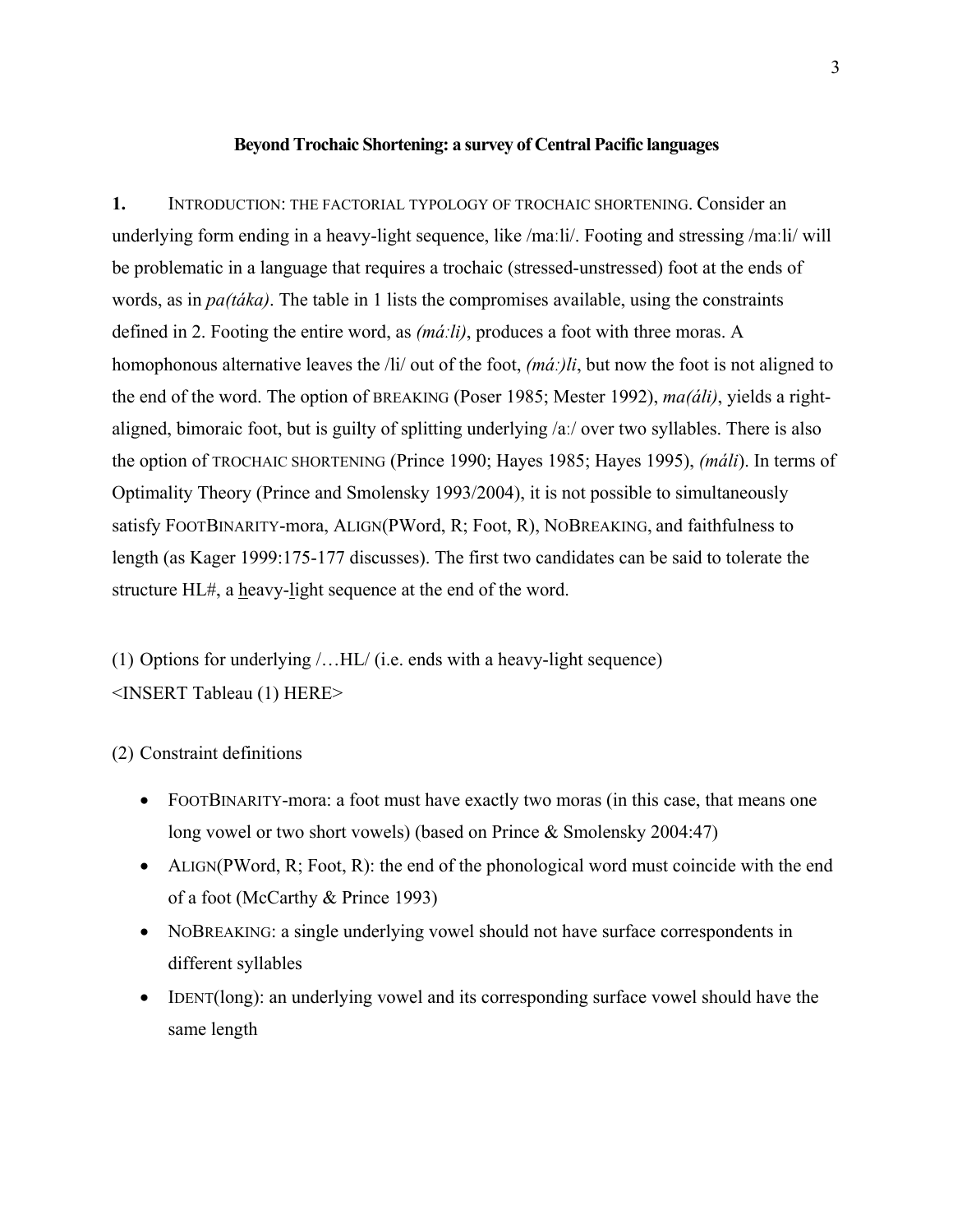This simple constraint system produces a factorial typology with three observably different languages, schematized in Table 1 (the column for  $V_i\dot{V}_i$ , which refers to sequences like [aá], anticipates discussion below in section 2). All three languages treat an input like /pataka/ as [pa(táka)], but for /maːli/ we can observe shortening, breaking, or tolerance of surface HL#.

#### Table 1 <INSERT Table 1 ABOUT HERE>

A language that opts for trochaic shortening should be free of HL# on the surface. Within a morpheme, there will also be no 'broken' sequence of the form  $V_i\dot{V}_i$  (e.g. [aá]; see section 2). The language should also display two types of alternation. First, shortening under suffixation: an unsuffixed form like /kuliː/  $\rightarrow$  [ku(líː)] can form a right-aligned bimoraic foot unproblematically, but suffixed /kuli:-ŋa /  $\rightarrow$  [ku(líŋa)] requires shortening to do so. Second, there should be 'deshortening' under suffixation: underlying long penult vowels shorten, as in /maːli/  $\rightarrow$  [(máli)], but if we add a suffix, /maːli-ŋa/, the long vowel is pushed out of the penult and can now surface faithfully, as in /maːli-ŋa/  $\rightarrow$  [(màː)(líŋa)]. I use the term de-shortening atheoretically, to highlight how the derived form  $(m\dot{a})/(\dot{a})$  differs from the unsuffixed form  $(m\dot{a}li)$ ; the term is not meant to imply that the suffixed form is actually derived from the unsuffixed surface form (though section 4.1 considers that possibility)—by comparison with the underlying form, deshortening simply represents no change.

A language with breaking should likewise lack surface  $HL#$ , but it will have  $V_iV_i$ , because of suffixation: a long final vowel surfaces intact,<sup>1</sup> as in /kuliː/  $\rightarrow$  [ku(líː)], but adding a monomoraic suffix forces the stem-final vowel to be split over two syllables, as in /kuli:-na /  $\rightarrow$  $[(kùli)(ing)]$ . Suffixation should also cause 'de-breaking': a penult vowel that is broken in the unsuffixed form, as in  $/ma$ :  $i \rightarrow [ma$ (*a*li)], does not need to break if suffixation pushes it out of the penult, as in /maːli-ŋa/  $\rightarrow$  [(maː)(líŋa)]. Again, the term de-breaking is meant to highlight, atheoretically, the difference between the suffixed and unsuffixed forms.

A language that tolerates HL# should be free of shortening or breaking alternations, unless they are required for some other reason, and free of  $V_iV_i$ .

The Central Pacific language family hosts the most famous case of trochaic shortening, Fijian, and the most famous case of breaking, Tongan. In order to get a better idea of the typology of how underlying HL# surfaces, this article surveys the treatment, across Central Pacific languages, of words that underlyingly end heavy-light, either monomorphemically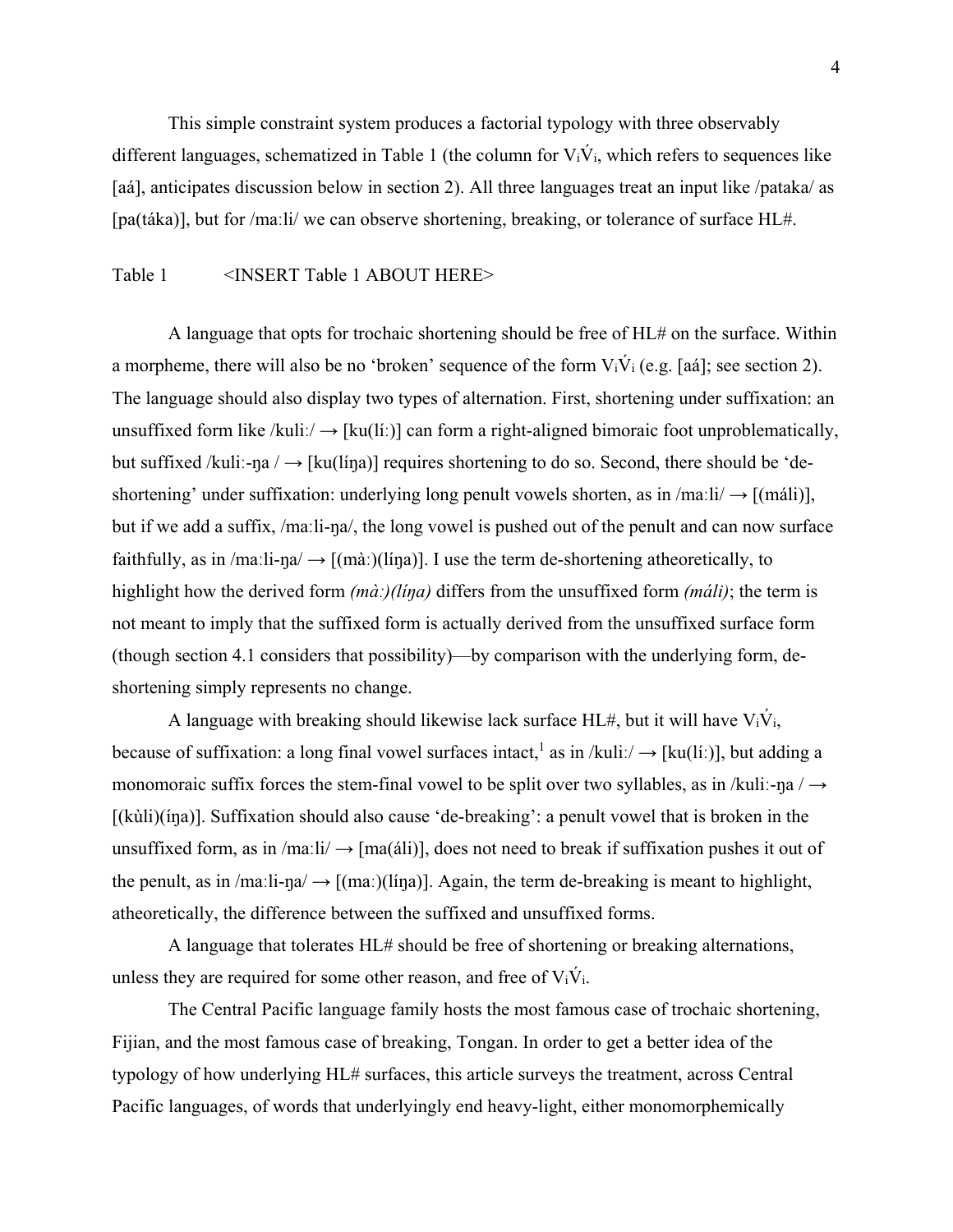$($ ...HL $/$ ) or through suffixation  $($ ...H+L $/$ ). This language family gives good scope for comparison, because most of its members have right-aligned trochaic feet, and because long vowels have been repeatedly introduced into the family and its daughter branches, as discussed below. This survey includes all the Central Pacific languages where the needed data and generalizations were readily available in published descriptions. The discussions of Samoan and Tongan also draw on consultation of native speakers and exhaustive dictionary searches. For other languages, dictionaries were merely mined for supplemental examples, not systematically processed. Vowel-vowel sequences like *ai* sometimes have special behavior (e.g. Samoan [máile] 'dog', with stress on the antepenultimate vowel), and have therefore sometimes been analyzed as diphthongs—that is, as belonging to a single, heavy syllable ([mai]). But for most languages here, sources give little or no information on these sequences, and they will therefore be largely ignored below; the focus is on long vowels.

After some necessary background on syllabification and diachrony, subsequent sections examine first languages with trochaic shortening, then those with breaking, those that tolerate HL#, those with innovative stress patterns, and those that have lost contrastive length.

The overall picture that emerges from the survey does not support the clean factorial typology above. First, trochaic shortening does not seem to be impressively productive. The crucial data for Fijian are rather sparse (few crucial words' suffixed forms are given in the literature), and in Samoan, where more data are available, it appears that de-shortening alternations have been vulnerable to reanalysis as an arbitrary, morphologically conditioned length alternation. This suggests that alternations that neutralize the citation form can be fragile, in line with Albright 2002's theory that one member of the surface paradigm serves as a base from which the rest are derived—in this case, the citation form would be that base. When such an alternation degenerates, whole-word listing can occur (see Samoan in section 4.1, Tuvaluan in 5.2, and Tokelauan in 6.1 for cases of likely lexicalization). Breaking seems to be the bestattested system, in the sense that there are languages that closely match the set of behaviors predicted above. Simple tolerance is also well-attested, though languages that tolerate HL# may also retain de-shortening alternations, perhaps as lexicalized or morphologized phenomena rather than productive phonology.

Second, looking at the productivity and associatedness of phonotactics and alternations, and their diachronic stability, the data suggest, echoing Paster 2013, that alternations and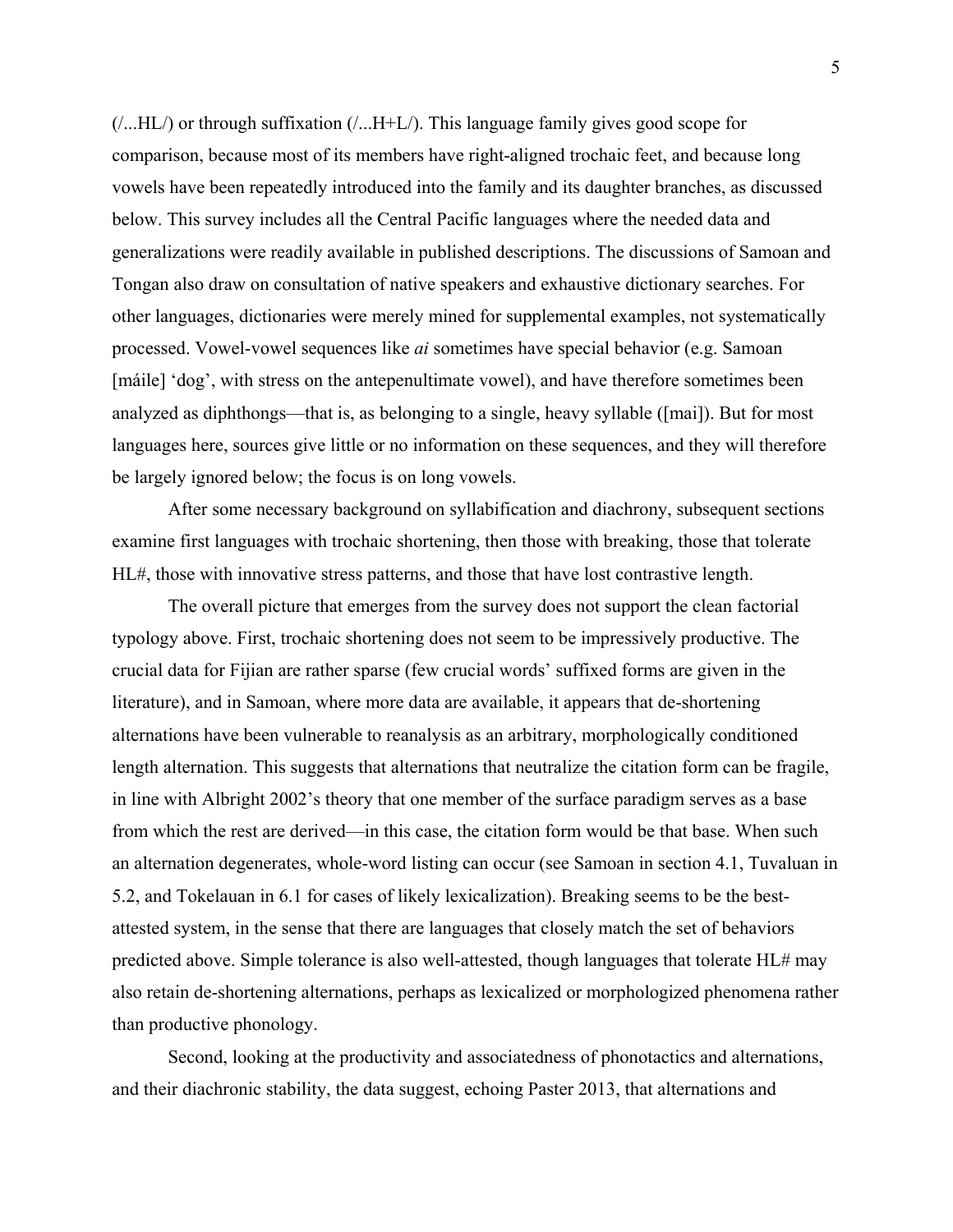phonotactics do not go hand in hand as we expect in a classic conspiracy (Kisseberth 1970). Instead, phonotactics and alternations can match when initially created by the same diachronic change, but then drift apart (see especially Samoan in 4.1 and Rennell-Bellona in 5.2).

**2.** THE ANALYSIS AND TRANSCRIPTION OF LONG VOWELS. Researchers have varied in the structures they assume for long vowels in this language family—see especially Tongan, in section 5.1. In 1 above, a long vowel was shown as a single segment. But it could also be treated as a sequence of two identical short vowels, either in a single syllable (as in 3d) or in two separate syllables (as in 3e).

(3) Different possible representations for a long vowel <INSERT Example (3) HERE>

If an underlying long vowel is treated as a sequence of two vowels that happen to be identical, then we can no longer rely on the faithfulness constraint NOBREAKING to explain why some languages prohibit [ma(áli)]. Instead, as illustrated in 4, we need a markedness constraint  $*V_i\acute{V}_i$  (and IDENT(long) is replaced by MAX-V); 4 is agnostic as to whether surface syllabification is as in 3d or as in 3e.

(4) Options for underlying /…HL/, sequences-of-short-vowels analysis*<sup>2</sup>* <INSERT Tableau (4) HERE>

Even under the analysis where all long surface vowels are a single segment ([aː]), we still need  $V_iV_i$  to handle rich-base inputs like /maali/: if a language has no surface forms like [maáli], then faithfulness (NOBREAKING) is insufficient to explain the gap, and we need a markedness constraint.

For maximal generality, therefore, the rest of this article will transcribe long vowels as VV rather than V;, and tableaux will use  $\sqrt[k]{v_i}$  (even though NOBREAKING would still be applicable if the input does contain a long vowel).

None of the languages here appear to have a contrast between underlying  $/V$ :/ and  $/V$ <sub>i</sub> $V$ <sub>i</sub> $/$ : that is, the distribution of  $[\dot{V}_iV_i]$  versus  $[V_i\dot{V}_i]$  (if it occurs) is always predictable. In terms of ranking, this means that  $\mathbf{v}_i \dot{V}_i$  is high-ranked in all but the breaking languages.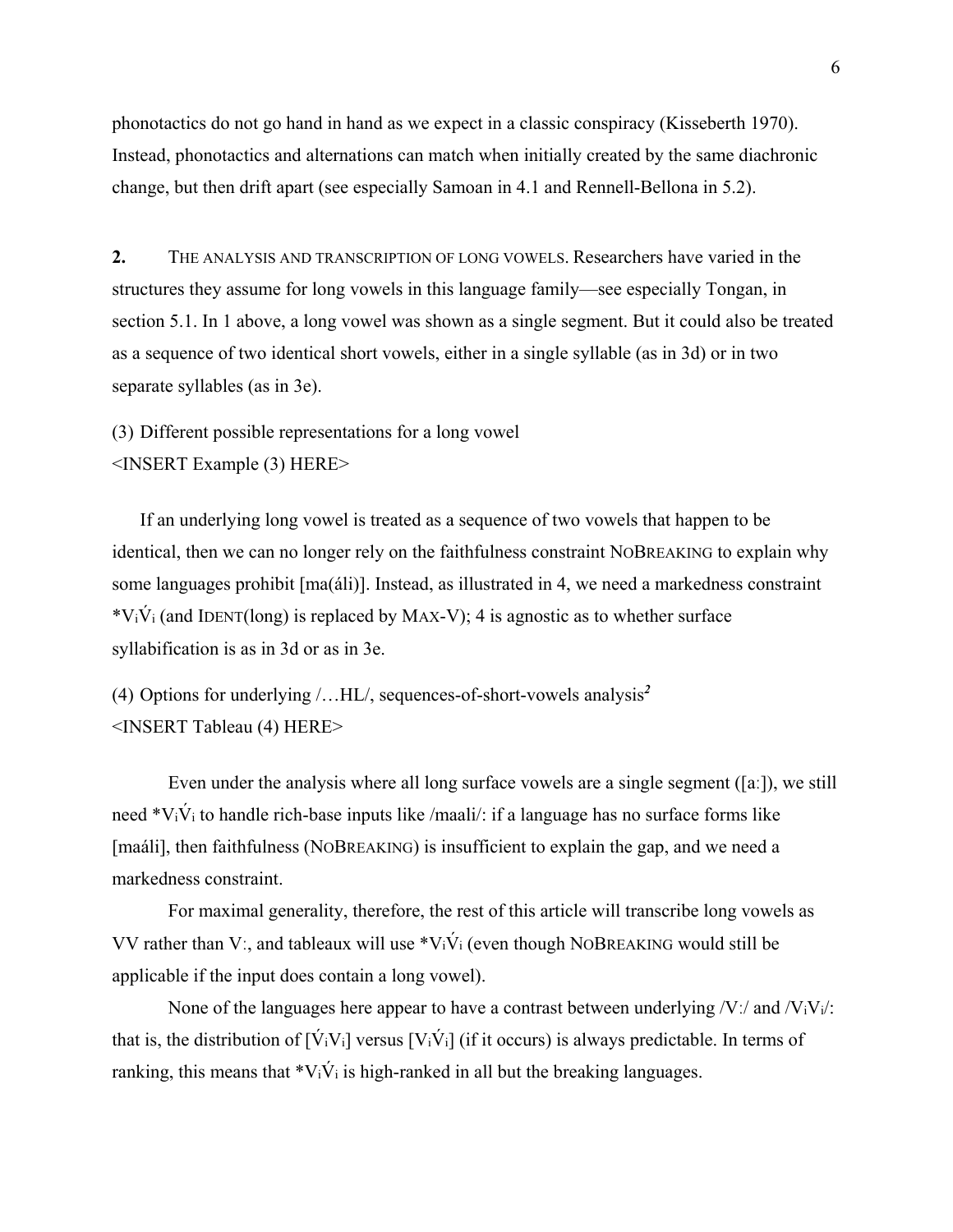The markedness constraint  $V_iV_i$  is akin to two constraints proposed by Zuraw, Yu and Orfitelli (2014): \*AÍ, '[a]n unstressed non-high vowel should not be followed by a stressed high vowel' (Zuraw, Yu & Orfitelli 2014:306), and \*VALLEYASPEAK, '[a] stressed vowel must not be flanked by lower, unstressed vowels (i.e. a peak of stress should not be a valley of sonority)' (Zuraw, Yu & Orfitelli 2014:313). All of these constraints enforce a match between stress prominence and sonority prominence.  $*V_i\dot{V}_i$  penalizes sequences like [aá], where there is a stress difference but no sonority difference; \*AÍ penalizes sequences like [aí], where the first vowel is more prominent in terms of sonority but less prominent in terms of stress; and \*VALLEYASPEAK penalizes sequences like [aéa], where the middle vowel is more stress-prominent and less sonority-prominent than the vowels on either side. Other proposed constraints that connect sonority prominence and metrical or structural prominence include \*PEAK/i,u (Kenstowicz 1997), \*ΔFoot/{ə,i/u} (de Lacy 2002a), and SONORITYPEAK (Clements 1997, Dell and Elmedlaoui 2002).

The terms 'break' or 'rearticulation' used by many descriptions to describe sequences like [aá], or, to use a real example, the [eé] in [(pèl**e)(é**-ŋa)] ('card game', Samoan), suggest something like a medial dip in amplitude, a change in formants, or a glottal stop. In the primary data used here from Samoan and Tongan, there was no such phonetic discontinuity. In both languages, stressed vowels bear a pitch rise (Zuraw, Yu & Orfitelli 2014 for Samoan, Garellek & White 2010 for Tongan). If that pitch rise, and therefore the stress, is on the second half of a long [eː]/[ee], an analysis of Samoan or Tongan as trochaic requires that the second half be footinitial, which in turn requires us to posit a syllable (and foot) break: [e.é]. By contrast, in [pe(l**ée**)] 'play', the pitch rise, and therefore the stress, is on the first half of the long [ee], so the two halves are in the same foot, and could plausibly be either in the same syllable or in different syllables. In other words, there is no PHONETIC sense in which [ée] is monosyllabic/monosegmental but [eé] is disyllabic—that is, there is nothing between the two halves of [eé] like a dip in amplitude, change in formants, or glottal stop. Rather, it is a question of analysis: most analyses require [eé] to be disyllabic and allow [ée] to be monosyllabic. The same may well be true for the other languages with breaking surveyed here.

As much as possible, analyses in the case studies below will remain neutral as to how long vowels are treated. The abbreviation HL (heavy-light) will refer to both *máːli* and *máali*,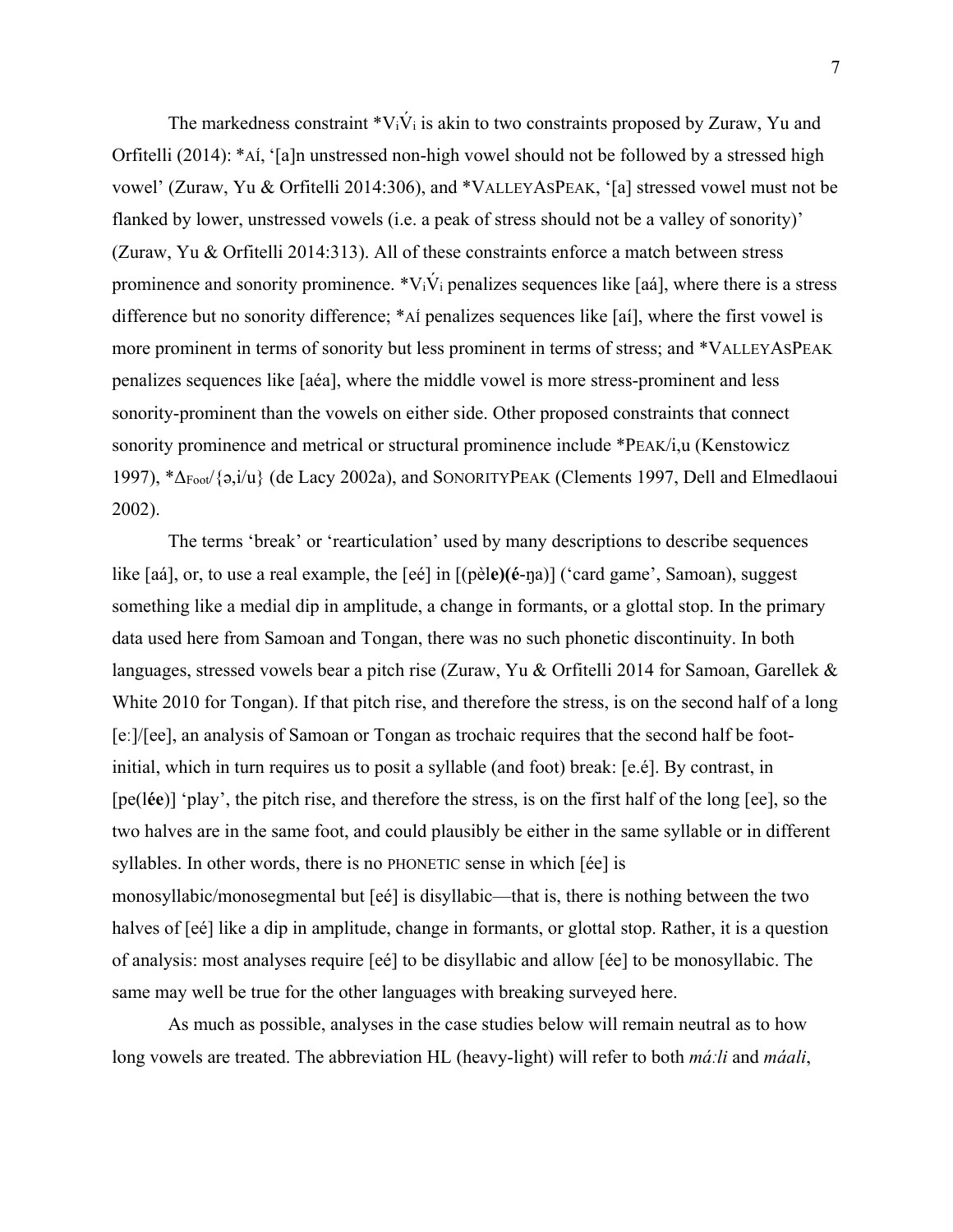even though strictly speaking *máali* might be syllabified as *má.a.li*, which would be LLL (lightlight-light).

 Sources for the languages below vary in how they transcribe long vowels: *aa*, *aː*, or *ā*. Transcriptions have been standardized to *aa* here as much as possible.

Primary stress is marked with an acute accent (*á*), and secondary stress with a grave accent (*à*), whenever the source either marks it or states clearly where it should fall. Sources' segmental transcriptions were generally adjusted where drastically different from IPA.

**3.** DIACHRONIC BACKGROUND: WHERE LONG VOWELS COME FROM. Ethnologue (Ethnologue & Gordon 2005) classifies Central Pacific as a sub-family of Austronesian, containing 44 languages. The Central Pacific grouping includes Polynesian, East Fijian, West Fijian, and Rotuman languages, but excludes Loyalty Islands, Micronesian, New Caledonian, and North and Central Vanuatu languages. The appendix gives a table of the languages surveyed here and their affiliations.

 The long vowels of Central Pacific arose mainly through multiple diachronic incidents of consonant deletion. Blevins (1994), using data from Geraghty (1990), gives the following examples in which \*R (possibly a uvular fricative: Geraghty 1990:51-52) deletes between two identical vowels, yielding a long vowel. Additional examples of non-identical surrounding vowels are provided from Geraghty.

(5) Long vowels and vowel sequences through C deletion

*Proto-Eastern Oceanic Proto-Central Pacific* 

a. examples from Blevins (1994:509-510) with identical vowels

| *tak <b>uRu-</b> | $*$ takuu- $^3$ | 'back'              |
|------------------|-----------------|---------------------|
| *tumba <b>Ra</b> | *tumbaa         | 'kind of land-crab' |
| *mbaRa           | *mbaa           | 'fence'             |

b. examples from Geraghty (1990:58-60) with non-identical vowels

| *ðak <b>aRu</b> | *ðakau | 'coral reef'               |
|-----------------|--------|----------------------------|
| *niRa           | *nia   | 'k, hardwooded shore tree' |
| *tfiRu          | *siu   | 'make hissing noise'       |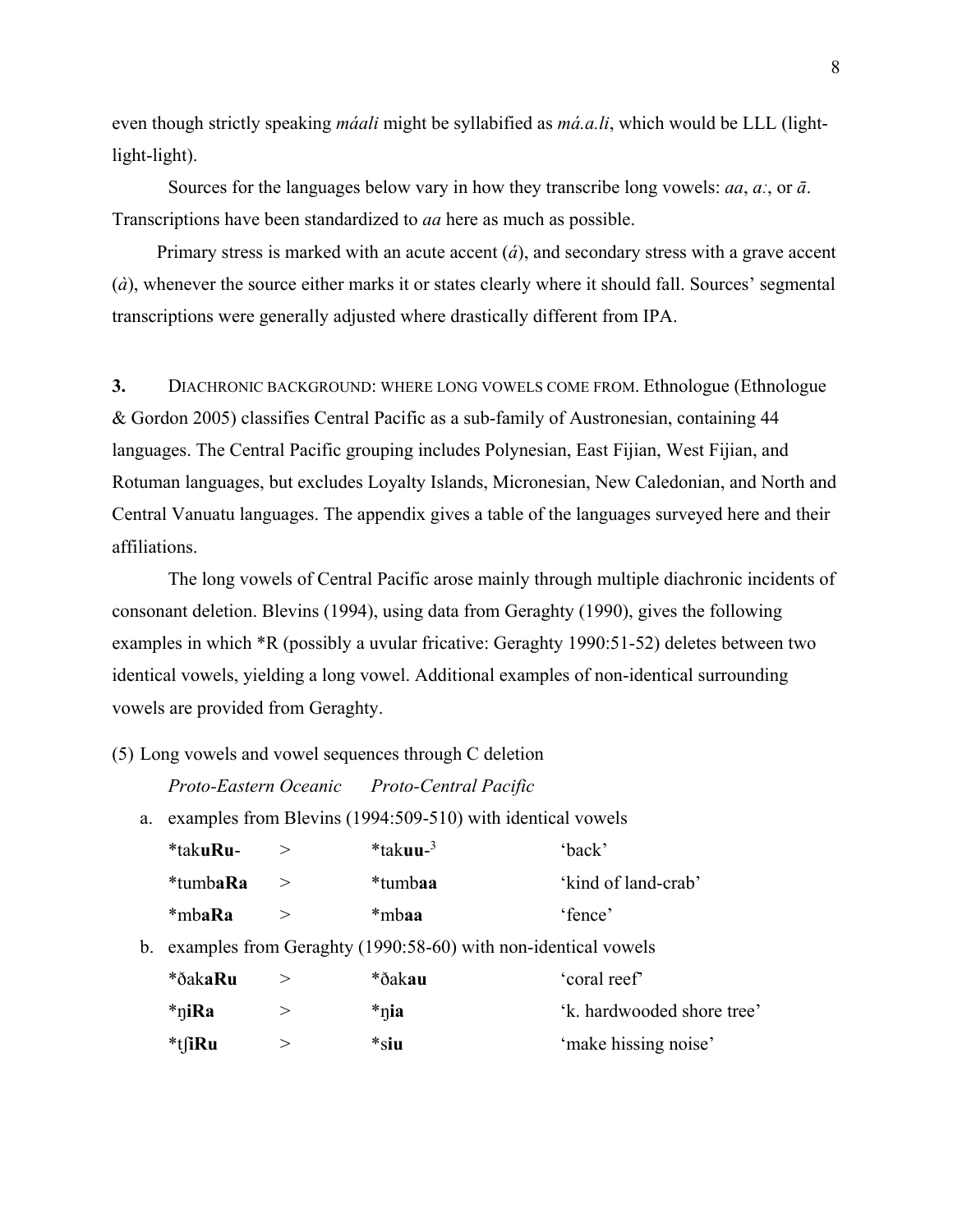Blevins notes some trochaic shortening that seems to date to this early stage—that is, cases where \*VCV becomes a short vowel rather than a long vowel, in penult position.

(6) Early trochaic shortening and vowel sequences

*Proto-E. Oceanic Proto-Central Pacific* 

a. examples from Blevins (1994:509) with identical vowels

| *mbuRua          | *mbu(?)a | (rather than $mbu(2)ua$ )   | 'k. mollusc, <i>Murex sp.</i> '   |
|------------------|----------|-----------------------------|-----------------------------------|
| *ka <b>Ra</b> va | *kava    | (rather than <i>kaava</i> ) | 'k. fish, <i>Liza vaigiensis'</i> |

b. additional examples from Geraghty (1990:61,64,73) with identical vowels

| *ka <b>Ra</b> ka | *kaka          | 'k. crab'              |  |
|------------------|----------------|------------------------|--|
| *m <b>aRa</b> ko | *mako          | 'k. light-wooded tree' |  |
| *maRa?a          | $*$ ma?a- ma?a | 'lightweight'          |  |
| *t <b>aRa</b> ma | *tama          | 'answer call'          |  |

 c. examples from Geraghty (1990:64,72-73) with non-identical vowels—no shortening needed

| *maRere        | *maere  | 'k. vine'   |
|----------------|---------|-------------|
| *soRanga       | *soanga | 'k. banana' |
| <i>*taReRe</i> | *taee   | 'rejoice'   |

De Chene (2014) gives additional examples in which \*y and \*h have deleted, as seen in modern Tongan in particular.

(7) More examples of long vowels through C deletion (de Chene 2014, ch. 1)

|                        | Proto-Austronesian Tongan |        |                |
|------------------------|---------------------------|--------|----------------|
| $*$ layaR <sub>1</sub> |                           | la-laa | 'sail, canvas' |
| *bahaq*                |                           | faa    | 'flood'        |

Similar, later changes have taken place in individual languages or subfamilies, with consonant deletion introducing a new long vowel.

(8) Later C deletions

Tongan *maa* cf. Mele-Fila *mara* 'rotten; preserved food' (Ross, Pawley & Osmond 1998) Hawaiian *Ɂoo* cf. Tokelauan *koho* 'coconut-husking stick' (Ross, Pawley & Osmond 1998)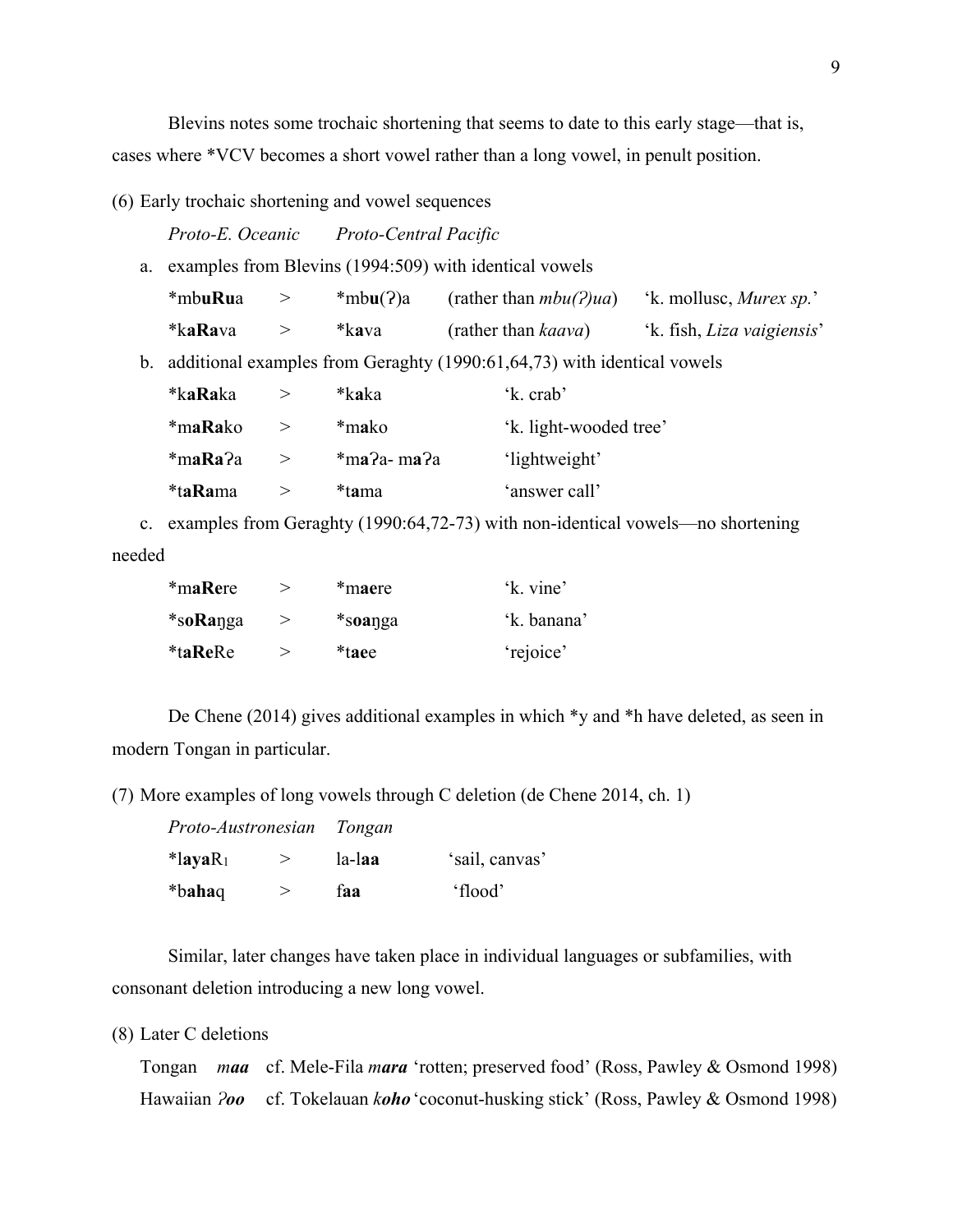Samoan *fetuu* cf. Tongan *fetu?u* 'star' (Milner 1993 vs. Churchward 1959)

As we will see, loanwords and morphological lengthenings have introduced additional long vowels in some languages.

**4.** TROCHAIC SHORTENING. The first row of Table 1 is repeated here as a reminder of what is expected in the simplest trochaic shortening language (converting from Vː to VV notation), along with a tableau.

Table 2 <INSERT TABLE 2 HERE>

(9) Trochaic shortening tableau <INSERT Tableau (9) HERE>

**4.1** SAMOAN. Most of the synchronic material in this subsection is condensed from one section of Zuraw, Yu and Orfitelli 2014—see there for more information, phonetic data, and an OT analysis, within a broader account of Samoan word prosody—but some is new. Data presented with stress transcribed are the pronunciations of the primary consultant in that study; the other sources cited here mostly do not mark stress. The discussion here ignores violations of ALIGN that can arise from certain vowel sequences (e.g. [máile] 'dog'), because of higherranking \*AÍ and \*VALLEYASPEAK; these data are discussed in depth in Zuraw, Yu and Orfitelli 2014.

We will see that Samoan presents a varied picture. In part, it fits well with the schematic in 9: \*HL# (a cover term for the FOOTBINARITY and ALIGN constraints used above) and \*V<sub>i</sub>V<sub>i</sub> phonotactic constraints are strong, maybe even gaining in strength over the past several decades. But Samoan deviates from the simple picture in two ways. First, de-shortening looks unproductive. And second, there is a phonotactics/alternation mismatch: while the  $*V_iV_i$ constraint is strong in monomorphemes, and can block certain morphology, an alternation in suffixed words variably produces  $V_i\dot{V}_i$  sequences instead of shortening.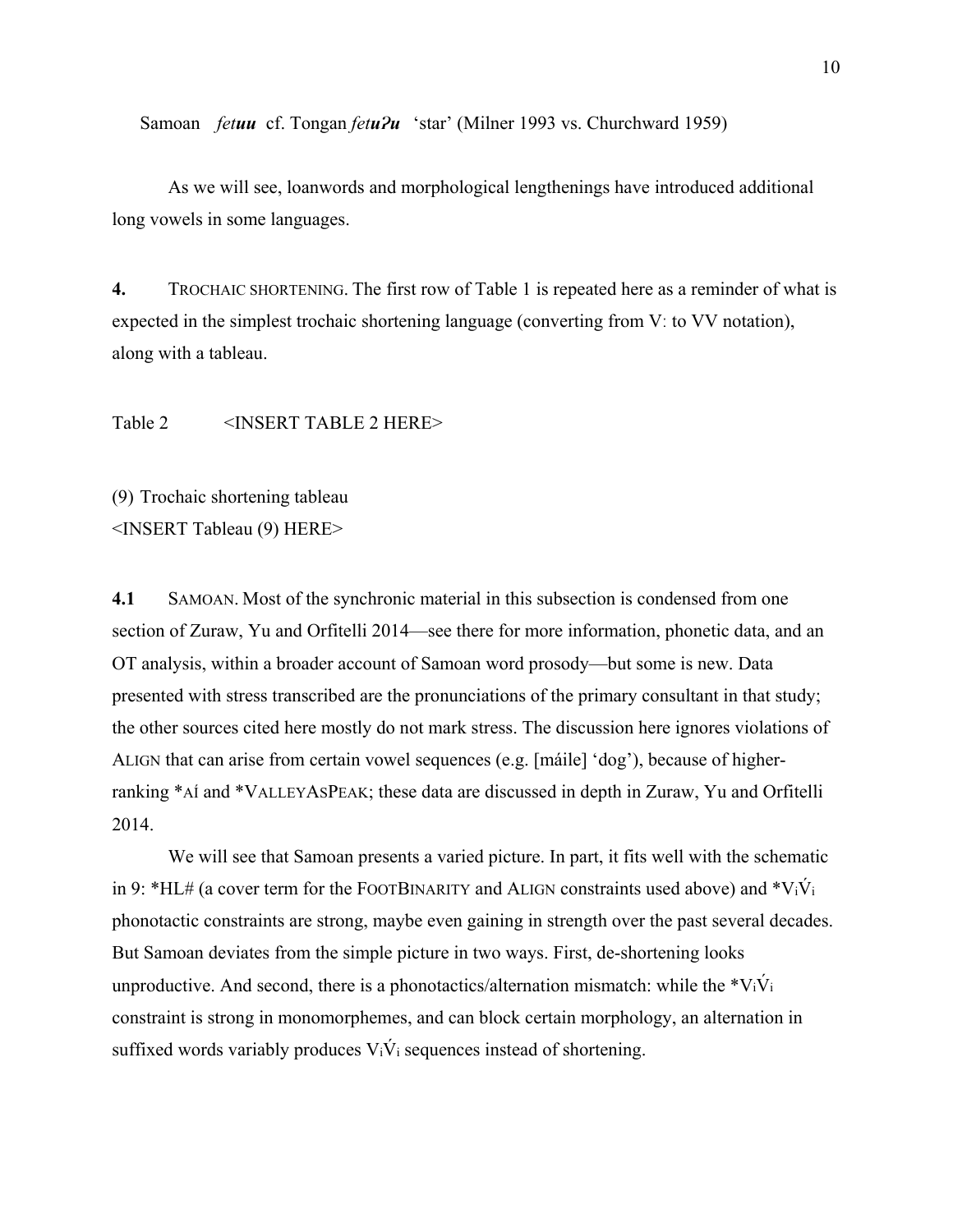PHONOTACTIC BANS ON HL# AND  $V_iV_i$ . Milner 1993, a dictionary, contains some words spelled as ...V̄CV#, such as *tōga* 'fine mat' (*g* spells [ŋ]). Milner describes such words as 'heard [...] with a medial pulse of rearticulation' (Milner 1993:xvi), and with stress falling on the second half of the long vowel—[toóna]. Thus, these words would obey  $*HL#$ , and violate  $*V_iV_i$ .

 Our primary consultant pronounced all of these words, when known to him, with a short penult; examples are given in 10. This was true for monomorphemes (a), for a reduplicated word's first copy (which forms its own footing domain) (b), and for a non-final stem in a compound (which also forms its own footing domain) (c).

- (10) Shortening as compared to dictionary *Milner spelling consultant pronunciation* 
	- a. monomorphemes<sup>4</sup>

| ōi   | ói   | 'groan'                  |
|------|------|--------------------------|
| āfu  | áfu  | 'sweat'                  |
| nāmu | námu | 'smell'                  |
| tāne | táne | 'husband'                |
| pāsi | pási | 'pass' (English loan)    |
| pāga | pána | 'partner' (English loan) |

b. reduplicated words:  $\langle \rangle$  surround the first copy

| põlepole  | $<$ pòle $>$ póle                      | 'worried' |
|-----------|----------------------------------------|-----------|
| vāivai    | $\langle \text{vài}\rangle$ vái        | 'weak'    |
| vāevaeina | $\langle \text{v\`a}e \rangle$ vàe-ína | 'divide'  |

c. compounds

| vālalua | vàla-lúa | 'divided in twos (divide+two)' |
|---------|----------|--------------------------------|
| tāfafā  | tàfa-fáa | 'four-sided (side+four)'       |

 Why are our consultant's pronunciations in conflict with Milner's spellings? Perhaps the language is in the midst of a change. The dictionary was compiled in the 1950s and 1960s (the 1993 edition used is a reissue of the 1966 original)—and even at that time, the pronunciations shown might have been conservative, given a dictionary's goal of preserving maximum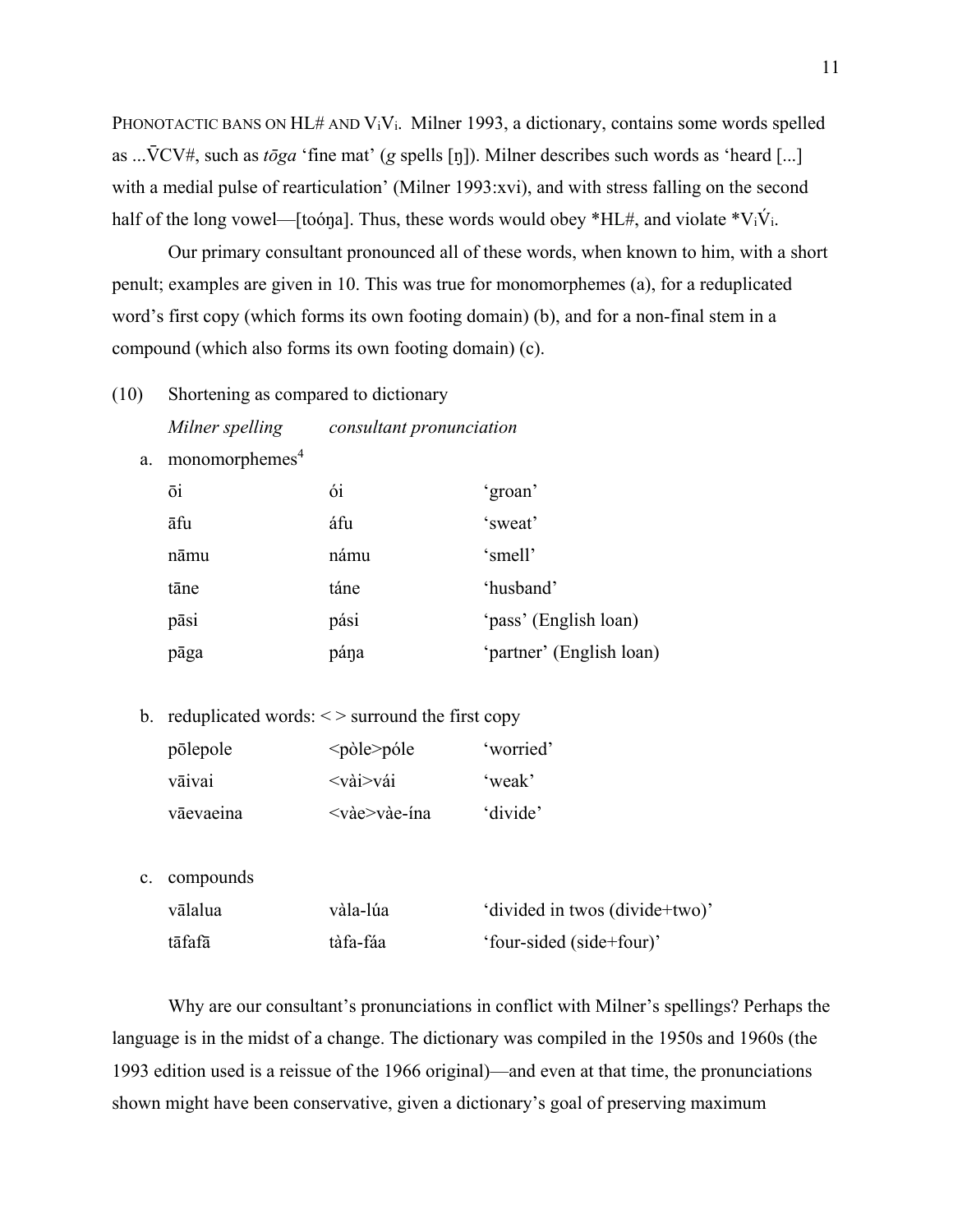information. Comparing Pratt's dictionary from about a century earlier (Pratt 1878), we can see that some long penults of Pratt's are given as short by Milner: *ānu* (Pratt) vs. *anu* (Milner) 'to spit', *ālo* (Pratt) vs. *alo* (Milner) 'to paddle', *'ōa* (Pratt) vs. *'oā* (Milner) 'to lather'. So, by the 1960s some long penults had already shortened.

 Mosel and Hovdhaugen (1992:30), writing three decades after Milner's dictionary was compiled, describe words with heavy penults and light ultimas as rare, and as varying in whether the stress is on the first half of the vowel ([táane], ordinary speech) or the second ([taáne], very careful speech). In OT terms, in this small set of words, there is variation in whether it is \*HL# or  $*V_i\acute{V}_i$  that is violated. As Mosel and Hovdhaugen point out, the [taáne] variant agrees with Milner's description, and the [táane] variant with Pawley's (Pawley 1960). They note that Pawley focusses on the *tautala leaga* register of Samoan (also known as k-language), while Milner focusses on *tautala lelei* (t-language). *Tautala lelei* is used in school, church, prayer, song, and broadcasting, and for conveying social distance; *tautala leaga* is used in daily interactions outside of school or church, and in traditional oratory (see Mayer 2001, ch. 3). This accords with Mosel and Hovdhaugen's characterization of [taáne] as the more careful variant.

Around the same time, Condax (1990), in investigating final lengthening that marks locatives, measured vowel durations in Samoan words of various shapes (two speakers from the Apia area, born in 1942 and 1954). Condax reported difficulty finding suitable items of the shape CVːCV in Milner's dictionary, and recorded only *pāpa* 'barber' (English loan). For that one item, Condax found that the supposedly long penult vowel was 'much shorter […] than any of the other long vowels', 110 msec. for one speaker and 109 for the other (Condax 1990:39). This was closer to a short vowel than to a long vowel: stressed, short penult vowels (e.g. *pápa* 'plank') were on average 84 msec. for both speakers, and long penult vowels in words like *(pàa)(páa)* 'high titles and dignities' (where each of the last two syllables can form a foot and thus trochaic shortening does not apply) were on average 151 msec. and 154 msec. for the two speakers. Condax does not report standard deviations or ranges, so we can't say whether the penult of *pāpa* is well within the range of ordinary short penult vowels or would be an outlier.

Hovdhaugen (1992) replies to Condax's paper with duration measurements from another speaker, but unfortunately reports only the category of long penult vowels (Hovdhaugen 1992:282), not specifying whether they come from words like *pāpa*, where trochaic shortening predicts that they should be short, or from words like *pāpā*, where they should remain long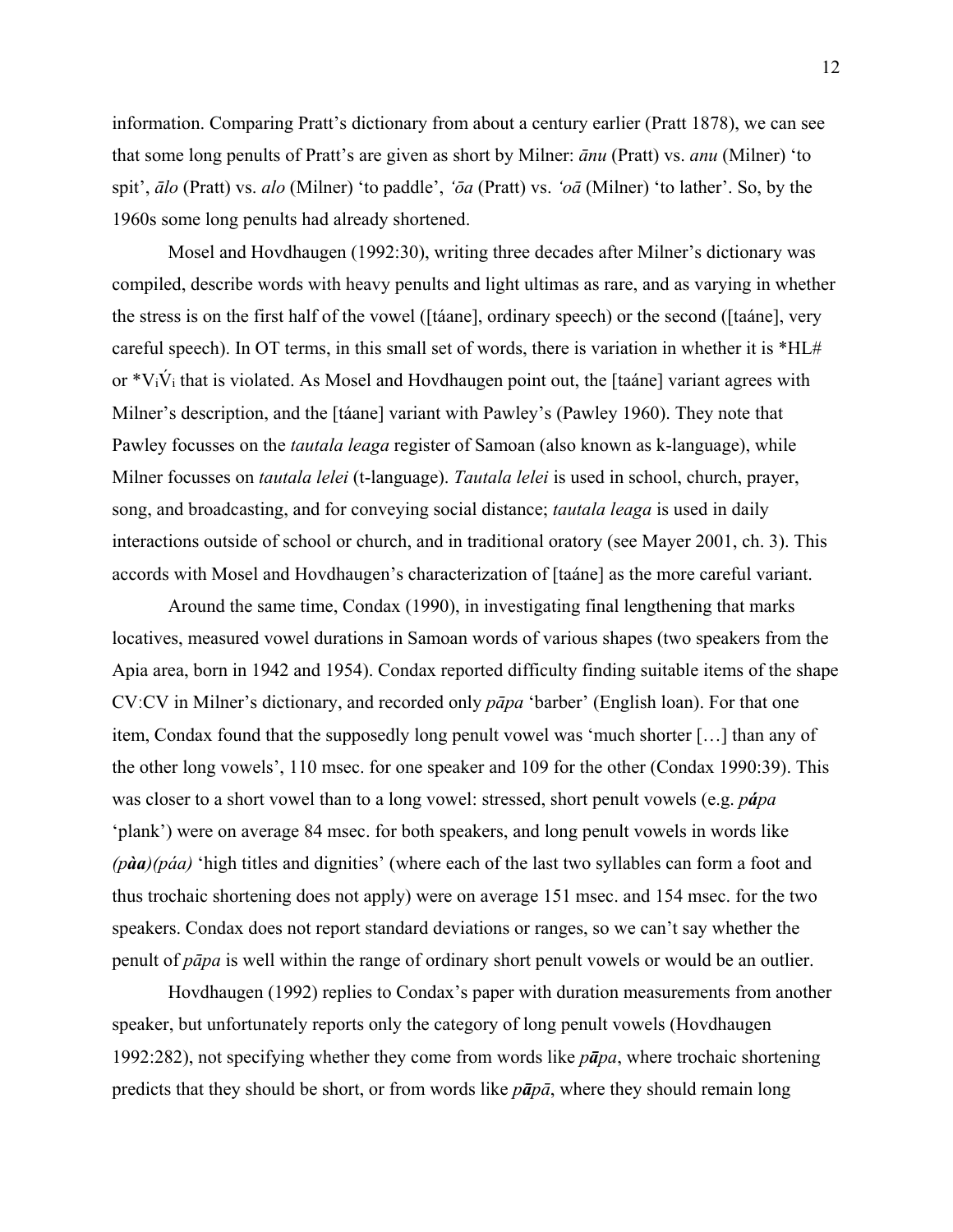(Hovdhaugen 1992:282), or a mix.<sup>5</sup> The long durations obtained (mean of 173 msec., ranging from 158 to 188; compared to 53-150 msec., mean of 108, for short, stressed penults) are therefore not informative for our purposes.

Our primary consultant, also from Apia, was born in approximately 1993, a generation or two later than Condax's speakers. (He had recently moved from Samoa to California, and thus increased his daily use of English; Condax's consultants were also bilingual, having lived in Hawaii for many years.) Another source of recent data is Billington's online Samoan vocabulary (Billington n.d.). It does contain four …HL# items (*āla* for plural of *ala* 'awake', *'ie tōga* 'fine mat', *mālōsi* 'strong' and derivatives, *mālōlō-ga* 'interval, break'). Unfortunately these are not among the items accompanied by audio recordings, and we shouldn't draw strong conclusions from the spellings, because Billington's 'How to contribute' page acknowledges that many errors remain in the materials, and in some of the items that do have audio recordings, the audio length does not match the spelled length (e.g. *lenei*, audio [leenei] 'this'; *lisiti*, audio [liisiti] 'receipt'; *mālie*, audio [malie] 'to agree').

 As for reduplicated words (as in 10a), Hovdhaugen (1990:98) states that the length in Milner's entries such as *fānafana* 'is very hard to perceive and most Samoans seem not to find such vowel lengthening natural or acceptable', again suggesting an ongoing tendency away from tolerating HL#.6

\*HL# CAN BLOCK REDUPLICATION. The \*HL# restriction influences the choice of morphology to mark plural in verbs. Among verbs with a listed plural in Milner's dictionary (Milner 1993), the most common pattern is CV reduplication of the primary-stressed foot, as in [láfi] 'hide', [<la>láfi] 'hide-*plural*'. But if the primary-stressed foot is vowel-initial, CV reduplication fails to occur. For example, [óso] 'jump' does not have a plural \*[<o>oso], presumably because the phonotactic constraints would be violated; Hovdhaugen (1990:102) makes a similar argument. Instead, 'jump' uses different plural morphology: *fe-oso-(f)i*.

 Table 3, adapted from Zuraw, Yu and Orfitelli 2014, shows the range of options for marking plurality, with examples and counts from the Milner 1993 dictionary). As the table shows, 14 % of all verbs have a vowel-initial final foot (which would serve as the base of reduplication), but none<sup>7</sup> of the CV- reduplicated verbs have a vowel-initial final foot.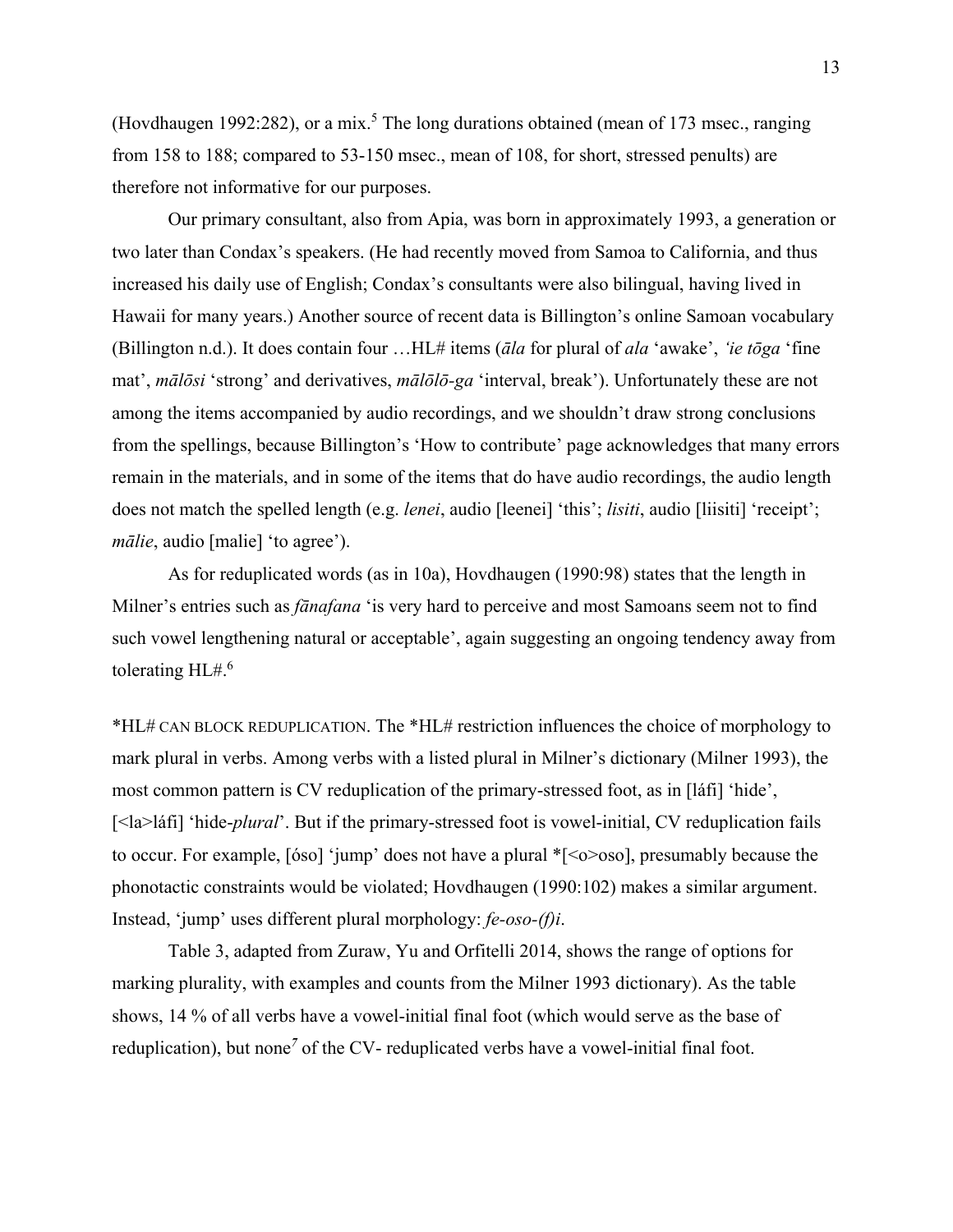#### Table 3 <INSERT TABLE 3 ABOUT HERE>

Pre-Samoan deleted \*h and \*? (and ? was reintroduced by \* $k > ?$ ) (Elbert 1953). Assuming that Pre-Samoan had some reduplicated plurals like hypothetical \*<ha>haki or \*<Ɂo>Ɂofo, they must have fallen out of use after the glottal consonants dropped, because of the ill-formedness of \*[aaki], \*[oofo]. A hint that this did happen comes from the difference between Pratt 1878, which gives *āla* as the plural of *ala* 'to wake', and Milner 1993, which gives no plural. The Tongan cognate is *ʔaa*, suggesting a proto-form along the lines of \*ʔara, which would have been unproblematically reduplicatable in pre-Samoan  $(\leq 2a > 2a$ ara]), until it lost its glottal stop. Presumably there was an intermediate period in which reduplicated  $\lfloor$  <a>ala $\rfloor$  was tolerated, and this is reflected in Pratt's dictionary, but then the reduplicated form disappeared. Similarly, Pratt gives *īti* as the plural of *itiiti* 'small' (this is one of a minority of words whose plural is formed by trading two-syllable for one-syllable reduplication), but Milner gives *iti* as the plural. Ross, Pawley, and Osmond (2007) reconstruct Proto-Oceanic \*qitik, so again, presumably at some point reduplicated \*<qi>qitik was unproblematic, until the \*q deleted.

PRODUCTIVE SHORTENING UNDER SUFFIXATION. The prohibition on HL# is also enforced under suffixation. When a word ending in a long vowel receives a monomoraic suffix, such as the nominalizer /-ŋa/ or the ergative /-a/, our primary consultant always resolves the resulting /...H+L#/ sequence in some way. The most common outcome is shortening (as in 11a), but breaking also occurs (as in 11c), and for some words our consultant accepted both options (as in 11b).8 Only primary-stress feet are shown here; see Zuraw, Yu and Orfitelli 2014 for data on and analysis of secondary stress.

- (11) Shortening and breaking under suffixation (consultant data)
	- a. shortening

| $maaloo(160)$ 'rest [verb]'      |                   | $maaloo(l6-a)$              | 'rest-ERG'             |
|----------------------------------|-------------------|-----------------------------|------------------------|
| $\text{too}(\text{f\'aa})$       | 'sleep (polite)'  | $\text{too}(\text{fa-na})$  | 'bedding'              |
| $fa$ ?a-o $(t$ áa)               | 'ripen (bananas)' | $fa$ ?a-o( $ta$ -na)        | 'hung-up banana bunch' |
| $tau\text{-sini}$ (60) 'compete' |                   | $t\$ {au-sini} $(6-\eta a)$ | 'competition'          |
| $(2\acute{e}e)$                  | 'yell'            | $fe-(2e-i)$                 | 'shout-pl'             |
| $su(s$ <b>úu</b> )               | 'come/go (pol.)'  | $su(s\acute{u}$ -ŋa)        | 'Your Honour'          |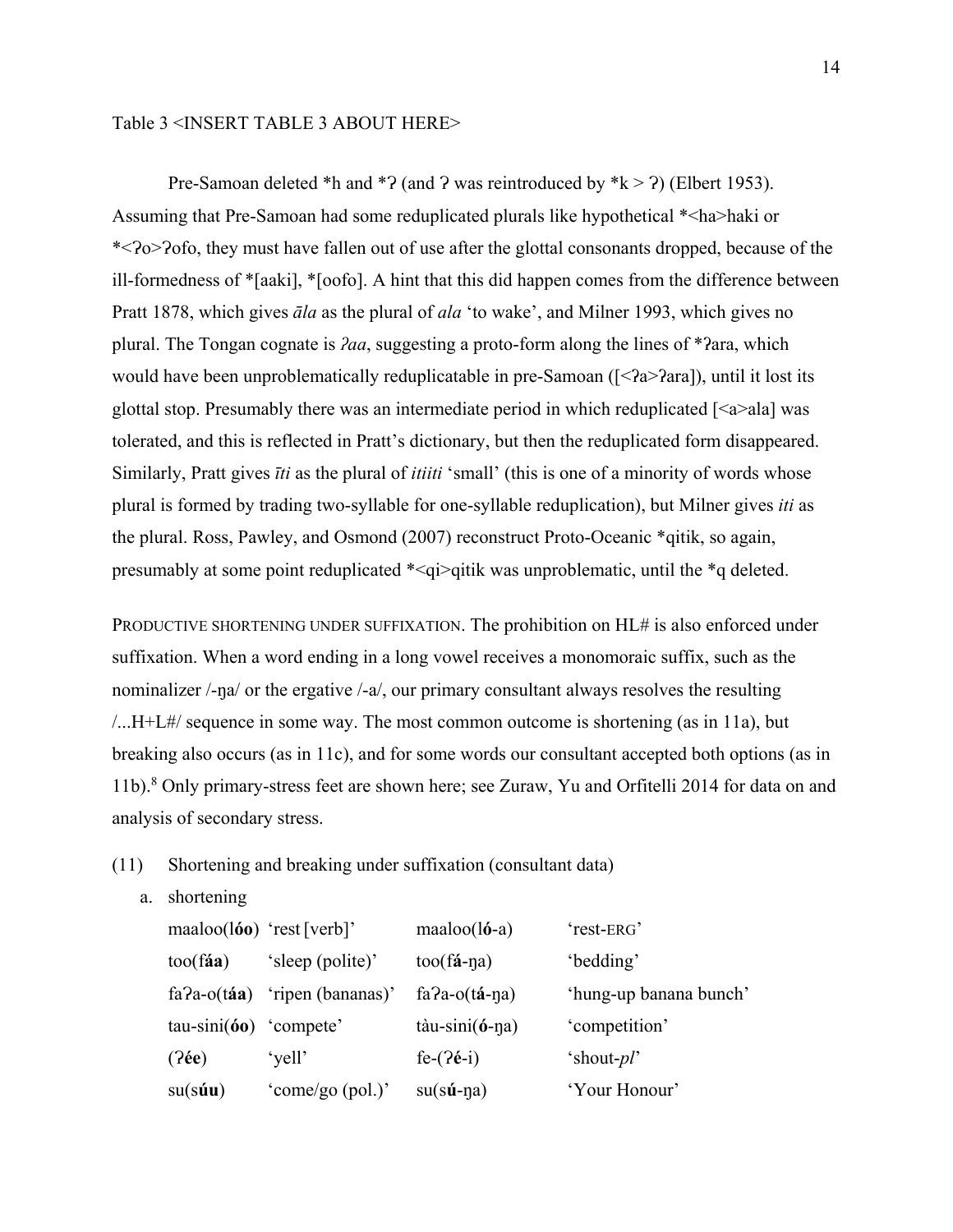#### b. variation

| $pe(l\acute{e}e)$ | 'cards' ( $\leq$ <i>play</i> ) pe(lé-na), |                           | $pele(\text{\'e-na})$     | 'card game'             |
|-------------------|-------------------------------------------|---------------------------|---------------------------|-------------------------|
| tail(ee)          | 'laugh'                                   | $taali(e-na)$ ,           | $taalie(\acute{e}\eta a)$ | 'laughing'              |
| $mu(m\acute{u}u)$ | 'red'                                     | $muum(mu-a)$ ,            | $muumu(\mathbf{u}-a)$     | 'red-ERG'               |
| Poo(naa)          | 'drunk'                                   | $700(nA-na)$ ,            | $Poona(\hat{a} - \eta a)$ | 'group of drunk people' |
| u(60)             | 'friend'                                  | fa?a-u( $\acute{o}$ -na), | fa?a-u $o$ (ó-na)         | 'making friends'        |
|                   |                                           |                           |                           |                         |

c. breaking

| (po)            | 'slap' | $po(6-a)$             | 'slap-ERG' |
|-----------------|--------|-----------------------|------------|
| $ta$ - $(p$ ée) | 'kill' | $ta-pe(é-a)$          | 'kill-ERG' |
| pa(2uu)         | 'fall' | $pa$ ? $u$ (ú- $n$ a) | 'falling   |

We analyze this variation as resulting from variable ranking of two constraints (or similar weighting, depending on the framework for variation),<sup>9</sup> as shown by the jagged line in 12:  $*V_i\dot{V}_i$ , the markedness constraint that penalizes breaking, and a faithfulness constraint. The faithfulness constraint can't be the MAX-μ or IDENT(long) used earlier (depending on whether the input contains /VV/ or /Vː/), because they were outranked by  $*V_i\dot{V}_i$  to ensure no breaking in monomorphemes. Instead we use DON'TSHORTEN-V́ː-BaseAffixed: assign a violation if a short vowel in an affixed form (*pelé-ŋa*) corresponds to a long, primary-stressed vowel in the affixed form's base (*pelée*). This assumes an approach as in Kenstowicz 1996, Benua 1997, and others, where an affixed word's segments enter into a correspondence relation with the surface segments of the affixed word's morphological base. It also assumes that this constraint can penalize shortening/deletion regardless of whether the base is represented with a single, long vowel ([peléː]) or a sequence of identical vowels ([pelée]). In other words, it is the base-affixed version of MAX-V/IDENT(long).

(12) Options for underlying /…HL/, sequences-of-short-vowels analysis <INSERT Tableau (12) HERE>

DE-SHORTENING UNDER SUFFIXATION: POSSIBLY UNPRODUCTIVE. There are many cases of deshortening under suffixation. Some examples are shown in 13b, with their presumed underlying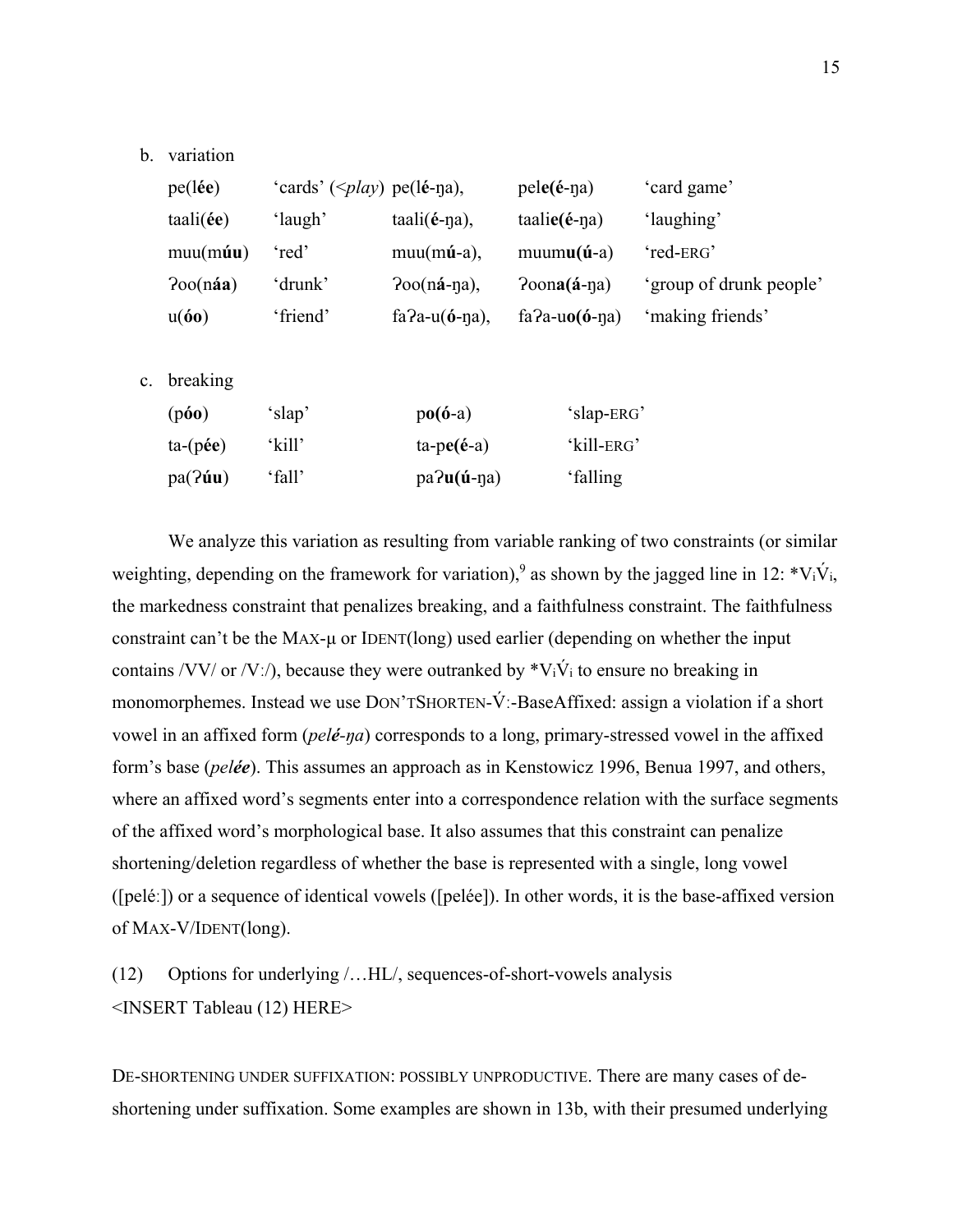forms; non-alternating examples are included in 13a for contrast. Again, the term de-shortening is used atheoretically to emphasize that the shortening that occurs in the unsuffixed surface form is absent from the suffixed surface form.

- (13) De-shortening under suffixation (consultant data)
	- a. underlying short vowel—no alternation

| /fusi/                 | (f <b>ú</b> si) | 'hug'   | $fu(s'_1-a)$              | 'hug-ERG'   |
|------------------------|-----------------|---------|---------------------------|-------------|
| $\frac{7}{\text{ini}}$ | $(2$ ini)       | 'pinch' | $Pi(ni-a)$                | 'pinch-ERG' |
| $/$ lolo $/$           | (lólo)          | 'flood' | $lo(l6-fi)$               | 'surge'     |
| /moe/                  | $(m\acute{o}e)$ | 'sleep' | $mo(\acute{e}\text{-na})$ | 'bed'       |
| /tao/                  | (táo)           | 'cover' | $ta(6-mi)$                | 'hold down' |

b. underlying long vowel—de-shortening

| /tuusi/                  | $(t$ úsi)            | 'write'  | $tau(s$ <i>i</i> -a)          | 'write-ERG'        |
|--------------------------|----------------------|----------|-------------------------------|--------------------|
| /noofo/                  | (n6f)                | 'stay'   | $\textbf{noo}(\textbf{fo}-i)$ | 'colonize, settle' |
| /tani/                   | $(t\acute{a}\eta i)$ | $'$ cry' | fe-taa( $\eta$ i-si) 'cry-pl' |                    |
| $\lambda$ laau $\lambda$ | (láu)                | 'say'    | $laa(\acute{u}$ -na)          | 'speech'           |
| $\Lambda$ ooi $\Lambda$  | (l6i)                | 'ant'    | $\log(i-a)$                   | 'overrun w/ ants'  |
| $/sa$ ?eeu $/sa($ ?éu)   |                      | 'stir    | $sa$ ?ee $(i-a)$              | 'stirring'         |

The de-shortened forms do not seem to reflect a long vowel in the proto-language, and their origin is uncertain. Corresponding to the words in 13b, Greenhill and Clark (2011) give Proto-Eastern-Malayo-Polynesian \*tosi 'draw', Proto-Oceanic \*nofo 'stay', Proto-Austronesian \*Caŋis 'cry', Proto-Polynesian \*lau 'recite', and Proto-Ellicean \*roe 'ant'. The long vowels in the suffixed forms could have begun as idiosyncratic lengthenings to accompany suffixation, and it is hard to know whether they ever were analyzed by speakers as reflecting underlying length (as in the underlying forms given in 13) with productive shortening, or have always been treated as idiosyncratic.

The contemporary synchronic analysis is also uncertain. On the face of it, the obvious analysis is contrastive underlying length, neutralized in unsuffixed forms, as shown in 12. But the existence of a number of doublets undermines this analysis: there are several stems with both a short-vowel suffixed form and a long-vowel (de-shortened) suffixed form. Mosel and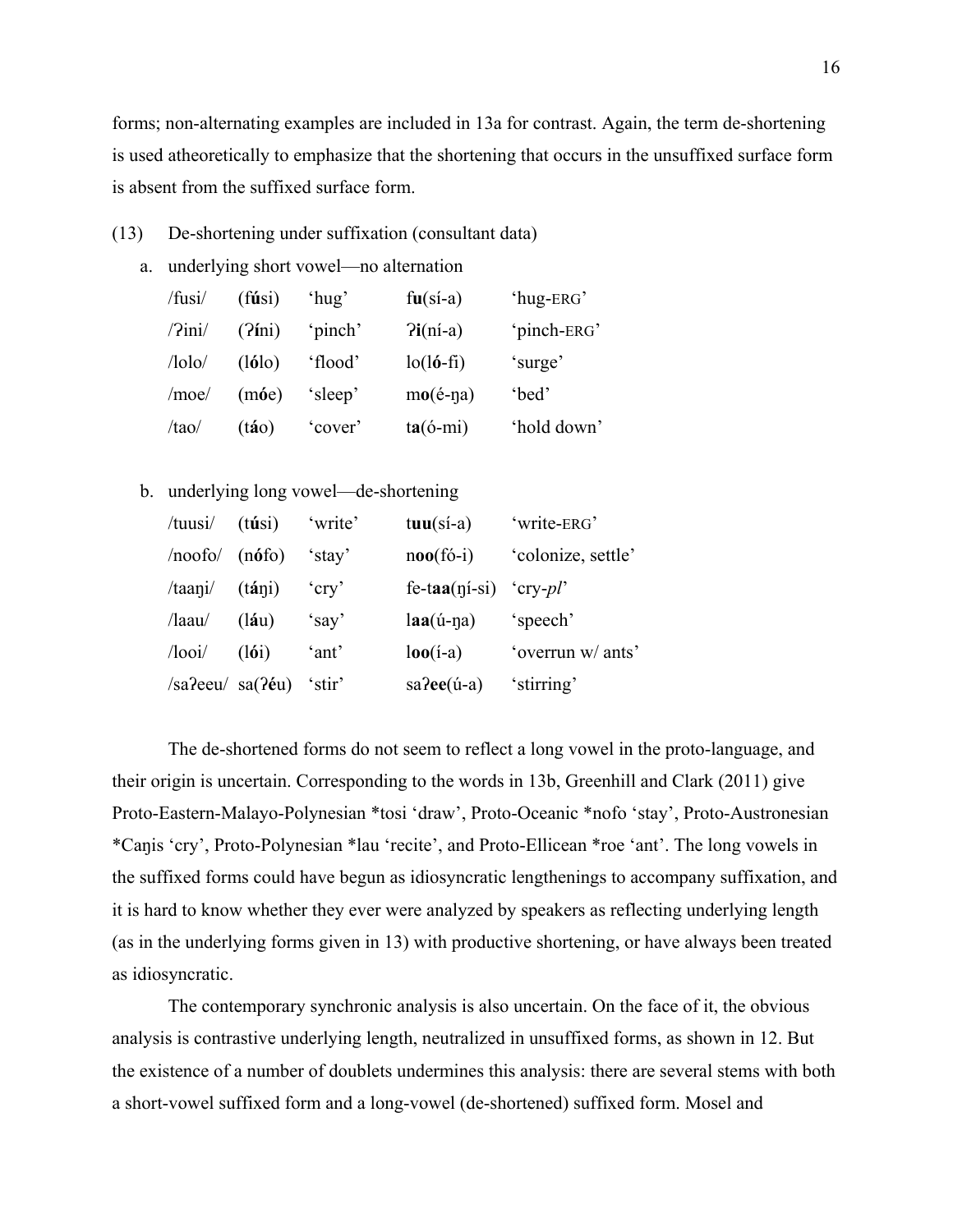Hovdhaugen (1992:195-196) list 12 such examples for the suffix  $/$ -na/ (and one where a different vowel lengthens). A selection follows.

| unsuffixed                       | suffixed |                                                 |
|----------------------------------|----------|-------------------------------------------------|
| pule 'authorize, power, control' | pulena   | 'authority, power, control'                     |
|                                  | puulena  | 'London Missionary Society administrative unit' |
| tipi 'cut, slice'                | tipina   | 'cutting'                                       |
|                                  | tiipina  | 'surgical operation'                            |
| toso 'pull, draw, drag'          | tosona   | 'pulling'                                       |
|                                  | toosona  | 'tug-of-war'                                    |
| tu?u'put, leave, give'           | tu?una   | 'share (of food)'                               |
|                                  | tuu?una  | 'race (e.g. of horses)'                         |

(14) Length doublets from Mosel and Hovdhaugen 1992

 Mosel and Hovdhaugen (1992:195) state that where there is a discernible meaning difference, the long-vowel (de-shortened) form 'usually indicate[s] plurality or frequency', but another way of characterizing the meaning differences is that the de-shortening form has a lesstransparent meaning. In Zuraw, Yu and Orfitelli 2014 we speculate that words like [puuleŋa] have their own lexical entries, with long vowels and idiosyncratic meanings: /puulena/ 'London Missionary Society administrative unit'. The lexical entry for the stem may at one time have had a long vowel but no longer does (/pule/ 'authorize'), and the productive, transparent suffixed form is built from that underlying form with a short vowel: /pule/+/ŋa/.

 Zuraw, Yu and Orfitelli 2014 concludes that existence of an alternating pair such as [tóso], [toosó-ŋa] is not sufficient to guarantee that speakers learn to derive both from an underlying form /tooso/—even if phonotactics would support that analysis, by ensuring shortening in the unsuffixed form. Albright (2002) proposes that learners choose one surface allomorph to use as an underlying form, and that this must be the same member of the paradigm across all stems. In Samoan, the unsuffixed form would be the best choice, because it exists for nearly all stems, whereas many stems lack suffixed forms and thus would have no available underlying form. Albright's model predicts that learners would then have to treat the length in [toosó-ŋa] as exceptional (through a diacritic, listing, very specific rule, etc.), making it vulnerable to diachronic change. A weaker position would be that it is possible to construct an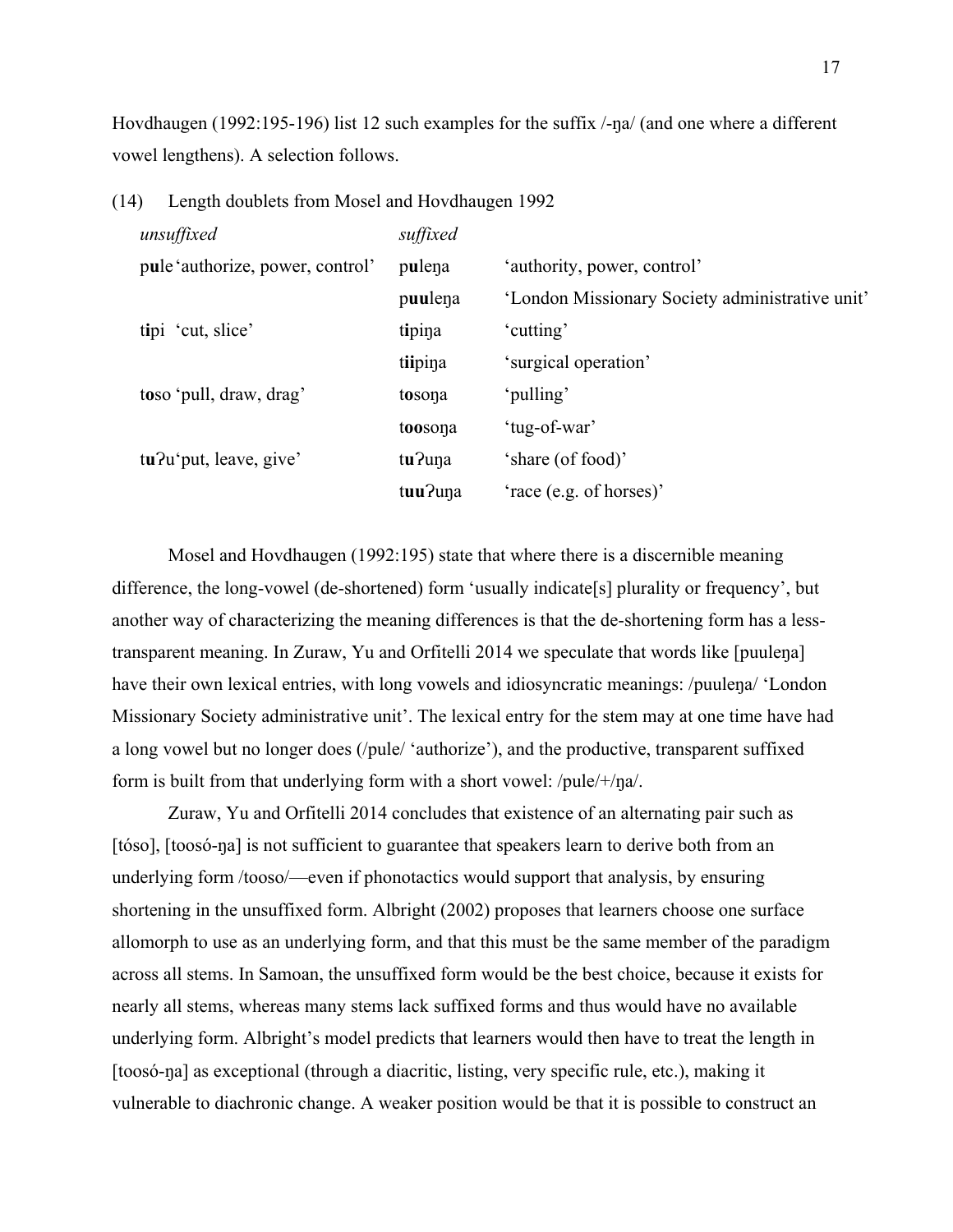underlying form /tooso/, but it comes at some cost, and therefore is not achieved in all cases, again leaving some forms like [toosó-na] as exceptional. In Samoan, there are unpredictable morphological or lexical length alternations, shown in 15, and these may have given learners a precedent for treating de-shortened words as having somewhat-arbitrary lengthening rather than reflecting underlying stem length (see also Hovdhaugen 1990).

(15) Examples of morphological or lexical lengthening from Mosel and Hovdhaugen (1992:78, 221, 239)

| va?ai 'sit'  | vaa?ai | 'sit- <i>plural</i> '                     | length marking plural             |
|--------------|--------|-------------------------------------------|-----------------------------------|
| alofa 'love' |        | $aa <$ lo $>$ lofa 'love- <i>plural</i> ' | length accompanying reduplication |
| ?umi 'long'  | Pumii  | 'very long'                               | length marking emphasis           |

 A further factor undermining the productivity of de-shortening could be that in the *tautala leaga* register of Samoan, '[l]ong vowels in antepenultimate syllables are frequently shortened' (Mosel and Hovdhaugen 1992:9). If this optional shortening applies equally to suffixed words, opportunities to learn that a certain a stem has an underlying long vowel (or is an idiosyncratic lengthener) are further reduced.

\*V<sub>i</sub>V<sub>i</sub> AND BREAKING. The \*V<sub>i</sub>V<sub>i</sub> phonotactic constraint is strong in that Samoan largely bans  $V_i\dot{V}_i$  in monomorphemes. As reviewed above, our primary consultant produced no words like \*[aáfu] or \*[paási], with the pitch rise characteristic of Samoan stress happening on the second half of the long vowel, although previous descriptions noted such pronunciations, at least as one option, in a small number of words.  $(V_i\dot{V}_i)$  sequences are allowed across a prosodic-word boundary, as in compounds, some affixation, and two-syllable reduplication; see Zuraw, Yu & Orfitelli 2014.)<sup>10</sup> But, the phonotactic constraint is not strong enough to prevent breaking as an option under suffixation, as we saw above.

This particular mismatch between phonotactics and alternations poses no great challenge for an OT analysis: a markedness constraint can have an intermediate ranking. In this case, as was shown in 12,  $*V_i\acute{V}_i$  ranks above MAX-V, so that in general  $V_i\acute{V}_i$  is avoided, but  $*V_i\acute{V}_i$ (variably) ranks below DON'TSHORTEN- $\acute{V}$ :-BA, so that V<sub>i</sub> $\acute{V}$ <sub>i</sub> is tolerated in stem-final vowels.<sup>11</sup> But, the mismatch is not what we expect in a classic conspiracy (Kisseberth 1970), where surface-true phonotactic constraints drive alternations. The mismatch also makes it difficult for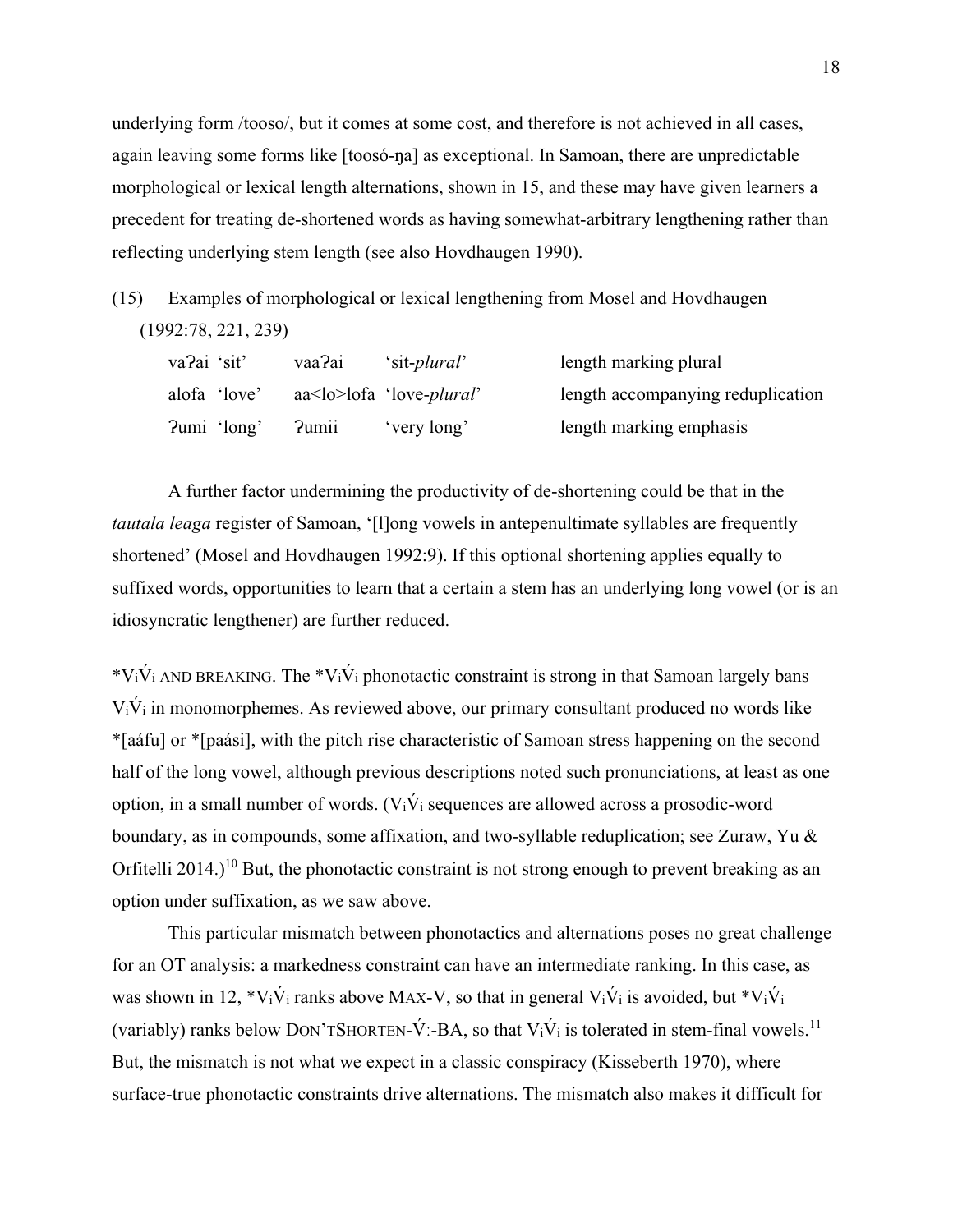child learners to use the strategy of first learning what is phonotactically legal and then applying the resulting grammar to learning alternations (Hayes 2004, Prince & Tesar 2004): a child should learn that  $*V_i\dot{V}_i$  is high-ranked (since it is violated in few words), but then, as she begins to discover morphology, she must learn that breaking is a good option in suffixation and construct the even higher-ranked constraint DON'TSHORTEN-V́ː-BA in response (consistent with Hayes's 2004 proposal that learners assume output-output correspondence constraints to be highly ranked).

To sum up, we have seen that Samoan observes fairly strong bans on  $HL#$  and  $V_i\dot{V}_i$ , but that de-shortening nevertheless may be unproductive, and that the phonotactics and the alternations don't quite go hand in hand.

**4.2** FIJIAN. Fijian has the best-known case of trochaic shortening/de-shortening. The pattern is similar to Samoan's, however, in that while the phonotactic restriction against HL# is robust, the evidence is weak that related alternations are productive.

Fijian words appear to obey both \*HL# and (except across certain morpheme boundaries) \*V<sub>i</sub>V<sub>i</sub>. Schütz (1985, ch. 36 & 37) describes Fijian words as ending in two light syllables or a heavy syllable.

 As Dixon (1988:26), Schütz (1985:528), and Hayes (1995) discuss, verb-final long vowels shorten when a monomoraic transitive suffix is added, as in [(ð**áa**)] 'bad', [(ð**á**-ta)] 'consider bad'. Dixon lists only four verbs like this, all monosyllabic, and he discusses a possible analysis in which the underlying forms actually have a short vowel  $(\delta a)$ , with lengthening to satisfy a bimoraic word minimum.<sup>12</sup>

Shortening in nouns is more widespread. Dixon's mini-dictionary lists 20 nouns with a final long vowel. According to Dixon's description, these should all shorten when a monomoraic pronomimal suffix is added (though the suffixed forms are not explicitly given). Of these, six clearly involve a root of more than one syllable, such as [ $2$ olíi] 'dog', so that length must be underlying and not just a repair for a subminimal root.

As for de-shortening under suffixation, Dixon's mini-dictionary lists only one example (shown in 16a); Scott (1948:743, fn. 1) identifies 'three unusual cases' of an optional or obligatory long vowel appearing in a suffixed form (shown in 16b). As shown by the column *Capell's transitive* in 16, none of these de-shortenings occur in Capell's dictionary (Capell's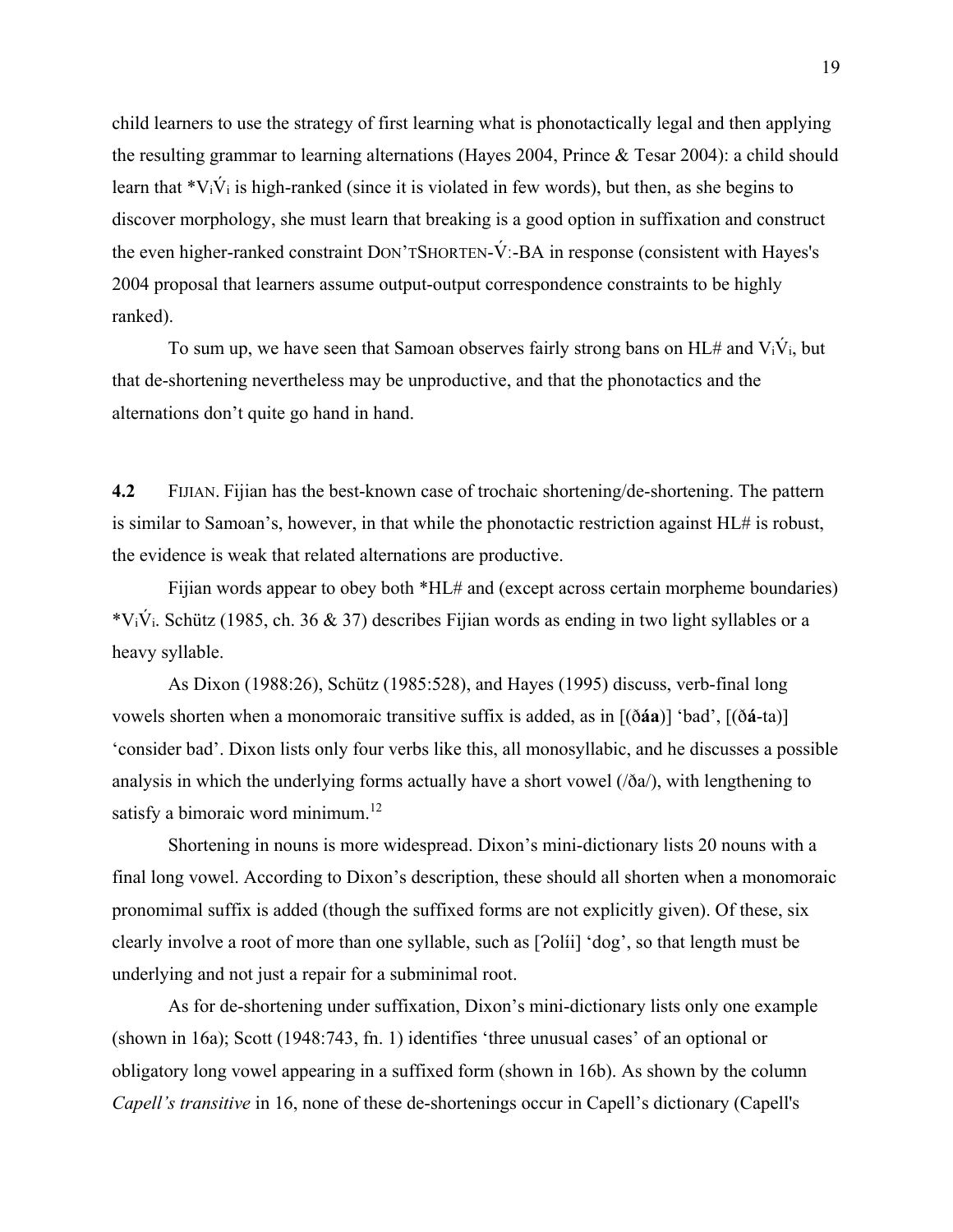1957), which does generally mark length. (Scott does not give glosses, so there is a possibility that the words found in Capell are different from the words intended by Scott.)

#### (16) De-shortening

a. from Dixon (1988:357-375)

| intransitive                 | transitive                           | Capell's transitive            | gloss     |
|------------------------------|--------------------------------------|--------------------------------|-----------|
| one example of de-shortening |                                      |                                |           |
| $si\beta i$                  | $si\beta$ i-ta                       | $si\beta$ <i>i</i> -ta         | 'pass'    |
|                              | vs. many examples of non-alternation |                                |           |
| $si\beta i$                  | $si\beta$ <i>i</i> -ta               | $si\beta$ i-ta, si $\beta$ i-a | 'carve'   |
| mbále                        | mbalé-ta                             | mbalé-ta                       | 'fall'    |
| ðéle                         | ðelé-a                               | ðelé-ka                        | 'uncover' |
| lúa                          | luá-ða                               | luá-ða                         | 'vomit'   |
| póno                         | ponó-?a                              | (no entry for pono)            | 'catch'   |
| and many more                |                                      |                                |           |

#### b. from Scott (1948:743)

## *'three unusual cases' of length alternation*

| <sup>n</sup> dónu        | "doonú-ja ~ "donú-ja"                              | <sup>n</sup> donú-ja | 'coincide'       |
|--------------------------|----------------------------------------------------|----------------------|------------------|
| $l\acute{e} \beta$ e     | lee $\beta$ é-a ~ le $\beta$ é-a                   | levé-a               | 'dodge'          |
| $ndr\acute{a}$ $\beta u$ | $ndraa\beta\acute{u}$ -ja                          | (no suffixed form)   | 'rub with ashes' |
|                          | vs. typical example of non-alternating short vowel |                      |                  |
| <sup>n</sup> dóla        | <sup>n</sup> dólá-βa                               | <sup>n</sup> dólá-βa | 'open'           |

In summary, Fijian obeys the \*HL# and \*V<sub>i</sub>V<sub>i</sub> phonotactic constraints, placing it in the trochaic-shortening part of the typology, but there is only limited evidence for productive alternation, with the literature citing only two obligatory and two optional cases of alternation (besides those that could be explained away as minimality effects), and a lack of agreement among sources, which could reflect dialect differences and/or diachronic change.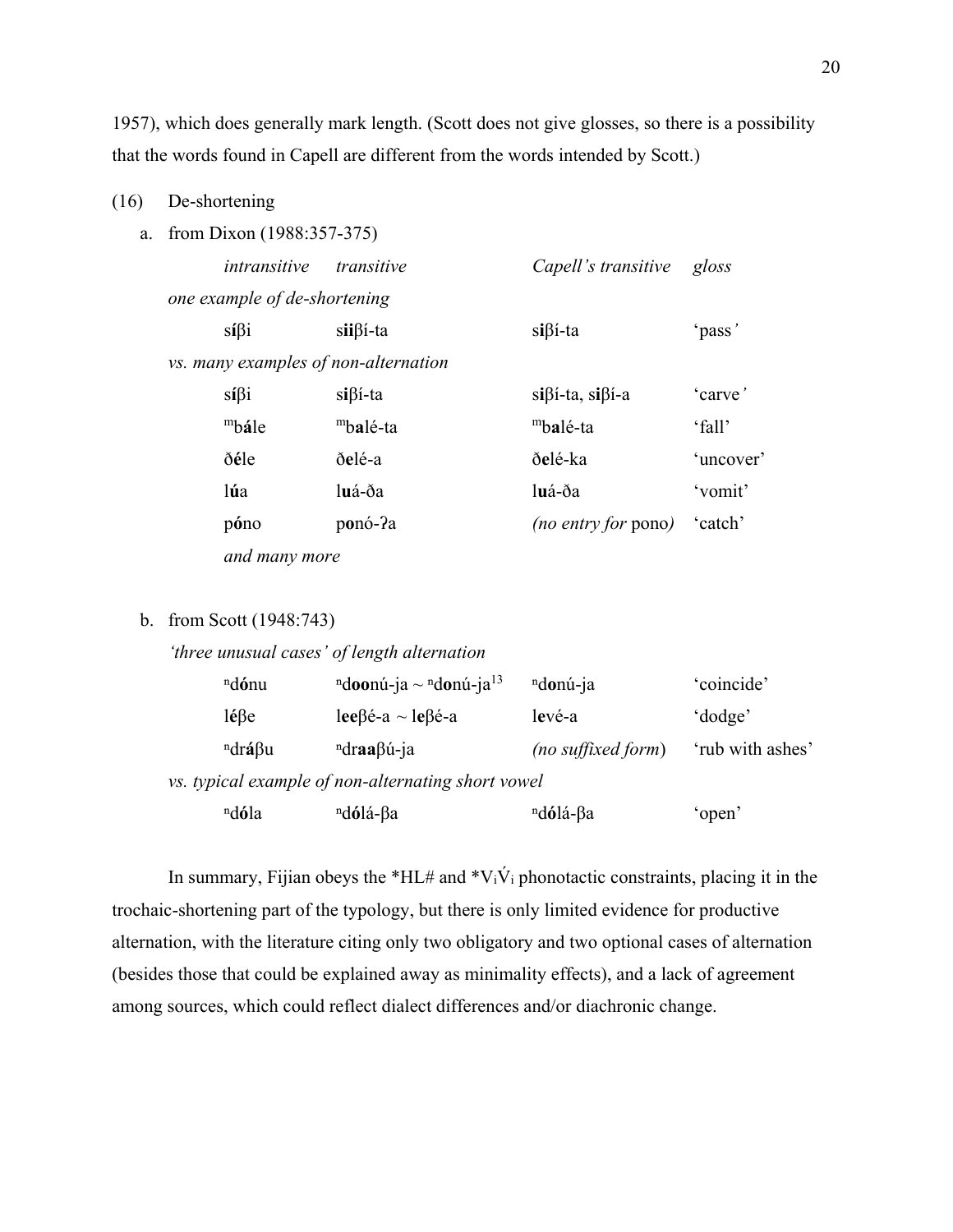**4.3** TROCHAIC SHORTENING SUMMARY AND CONCLUSIONS. The two trochaic-shortening languages found in this survey largely adhere to the \*HL# and \*V<sub>i</sub>V<sub>i</sub> prohibitions, with (mostly) shortening under suffixation. But, the evidence for productive de-shortening is weakened by the existence of doublets in Samoan, and the paucity of data in Fijian.

 A trochaic-shortening language with the full range of productive phenomena predicted remains elusive. The other cases typically cited are Tongan, Hawaiian, Middle English, Chamorro, some diachronic Italian, and Abruzzese (Prince 1990, Hayes 1995:148-149, Mellander 2005).

 In Tongan, trochaic shortening is limited to a very few words, and could actually be lengthening rather than shortening (see 20 below). In Hawaiian, there was diachronic shortening in a specific consonantal environment (see 44 below).

 The English shortening (which ignores an extrametrical final light syllable; Myers 1987) produces pairs like [sə(ɹ**íː**n)] 'serene' vs. [sə(ɹ**ɛ́**nɨ)<ti>] 'serenity', where < > enclose the extrametrical material (the analysis as trochaic shortening is due to Prince 1990). Both the phonotactic constraint and the alternation are now of limited productivity, and so difficult to probe further.

 Chamorro and diachronic Italian, in Prince's analysis (Prince 1990), both involve failing to lengthen, rather than shortening (Chamorro facts from Chung 1983, Italian from Calabrese 1986). Stress is contrastive. As shown in 17a, when stress is on the penult, the penult must lengthen to provide a bimoraic foot, because the final syllable is extrametrical and cannot belong to the stress foot. But, as shown in 17b, when stress is on the antepenult lengthening is blocked: rather than supplying a bimoraic foot, lengthening would prevent achieving a binary foot that is aligned to the end of the word (not including the extrametrical final syllable).

| (17) | Chamorro and diachronic Italian have lengthening in penults but not antepenults |  |                    |  |  |                                                                  |
|------|---------------------------------------------------------------------------------|--|--------------------|--|--|------------------------------------------------------------------|
|      | Chamorro                                                                        |  | diachronic Italian |  |  |                                                                  |
|      | a. $a(li.) \leq tus$ 'earrings'                                                 |  |                    |  |  | Latin pedem > Italian (pié) $\leq$ de> 'foot'                    |
|      | b. $(iga)$ $\langle du \rangle$ 'liver'                                         |  |                    |  |  | Latin medicus > Italian (médi) $\langle k_0 \rangle$ 'physician' |
|      | *(i:ga) <du>, *(i:)ga<du></du></du>                                             |  |                    |  |  | *(miédi) < ko >, *(mié) di < ko >                                |

Similarly, in modern Abruzzese dialects of Italian, stressed open penults have a long or diphthongized vowel (e.g. Agnone [(kéw)<ra>] 'heart'), but other syllables, including stressed,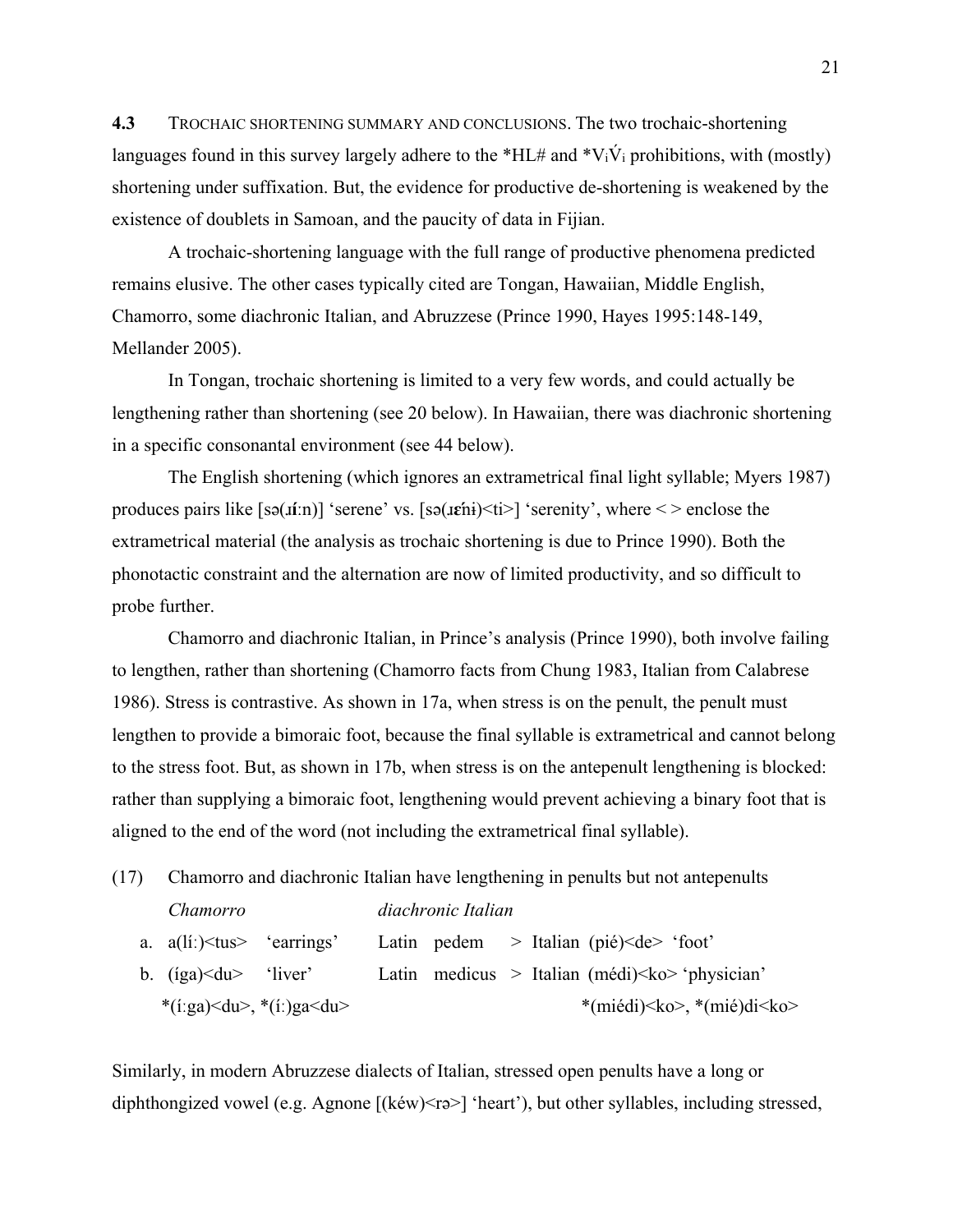open antepenults, have a short, undiphthongized vowel (Fong 1979). Little data or discussion is available, though.

In summary, robust, productive trochaic shortening remains elusive.

**5.** BREAKING. As a reminder, a breaking language is expected to have the characteristics below.

Table 4 <INSERT TABLE 4 HERE>

(18) Breaking tableau <INSERT Tableau (18) HERE>

**5.1** TONGAN. Tongan is the best-known case of breaking. As illustrated in 19a, Tongan has long vowels (examples from Churchward 1953:3-4 and Churchward 1959). As in other languages, authors have varied in whether they treat a sequence like the [úu] in [patúu] as a long vowel belonging to a single syllable, or as two short vowels that happen to be identical. Taumoefolau (2002) argues for a disyllabic analysis; Garellek and White (2010) present phonetic evidence for a monosyllabic analysis. In the typology given in sections 1 and 2, it doesn't matter whether an underlying long vowel is one segment or two, nor whether a surface long vowel is one segment, two segments in the same syllable, or two segments in different syllables. All analyses can be made consistent with the fact that the pitch rise typical of Tongan stress (Kuo  $\&$ Vicenik 2012; see Garellek & White 2015 for further phonetic correlates of stress) occurs on the first half of the long vowel in [patúu].

Unlike in Samoan, there are a fair number of 'broken' long vowels even in monomorphemes (as in 19b), so transcribed because the pitch rises on the first half of the long vowel, and falls on the second half. This violates  $*V_iV_i$ . Broken vowels occur especially often in English loans; among words with this structure, loans probably outnumber native words.

Tongan lacks words ending  $HL#$  (as in 19c), <sup>14</sup> with the possible exception of rising vowel sequences: authors disagree about where stress falls in words like *tauhi* 'look after', and the three speakers I consulted varied.<sup>15</sup>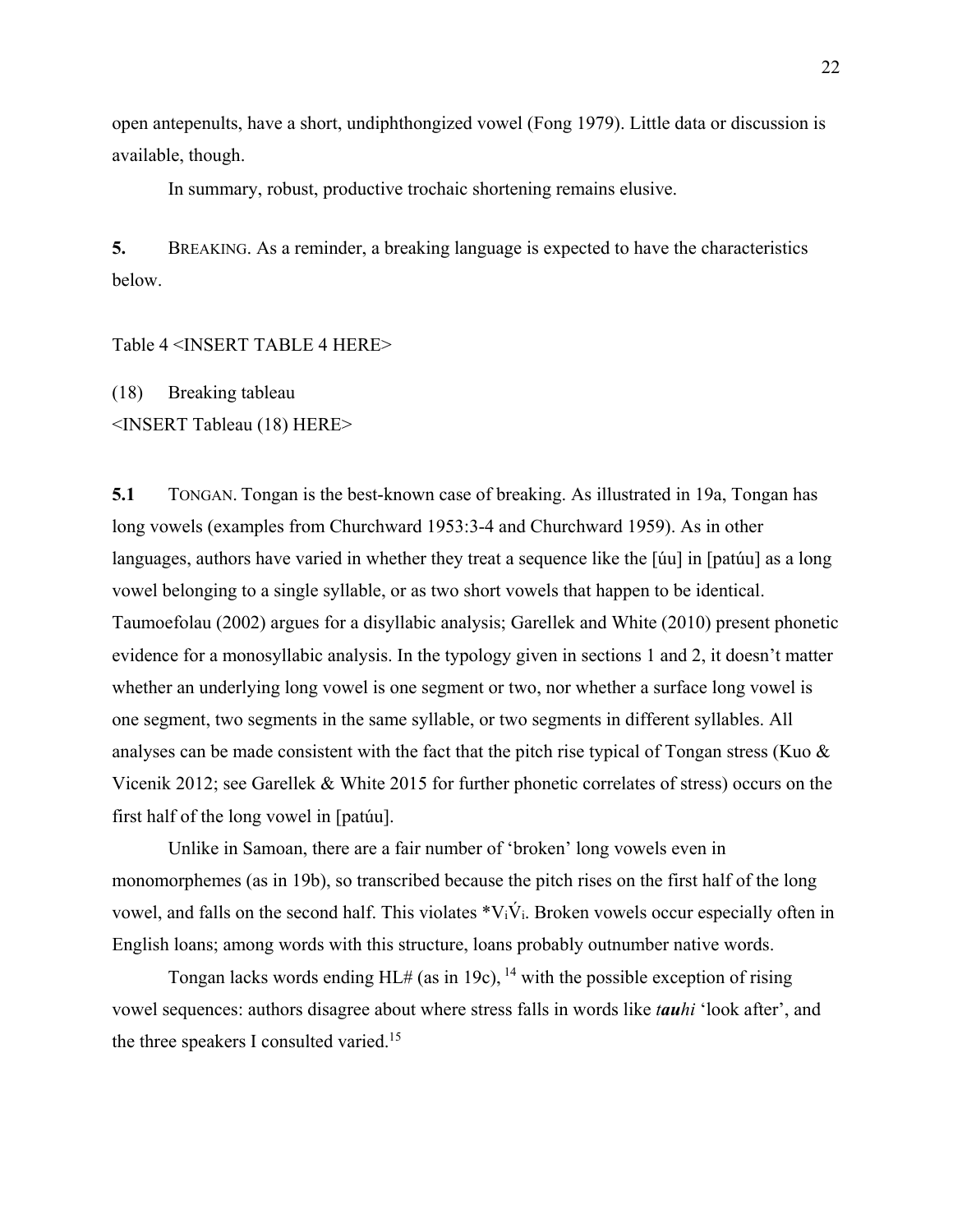### (19) Tongan phonotactics

a. long vowels exist and contrast with short vowels

| (káka)   | 'to climb'                             | ka(káa)                       | 'parrot'                 |
|----------|----------------------------------------|-------------------------------|--------------------------|
|          |                                        | $(k\dot{a}a)(k\dot{a}a)$      | 'to cheat'               |
| (áfa)    | 'to resemble; part of pandanus branch' |                               |                          |
|          |                                        | af(áa) 'hurricane'            |                          |
| (pátu)   | 'callus'                               | pa(túu)                       | 'to make slapping sound' |
| ta(kéle) | 'base'                                 | $(t\grave{a}a)(k\acute{e}le)$ | 'to have a bath (hon.)'  |
| ka(táki) | 'to eat vegetables together'           | (kàa)(táki)                   | 'to endure'              |

# b.  $V_i\acute{V}_i$  is possible

| $ma(\text{áma})$ | 'lamp'         |
|------------------|----------------|
| ve(ési)          | 'verse' (loan) |
| me(ési)          | 'mercy' (loan) |
| ho(ósi)          | 'horse' (loan) |

c.  $*HI#$ 

\*máama

Because breaking is allowed within monomorphemes, it's not surprising that breaking, rather than shortening, usually occurs when a monomoraic suffix is added to a stem that ends in a long vowel, as illustrated in 20. There are a very few items that shorten instead (or perhaps the synchronic underlying form, unlike the proto-form, is short, and requires lengthening when unsuffixed to meet the bimoraic word minimum).

|       | a. usual pattern: breaking |                     |                      |                           |
|-------|----------------------------|---------------------|----------------------|---------------------------|
| (húu) | to go in'                  | $hu(\acute{u}$ -fi) | 'to open officially' | (hùu)-(fía) 'to sneak in' |

b. very few words: shortening (Churchward 1953:11)

| 'to come' |
|-----------|
|           |

(úu) 'sheltered' (ú-ŋa) 'to take shelter'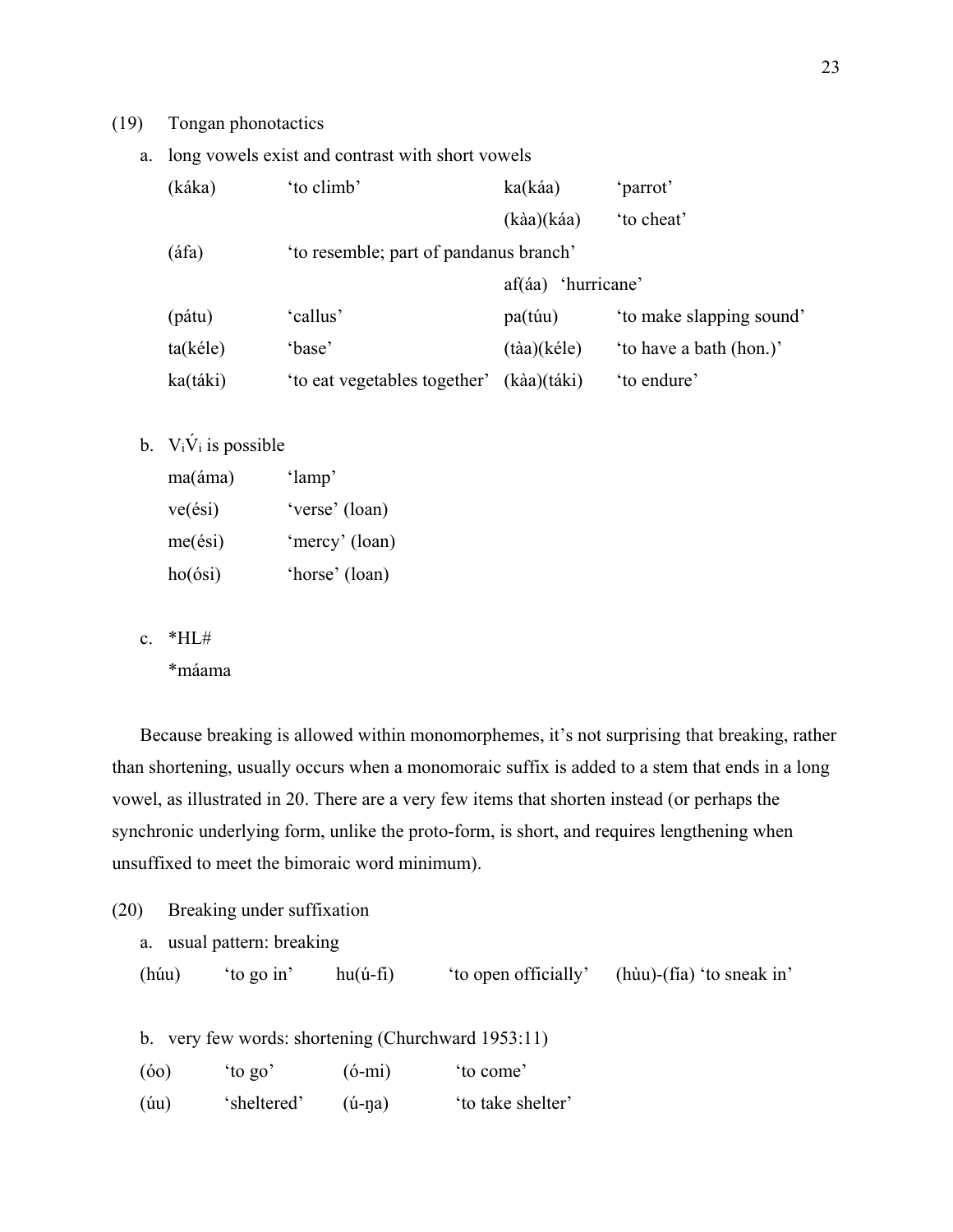Breaking always occurs when a word that ends in a long vowel bears definite accent, which can be described as adding another mora to a word (Poser 1985, Schütz 2001, Taumoefolau 2002, Anderson & Otsuka 2006).

- (21) Breaking under definite accent
	- a. definite accent on a short vowel
	- (fále) 'house' fa(lé-e) 'house*-definite*'
	- b. definite accent on a long vowel: breaking
	- (póo) 'night' po(ó-o) 'night-*definite*'

 De-breaking also occurs: a broken vowel reverts to a regular long vowel—that is, with stress on the first half—under definite-accent suffixation.

(22) De-breaking (Churchward 1953:12)

| plain          | definite                         |             |
|----------------|----------------------------------|-------------|
| ma(áma)        | $(m\aa)(m\aa-a)$                 | 'lamp'      |
| $ta(\dot{a}u)$ | $(t\dot{a}a)(\dot{u}-u)$         | 'befitting' |
| ve(ési)        | $(v\text{èe})(s\text{i}-i)$      | 'verse'     |
| me(ési)        | $(m\text{èe})(\text{si}-i)$      | 'mercy'     |
| ho(ósi)        | $(h\dot{\delta}o)(s\acute{i}-i)$ | 'horse'     |

Again, the term DE-BREAKING is used atheoretically, to highlight that the broken  $V_i\dot{V}_i$  sequence in the unsuffixed form corresponds to unbroken  $\dot{V}_iV_i$  in the suffixed form.

 Tongan has one-mora reduplication (as well as two-mora reduplication), and unlike in Samoan, it can apply to a vowel-initial foot, producing a  $V_i\dot{V}_i$  sequence (though there are not many cases, since Tongan, having retained \*? and \*h, has many fewer vowel-initial roots than Samoan).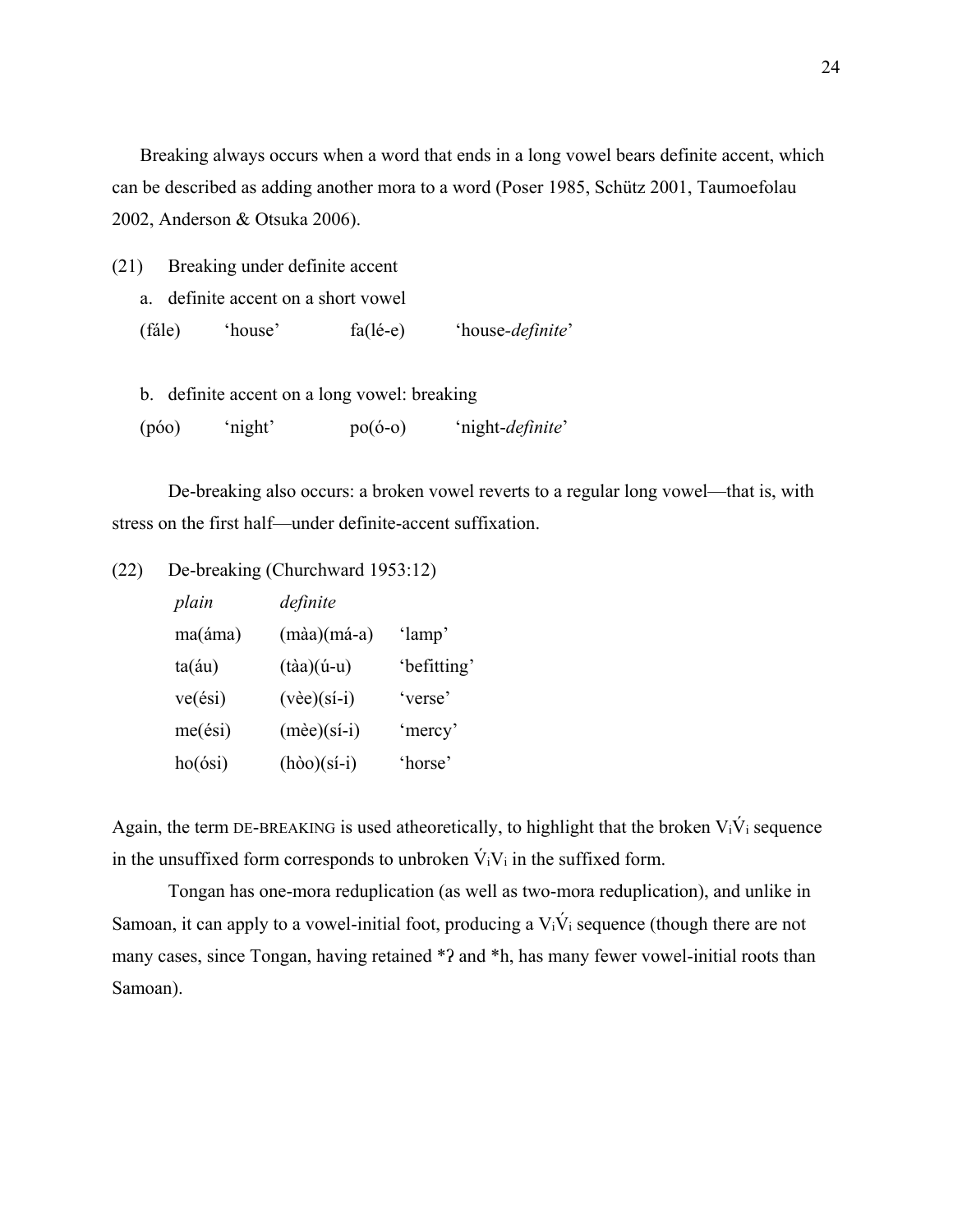(23) Reduplication can produce  $V_i\dot{V}_i$  (from Churchward 1959);  $\langle V_i \rangle$  marks the reduplicant

*plain reduplicated* áfu 'to spray finely' <a>áfu 'to mist finely' áke 'to swell' <a>áke 'to have a swell' áno 'lake' <a>áno 'to be neap (tide)' ápe 'to flow'  $\langle a \rangle$   $\langle a \rangle$  'to be slimy'

 It seems plausible that long vowels in Tongan arose in two diachronically separate instances. Greenhill and Clark (2011) reconstruct of modern [óo] 'to come' as Proto-Oceanic \*oRo (as in 24a), which, speculatively, could have already had a suffixed form like \*oRo-mi. At a later stage, \*R deleted, with trochaic shortening where appropriate (as in 24b); this would be the source of the small number of synchronic shortening alternations. At a later stage, consonants such as the \*r in \*ma-ráma 'light' deleted (as in 24c). The \*r is retained in nearly all other Polynesian languages (Tokelauan *malama*, East Futuna *malama*, Tuvaluan *malama*, Niuafo'ou *malama*, Maori *maarama*, Hawaiian *malama*; Greenhill & Clark 2011), and missing in Tongan and fellow Tongic language Niuean, suggesting deletion somewhere around Proto-Tongic. For some reason, the language at that point tolerated the  $V_i\dot{V}_i$  sequence that resulted from \*ma-rama  $>$  maama and similar consonant losses. This influx of  $V_i\dot{V}_i$  words could have been the reason why suffixation began to cause breaking rather than shortening (except in the small number of lexicalized suffixed forms). Or, the change to breaking under suffixation could have occurred earlier, for an unknown reason, and paved the way for *maáma* and its ilk to be accepted without shortening.

(24) Two diachronic waves? Speculative sequence of events

a. Proto-Oceanic \*óRo 'to go, to come' \*oRó-mi

- 
- b. post-Proto-Oceanic: \*R deletes, with trochaic shortening \*óRo > \*óo \*oRó-mi > \*ó-mi, rather than oó-mi
- c. Proto-Tongic, or thereabouts: \*r deletes, but no adjustment to length \*ma-ráma > maáma 'light'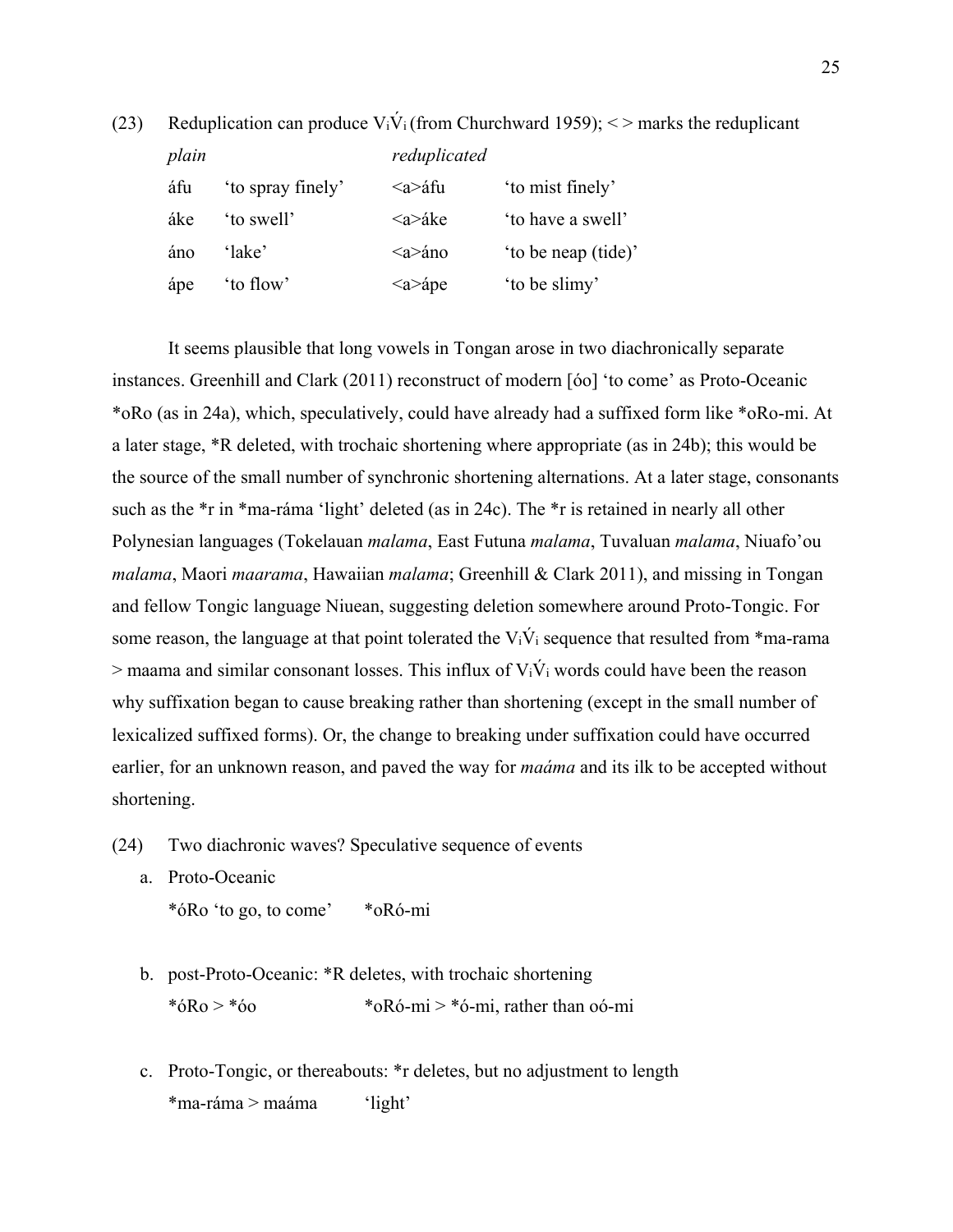Whereas trochaic shortening is neutralizing—for example, a Fijian learner, on hearing [síβi], must decide whether the underlying form is /siβi/ (yielding suffixed [siβí-ta]) or /siiβi/ ([siiβí-ta])—breaking preserves all underlying contrasts in both unsuffixed and suffixed forms. Tongan [maáma] must be from underlying /maama/, [màamá-a] from /maama-a/; [máma] 'ring' from /mama/, and [mamá-a] from /mama-a/. There is therefore no reason for breaking to lose productivity and become lexicalized, as seems to have happened for Samoan shortening. There do not seem to be Tongan doublets along the lines of [huú-fi] beside hypothetical [hú-fi], which would also be derived from [húu] but with a more idiosyncratic meaning.

 Except for a very few cases of trochaic shortening, Tongan appears to be a good example of everything the typology predicts for a breaking language.

**5.2** OTHER BREAKING SYSTEMS: NIUAFO'OU, TUVALUAN, NIUEAN, RENNELL-BELLONA NIUAFO'OU. Niuafo'ou, also spoken in Tonga but not belonging to the Tongic family, has breaking in monomorphemes, and is claimed to stress the penultimate vowel even when it is a high vowel preceded by /a/ (compare Samoan, where stress generally falls on the /a/ in such a case: [máile] 'dog'). This is illustrated in 25. Also shown there is the possibility of reduplicating a vowel-initial syllable, as in Tongan.

- (25) Niuafo'ou (Tsukamoto 1988:26, 39, 43, 47)
	- a. breaking in monomorphemes
		- pe(ési) 'page' (loan) ŋa(áhi) 'make'
	- b. no special behavior for /ai/, /au/—stress is still on penultimate vowel pa(íto) 'kitchen' pa(úʔu) 'naughty'
	- c. breaking under suffixation
		- (táa) 'hit' ta(á-ʔi) 'hit+*Ci*'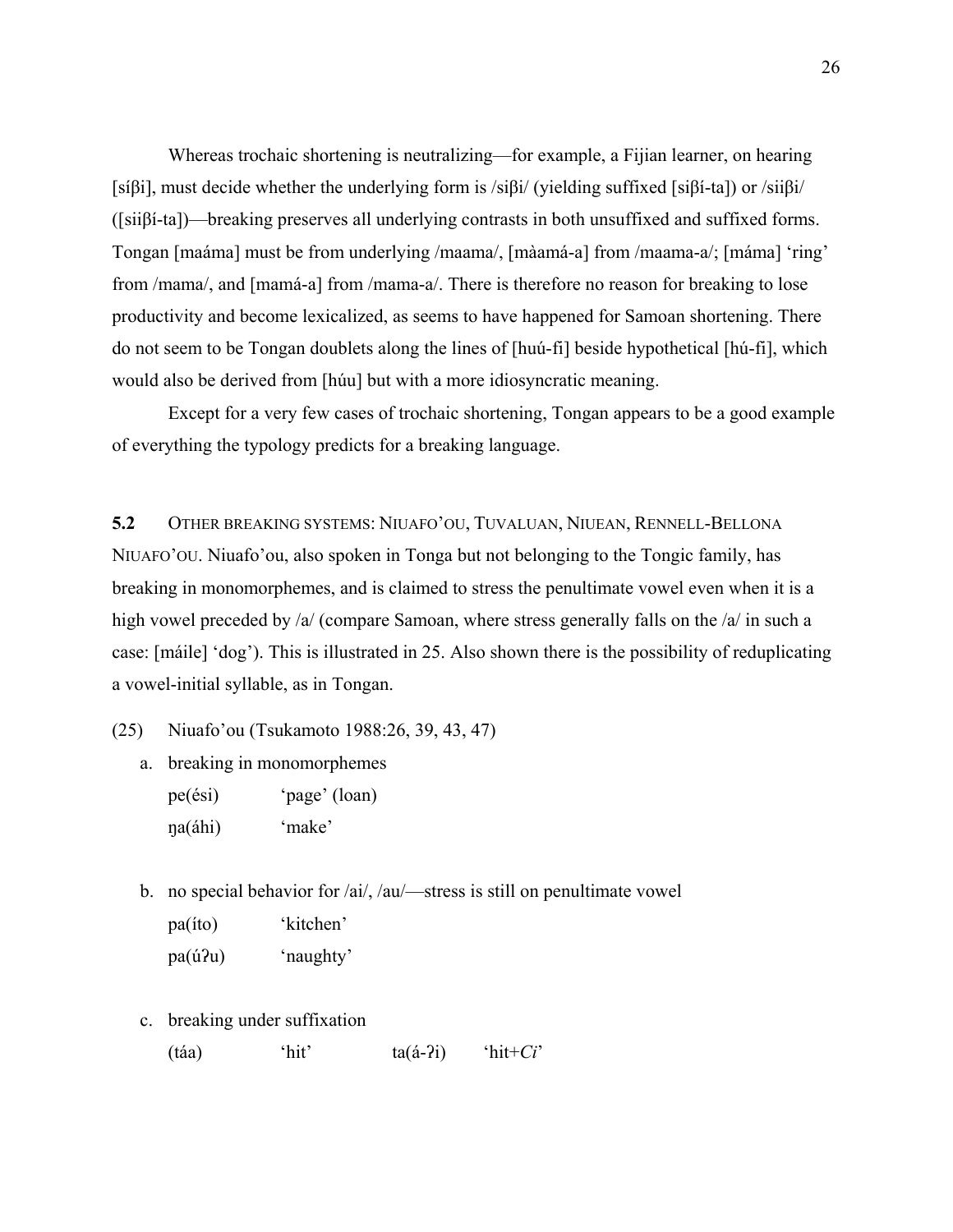d. reduplication of V is possible

(ínu) 'drink' <i>(ínu) 'drink-*collective*'

 Sequences of identical vowels, like *aa*, or low-high sequences, like *ai*, are still special, however—they behave differently from other VV sequences. Tsukamoto states that 'secondary stress never occurs on the second vowel of a sequence of two identical vowels or the second vowel of a rising sequence of two non-identical vowels' (as in 44). That is, there are no words like \*[to(òke)(táa)], though there is [(tòo)ke(táa)] 'doctor'—this example could merely reflect a preference for initial secondary stress though (an initial-dactyl effect, in Prince 1983's terms, or ALIGN(PWord, L; Foot, L)). More convincing is the absence of words like  $\sqrt{\frac{h}{k}}$  ((tàa)(ùpo)(óu)] (instead,  $[(\text{taa})\text{upo}(\text{ou})]'$  'virgin').<sup>16</sup> The tableaux in 26 illustrate the ranking that produces breaking (a), and splitting of low-high sequences (b), but also avoidance of  $V_i\dot{V}_i$  or AÍ sequences when the only cost is unfooted syllables (violating PARSE-σ, Prince & Smolensky 2004).

(26) Niuafo'ou analysis

a. breaking

<INSERT Tableau (26)a HERE>

b. allow AÍ in antepenult-penult <INSERT Tableau (26)b HERE>

c. avoid AÍ earlier in word <INSERT Tableau (26)c HERE>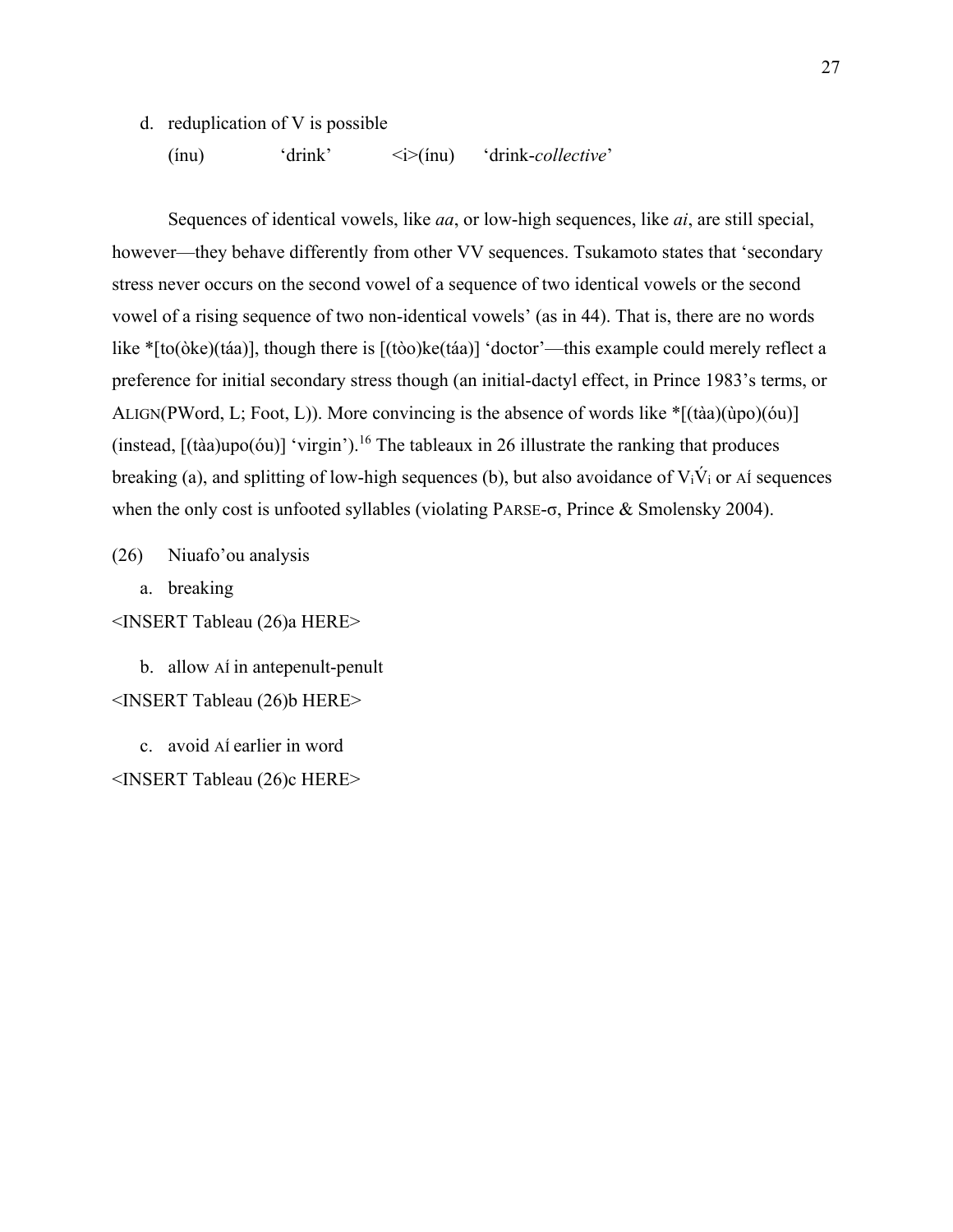TUVALUAN. Tuvaluan also allows breaking in monomorphemes, and reduplication of single vowels.

- (27) Tuvaluan
	- a. breaking in monomorphemes (Besnier 1995:xvii) ni(ísi) 'some' pa(ála) 'wahoo' (Proto-Polynesian \*paqala, Greenhill & Clark 2011)
	- b. reduplication of single V (Besnier 2000:620);  $\le$  > marks the reduplicant

| plain | reduplicated                     |         |                              |
|-------|----------------------------------|---------|------------------------------|
| (óla) | $\langle \circ \rangle$ (óla)    | 'alive' |                              |
| laoa  | la <sub>0</sub> > o <sub>a</sub> | 'choke' | (stress not given)           |
| gaofe | gaa <o>ofe</o>                   |         | 'crooked' (stress not given) |

According to Proto-Polynesian reconstructions in Greenhill and Clark 2011, one of these reduplicated words had a consonant that would have provided an onset for the reduplicant (\*laqoa), but the others did not (\*ola, \*gaofe).

 Unlike in Niuafo'ou, certain vowel sequences attract stress onto the underlyingly antepenultimate vowel—as in Samoan, a misaligned or trimoraic foot is better than a sonority/prominence mismatch. Besnier analyses the underlying penultimate vowel as a surface glide in these cases (Besnier 2000:614).

(28) Tuvaluan nonhigh-high sequences

|           |        |                  | possible footing(s) |
|-----------|--------|------------------|---------------------|
| /faiva/   | fájva  | 'fishing method' | (faj)va, (fajva)    |
| /taua/    | táwa   | 'fight'          | (táwa)              |
| /fe-taui/ | fetáwi | 'meet'           | $f_{\rm e}$ (táwi)  |
| /avaifo/  | avájfo | 'send down'      | a(váj)fo, a(vájfo)  |
| /peleue/  | peléwe | 'coat'           | pe(léwe)            |

Tuvaluan has a productive nominalizing suffix  $-V\eta a$ , illustrated in 29. The *V* in  $-V\eta a$ stands for a copy of the preceding vowel, underlyingly perhaps an empty mora. The stem-final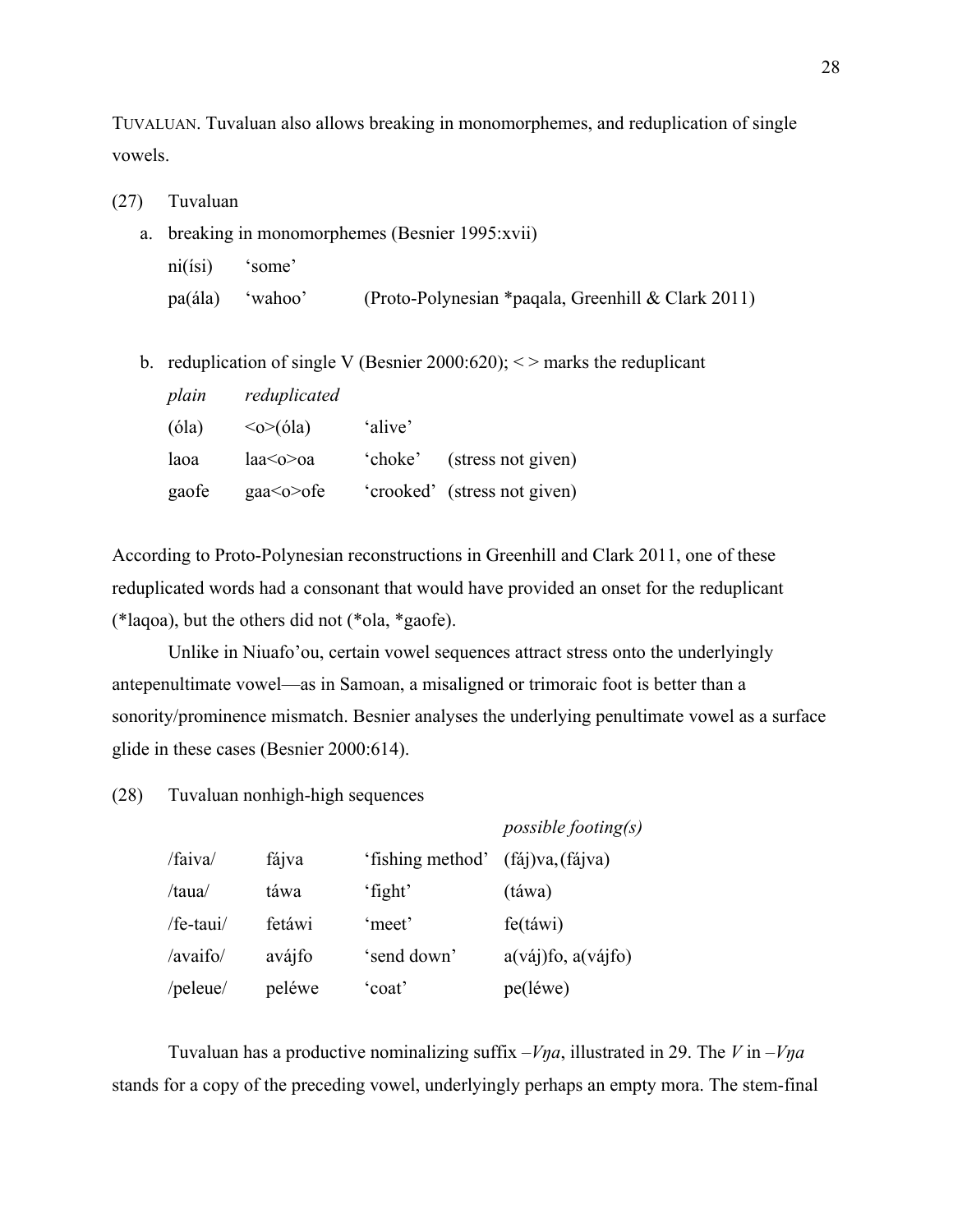vowel is lengthened, presumably producing  $V_i\acute{V}_i$  (though stress is not transcribed). If the stemfinal vowel is already long, it remains so (Besnier 2000:615-616).

(29) Tuvaluan nominalization

| plain |             | nominalized |
|-------|-------------|-------------|
| vvolu | 'red-faced' | vvolu-una   |
| mate  | 'die'       | mate-ena    |
| sii   | 'fly-fish'  | sii-na      |
| tuu   | 'stand'     | tuu-na      |
| ffoo  | 'massage'   | ffoo-na     |

Alongside this regular pattern, many words have a 'relexicalized' (Besnier 2000:616) form with length and meaning differences from the basic form, as shown in 30. The stem-final vowel may fail to lengthen, or the stem's penultimate vowel rather than final vowel may lengthen (the preceding consonant, if long, shortens in that case). The relexicalized form often either has a somewhat opaque meaning, or can carry both the transparent meaning and an opaque meaning. (This is similar to the Samoan doublets in 14.)

(30) Tuvaluan 'relexicalized' suffixed forms (Besnier 2000:616-617)

| plain |            | regular suffixed |                                                   |         | relexicalized suffixed               |
|-------|------------|------------------|---------------------------------------------------|---------|--------------------------------------|
| fai   | 'do'       | fai-ina          | 'do, make'                                        | fai-na  | 'deed'                               |
| kai   | 'eat'      | kai-ina          | 'eat'                                             | kkai-na | 'festive meal'                       |
| moe   | 'sleep'    | moe-ena          | 'sleep'                                           | moe-na  | 'bedding'                            |
| saina | 'sign'     | saina-ana 'sign' |                                                   |         | saina-na 'contract'                  |
| ssali | 'flow'     | ssali-ina        | 'flowing'                                         |         | saali-na 'flowing' or 'crack         |
|       |            |                  | in reef through which water flows at ebbing tide' |         |                                      |
| pele  | 'favorite' | pele-ena         | 'beloved'                                         |         | peele-na 'beloved' or 'CARE package' |
| saka  | 'dance'    | saka-ana         | 'dance'                                           |         | saaka-na 'dance' or 'choreography'   |

Tuvaluan, then, seems like another solid breaking language, freely tolerating violations of  $*V_i\dot{V}_i$ , within a morpheme or across a morpheme boundary. The cases that might look like trochaic shortening or avoidance of trochaic lengthening (as in 30) seem to be lexicalized.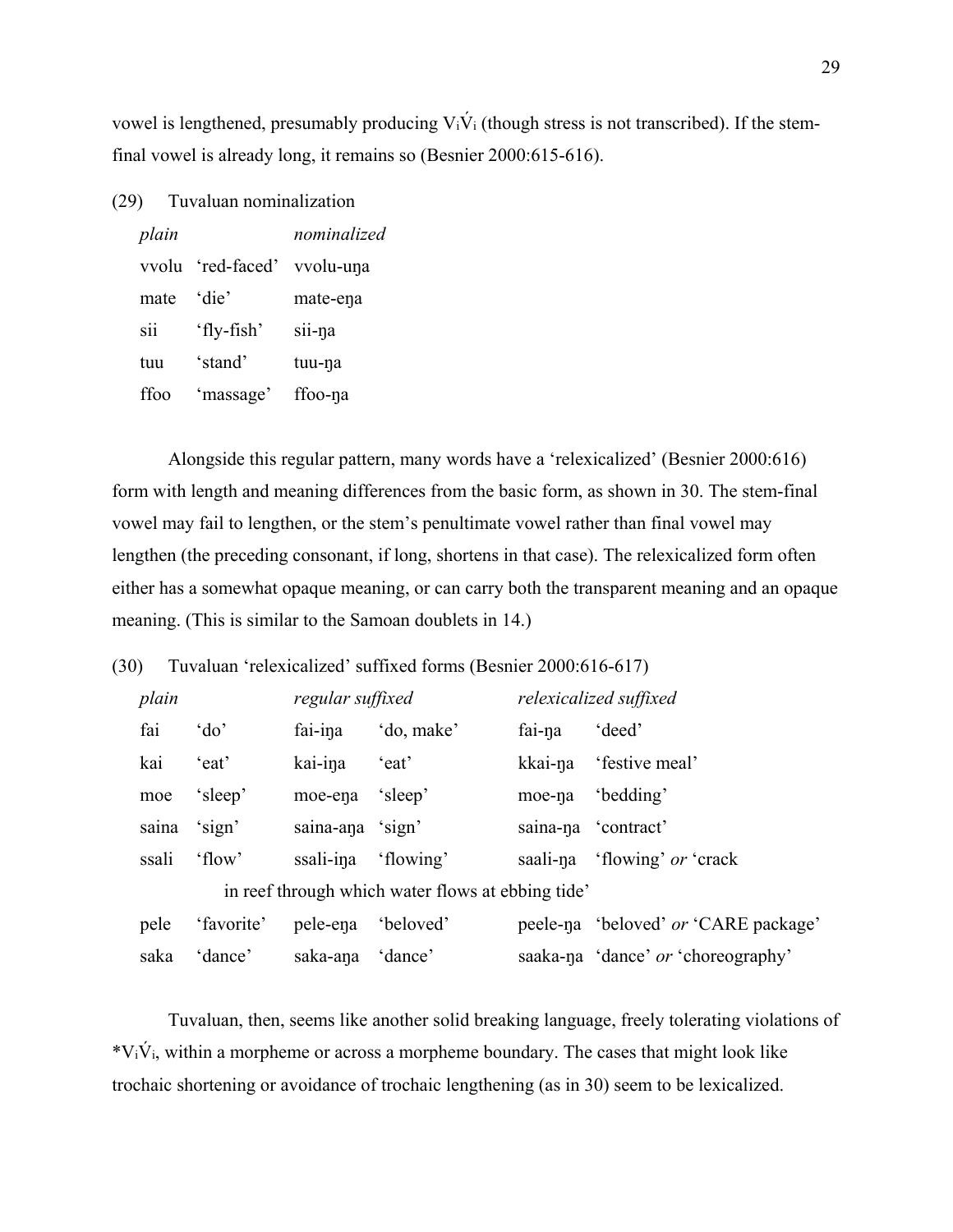NIUEAN. In Niuean (Sperlich 1997), which is closely related to Tongan, monomorphemes can contain breaking, as illustrated in 30. Sperlich gives cognates and proto-forms to illustrate the origins of some of these broken vowels: 'in many cases there is good historical evidence which supports such rearticulated vowel sequences being the result of intervocalic consonant loss' (Sperlich 1997:6). Unlike Tongan, Niuean lost proto-Polynesian glottal stop, generating additional broken vowels. Sperling notes that 'rearticulation' does not occur in examples like proto-Polynesian *\*fara* 'pandanus' > Niuean *fā*; this is to be expected, since even if the representation is [(fáa)], with two separate vowel segments, stress is on the first one; 'rearticulation' tends to mean 'occurrence of pitch rise or other correlates of stress on second half of long vowel', and this does not apply to [fáa], which many authors therefore transcribe or analyze as a single long vowel.

 Reduplication of a single vowel is also possible in Niuean, as in 31b. Greenhill and Clark's proto-Polynesian form for one word has a consonant (\*qene), but the other does not (\*afe) (Greenhill and Clark 2011).

(31) Niuean (Sperlich 1997:5-7)

a. monomorphemes with breaking

| ha(áu)          | (cf.Tongan ha'au)               | 'your'   |
|-----------------|---------------------------------|----------|
| ha(áku)         | (cf. Tongan ha'aku)             | 'mine'   |
| ha(ána)         | (cf. Tongan ha'ana)             | 'their'  |
| $mo(\delta li)$ | $(Proto-Polynesian *ma(a)qoli)$ | 'true'   |
| ma(áma)         | (Proto-Polynesian *ma(a)rama)   | 'bright' |
| $f_0(\delta u)$ | (Proto-Polynesian *foqou)       | 'new     |

b. reduplication of V

| ∕e>ene        | 'to poke'       |
|---------------|-----------------|
| $\alpha$ >afe | 'to branch off' |

RENNELL-BELLONA. Rennell-Bellona (Elbert 1988), a Polynesian language in contact with non-Polynesian Oceanic languages, may be a breaking language. Elbert does not give an explicit stress rule, but he transcribes stress on a few words (Elbert 1988:14-16). The examples *háge*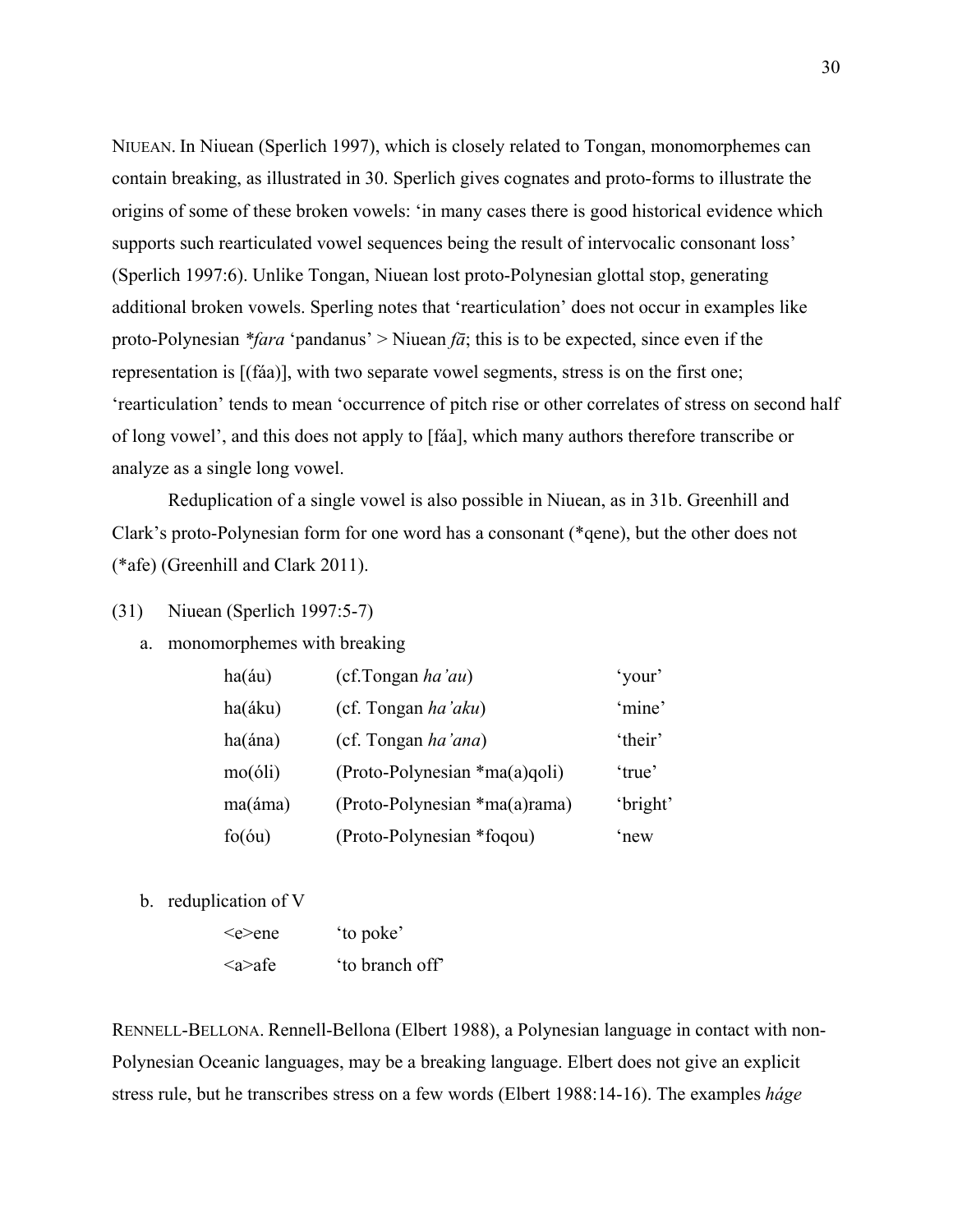'house' and *manáha* 'settlement' suggest a system with stress on the penultimate mora, and the behavior of final long vowels is consistent with this: *táa* 'hit' and *totóo* 'to fall'. Elbert states that there are two types of long vowel, one transcribed as  $\acute{V}_iV_i$ , and the other, 'much less common' (Elbert 1988:14), described as 'rearticulated' and transcribed  $V_i\dot{V}_i$ . The  $V_i\dot{V}_i$  cases usually involve the low vowel *aá*, according to Elbert.

 Elbert states that 'none of the words with the rearticulated *aá* are of Polynesian origin', and gives a list of 12 words like *ghaághe* 'to hum', plus one English loan, *ghaási* 'glasses' (IPA [yaási], Elbert 1988:15). It is unclear whether broken vowels of other qualities are also always loans, or the generalization is meant to apply only to *aá* specifically. It is also unclear whether the only alternative to a broken vowel is a short penult vowel, or if unbroken long penult vowels are also possible, as in hypothetical *gháato*. Elbert does give one example that appears to be of this type, *ebéebe* 'to scatter' (Elbert 1988:14), but as this example comes right after an example whose stress mark was omitted, presumably by accident (*ibiibi* 'bony'), one wonders if the position of the stress mark in *ebéebe* is a typesetting error.

Examples of monomorphemic breaking, converted into phonetic transcription, are in 32, along with items illustrating that certain vowel sequences—/ai, ae, au, ao ei, eu, oi, ou, iu, ui/ can pull stress onto the antepenultimate vowel.

(32) Rennell-Bellona (Elbert 1988:15-16)

- a. broken [aa] in loan monomorphemes β**aá**to 'canoe connective' m**aá**lu 'pandanus grove' ɣ**aá**si 'glasses' (English loan)
- b. [ao], [ai] require stress on first vowel  $<sup>η</sup>qáoi$ </sup> ɡ**áo**i 'good' t**ái**na 'younger sibling'

In terms of the constraints used here, this would mean that \*AÍ (or a broader constraint to also cover the low+mid, mid+low, and high+high cases) outrank footing constraints, which in turn outrank  $V_i$ i $\dot{V}_i$ .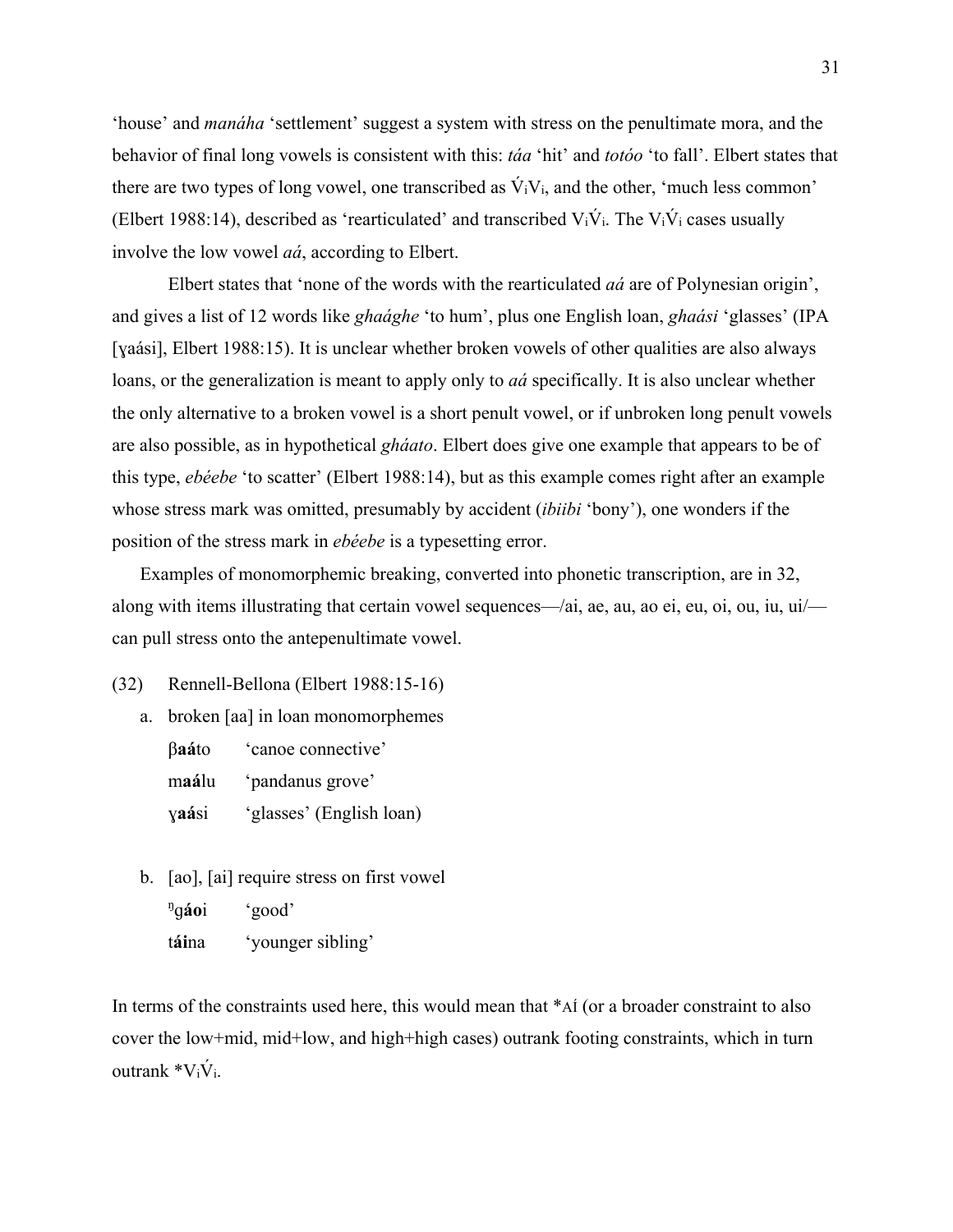Unlike in the other breaking languages discussed here, under suffixation Rennell-Bellona seems to display length alternations rather than mere shifting of stress. The examples in 33a and 33b are consistent with an underlying length difference, neutralized in unsuffixed forms through trochaic shortening. In 33c we see apparent shortening of final long vowels under suffixation, although the half-dozen shortening examples are all of the form CVV, and thus could be underlying /CV/ with lengthening in the unsuffixed form to meet a size minimum. There do not seem to be examples of stem-final long vowels that fail to shorten under monomoraic suffixation, but there is one example given of a de-shortening that affects the 'wrong' vowel (as in 22d).

- (33) Rennell-Bellona suffixation (Elbert 1988:226, 228, 233, 238)
	- a. examples of non-alternation

| <sup>n</sup> gana    | 'group' | <sup>n</sup> gana-hi  | to do together' |
|----------------------|---------|-----------------------|-----------------|
| $hu$ <sup>n</sup> gu | 'hair'  | hu <sup>n</sup> gu-ki | 'hairy'         |

b. examples of de-shortening under suffixation

| <sup>n</sup> gohi | <sup>n</sup> goohi-a               | cold'                        |
|-------------------|------------------------------------|------------------------------|
| <sup>n</sup> quku | <sup>ŋ</sup> quuku-a               | to bring food from the bush' |
| $SO1$ go          | he-soo <sup>n</sup> go-i 'to play' |                              |

c. examples of shortening under suffixation

| taa        | $he-ta-2i$             | (no gloss) |
|------------|------------------------|------------|
| $\eta$ quu | he- <sup>n</sup> qu-ti | (no gloss) |

d. one example in which stem-final V lengthens  $ta<sup>n</sup>$ ga ga ta $^{1}$  $ta<sup>n</sup>$ qaa-ki 'to alter'

Although we should be cautious about assuming productivity, it appears that Rennell-Bellona allows  $V_i\acute{V}_i$  in some monomorphemes, but adopts shortening rather than breaking as an alternation. This is the inverse of the Samoan pattern (section 4.1), where breaking occurred

under suffixation but not in monomorphemes. Like Samoan, Rennell-Bellona falls under Paster's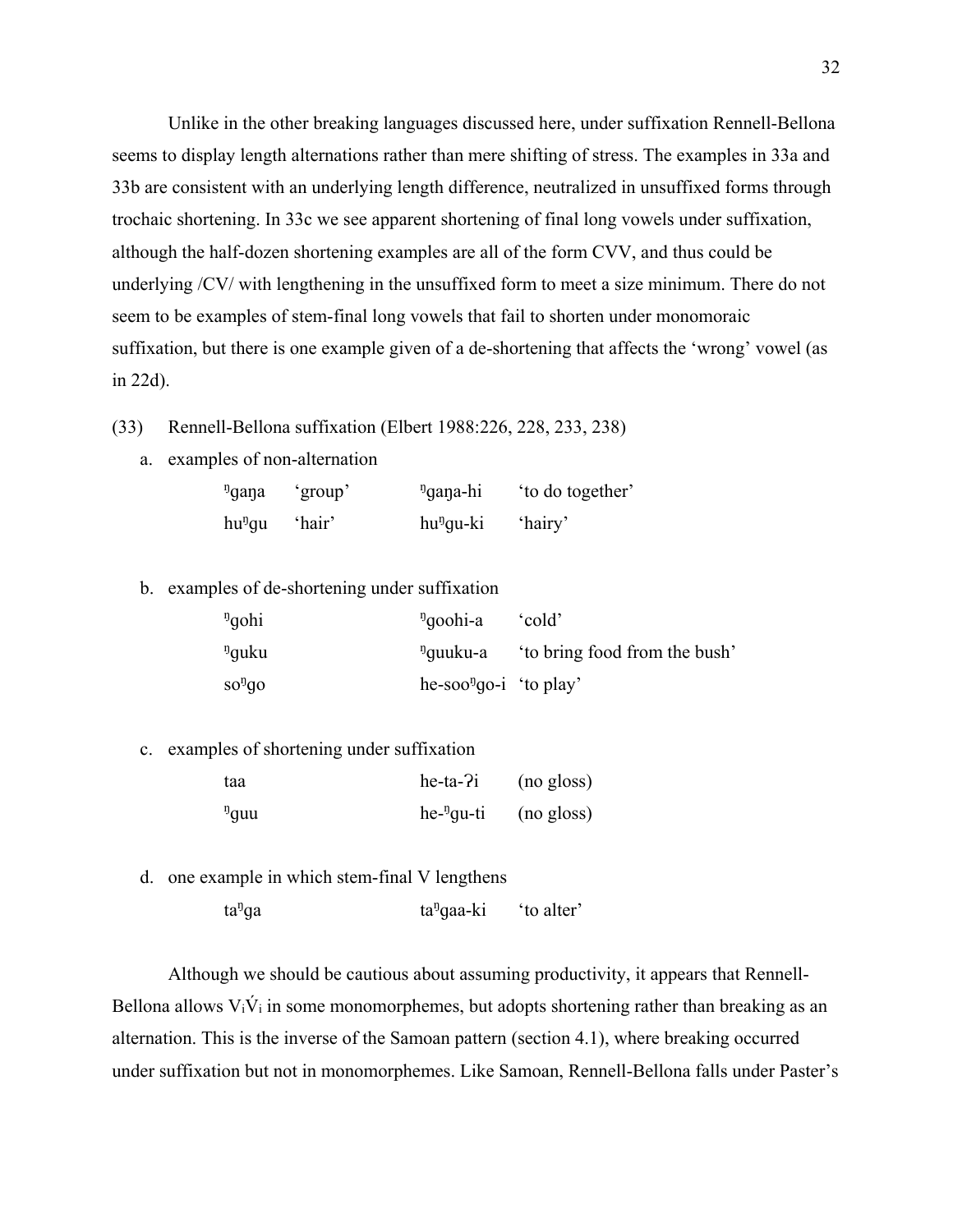'loss of a static generalization' category of diachronic change (Paster 2013), where the OT analysis can be rescued by adding an extra constraint.

The proposed solution for Samoan was to add DON'TSHORTEN-V:-BA (breaking is forbidden in general, but shortening is, variably, even worse under suffixation). For Rennell-Bellona, if we treat the loans with [aá] as fully legal, then we need the ranking MAX-V  $>>$  \*V<sub>i</sub>V<sub>i</sub>. But to ensure shortening under suffixation, we need a higher-ranked constraint to rule out broken \*[he-taá-ʔi] but not broken [maálu], such as NOBREAKING-BA.

(34) Constraint rankings for Rennell-Bellona

- NOBREAKING-BA: a long vowel or  $\dot{V}_iV_i$  in the unsuffixed base must not correspond to  $V_i\dot{V}_i$  in the affixed form
	- a. simple word
- <INSERT Tableau (34)a HERE>
	- b. affixed word
- <INSERT Tableau (34)b HERE>

A speculative diachronic explanation for the current state is that Rennell-Bellona at one time had length alternations (whether productive or not), and banned  $V_i\dot{V}_i$  absolutely explaining the dearth of native words with broken vowels. New long penults introduced by loans underwent breaking, introducing a novel phonotactic pattern. What is curious about this scenario is that at least for English loans, it is surprising that if a new, previously illegal, pattern was to be introduced, it was breaking rather than HL tolerance. That is, if [ɣáasi] and [ɣaási] were both illegal when English loans came in, why was British English [ɡlɑ́ ːs]/[ɡlás] (or American [ɡlǽs]) adapted as [ɣaási] rather than the phonetically closer [ɣáasi]?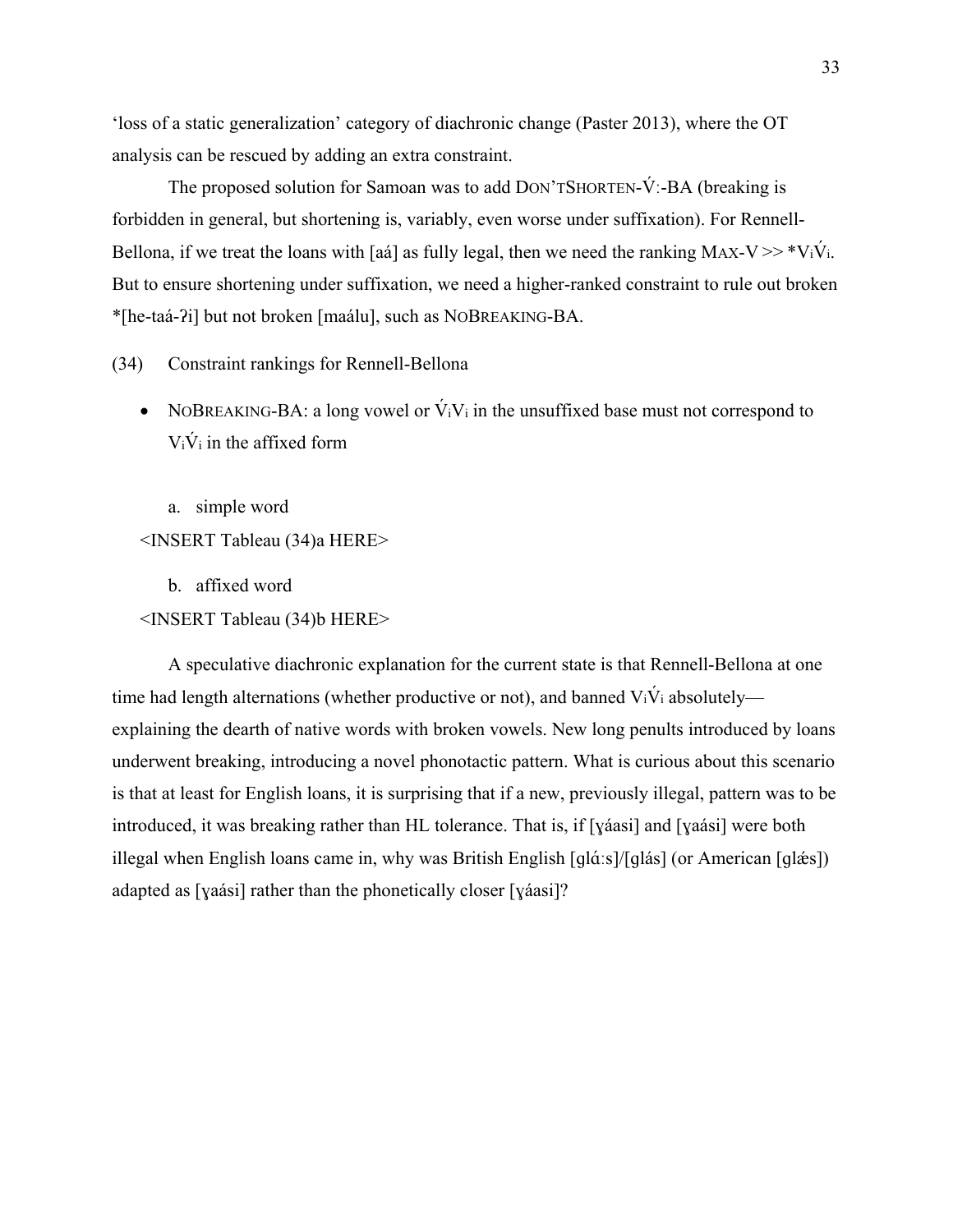**5.3** SUMMARY OF BREAKING SYSTEMS. If the diachronic sketch in section 3 is correct, then Central Pacific languages inherited a system with no  $V_i\dot{V}_i$  sequences. The languages in this section innovated them, through consonant loss and through borrowed words with long-vowel penults. Assuming that loan adaptation is driven by native-language-shaped perception (e.g. Peperkamp 2005), this means that loan adapters perceived foreign  $V_iV_i$  or  $V_i$ : (e.g. English [qlɑːs(əz)] 'glass(es)') as closer to  $V_i\dot{V}_i$  (Rennell-Bellona [yaási]) than to short  $\dot{V}$  (hypothetical [yási]), even if the short vowel conformed better to the phonotactics of the language.

 The tight coupling that we might expect between phonotactics and alternation in a classic conspiracy thus breaks down, as Paster (2013) argues that we should expect. Diachronic shortening in both monomorphemes and affixed words initially produced a system in which phonotactics and alternations matched, but learners and speakers then allowed them to diverge, resulting in systems with  $V_i\dot{V}_i$  sequences, but also some length alternations that appear to be driven by  $*V_i\dot{V}_i$ . If the alternations are unproductive, the system is easy to analyze in Optimality Theory (rank  $*V_i\dot{V}_i$  low and list the forms that alternate), though it is still surprising that Rennell-Bellona speakers did not infer from the absence of  $V_iV_i$  words that  $V_iV_i$  should be ranked high. If the alternations are productive, then the grammar requires constraints specific to morpheme boundaries (\*V<sub>i</sub>-V<sub>i</sub> and \*V<sub>i</sub>V<sub>i</sub>-), or even specific to particular morphemes (\*V<sub>i</sub>V<sub>i</sub>-a).

**6. (PARTIAL) TOLERANCE FOR HL#.** The typology in sections 1 and 2 included languages that simply tolerate a long vowel in the penult, and should have no breaking or trochaic shortening, as schematized in Table 5 and 35. Depending on the ranking of the bottom two constraints, there is either a right-aligned, trimoraic foot or a non-aligned, bimoraic foot. The two options would sound the same.

Table 5 <INSERT TABLE 5 HERE>

(35) Tolerance tableau <INSERT Tableau (35) HERE>

Several languages were found that approximate this state, though none match it perfectly.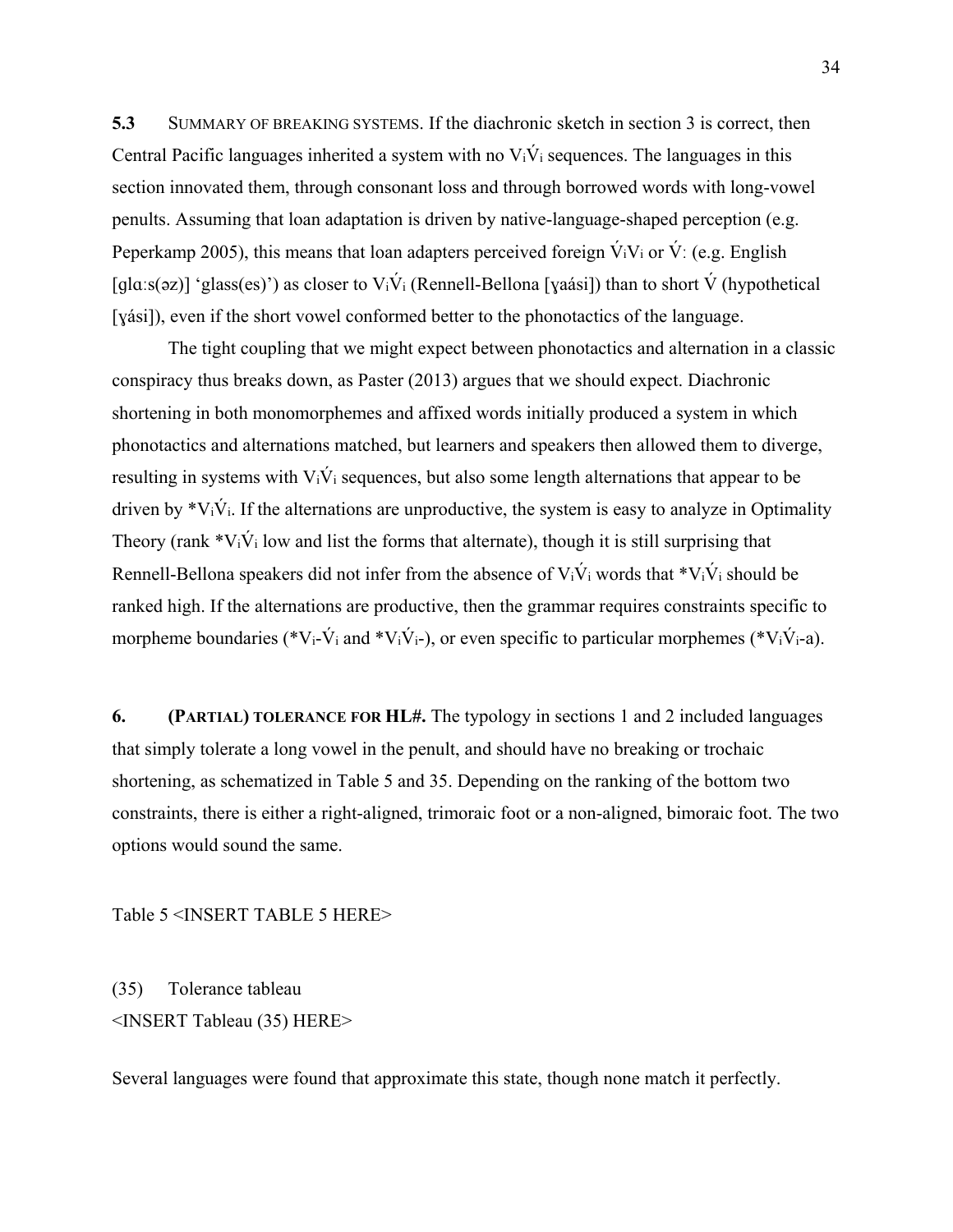**6.1** TOKELAUAN: TOLERANCE WITH ALTERNATIONS. Tokelauan is closely related to Samoan. According to Hooper (1996:2; glosses from dictionary cited below), the basic word stress pattern is penultimate (when all the vowels in a word are short: [manátu] 'opinion'), but a long vowel attracts stress. In Hooper's examples, the long vowel is final ([pakúu] 'fall') or antepenultimate ([máahina] 'moon'). In [máahina], the long vowel is clearly different from an ordinary sequence of vowels, which would presumably not attract stress so far to the left.

 What about a long vowel in the penult? Simona, Huntsman, and Hooper's dictionary (Simona, Huntsman & Hooper 1986) lists 83 words that end HL (not including prefixed forms of words already counted). Of these, 19 appear to be monomorphemic native words (e.g. *tāne* 'man, husband'), and 12 are loans from English (*māpu* 'marble').<sup>17</sup> The dictionary's preface does not discuss the pronunciation of long vowels in this position, or stress in words of this shape, but we can tentatively assume that stress falls on the first half of the long vowel, since that is what a vowel with a macron usually indicates in transcriptions of Polynesian languages. This means that Tokelauan tolerates either a non-aligned final foot, [(táa)ne]—and, for that matter, [(máa)hina] or a trimoraic final foot, [(táane)].

 Hooper (1996:34) gives several examples of what look like de-shortening alternations, shown in 36. As in other cases seen above, the diachronic origin of the long vowel in the suffixed form is unknown (proto-Polynesian forms from Greenhill & Clark 2011 given when available).

(36) a. de-shortening

| kave   | 'to carry'                    | kaave-na    | 'load'                             | *qawe   |
|--------|-------------------------------|-------------|------------------------------------|---------|
|        |                               | cf. kave-na | 'action of carrying' (dictionary)  |         |
| teu    | 'to decorate'                 | teeu-na     | 'decorations'                      | *teu    |
| tipi   | to cut'                       | tiipi-na    | 'surgical operation'               | *tipi   |
|        |                               | cf. tipi-na | 'action of cutting' (dictionary)   |         |
|        | faka-heetonu 'to be doubtful' |             | faka-heetoonu-na 'thoughtlessness' |         |
|        |                               |             |                                    |         |
| b.     | non-alternating short         |             |                                    |         |
| moe    | 'to sleep'                    | moe-na      | 'bed'                              | *mohe-  |
| taafao | 'to play'                     | taafao-na   | 'toy, game'                        |         |
| inu    | 'to drink'                    | inu-na      | 'drinking party'                   | $*$ inu |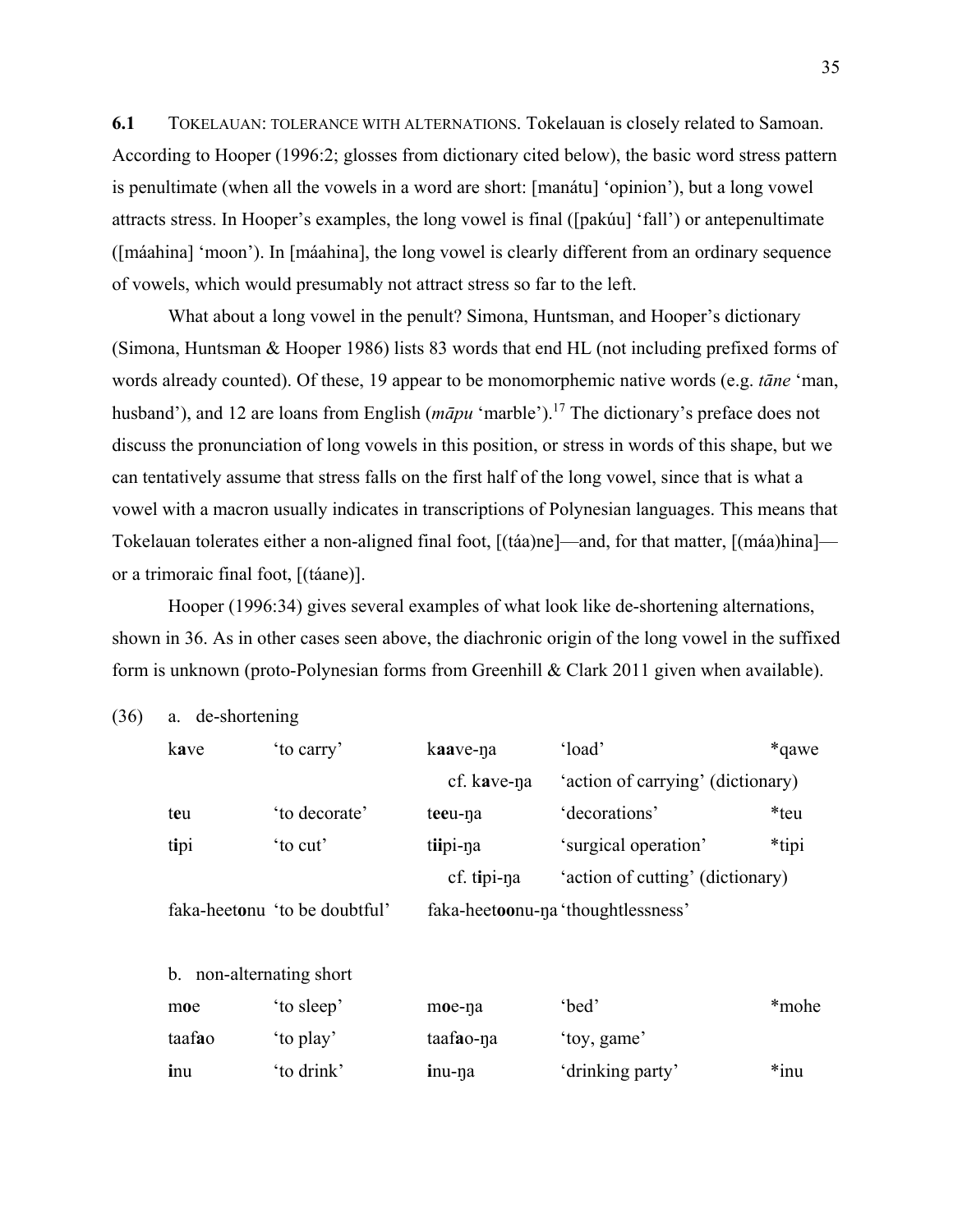c. non-alternating long (from dictionary) p**ee**hi '(epidemic) to rage' p**ee**hi-a 'to be affected (by epidemic)' \*peqe-si

 Are the de-shortening alternations productive? If they are, the language's tolerance of HL# is not across-the-board. One factor undermining an account of the alternations as productive is the existence of both non-alternating short and non-alternating long stem penults (as in 36b and 36c). A plausible analysis for learners to adopt would be that always-short vowels are underlyingly short, and the few always-long vowels underlyingly long, which leaves the alternating vowels to be marked as exceptions or memorized as separate words. The two doublets in 36a, where the de-shortened option carries an idiosyncratic meaning, support this analysis.

 As in Samoan, Tokelauan has sporadic morphological vowel lengthening outside the penult, as in *hāvali* 'messenger', claimed to be derived from *havali* 'walk', and *mā<li>lie* 'agree-*plural*' from *malie* 'agree' (Hooper 1996:33-34). So whatever the diachronic origin of the long vowels in 36a, it is possible that speakers now interpret them as lexically idiosyncratic lengthenings rather than as reflexes of an underlying long vowel.

 Unfortunately, the sources do not give examples of adding a suffix to a stem with a final long vowel (e.g. hypothetical [pakúu-ŋa], [pakuú-ŋa] or [pakú-ŋa]).

To summarize, Tokelauan is a language that tolerates HL#. It has some de-shortening alternations, but these likely are lexicalized.

**6.2** TUAMOTUAN: VARIATION BETWEEN BREAKING AND TOLERANCE. Tuamotuan (Kuki 1970) has variation between breaking a long-vowel penult (i.e. stressing its second half) and stressing it all the way through.

(37) Variation in stress for long-vowel penult (Kuki 1970:69-71)

Ɂoóna ~ Ɂóóna 'he' taáku ~ tááku 'my (alienable)'

Kuki states, 'primary stress occurs on the second member of each long vowel. In this case, primary stress usually begins on the first member of each long vowel [...]. Thus, the most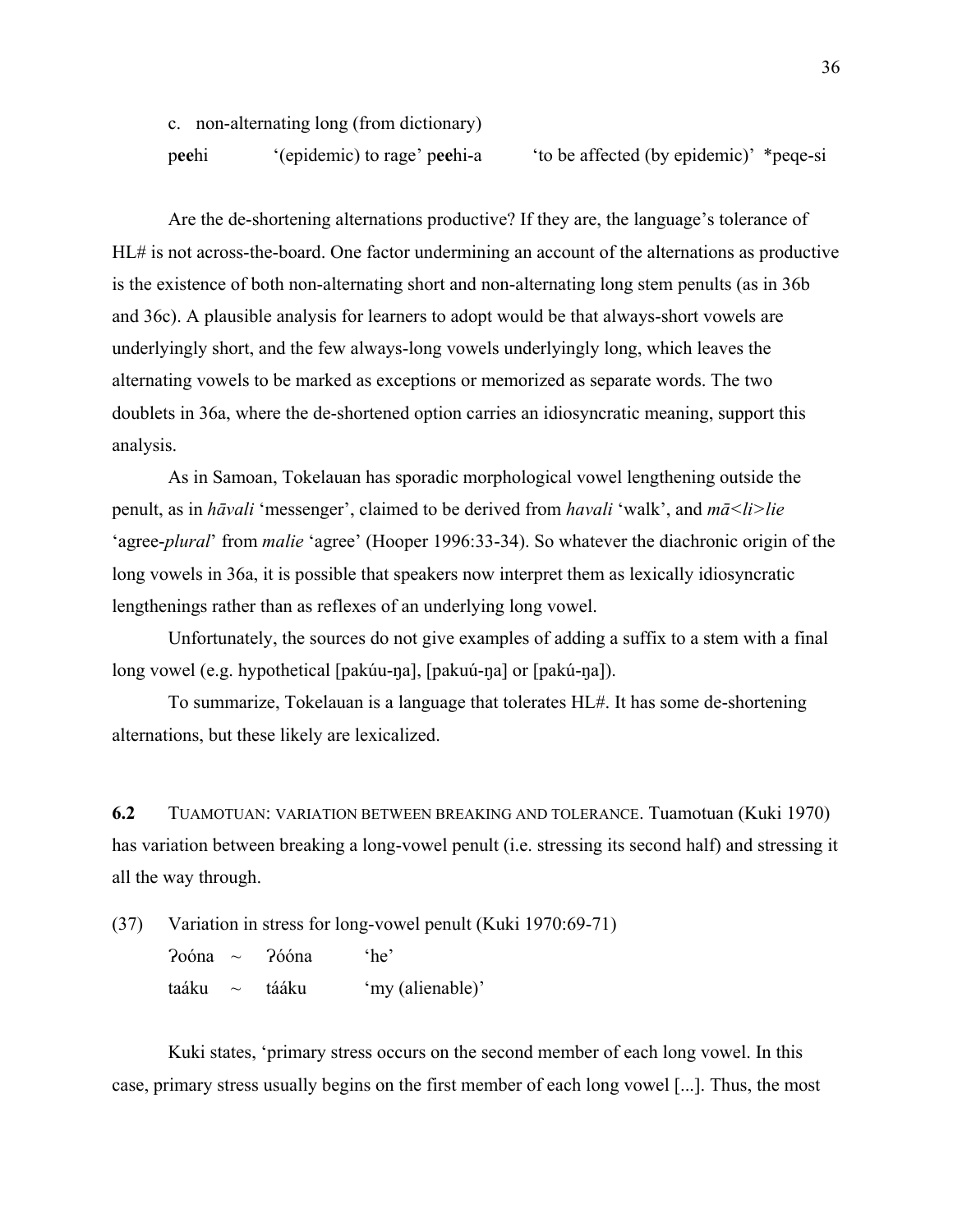frequent stress patterns are  $\ell$ ='óóna=/ instead of  $\ell$ ='oóna=/, and  $\ell$ =tááku=/ instead of  $\ell$ =taáku=/, respectively, even in deliberate speech.' (as in 71). (Skimming Stimson & Marshall 1964, a dictionary, shows that unlike in many Central Pacific languages, long-vowel penults are plentiful in Tuamotuan.)

This variation suggests that in Tuamotuan, two constraints are active and in competition. The more-frequent variant, [ $\frac{266}{n}$ ], satisfies \*V<sub>i</sub>V<sub>i</sub> but presumably has either a misaligned foot, *(Ɂóó)na*, or a trimoraic foot, *(Ɂóóna)*. The less-frequent variant is well footed, but at the expense of violating \*ViV́i: *Ɂo(óna)*.

 Like long vowels, sequences such as *ei, ai, ae* have two pronunciations in the penult: the second (higher) vowel can be stressed, or it can be demoted to a glide, which Kuki transcribes as a superscript vowel, with stress on the preceding (lower) vowel.

(38) Variation in rising vowel sequences (Kuki 1970:74-75)

keíga ~ ké<sup>i</sup>ga 'bone' paími ~ pá<sup>i</sup>mi 'if' haére  $\sim$  há<sup>e</sup>re 'to go'

Tuamotuan has optional devoicing of final vowels. Unusually, this devoicing behaves as 'earlier' than stress, as illustrated in 39a: if final devoicing applies, the final vowel is no longer counted for stress, and stress falls on the underlying antepenult instead. Kuki also transcribes some final vowels, including low vowels, as demoted to glides when preceded by another vowel; in these cases, the final vowel again does not count for stress, and stress shifts (as in 39b). This means that glides (and devoiced vowels) do not contribute a mora, and the forms in 38 are footed as  $[(k\acute{e}^i\text{g}a)]$  rather than  $[(k\acute{e}^i)\text{g}a]$ .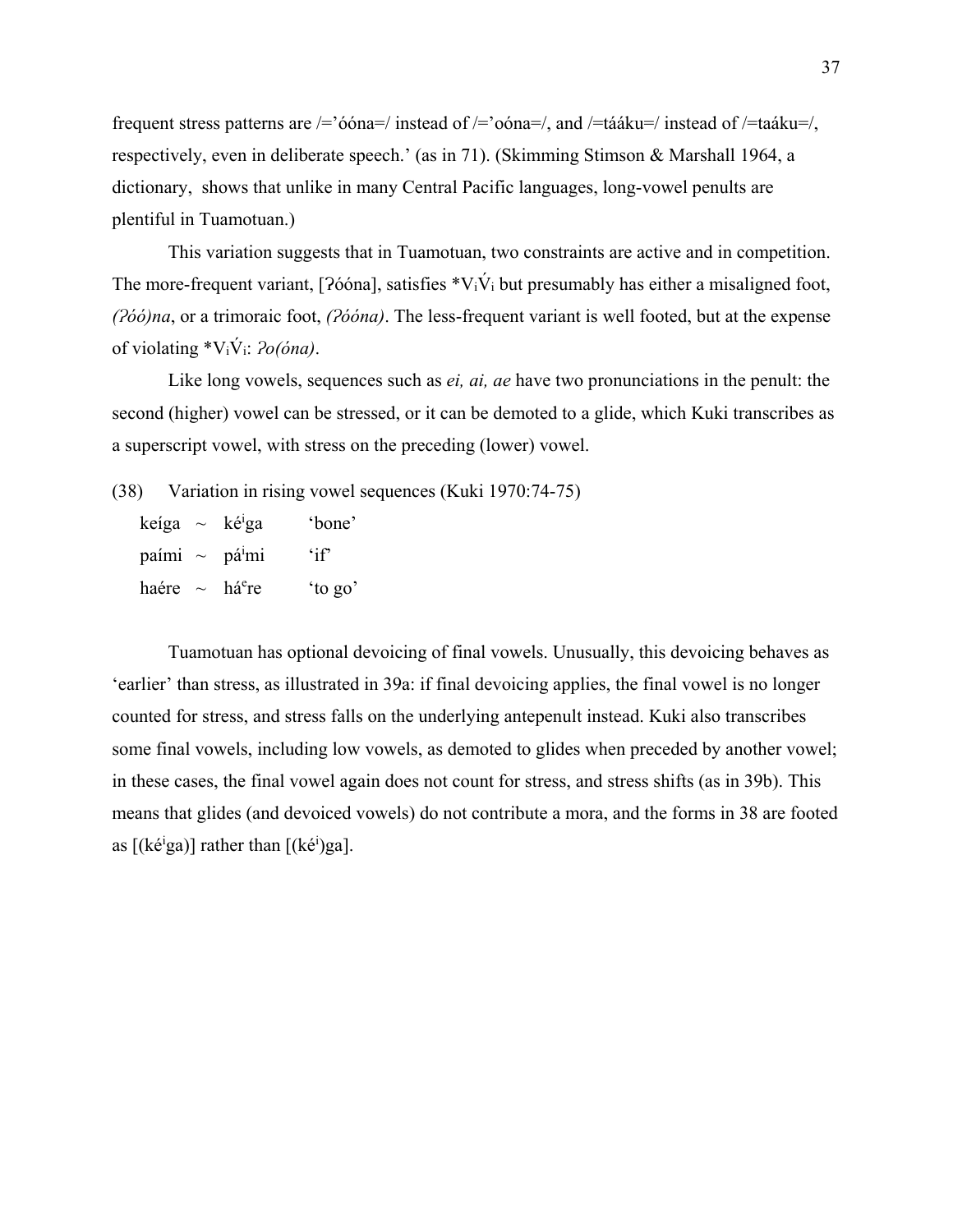(39) Devoicing or demotion to glide of final vowel (Kuki 1970:72-75)

a. final vowel devoiced

 $tagata \sim tag$  tágata 'man' pakóti ~ pákoti̥ 'scissors'

b. final vowel demoted to glide

ràakáu ~ raáka<sup>u</sup> ~ rááka<sup>u</sup> tree' pàuróa ~ paúro<sup>a</sup> ~ pá<sup>u</sup>ro<sup>a</sup> 'all'

In sum, Tuamotuan is a language that varies between tolerating HL# and tolerating  $V_i\dot{V}_i$ . It also has the unusual feature that stress interacts transparently with final devoicing or gliding, such that stress counts surface moras, not underlying vowels.

**6.3** OTHER (PARTIAL-)TOLERANCE SYSTEMS: NUKUORO, TAHITIAN, KAPINGAMARI, HAWAIIAN, TAKUU, ONTONG JAVA, NORTH MARQUESAN, EAST FUTUNA

NUKUORO. In Nukuoro (Carroll 1965, Carroll & Soulik 1973), long vowels in the penult are possible, both in monomorphemes and under suffixation (as in 40). Proto-Polynesian forms from Greenhill and Clark 2011 are given in 40 where available; at least two of the long penults derive from consonant loss (*hoou, ttaane*), and one is inherited, but from a word that was formerly HH (*maalo*).

- (40) Nukuoro long penults
	- a. monomorphemes (Carroll 1965:5, 9)

| maalo  | 'wide awake'    | $\langle \rangle$ *maaloo | VS. | malo           | 'cloth'                    | $\langle \n\ast$ malo |
|--------|-----------------|---------------------------|-----|----------------|----------------------------|-----------------------|
| nuui   | 'green'         | $\langle$ *qui            | VS. | nui            | 'coconut tree' $\lt^*$ niu |                       |
| hoou   | 'new'           | $\langle$ *foqou          | VS. | hou            | 'drill'                    | $\langle$ *fohu       |
| siili  | 'type of stick' |                           | VS. | S <sub>1</sub> | to stop                    |                       |
| ttaane | ʻman'           | $\langle$ *taqane         |     |                |                            |                       |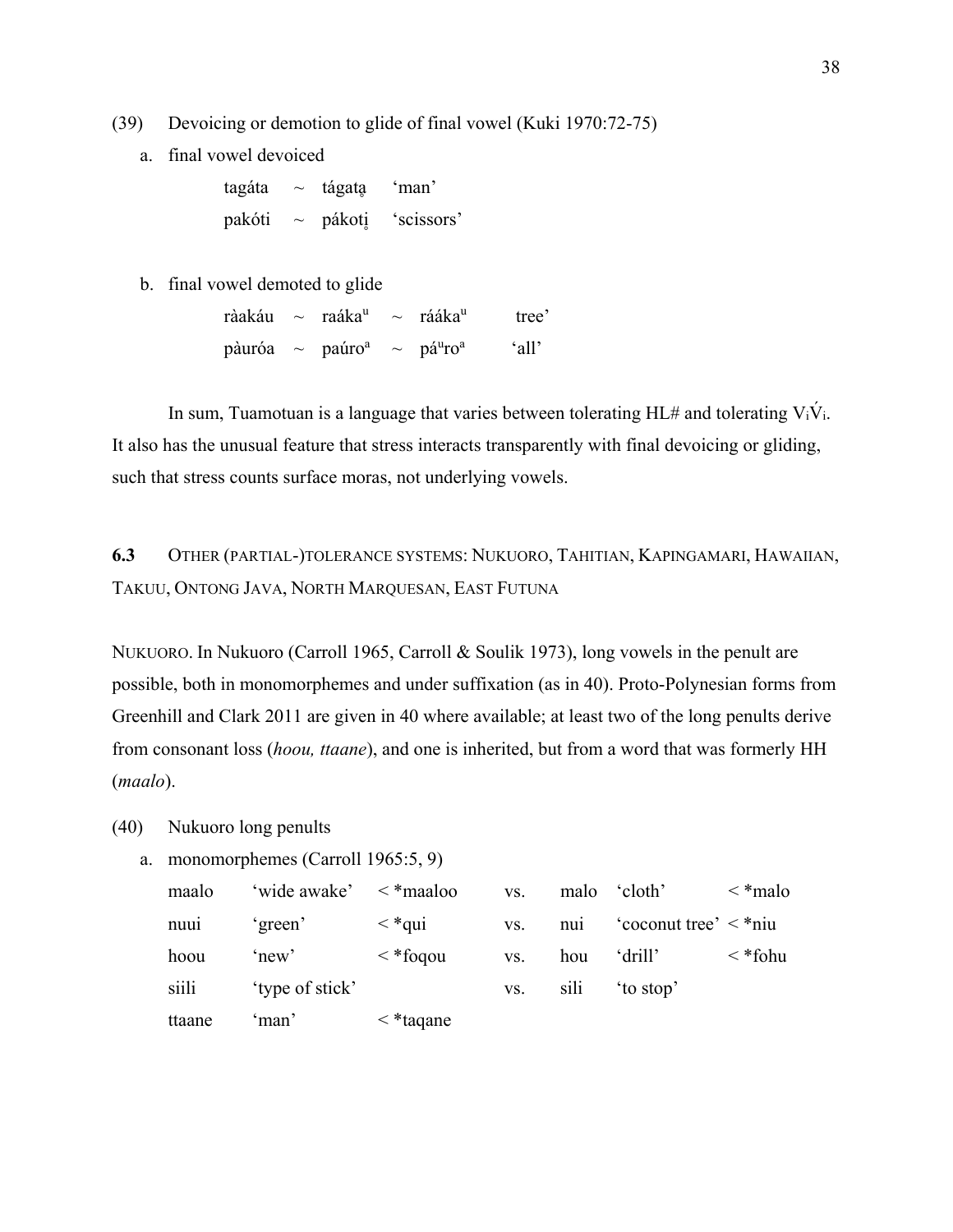I read Carroll 1965's description of stress as ambiguous, but suggesting that words like *maalo* are not broken—that is, not pronounced as [maálo]. He states that '[s]yllables take the shapes V, VV, VVV, CV, CVV and CVVV. All possible V and VV combinations occur. [...] The first member of a diphthong is always the syllabic peak when the syllable is stressed; elsewhere there is little difference between members, the peak of sonority tending to occur on the most naturally sonorous vowel' (Carroll 1965:8), and that '[p]rimary stress (ʹ) occurs at least once in each contour word [content word and associated function words], predictably on the penultimate syllable of each base, pronoun or other morpheme occupying the nuclear position. [...] Primary stress is phonetically defined by rising pitch.' (Carroll 1965:8) These statements would be consistent with a syllabification [maa.lo], with stress falling somewhere on [maa]. They would also be consistent with [ma.á.lo], but I take Carroll's statement that double vowels are realized 'about twice as long as single vowels; not rearticulated' (Carroll 1965:7) to mean that [maálo] is not what is intended, and rather it is [máalo] or [máálo].

There are many examples of de-shortening-like alternations, illustrated in 41, as well as non-alternation under suffixation and some more-arbitrary length alternations (not shown). As in other languages we have seen above, the length alternations do not derive from a long vowel in the proto-form, but must have been innovated at some point. For example, *holo* 'swallow' is from *\**folo, with a short vowel, but still has a long vowel under suffixation.

(41) Nukuoro length alternations (Carroll:30-31, with gaps filled in from Carroll & Soulik dictionary)

| unsuffixed | bimoraic suffix | monomoraic suffix |           |
|------------|-----------------|-------------------|-----------|
| kkadi      |                 | kaadi-a           | 'bite'    |
| kalo       | kalo-hia        | kaalo-a, kaalo-na | 'stir'    |
| kkumi      | kumi-dia        | kuumi-a           | 'squeeze' |
| sena       |                 | seena-na          | 'crazy'   |
| holo       | holo-mana       | hoolo-na          | 'swallow' |
| unu        | unu-mana        | uunu-na           | 'drink'   |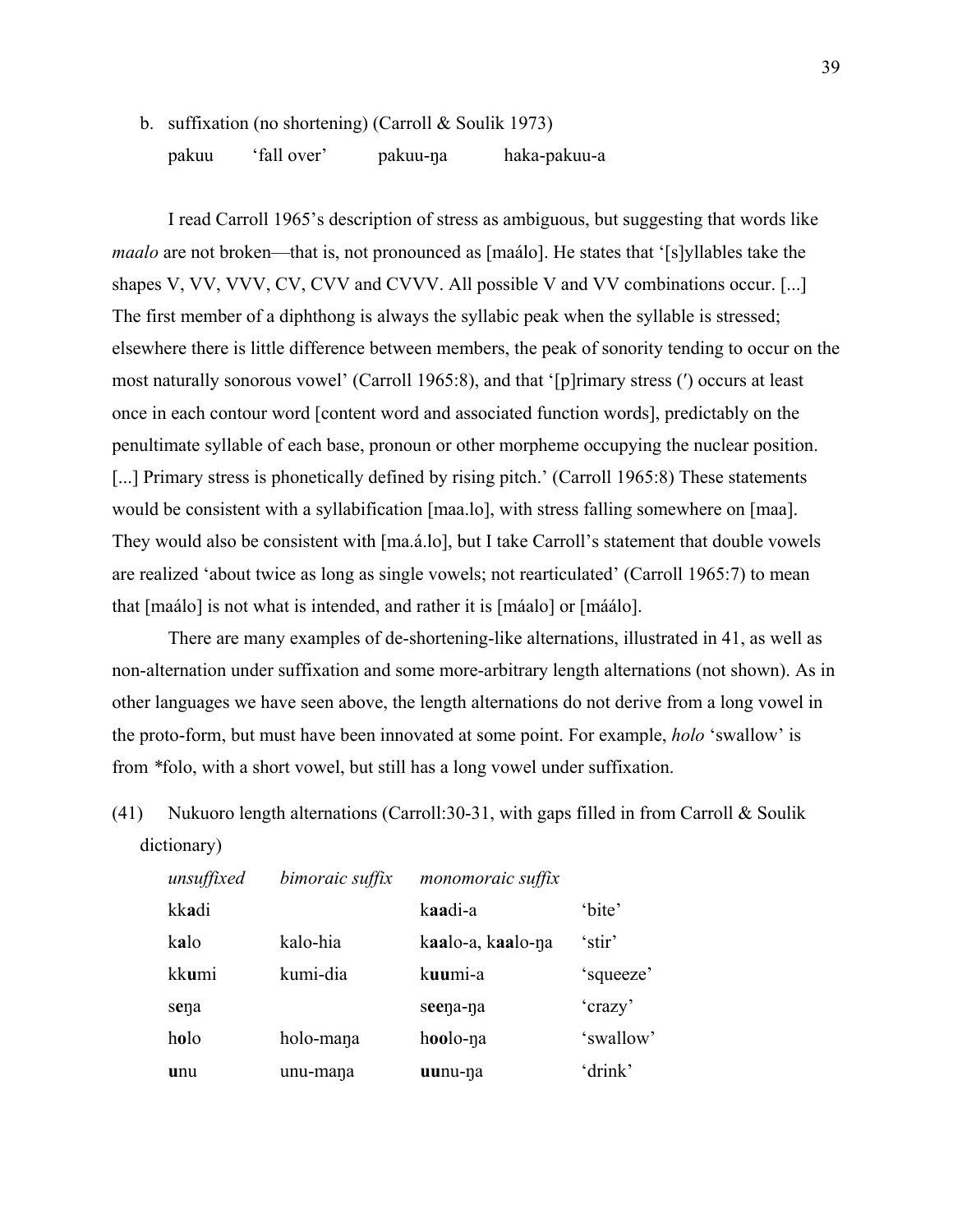TAHITIAN. Tahitian, which also has penultimate stress, tolerates HL# even more than Nukuoro, with no variation reported. Stress simply falls on a long penult vowel, including in loans, as illustrated in 42a. Sequences like *ae, ao, au* also draw stress onto the /a/ (as in 42b). There are sporadic examples of attaching a suffix to a stem-final long vowel, and these show shortening (as in 42c); I was not able to determine whether shortening under suffixation is obligatory.

(42) Tahitian heavy penults

| a. | stressed, long penult |                 | short penult for contrast (Bickmore 1995:412) |                  |  |
|----|-----------------------|-----------------|-----------------------------------------------|------------------|--|
|    | váahi <sup>18</sup>   | 'place'         | túpu                                          | 'happen'         |  |
|    | máaha                 | 'satisfied'     | mána                                          | 'power'          |  |
|    | péeni                 | 'paint' (loan)  | póto                                          | 'short'          |  |
|    | faráani               | 'French' (loan) | ferúri                                        | 'reflect, think' |  |
|    |                       |                 |                                               |                  |  |

- b. rising vowel sequences other VV sequences for contrast (Bickmore 1995:413) Páeto 'eagle' teáta 'theater' (loan) faráoa 'flour' (loan) moána 'ocean' táura 'rope' huáre 'saliva'
- c. shortening (Lazard & Peltzer 2000:234) tuu 'être bord à bord' tu-?i 'effleurer, toucher'

KAPINGAMARANGI. Kapingamarangi, again with penultimate stress, also allows stressed, long penults (as in 43a), including etymologically unexpected ones like *ráaŋi* 'sky' (Proto-Austronesian \*laŋiC, Proto-Polynesian \*lagi). There are three possibilities for stem penults under suffixation: always short, always long, and alternating (short when unsuffixed, long when suffixed), shown in 43b. (The items in 43b are all the disyllabic stems with a verbal *–a* suffix that could be found in the *h* sections of the two sources, taken as a hopefully representative sample. At least in this sample, we see that always-short is by far the biggest category. Elbert's *haki* 'pluck' and Lieber and Dikepa's *haki* 'to pick' are presumably the same root.)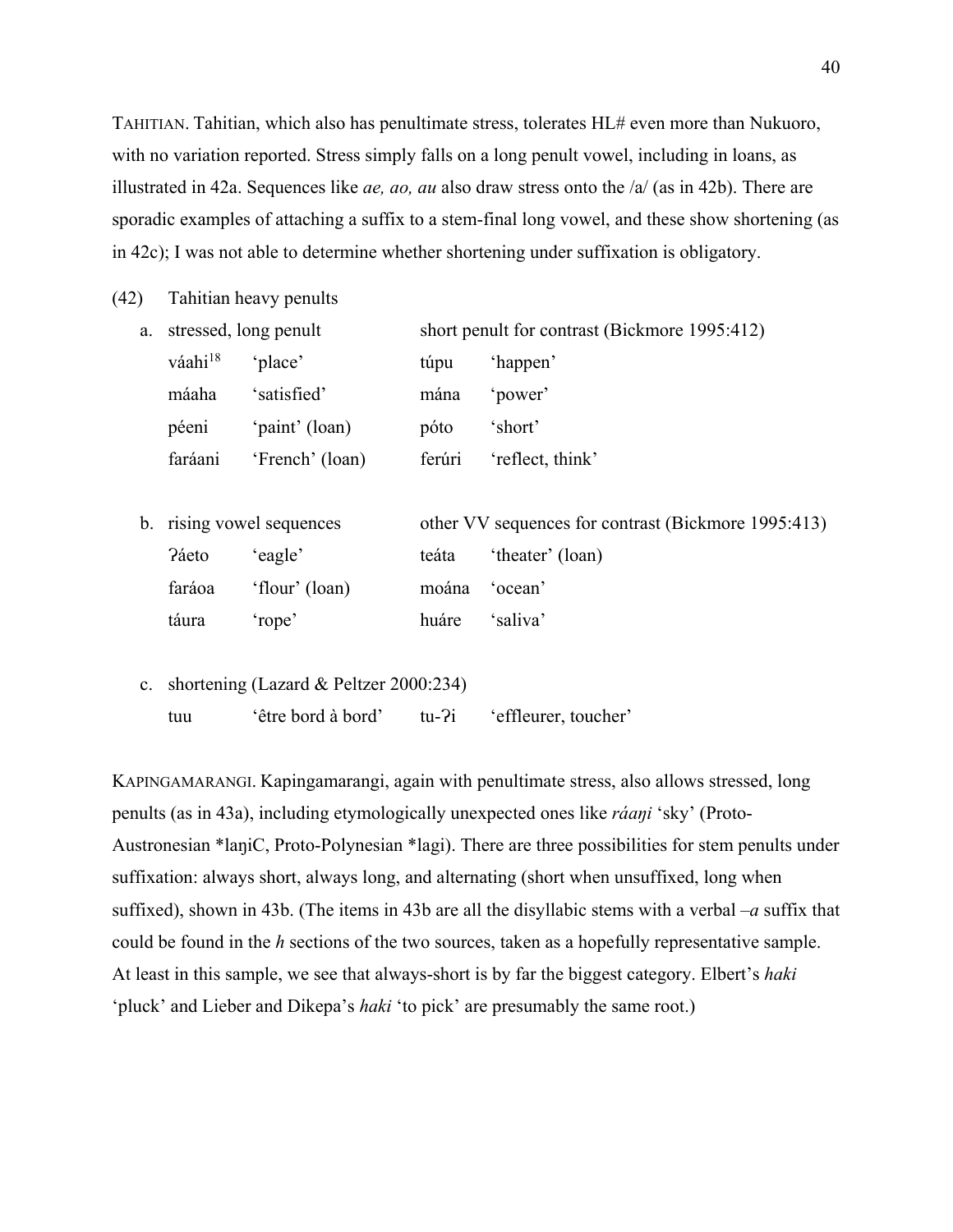- (43) Kapingamarangi (Elbert 1948)
	- a. stressed, long penult

| máanu | 'cramped; float'      |
|-------|-----------------------|
| ráani | $\kappa$ sky'         |
| ráawa | 'choke'               |
| táahi | 'hold, paddle slowly' |

b. length under suffixation (rows with just one gloss: lexicon portion of Elbert; rows with two glosses: Lieber & Dikepa 1974)

| <i>always short</i> : haki |      |             |                 | haki-a 'tell, say'      |
|----------------------------|------|-------------|-----------------|-------------------------|
|                            | haki |             | haki-a          | 'pluck'                 |
|                            | hati |             |                 | hati-a 'break in two'   |
|                            | hihi |             | hihi-a 'write'  |                         |
|                            | hina | 'grey hair' |                 | hina-a 'white haired'   |
|                            | huri |             | huri-a 'turn'   |                         |
|                            | hui  |             | hui-a 'dip in'  |                         |
|                            | hunu |             | hunu-a 'paint'  |                         |
|                            | honi |             | honi-a 'smell'  |                         |
| <i>always long</i> : haahi |      |             | haahi-a 'slice' |                         |
| <i>alternating</i> : haki  |      | to pick'    |                 | haaki-a 'twist it off!' |

HAWAIIAN. Hawaiian, which likewise has penultimate stress, tolerates stressed, long penults (as in 44a). Diachronically, Elbert and Pukui (1979) state that long vowels were shortened before \*k/current *Ɂ*, as illustrated by the three pronouns in 44b, where shortening occurred before \*k/*Ɂ* only. The shortening examples given are all in the penult, and Elbert and Pukui state that the sequence CV:  $2V$  IS allowed in longer words (as in 44c, 44d), where the long vowel does not receive primary stress. Thus, although Hawaiian generally tolerates ...HL#, and generally tolerates V:2, it does not tolerate both in the same place. This could be analyzed as constraint conjunction, (Smolensky 1995, Hewitt & Crowhurst 1996), or cumulativity in harmonic grammar (Legendre, Sorace & Smolensky 2006).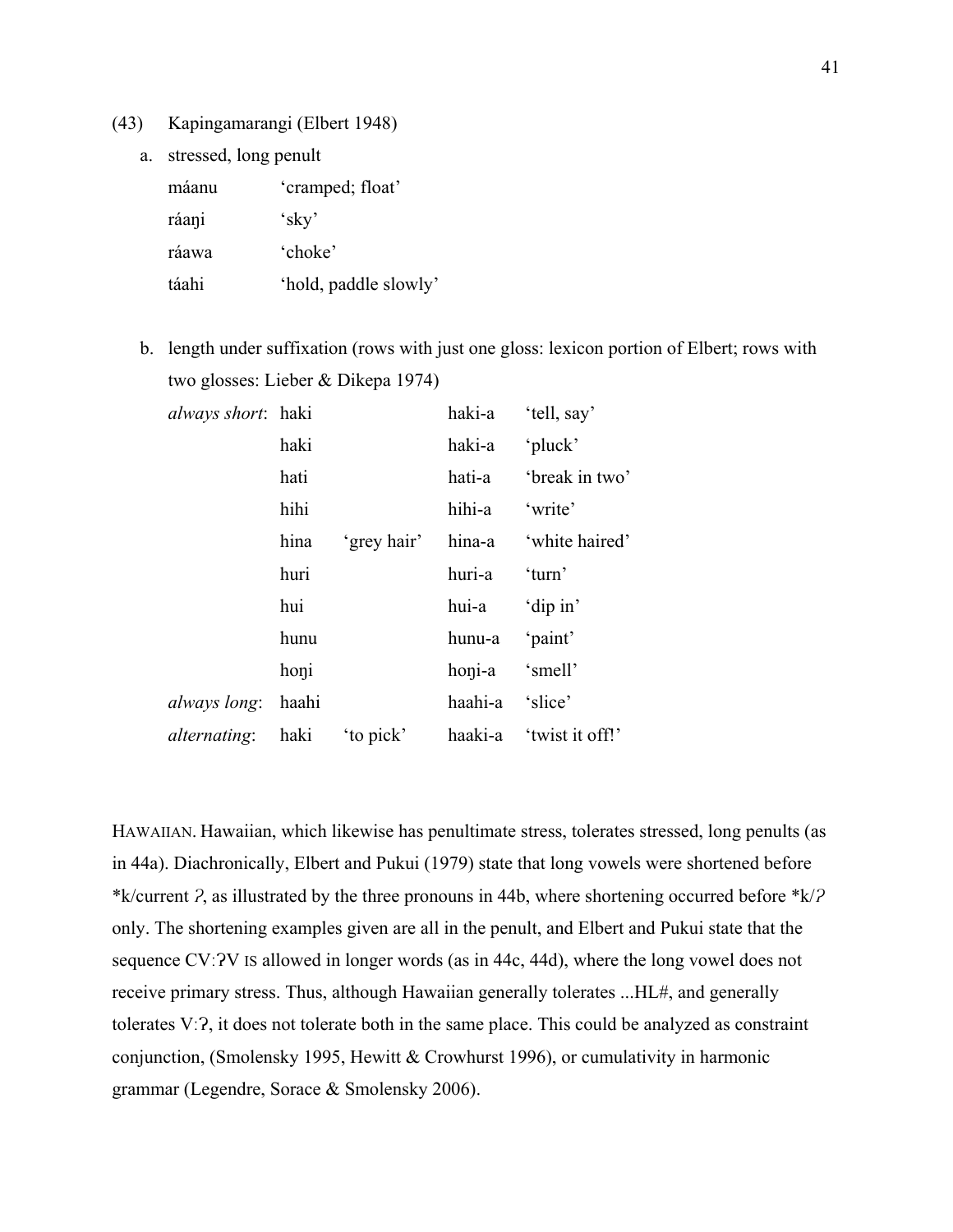## (44) Hawaiian

a. stressed, long penult possible (Elbert & Pukui 1979:15) máala 'garden' < Proto-Polynesian \*maqala

b. diachronic trochaic shortening before  $k/2$  (Elbert & Pukui 1979:14)

| $*$ taaku > ká?u 'my' |  |  |  | $*$ naaku > ná?u 'my- <i>focus</i> '                      |
|-----------------------|--|--|--|-----------------------------------------------------------|
|                       |  |  |  | vs. *taau > káau 'your' *naau > náau 'your- <i>focus'</i> |
| *taana > káana 'his'  |  |  |  | $*$ naana > náana 'his- <i>focus'</i>                     |

c. V:  $2V$  not shortened in other positions (Pukui & Elbert 1986)

\*maakona > màaɁóna 'satisfied' \*feekii > hèeʔíi 'papaya' màa?óhu 'misty' \*pi(i)kao > pìiʔáo 'fold into cup'

TAKUU. Takuu (Moyle 2011), again a language with penultimate stress, allows stressed, long penults (as in 45a). There are some examples of alternations that look like de-shortening, some examples of shortening, and idiosyncratic length changes.

- (45) Takuu (Moyle 2011, from dictionary section if no page number given)
	- a. stressed, long penult (Moyle 2011:7) aróoha 'compassion'
	- b. some de-shortening

|     |      | llomi 'press down'                                         | loomi-a 'pressed down' (Moyle 2011:9) |
|-----|------|------------------------------------------------------------|---------------------------------------|
|     |      | llana 'weave'                                              | laana-a <i>imperative</i>             |
| cf. | hati | 'break into pieces' hati-a <i>imperative</i> <sup>19</sup> |                                       |

c. shortening and optional shortening

|     | hookii 'hand over' | hooki-na          | 'hand over- pass.' |
|-----|--------------------|-------------------|--------------------|
| too | 'take'             | too-a $\sim$ to-a | 'take-pass.'       |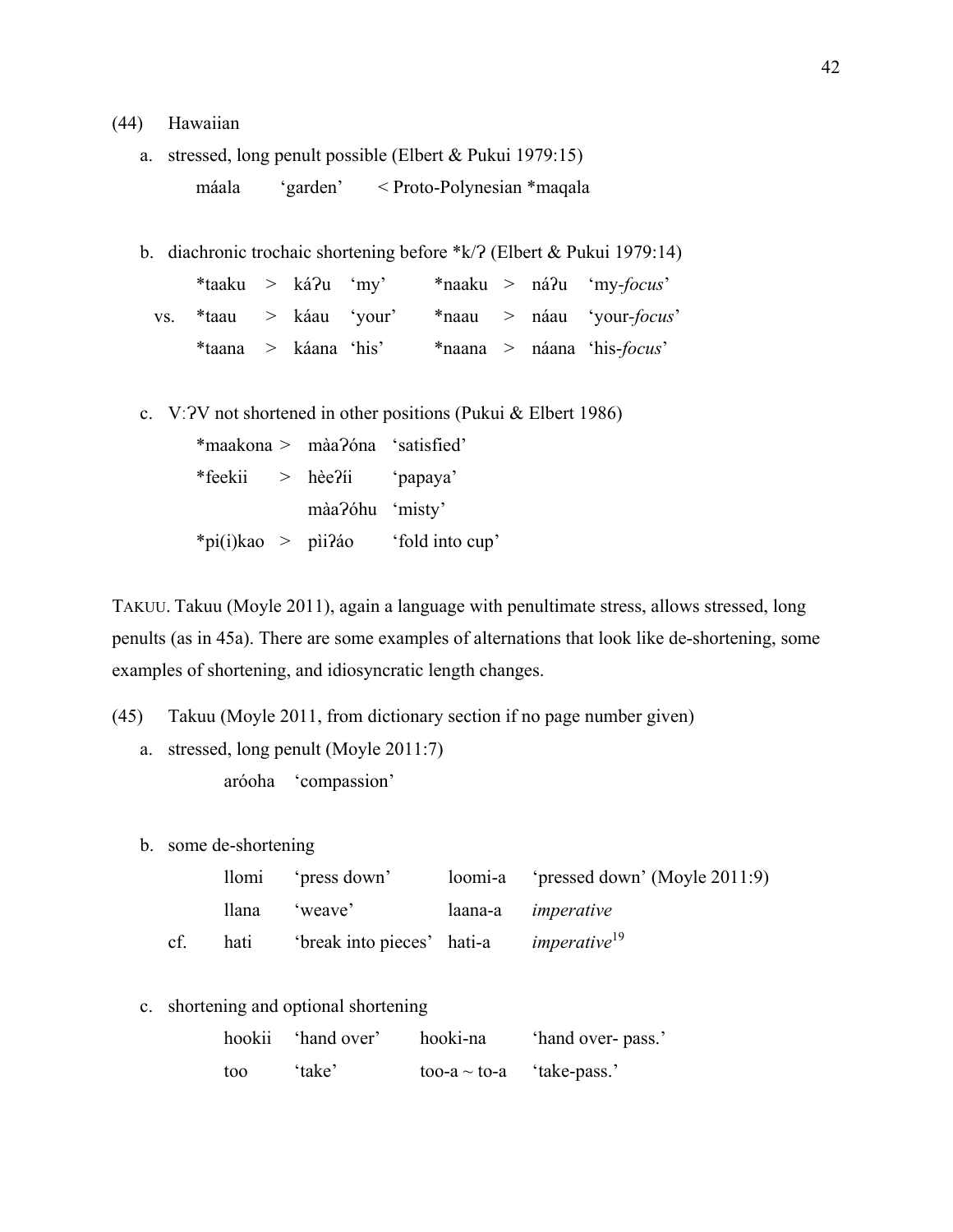- d. idiosyncratic length changes
	- haanai 'feed' hanai-a *imperative*

As a side note, although Takuu has penultimate stress (supporting a bimoraic foot), and most of its basic vocabulary is disyllabic, it has the unusual feature of a minimum word size of three moras for nouns and four for verbs. This minimum is enforced by procliticization: one- and two-syllable nouns require a proclitic when given in citation form, as do one- through threesyllable verbs (Moyle  $2011:7-8$ ).<sup>20</sup> See Blust (2007) for further unusual aspects of Takuu prosody.

ÙA POU. The Ùa Pou dialect of North Marquesan (Mutu & Teìkitutoua 2002) has an essentially penultimate stress system (Mutu & Teìkitutoua 2002:34-35), and does allow stress to fall on a long penult in an HL# word: *ʔéemi* 'draw up', *áaka* 'root' (Mutu & Teìkitutoua 2002:22-23).

Ùa Pou is an especially interesting case because there is one sense in which it actually PREFERS HL#: unusually for Polynesian languages, a stressed penult of a phrase is greatly lengthened. Mutu and Teikitutoua call this "penulatimate vowel extension" (Mutu & Teìkitutoua 2002:31-33), and give duration measurements for several examples. In 46, we see that the stressed penult of phrase-final *óke* is lengthened, but that of phrase-medial *máte* is not.

(46) Ùa Pou penultimate vowel extension (Mutu & Teìkitutoua 2002:31-33) ʔua m**á**te ʔoutóu i te **ó**ke → [**óːː**ke] PERFECTIVE die 2PLURAL PREPOSITION DEFINITE hunger 'You are hungry.'

Mutu and Teikitutoua don't report whether this phrasal lengthening neutralizes the underlying length distinction between words like /oke/ and words like /aaka/.

 There is one other unusual aspect of Ùa Pou stress worth mentioning. Long vowels attract primary stress, even when non-final (similar to Tokealuan in 6.1 and Maori in 7.1). As shown in 47, when there are multiple long vowels in a word, whether it is the first or the last that gets stressed depends on the length of the word. (Certain vowel-vowel sequences such as [ai] also attract stress if there is no long vowel, as in [háika] 'medicine' or [kéitani] 'jealous'.)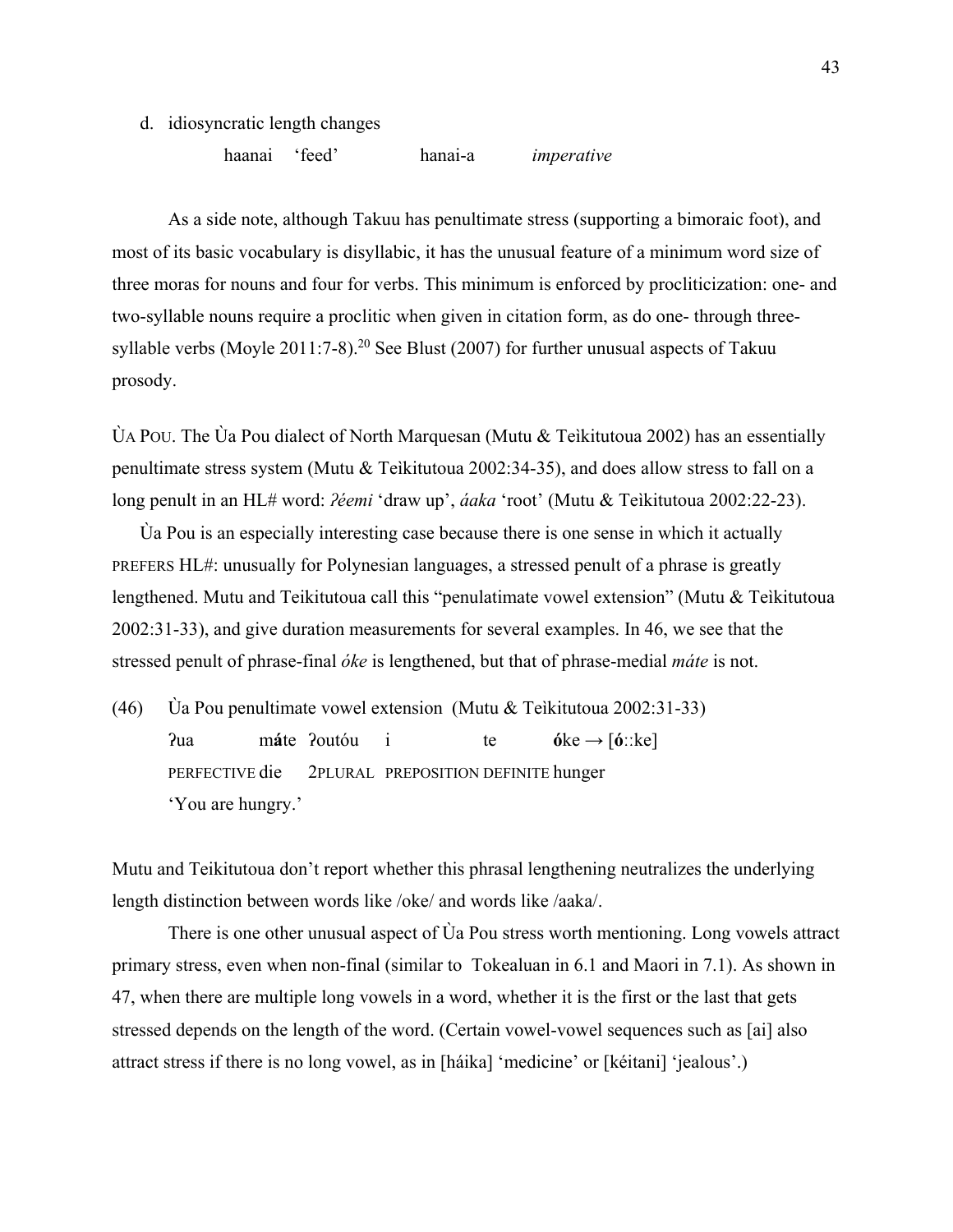- (47) Ùa Pou stress system (Mutu & Teìkitutoua 2002)
	- a. default when all light: stress penultimate mora (suggests right-aligned moraic trochee)

máta 'eye' vehíne 'woman' puáʔa 'pig' kaukáu 'bathe'

b. two-syllable words: stress LAST long vowel, if any

| hetúu  | 'star'                |
|--------|-----------------------|
| paotúu | 'all'                 |
| táatou | $\omega$ <sup>'</sup> |
| koopúu | 'stomach'             |

c. three-syllable words: stress FIRST long vowel, if any máama<sup>?</sup>i 'egg'

| páakookoo               | 'knock (at door)'          |
|-------------------------|----------------------------|
|                         | páa?ai?ai '(fish species)' |
| kaikai <b>áa</b> demon' |                            |
| maxmax                  |                            |

 All of the examples in 47 are consistent with a right-aligned moraic-trochee footing, but with complex rules for which foot gets primary stress.

ONTONG JAVA. Ontong Java (Lanyon-Orgill 1944:9-13) is another penultimate-stress language that tolerates a stressed, long penult, including etymologically unexpected *liima* 'arm' (Proto-Austronesian \*lima).

EAST FUTUNA. East Futuna has penultimate stress unless the final vowel is long (Grézel 1878:9; Rensch 1986:ix; Moyse-Faurie 1993:22). East Futuna tolerates a stressed, long penult, including in native words (*fugāo* 'son-in-law, daughter-in-law'), loans (*pūsi* 'cat'), and suffixed words (*tō* 'punch', *tō'i* 'to punch'—all examples from Moyse-Faurie).

Moyse-Faurie (1993:21) states that there only two non-prefixed, non-compound, nonreduplicated cases of  $V_i\dot{V}_i$ , where two identical vowels in a row are 'pronounced successively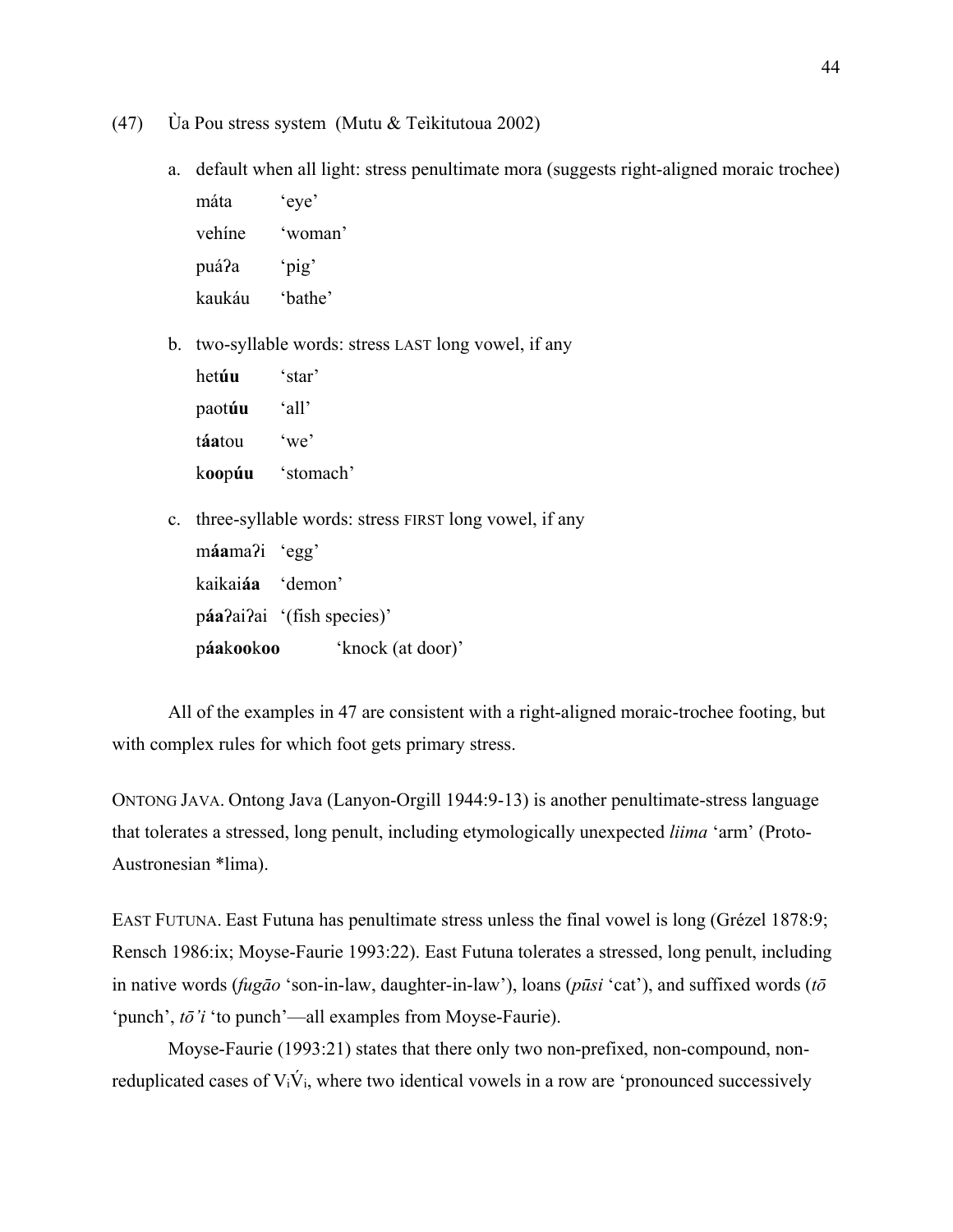(and without intervening glottal)':21 *tuu'i* 'to be shaken; refuse' and *muu'i* 'to light'. I take Moyse-Faurie's description to indicate a pronunciation like [tuú?i]. The verb *tuu'i* is presumably a suffixed form of *tū* 'to pour', indicating breaking under suffixation; there is no verb stem *mū* in the dictionary, but *muu'i* could well be a verb, bearing the *–Ci* ending that is often a verb suffix. (The claim is undermined by the entry for *pāki* 'to draw', which lists a variant pronunciation *paaki*.)

**6.4** TOLERANCE OF HL#: SUMMARY. Quite a number of Central Pacific languages have reacted to long vowels by allowing HL#, rather than allowing  $V_i\dot{V}_i$ —or they vary, as in Tuamotuan and perhaps East Futuna. They often retain length alternations consistent with trochaic shortening, but these may be lexicalized.

**7.** INNOVATIVE STRESS PATTERNS. Although the vast majority of Central Pacific languages have retained penultimate stress, there are a few whose stress pattern has changed, potentially making an underlying form that ends HL# unproblematic.

These languages form a heterogeneous group. Mele-Fila could be classified as a tolerance language like those above, except that final moras are extrametrical. Emae seems to be in flux between left and right alignment of stress, so that it is unclear whether ...(H)L# violates the basic alignment pattern. Maori seems to have changed stress orientation (left vs. right), and retains a priority for stressing long vowels above alignment; some de-shortening persists, though possibly with an entirely new motivation.

**7.1** MAORI. There are many subtly differing descriptions of basic Maori stress (Schütz 1985, Bauer 1993, de Lacy 2002b, Harlow 2007), but they mostly agree that stress is aligned more to the beginning of the word than to the end. For example, a disyllabic, trisyllabic, or quadrisyllabic word made of all light syllables has initial stress.

(48) Maori basic stress

| mána     | 'power' (Bauer 1993:556) |
|----------|--------------------------|
| mánawa   | 'heart' (Bauer 1993:556) |
| ránatira | 'chief' (Harlow 2007:82) |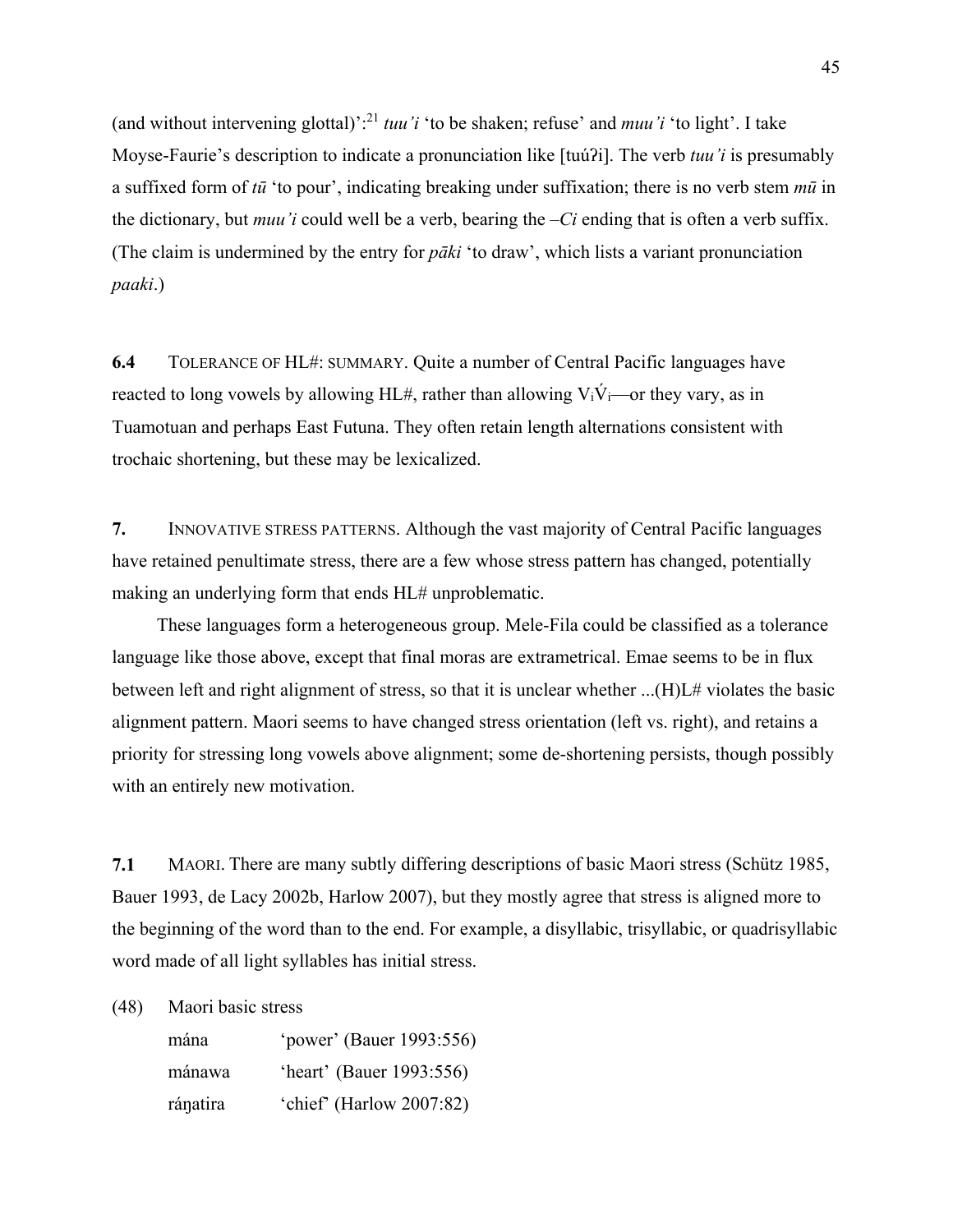Descriptions also differ as to how long vowels and VV sequences are treated. Bauer 1993's synthesis states that the first long vowel in the word is stressed, if there is one; otherwise the beginning of the first VV sequence is stressed—but with some variation for final VV sequences, as in  $[fenúa ~ fénua]$ , which could reflect a dialect difference.

(49) Maori non-light syllable stress

*stress first long vowel* 

| háaŋii |          | 'earth oven' (Bauer 1993:557)   |
|--------|----------|---------------------------------|
| kóofai |          | 'type of tree' (Bauer 1993:557) |
| kuríi  | $'$ dog' | (Bauer 1993:557)                |

*if no long vowels, stress beginning of first VV sequence* 

| káuwae               | $'$ jaw' | (Bauer 1993:557) |
|----------------------|----------|------------------|
| háere                | 'move'   | (Bauer 1993:557) |
| fenúa ~ fénua 'land' |          | (Bauer 1993:557) |
| tamáiti              | 'child'  | (de Lacy 2002:4) |

We shouldn't particularly expect trochaic shortening in Maori, at least not for the usual reasons, if there is no requirement for feet to be right-aligned—that is, if ALIGN(PWord, R; Foot, R) is ranked too low to play a role. If /maali/ surfaces as [(máa)li], the only real cost is nonfooting of one syllable, just as in [(mána)wa]. There are indeed words with long penults.

(50) Maori HL# words<sup>22</sup>

|       | futupooro 'football' (loan) (Harlow 2007:69) |          |      |                            |
|-------|----------------------------------------------|----------|------|----------------------------|
| wuuru | 'wool' (loan) (Harlow $2007:69$ )            |          |      |                            |
| feeke | creak'                                       | $VS_{-}$ | feke | 'octopus' (Bauer 1993:534) |

What should be problematic in Maori, if the main-stress foot is left-aligned, is a /LH.../ word, like /manaaki/ 'support' or /mataa/ 'flint, bullet'. The pronunciation is [ma(náa)ki] (Lynch 1998:81) and [ma(táa)] (Harlow 2007:82), showing that maintaining faithful length and stressing long vowels<sup>23</sup> is more important than aligning the main-stress foot to the left.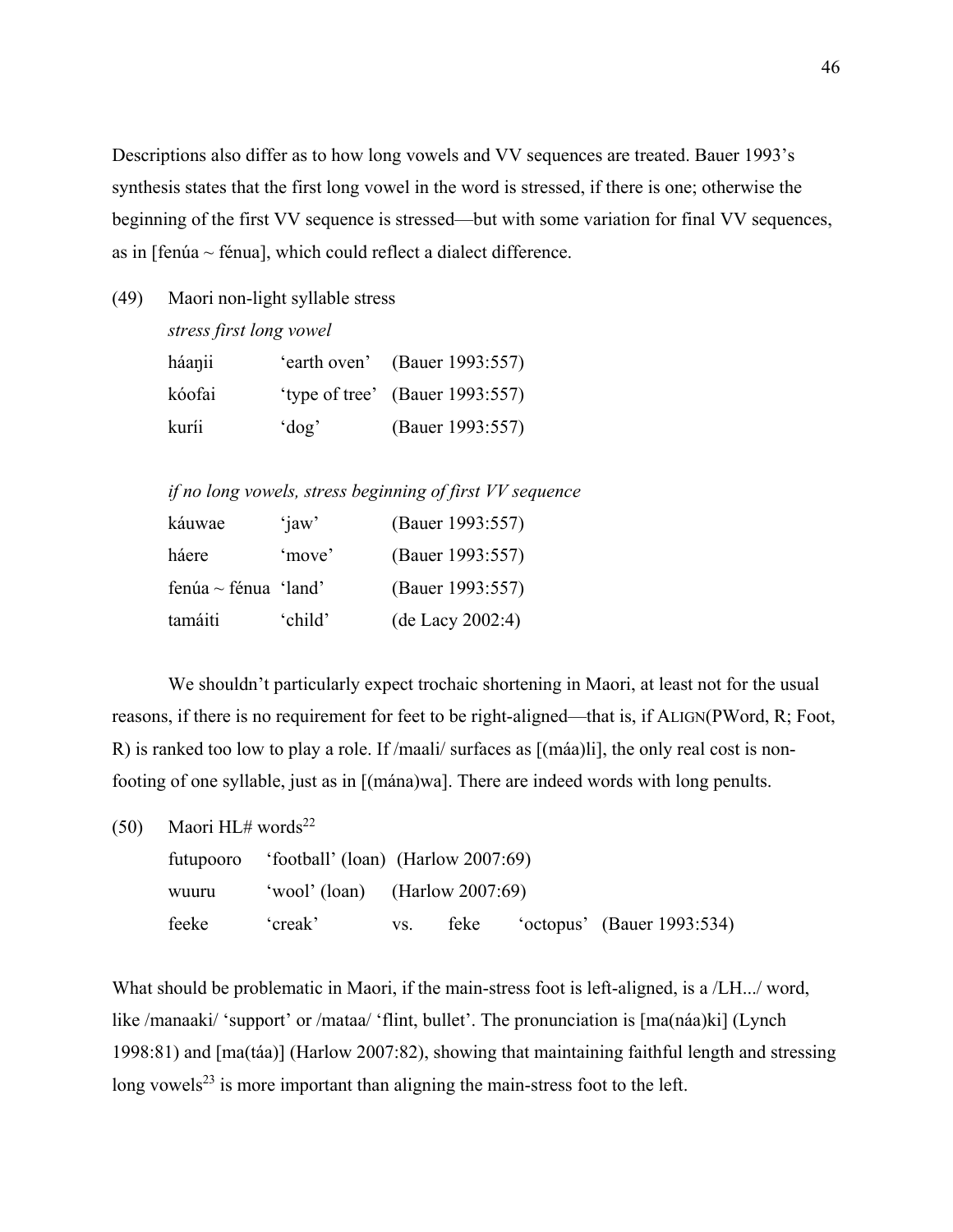Harlow (2007:117) lists about twelve verbs that undergo what looks like de-shortening.

(51) Maori length alternations

| ako  | aako-na | 'learn, teach'   |
|------|---------|------------------|
| huti | huuti-a | 'hoist, haul up' |
| kume | kuume-a | 'pull, drag      |

 There are also many verbs that don't alternate. De Lacy (1996) proposes that in those words that alternate, the suffixed form is lengthened in order to allow a footing like  $[(aa)(ko-na)]$ , with both stem and suffix associated to bimoraic prosodic words, rather than  $[(ako)-na]$ .

**7.2** MELE-FILA. Mele-Fila is spoken in Vanuatu, and has contact with distantly related South Efate (Oceanic, but not Central Pacific), which has mostly initial stress (Thieberger 2006). Perhaps for this reason, Mele-Fila has developed antepenultimate stress (Capell 1942), illustrated in 52. Antepenultimate stress is enforced even on disyllabic words: citation forms add a proclitic if necessary to bring a word up to the three-syllable minimum.

(52) Mele-Fila antepenultimate stress

a. antepenultimate primary stress

| táŋata           | 'man'                                            | (Capell 1942:155) |
|------------------|--------------------------------------------------|-------------------|
| máua             | 'find (transitive)' (Clark 1998:x) <sup>24</sup> |                   |
| samásama 'happy' |                                                  | (Biggs 1975:8)    |

b. trisyllabic minimum in citation form, enforced through proclisis (Biggs 1975:8 notes this

| ×<br>۰.<br>× |
|--------------|
|--------------|

| té-fare | 'the house'    | (Clark 1998:x)    |
|---------|----------------|-------------------|
| ée-fano | 'goes, went'   | (Clark 1998:x)    |
| ée-tawa | 'it flares up' | (Clark 1998:x)    |
| ée-rua  | 'two'          | (Capell 1942:155) |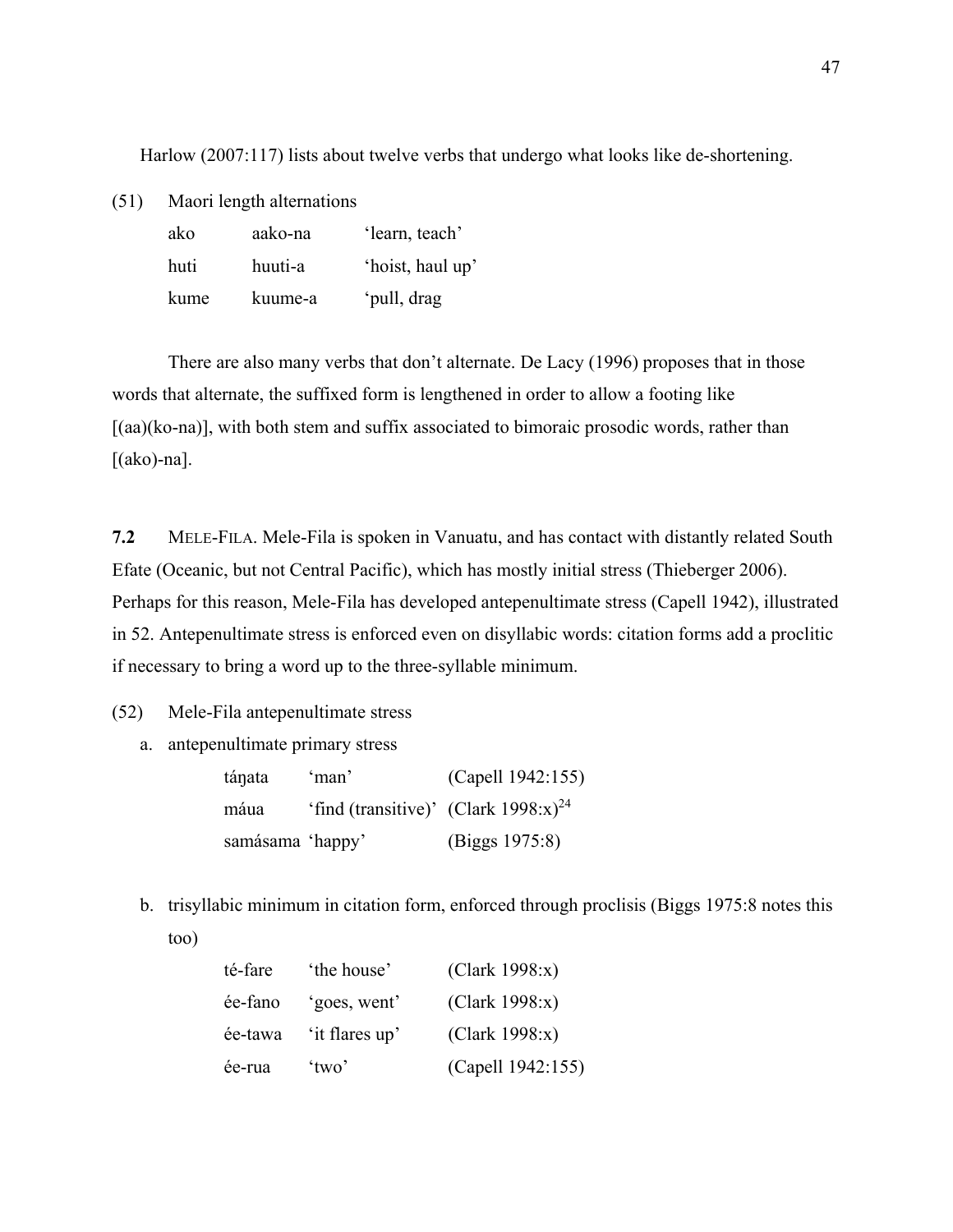The exceptions to the trisyllabic minimum are disyllabic loans with final consonants, and some words with word-internal codas (as in 53). Clark points out that these words could be analyzed as having underlying vowels that count for stress but then are deleted (e.g. /nooti/), but it would also be possible to analyze coda consonants as moraic.<sup>25</sup> If Mele-Fila's real requirement is not trisyllabicity but rather a bimoraic foot, with the final mora unfooted, then these words are easily understood as long enough to meet both requirements even if they are not strictly trisyllabic (speculative footings are shown in 53).

(53) Mele-Fila moraic codas (Clark 1998:x)

|       |                | speculative footing-final mora not footed |
|-------|----------------|-------------------------------------------|
| noot  | 'north' (loan) | (n60)t                                    |
| karso | 'watercress'   | (kár)so                                   |
| vunta | 'numb'         | (vún)ta                                   |
|       | cf.            | 'man'<br>(tána)ta                         |

There are also suffixes/enclitics that systematically trigger penultimate stress, perhaps through a morpheme-specific requirement that they be footed:

(54) Mele-Fila suffixes/enclitics that shift stress to penultimate

| taŋatá-ra | 'that man'                   | (Capell 1942:155) |
|-----------|------------------------------|-------------------|
| maará-na  | 'garden- <i>possessive</i> ' | (Capell 1942:155) |

If Mele-Fila essentially has right-aligned moraic trochees, with the only difference from penultimate-stress languages being the ban on footing a word-final mora, then we might expect breaking or trochaic shortening to apply when an underlying ANTEpenult is long. For example, hypothetical /maalita/, if not shortened or broken, would surface as [(máali)ta], with a trimoraic foot, or [(máa)lita], with a foot less right-aligned than normal. Shortening would avoid these problems: [(máli)ta].

Long vowels are abundant in the antepenult, though. Examples are shown in 55. Looking through the dictionaries it appears that long antepenults may even be the majority. Clark (1998) uses a double-vowel spelling, so it is impossible to know whether a  $V_i\dot{V}_i$  pronunciation is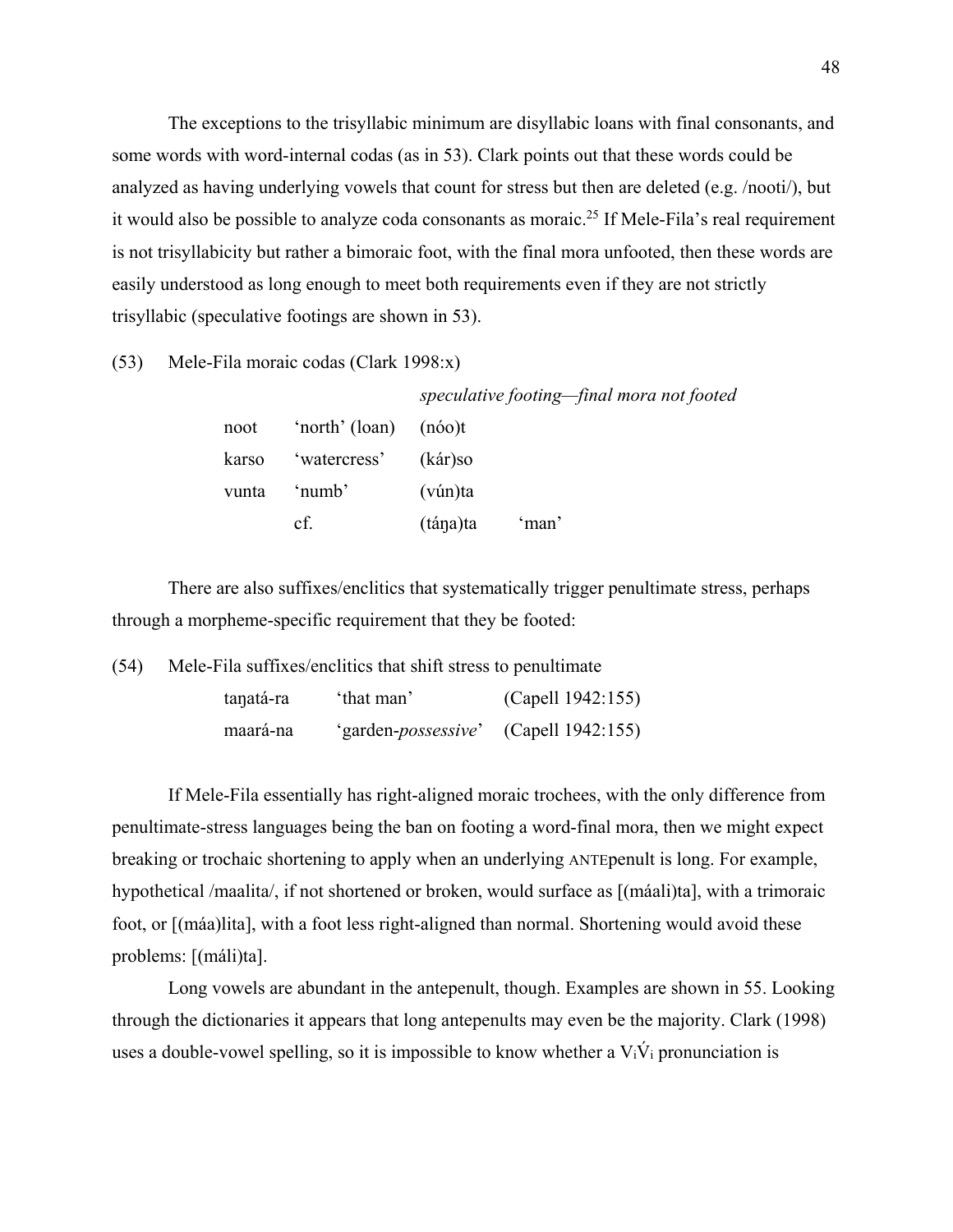intended (e.g. [a(áma)ta]). But Biggs (1975) uses macrons, as in *kāmoa*, suggesting that the pronunciation is  $V_iV_i$  ([(káa)moa] or [(káamo)a].

| (55) | Mele-Fila long antepenults |              |  |  |  |
|------|----------------------------|--------------|--|--|--|
|      | aamata 'new leaves'        | (Clark 1998) |  |  |  |
|      | aaoa 'banyan'              | (Clark 1998) |  |  |  |
|      | kaamoa 'take'              | (Biggs 1975) |  |  |  |

Long penults exist but are rare—perhaps that scarcity is a legacy of trochaic shortening before stress shifted to antepenultimate, even though the phonotactic near-gap is no longer motivated by the language's stress system.

| (56) | Mele-Fila long penults: few examples     |              |
|------|------------------------------------------|--------------|
|      | auskeele 'house-girl' (loan, Clark 1998) |              |
|      | kooli 'lame'                             | (Biggs 1975) |
|      | maara 'garden'                           | (Clark 1998) |

In summary, Mele-Fila appears to fall abstractly in the HL#-tolerance category, except that final moras are ignored, so what it tolerates is really HLL#.

**7.3** EMAE. Emae (Capell 1962), like Mele-Fila, is in contact with South Efate. Little information is available, but there are some words with antepenultimate/initial stress (*nánafi* 'yesterday', *táŋata '*man', Capell 1962**:**6) amidst a general pattern of penultimate stress. The language may be in flux between a right-oriented and a left-oriented stress system: the enclitic *ni* draws stress to the right (unlike most suffixes), suggesting right-aligned stress, but the proclitic *a* draws stress to the left (*á kai* 'food'), suggesting left-aligned stress.

 Long penults appear to be tolerated (*póoki* 'to beg', from dictionary section), perhaps taking advantage of the option for a left-aligned foot.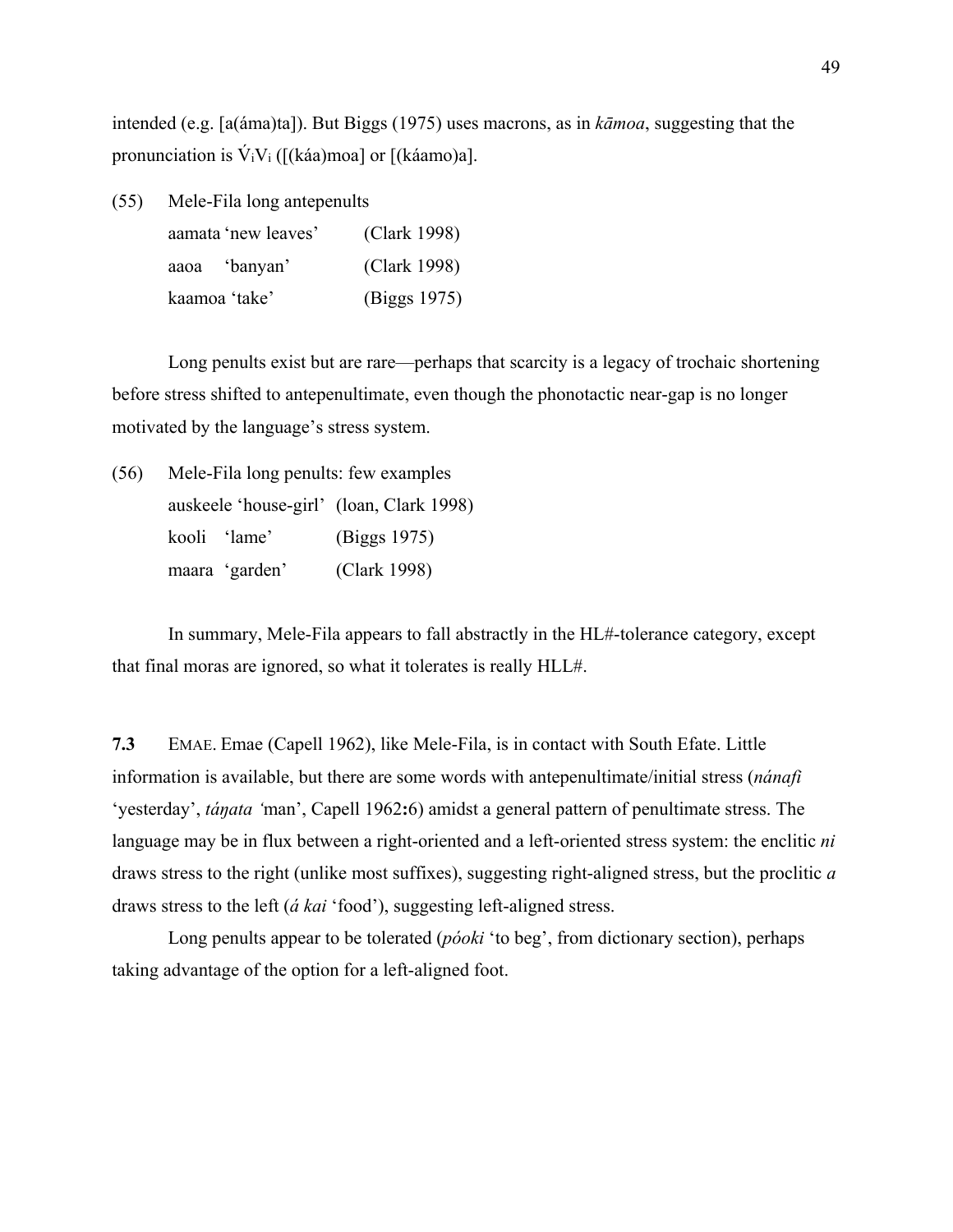**8.** LOSS OR PARTIAL LOSS OF CONTRASTIVE LENGTH: ROTUMAN, RAPA NUI, FUTUNA-ANIWA, VAEAKAU-TAUMAKO. In most Central Pacific languages, the contrast between short and long vowels is weak: short vowels greatly outnumber long, and minimal pairs are few. But some of these languages have lost the contrast altogether, so that length is predictable. Such languages still mostly lack ...HL#, either because this is not an environment where vowel lengthening needs to apply (Rotuman, possibly Rapa Nui) or because of a lexical gap (Vaeakau-Taumako).

ROTUMAN. Rotuman appears at first glance to have contrastive length, but Blevins (1994) argues that long vowels in Rotuman are always the result of lengthening to satisfy a minimal word requirement ( $\angle$ CV $\angle$   $\rightarrow$  [CVV]), or to create binary feet in words with lexically marked final stresses ( $\forall$ ravá $\rightarrow$  [ra(váa)] 'to be defeated') or lexically marked secondary stresses in some positions ( $/$ kàré $/$   $\rightarrow$  (kàa)(rée) 'curry').

In other positions, long vowels do not occur. For example, there are no morphemes of the form \*[paalemia], because even if the word is marked with initial secondary stress (/pàlemia/), lengthening is not needed to provide binary feet: [(pàle)(mía)] is the optimal outcome whether the first syllable is marked underlyingly as stressed or not.

Blevins notes that diachronically expected final long vowels have shortened, as in *faʔu* 'star' < \*vetuʔu, suggesting that all or most long vowels were shortened at some point (except in monosyllabic words), with new long vowels introduced through loans and other means.

 Under this analysis, apparent instances of shortening under suffixation are misleading. As illustrated in 57, a word marked with stem-final stress will have a long vowel when unsuffixed, but there is no need for lengthening when a suffix is present, because stress can still fall on the stem-final syllable without sacrificing foot binarity.

(57) Rotuman: shortening as an illusion

```
/maró/ /maró-si/
```
ma(róo) 'to be taut' ma(ró-si) 'inflexible' (Churchward 1940:261)

 Very little separates the Rotuman surface system from a system like Samoan's, despite the radically different analyses. The main difference is that Samoan does have words like *pàalemía* 'Premier (loan)' (Mosel & So'o 1997), with a long vowel that did not need to be long in order to bear stress—that is, *pàlemía* would have been well-formed too. If a learner were to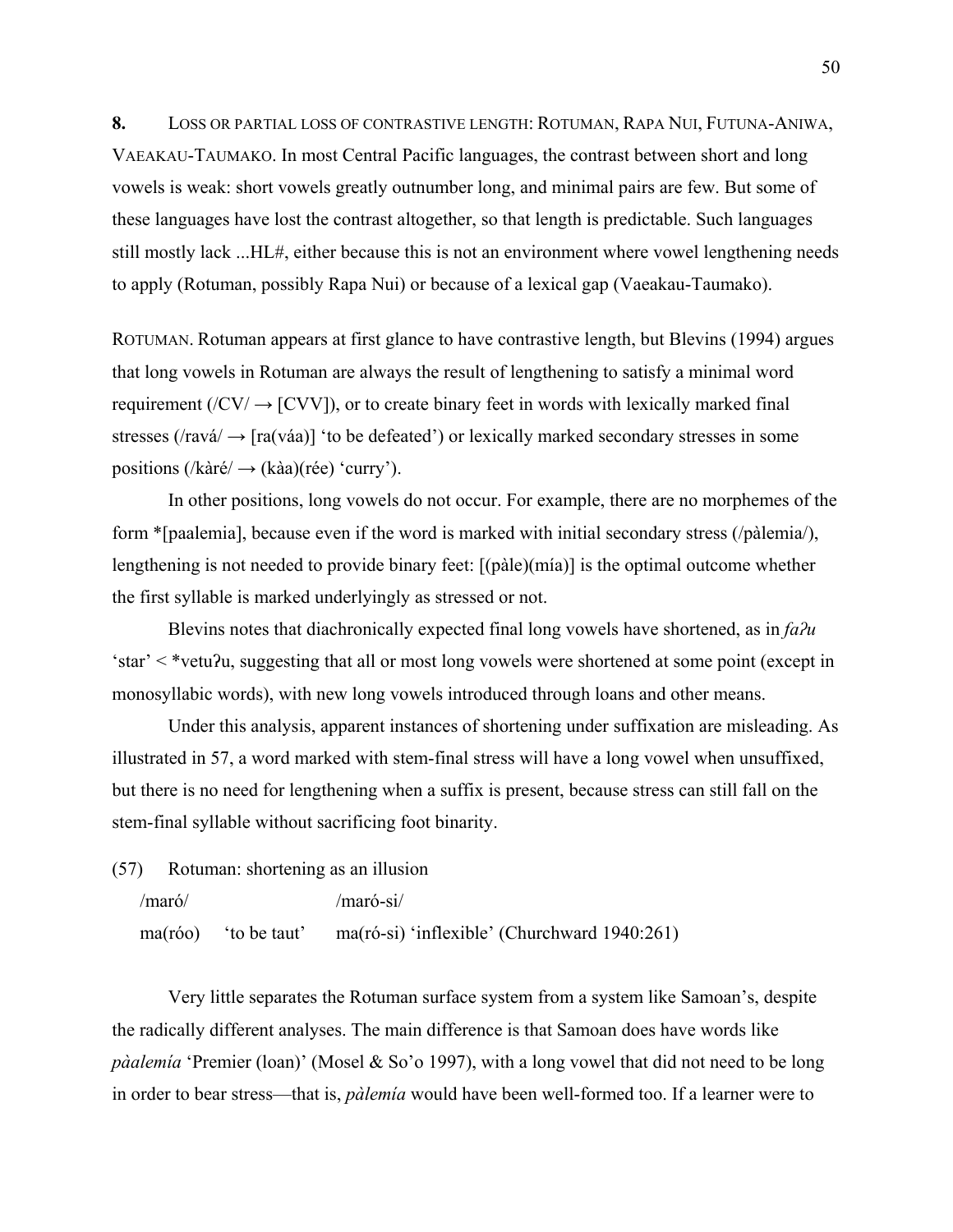overlook this small set of words, he or she could plausibly develop a contrastive-stress analysis rather than a contrastive-length analysis.

RAPA NUI. In Rapa Nui, length seems to be essentially non-contrastive (Du Feu 2012). According to Du Feu, the only remnant of a contrast is in final syllables; there are two possible analyses of these. Under one analysis, final vowels can be underlyingly long, and if so attract stress (which is otherwise penultimate), with optional lengthening of the preceding vowel too, as in /mataa/  $\rightarrow$  [ma(a)táa] 'axe head' (Du Feu 2012:186). Under the other analysis, there is no underlying length, but some words are marked with final stress, causing lengthening: /matá/  $\rightarrow$ [ma(a)táa].

There would therefore be no question of trochaic shortening or breaking in monomorphemes; the only case where underlying HL# could arise would be, under the analysis where final length is contrastive, if a stem with a final long vowel, like /mataa/, were suffixed. The sources I consulted did not address such forms.

Some examples in older sources appear to indicate length in other positions. For example, Fuentes 196026 lists words like *auráa* 'because', *tuuría* 'shell', and examples that look like breaking, such as *huaái* 'family', *aámo ~ ámo* 'to lick one's lips', *aámu* 'tattler', *aái* 'who', and *abaái* 'to concede'. Englert 1978, in discussing the transcription of stress and length, contrasts transcriptions like *haúru* (*a* and *u* pronounced separately and stress on *u*), *maîka* 'banana' (*i* is longer than the preceding *a* and bears stress), and *máûa* 'we-*dual, exclusive*' (*u* is longer than *a* but *a* bears stress) (Englert 1978:10). Englert also uses circumflexes in other positions, presumably to indicate length: *hâpaki* 'to hit', *mâkona* 'to eat one's fill'. Perhaps loss of contrastive length has been completed only in recent generations.

FUTUNA-ANIWA. Futuna-Aniwa (Dougherty 1983, Capell 1984) seems to be similar to Rapa Nui. The only relic of length is some words with final stress (including monosyllables) in an otherwise mostly-penultimate system, such as [afá] 'storm, hurricane' (< \*afaa), [fatú] 'star' (< \*fetu'u),  $[t<sup>h</sup>ú]$  'upright' (< \*tu'u), presumably through a process like \*fetú'u > \*fetúu > \*fetú, where a final vowel shortened but remained stressed. A long vowel can result from optional consonant deletion, as in [fakaɾa] ~ [faːɾa] 'to sunbathe' (Dougherty 1983:12-13; 197 for *fakara*).

 It seems plausible that a broader system of contrastive stress is developing. The default pattern (Dougherty 1983:13) is generally for penultimate stress ([fetakáro] 'idle'), but stress is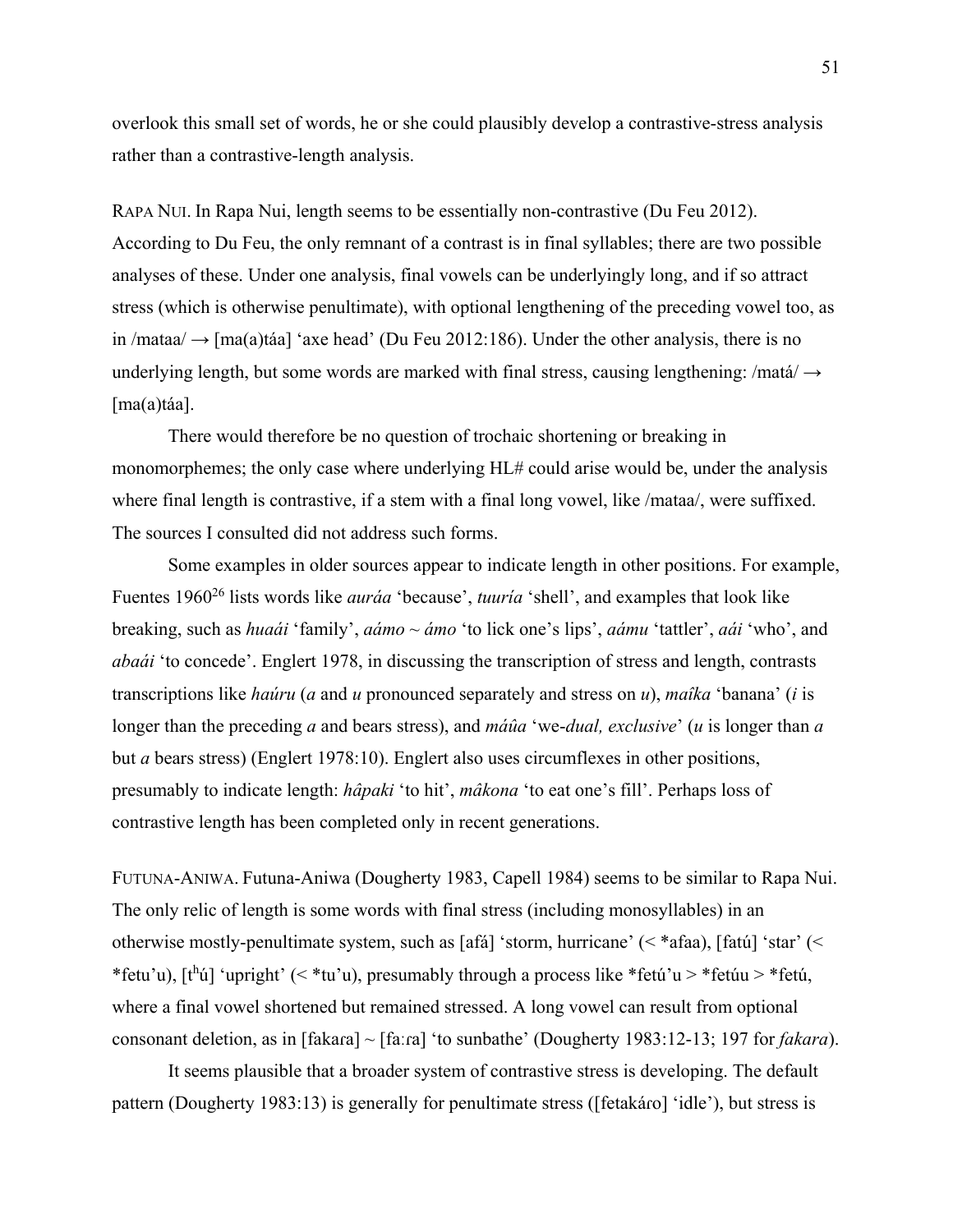antepenultimate if the word ends VV ([sikófia] 'to grasp') or VVCV ([móeŋa] 'clothing', though the generalization appears to depend on whether the two vowels are considered tautosyllabic). But, in addition to the exceptional final stresses, there are exceptional preantepenultimate stresses ([wáɾusia] 'scrape') and antepenultimate stresses that don't meet the conditions for predictable antepenultimate stress ([pákasi] 'pig') (Dougherty 1983:14).

VAEAKAU-TAUMAKO. Vaeakau-Taumako (Næss & Hovdhaugen 2011), with a basically penultimate stress system, has retained contrastive vowel length only in final and penultimate syllables, but with a gap for HL#. That is, words can end LL# (*papa* 'plank'), LH# (*papaa* 'district'), or HH# (*paapaa* 'vulva'), but not HL# (Næss & Hovdhaugen 2011:26). Otherwise, length is subject to a fair amount of free variation, and some predictable lengthening of stressed vowels. Many words that in conservative pronunciation have final stress are shifting towards penultimate stress, or even antepenultimate if certain vowel sequences are involved (conservative *haláa* vs. innovative *hála* 'if'; *kaiáa* vs. *káia* 'steal'; *tauíi* vs. *táui* 'price'; *taumíi* vs. *táumi, taúmi* 'fish with traps'), suggesting that the length contrast is also being lost from final position.

 The languages in the section illustrate the diachronic vulnerability of the Central Pacific length contrast, particularly its propensity to be reanalyzed in terms of a stress contrast. They also illustrate the uncertainty that can exist, for the analyst and presumably for the learner, in deciding whether a contrast is one or length or one of stress. For languages like Rotuman and (one analysis of) Rapa Nui, long vowels occur only to provide a bimoraic foot, and will therefore never produce ...HL#.

**9.** SUMMARY AND CONCLUSIONS. Although the Central Pacific languages probably inherited a trochaic-shortening system, very few retained it. Samoan is a strong case (except for the low productivity of de-shortening, and the availability of breaking under suffixation), and Fijian is a weaker case. But the rest of the languages examined here have gone in other directions. Table 6 organizes the languages by subfamily and pattern. (Emae is shown in two cells, because its stress pattern has changed, and it also now tolerates HL—although because Emae has antepenultimate stress, the crucial pattern is HLL# rather than HL#; see 7.3.) There seems to be little correlation between genetic affiliation and phonological behavior, which would be consistent with some patterns' having been multiply innovated.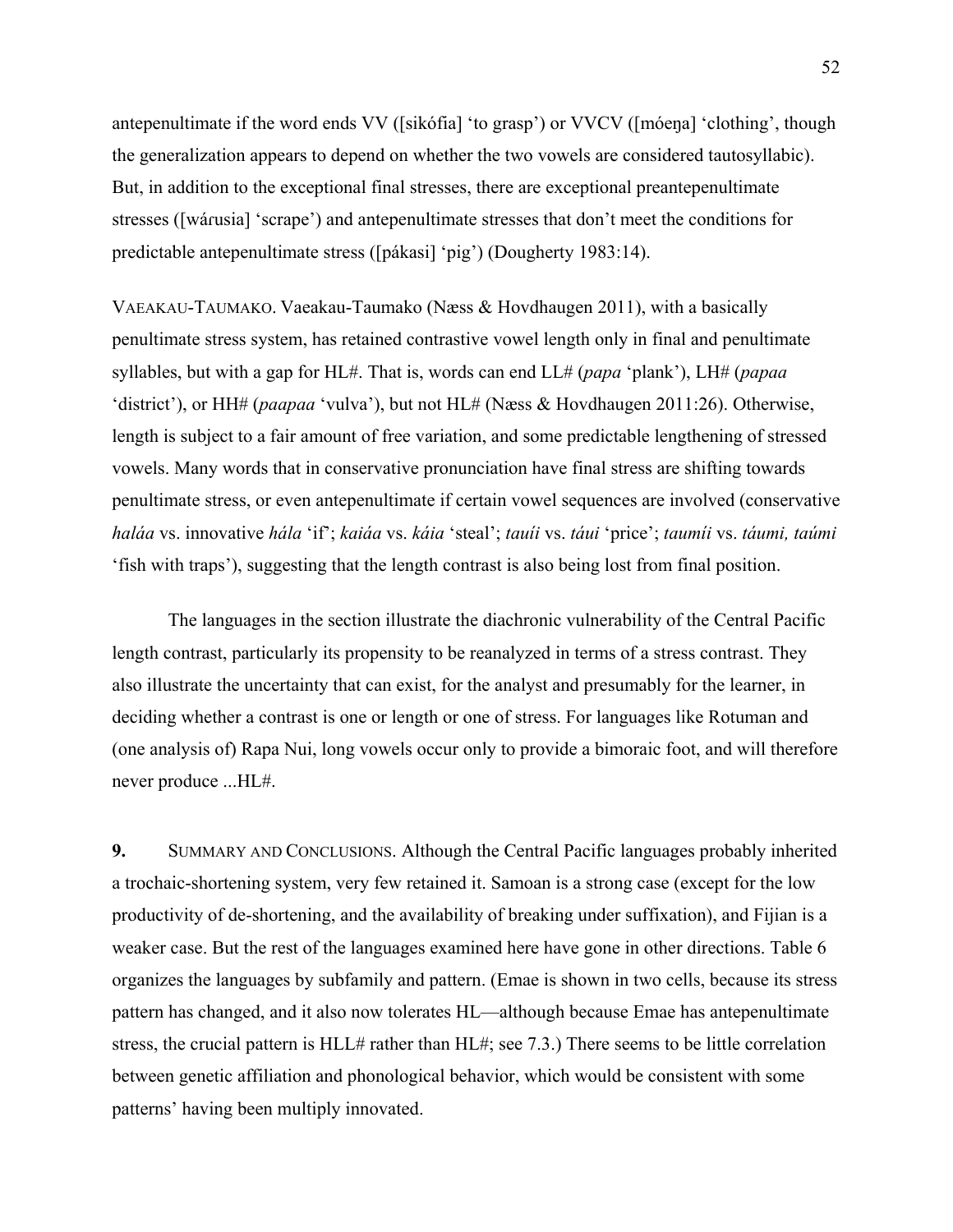## Table 6 <INSERT TABLE 6 ABOUT HERE>

 A few points of theoretical interest have emerged in the course of this survey. First is the fragility of neutralizing alternations. De-shortening seems to be unstable, presumably because it is hard to learn. On encountering a citation form [tóso], a learner can't decide whether the underlying form is /toso/ or /tooso/ without knowing a suffixed form and recognizing it as related. Albright (2002) proposes that the underlying form (or base, in his terms) has to be taken from a surface allomorph, with the same member of each paradigm being used for each word. In these languages, a suffixed member of the paradigm would not be suitable to use as the underlying form, because many stems lack any suffixed forms. If the unsuffixed form is used as the base, then de-shortening in a suffixed form is an exceptional behavior that must be memorized, and is vulnerable to being lost diachronically.

 Second is the viability of listing whole words. In Samoan, and possibly in Tuvaluan and Tokelauan, some de-shortened words seem to have been given their own lexical entries, with idiosyncratic semantics—quite plausibly their vowel length is treated as idiosyncratic too. The existence of other morphological length alternations in a language may support this, or perhaps the original causal mechanism was the other way around: if the learner has already decided that some or all de-shortening must be memorized as exceptional, he or she may be predisposed to allow other morphology to bear unpredictable lengthening too. Samoan is yet another case in which we shouldn't assume that every pattern we observe is driven by a productive phonological alternation.

 Third is the relationship between alternation and morpheme structure constraints. Paster (2013) argues that a morpheme structure constraint and a similar alternation are separate phenomena, not in need of a unified analysis. Morpheme structure constraints and alternations tend to arise in tandem diachronically. For example, the Proto-Central-Pacific loss of intervocalic \*R and change from \*...aRá... to \*...á... results in a lack of morphemes of the form /...aaCV/, as words like \*kaRáva change to \*káva. It also produces length alternations under suffixation, as hypothetical suffixed \*mbaRá-na changes to \*mbána, but unsuffixed \*mbáRa changes to \*mbáa, with no shortening (because it contained the sequence \*áRa, not \*aRá). Synchronically, however, Paster argues that the morpheme structure constraint and the alternation need not be linked. One can lose productivity while the other remains robust, or they can drift apart in their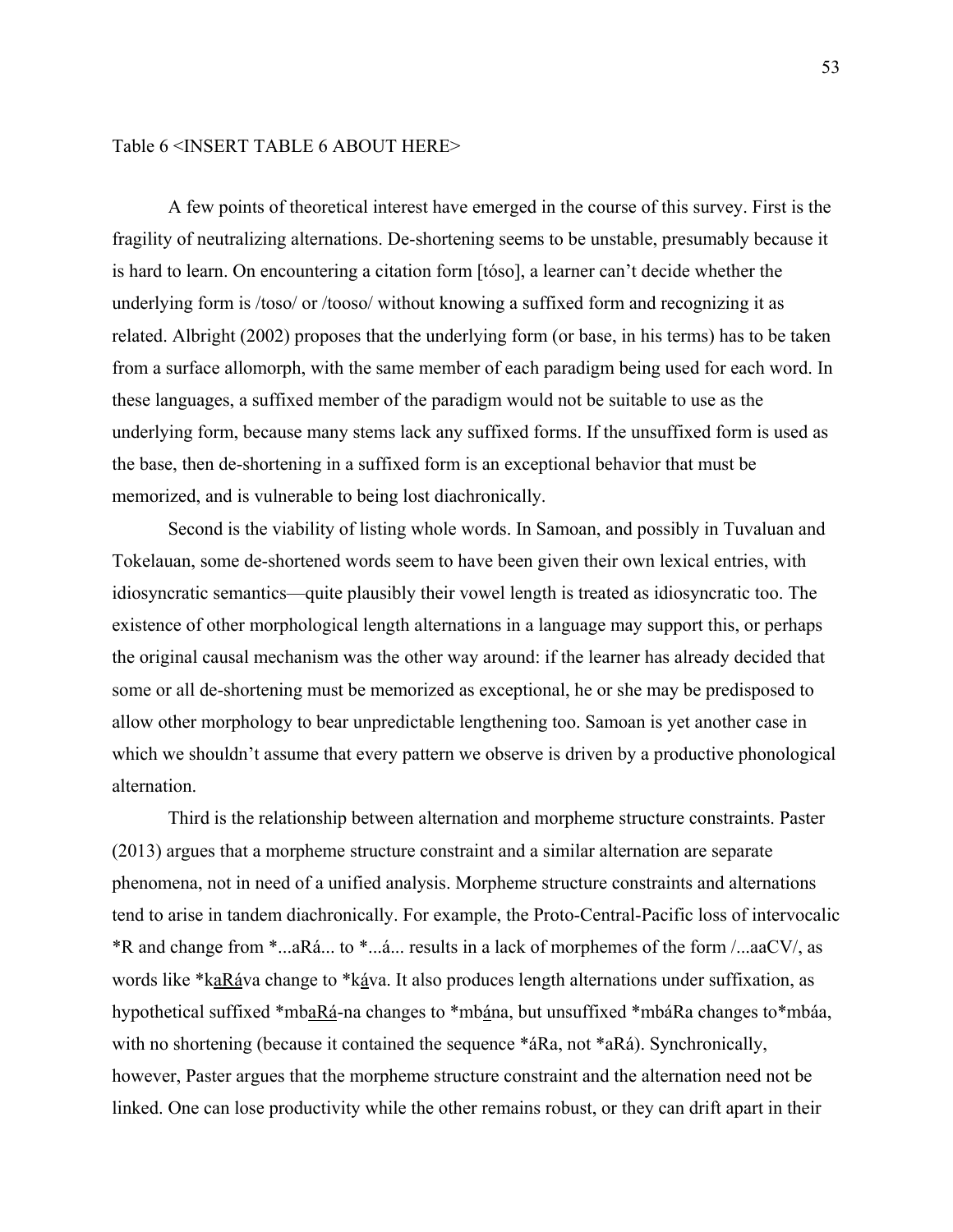details. We see this in the Central Pacific case. For example, Rennell-Bellona inherited shortening and de-shortening alternations, but now enforces \*HL# through breaking rather than through shortening. Samoan appears to be losing breaking in unaffixed words, but retains it as an option under suffixation.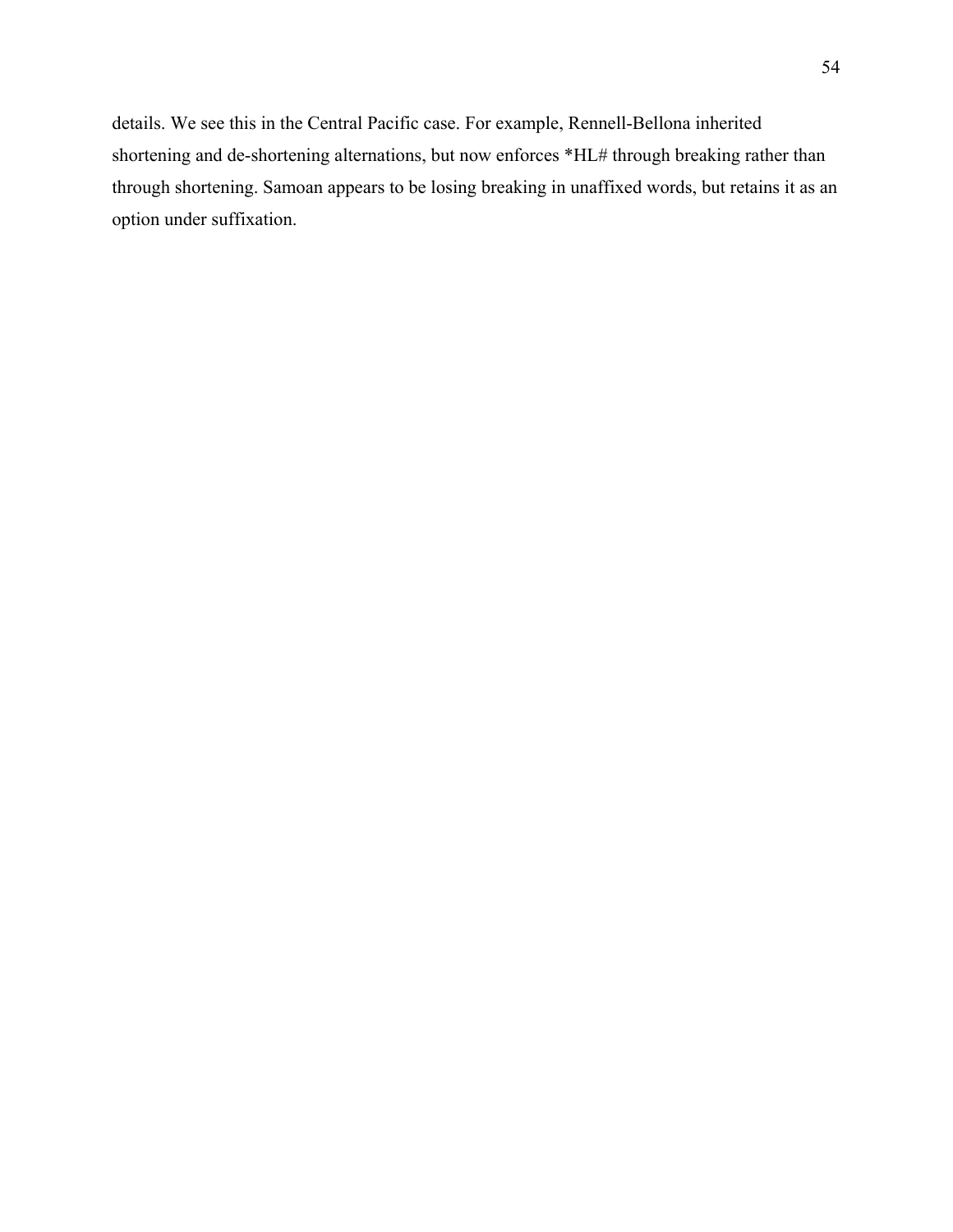## **Appendix: languages surveyed**

Table 7 <INSERT TABLE 7 HERE>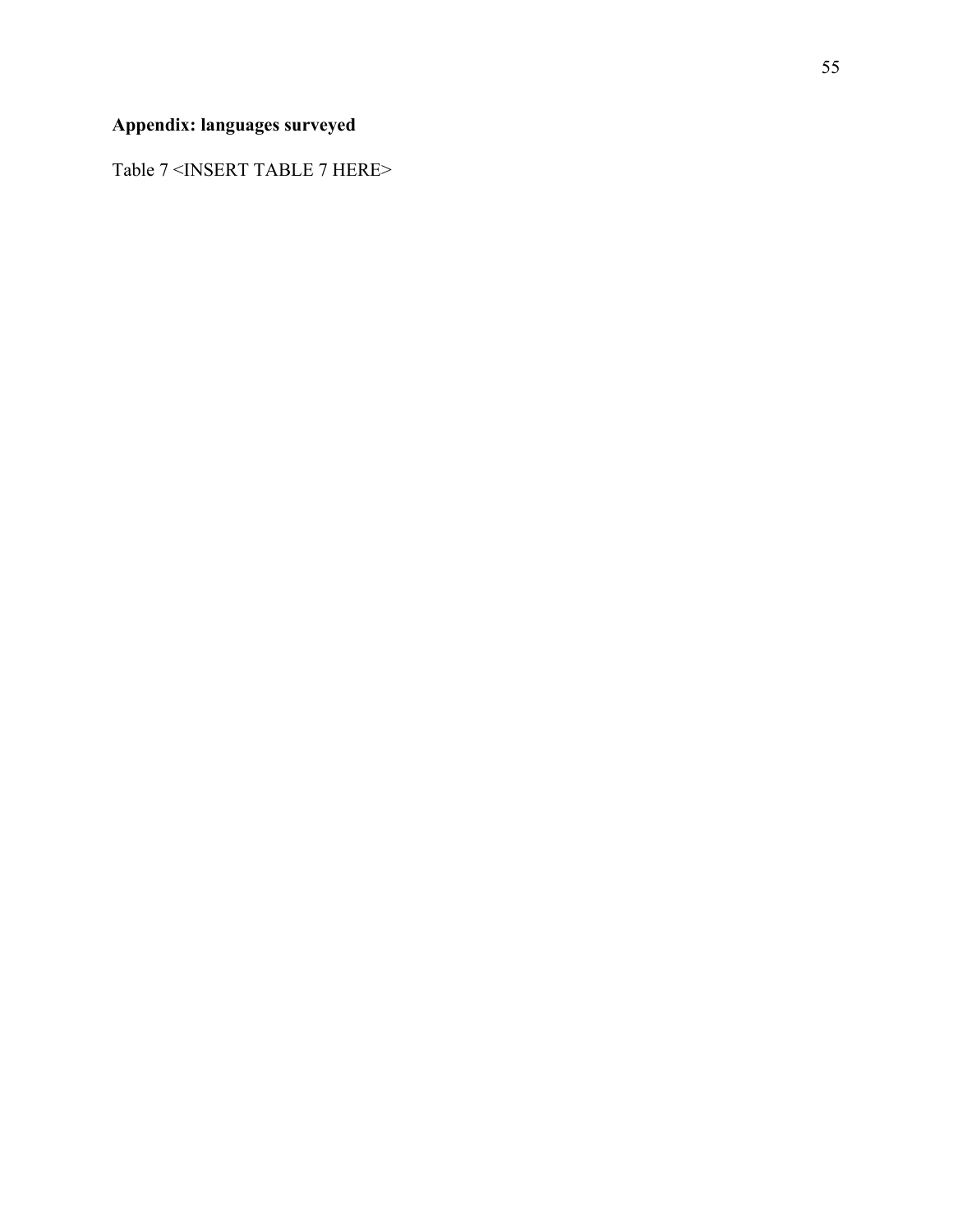- ALBRIGHT, ADAM. 2002. *The identification of bases in morphological paradigms*. Los Angeles, CA: UCLA dissertation.
- ANDERSON, VICTORIA, and YUKO OTSUKA. 2006. The phonetics and phonology of "definitive accent" in Tongan. *Oceanic Linguistics* 45.21–42.
- BAUER, WINIFRED. 1993. *Maori*. New York, London: Routledge.
- BECKMAN, JILL. 1998. *Positional faithfulness*. Amherst, MA: University of Massachusetts, Amherst dissertation.
- BENUA, LAURA. 1997. *Transderivational identity: phonological relations between words*. Amherst, MA: University of Massachusetts, Amherst dissertation.
- BESNIER, NIKO. 1995. *Literacy, emotion and authority: reading and writing on a Polynesian atoll.* Cambridge: Cambridge University Press.
- BESNIER, NIKO. 2000. *Tuvaluan: a Polynesian language of the central Pacific*. New York: Routledge.
- BICKMORE, LEE. 1995. Refining and formalizing the Tahitian stress placement algorithm. *Oceanic Linguistics* 34.410–442.
- BIGGS, BRUCE. 1975. *A Mele-Fila vocabulary*. Auckland: Linguistic Society of New Zealand.
- BILLINGTON, MICHAEL. n.d. Samoan language resources. Online: http://mike.bitrevision.com/samoan/.
- BLEVINS, JULIETTE. 1994. The bimoraic foot in Rotuman phonology and morphology. *Oceanic Linguistics* 33.491–516.
- BLUST, ROBERT. 2007. Disyllabic attractors and anti-antigemination in Austronesian sound change. *Phonology* 24.1–36.
- BOERSMA, PAUL. 1998. *Functional phonology: formalizing the interaction between articulatory and perceptual drives*. The Hague: Holland Academic Graphics.
- BOERSMA, PAUL and JOE PATER. 2016. Convergence properties of a Gradual Learning Algorithm for Harmonic Grammar. *Harmonic Grammar and Harmonic Serialism*, ed. by John J. McCarthy & Joe Pater, 389-434*.* London: Equinox Press.
- BUCKLEY, EUGENE. 1994. Persistent and cumulative extrametricality in Kashaya. *Natural Language & Linguistic Theory* 12.423–464.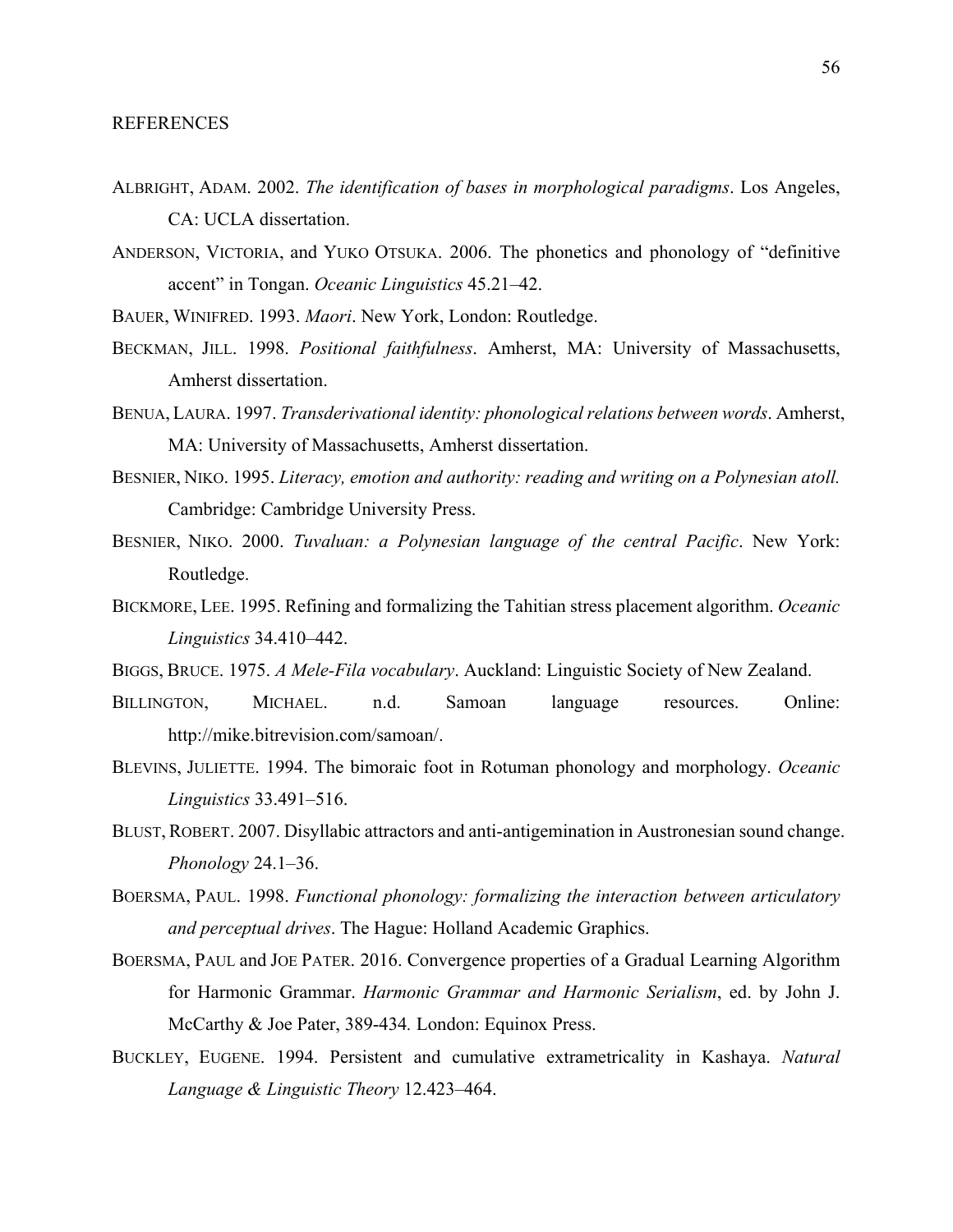- CALABRESE, ANDREA. 1986. Metaphony in Salentino. *Rivista di grammatica generativa* 9–10.1– 141.
- CAPELL, ARTHUR. 1942. Notes on the Fila language, New Hebrides. *Journal of the Polynesian Society* 51.153–180.
- CAPELL, ARTHUR. 1957. *A new Fijian dictionary*. 2nd edition. Glasgow: Wilson Guthrie & Co.
- CAPELL, ARTHUR. 1962. *The Polynesian language of Mae (Emwae), New Hebrides*. Auckland: Linguistic Society of New Zealand.
- CAPELL, ARTHUR. 1984. *Futuna-Aniwa dictionary, with grammatical introduction*. Canberra, A.C.T., Australia: Dept. of Linguistics, Research School of Pacific Studies, Australian National University.
- CARROLL, VERN. 1965. *An outline of the structure of the language of Nukuoro*. Welllington: Polynesian Society.
- CARROLL, VERN and TOBIAS SOULIK. 1973. *Nukuoro lexicon.* Honolulu: University of Hawai'i Press.
- CHURCHWARD, C. MAXWELL. 1940. *Rotuman grammar and dictionary*. Sydney: Australasia Medical Publishing Co. [Reproduced 1978, New York: AMS Press].
- CHURCHWARD, C. MAXWELL. 1953. *Tongan grammar*. London: Oxford University Press.
- CHURCHWARD, C. MAXWELL. 1959. *Tongan dictionary*. London: Oxford University Press.
- CLARK, ROSS. 1998. *A dictionary of the Mele language.* Canberra: Research School of Pacific and Asian Studies, Australian National University.
- CLEMENTS, G. N. 1997. Berber syllabification: derivations or constraints? *Derivations and constraints in phonology*, ed. by Iggy Roca, 289–330. Oxford: Oxford University Press.
- CONDAX, IOVANNA. 1990. Locative accent in Samoan. *Oceanic Linguistics* 29.27–48.
- DAVIDSON, JEREMY H. C. S. 1990. *Pacific island languages: essays in honour of G. B. Milner*. London & Honolulu: School of Oriental and African Studies, University of London, and University of Hawaii Press.
- DAVLETSHIN, ALBERT. 2014. A seemingly on-going sound change in Takuu language of Papua New Guinea: historical and theoretical implications. *Journal of Language Relationship*  $12.1 - 20.$
- DE CHENE, BRENT. 1979. *The historical phonology of vowel length*. Bloomington: Indiana University Linguistics Club.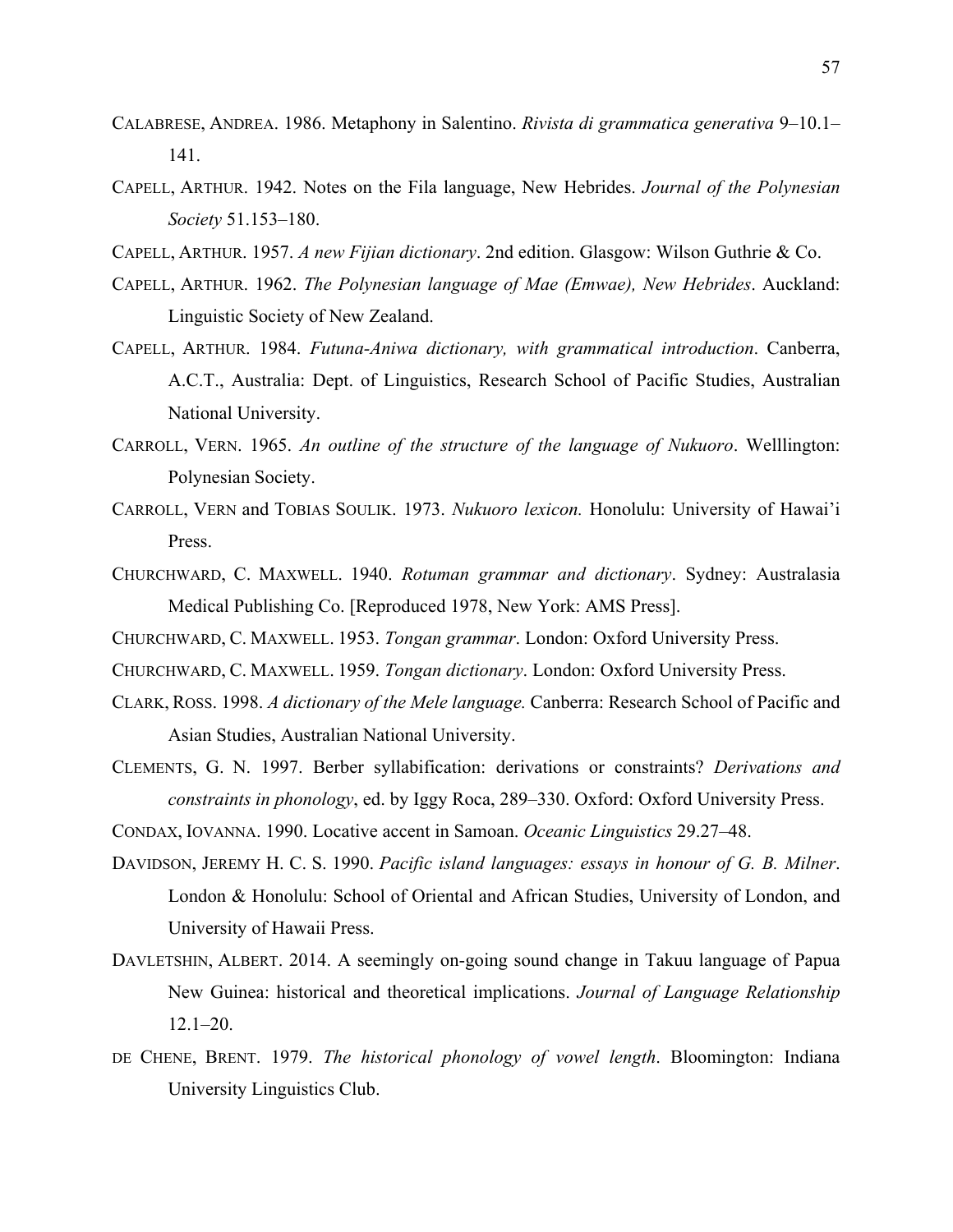- DE LACY, PAUL. 1996. Circumscription revisited: an analysis of Māori reduplication. University of Auckland, MS.
- DE LACY, PAUL. 2002a. The formal expression of markedness. Amherst, MA: University of Massachusetts, Amherst dissertation.
- DE LACY, PAUL. 2002b. Maximal words and the Māori passive. In Rackowski & Richards (eds.), 20-30.
- DELL, FRANÇOIS and MOHAMED ELMEDLAOUI. 2002. *Syllables in Tashlhiyt Berber and in Moroccan Arabic*. Dordrecht: Springer.
- DIXON, R. M. W. 1988. *A Grammar of Boumaa Fijian*. Chicago: University of Chicago Press.
- DOUGHERTY, JANET. 1983. *West Futuna-Aniwa: An Introduction to a Polynesian Outlier Language*. University of California Press.
- DU FEU, VERONICA. 2012. *Rapanui: A Descriptive Grammar*. London & New York: Routledge.
- ELBERT, SAMUEL H. 1948. *Grammar and comparative study of the languages of Kapingamarangi: texts, and word lists*. New York: Viking Fund.
- ELBERT, SAMUEL H. 1953. Internal relationships of Polynesian languages and dialects. *Southwestern Journal of Anthropology* 9.147–173.
- ELBERT, SAMUEL H. 1988. Echo of a culture: A grammar of Rennell and Bellona. *Oceanic Linguistics Special Publications 22*, ed. by Albert Schütz, i-205.
- ELBERT, SAMUEL H. and MARY KAWENA PUKUI. 1979. *Hawaiian grammar*. Honolulu: University of Hawaii Press.
- ENGLERT, SEBASTIÁN. 1978. *Idioma rapanui: gramática y diccionario del antiguo idioma de la Isla de Pascua*. Santiago de Chile: Universidad de Chile.
- ETHNOLOGUE & RAYMOND GORDON. 2005. *Ethnologue: languages of the world*, Fifteenth edition. Dallas, TX: SIL International.
- FONG, EUGENE. 1979. Vowel and consonant quantity in Abruzzese. *Orbis* 28.277–289.
- FUENTES, JORDI. 1960. *Diccionario y gramática de la lengua de la Isla de Pascua: pascuensecastellano: castellano-pascuense*. Santiago de Chile: Editorial Andrés Bello.
- GARELLEK, MARC and JAMES WHITE. 2010. The acoustic correlates of stress and their use in diagnosing syllable fusion in Tongan. *UCLA Working Papers in Phonetics* 108.35–65.
- GARELLEK, MARC and JAMES WHITE. 2015. Phonetics of Tongan stress. *Journal of the International Phonetic Association* 45.13–34.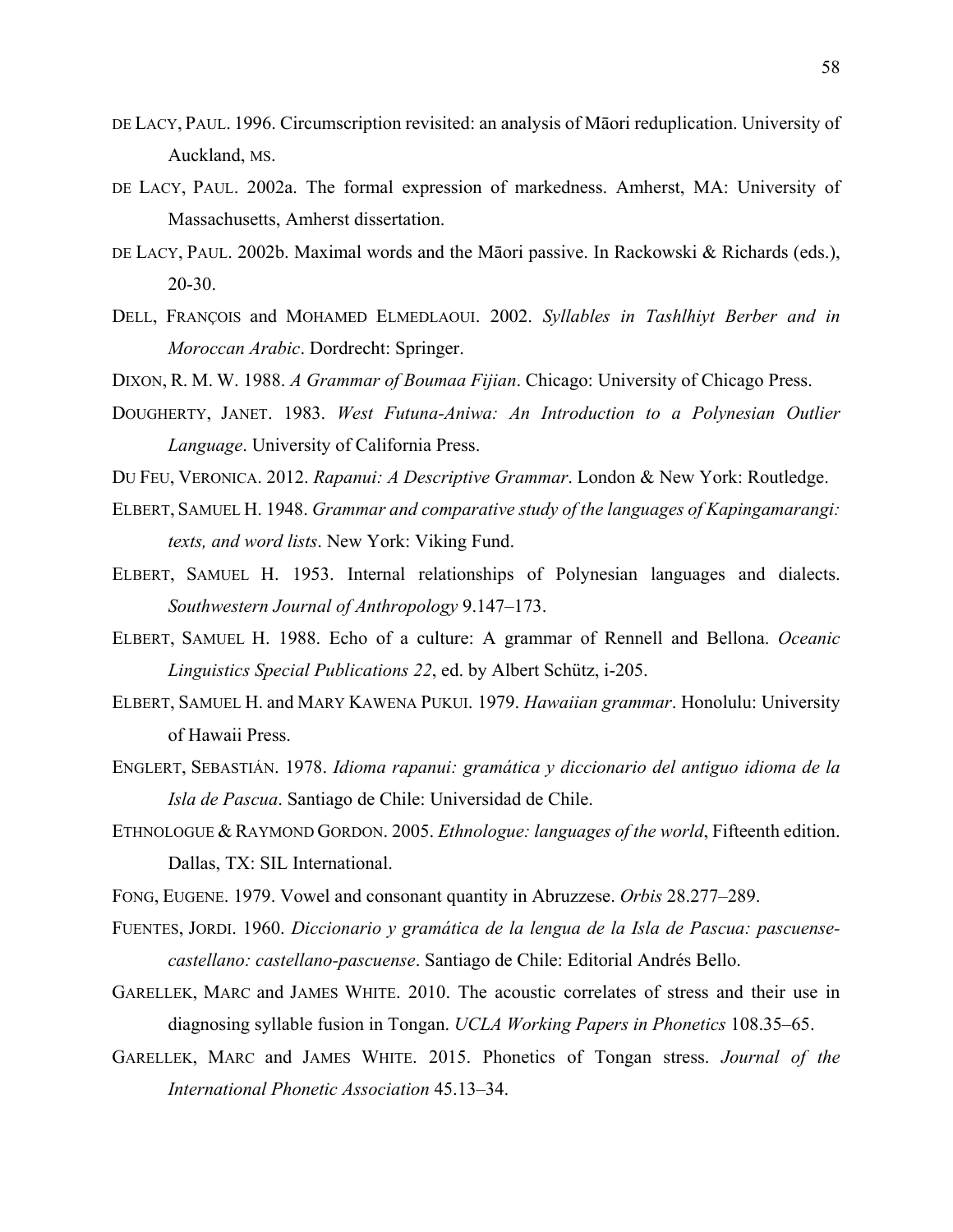GERAGHTY, PAUL. 1990. Proto Eastern Oceanic \*R and its reflexes. In Davidson, 51–93.

- GOLDWATER, SHARON and MARK JOHNSON. 2003. Learning OT constraint rankings using a Maximum Entropy model. *Proceedings of the Stockholm Workshop on Variation within Optimality Theory*, ed. by Jennifer Spenader, Anders Eriksson & Östen Dahl, 111–120. Stockholm: Stockholm University.
- GREENHILL, SIMON and ROSS CLARK. 2011. POLLEX-Online: The Polynesian Lexicon Project Online. *Oceanic Linguistics* 50.551–559.
- GRÉZEL, ISIDORE. 1878. *Dictionnaire futunien-français: avec notes grammaticales.* Paris: Maisonneuve & cie.
- HARLOW, RAY. 2007. *Māori: a linguistic introduction.* Cambridge, UK & New York: Cambridge University Press.
- HAYES, BRUCE. 1985. Iambic and trochaic rhythm in stress rules. *Proceedings of BLS 11: parasession on poetics, metrics, and prosody*, ed. by Mary Niepokuj, Mary VanClay, Vassiliki Nikiforidou & Deborah Feder, 429–46. Berkeley: Berkeley Linguistic Society.
- HAYES, BRUCE. 1995. *Metrical Stress Theory: principles and case studies*. Chicago: University of Chicago Press.
- HAYES, BRUCE. 2004. Phonological acquisition in Optimality Theory: the early stages. In Kager, Pater & Zonneveld, 158-203.
- HEWITT, MARK and MEGAN CROWHURST. 1996. Conjunctive constraints and templates in Optimality Theory. *Proceedings of the North East Linguistic Society 26*, ed. Jill Beckman, 101–116. Amherst, MA: GLSA Publications.
- HOOPER, ROBIN. 1996. *Tokelauan*. Munich: Lincom Europa.
- HOVDHAUGEN, EVEN. 1990. Vowel lengthening in Samoan. In Davidson, 95-103.

HOVDHAUGEN, EVEN. 1992. Phonetic vowel length in Samoan. *Oceanic Linguistics* 31.281–285.

- KAGER, RENÉ. 1999. *Optimality Theory*. Cambridge: Cambridge University Press.
- KAGER, RENÉ; JOE PATER; and WIM ZONNEVELD (eds.) 2004. *Constraints in Phonological Acquisition*. Cambridge: Cambridge University Press.
- KENSTOWICZ, MICHAEL. 1996. Base-identity and uniform exponence: alternatives to cyclicity. *Current trends in phonology: models and methods*, ed. by Jacques Durand & Bernard Laks, 363–393. Manchester: European Studies Research Institute, University of Salford.
- KENSTOWICZ, MICHAEL. 1997. Quality-sensitive stress. *Rivista di Linguistica* 9.157–187.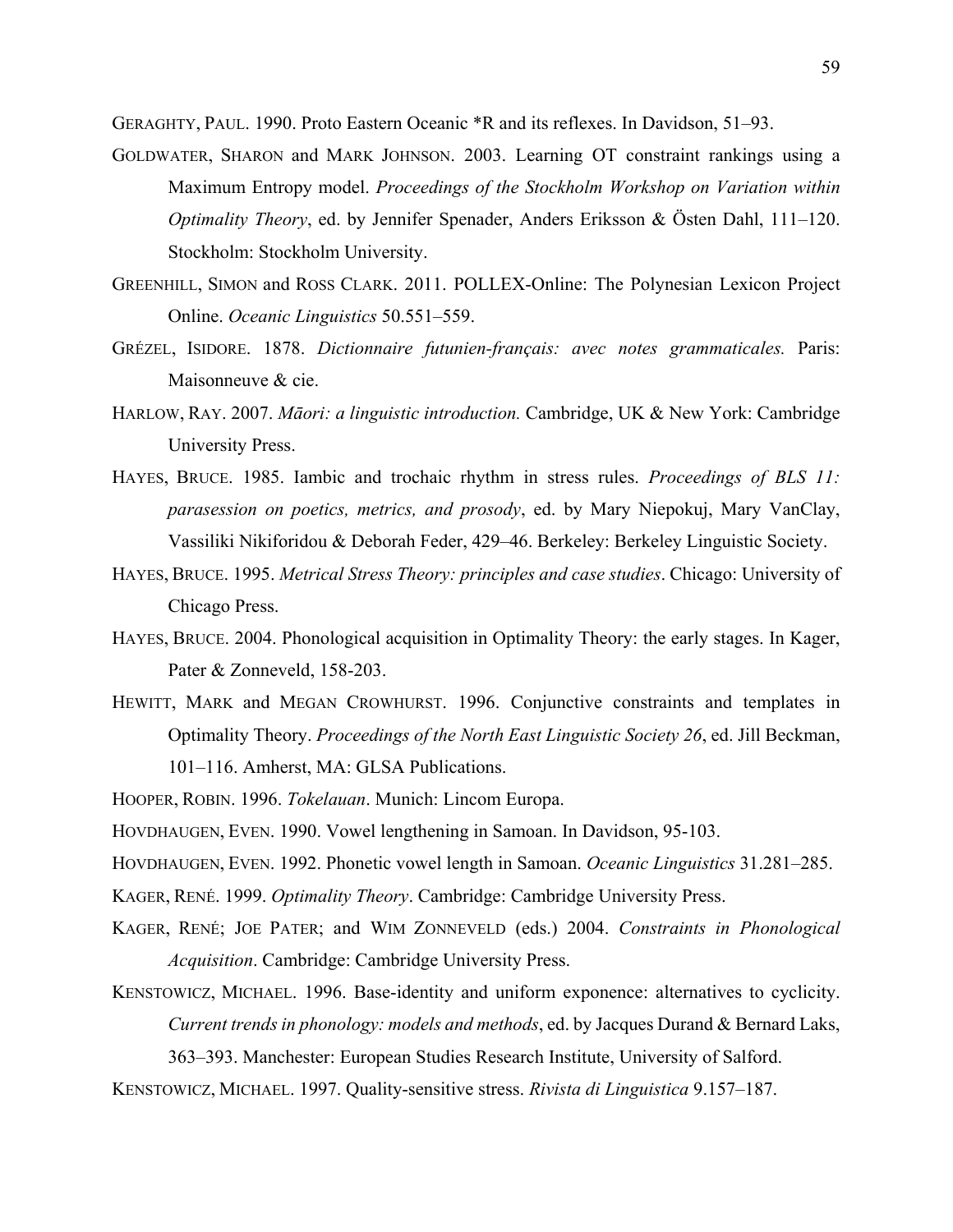- KISSEBERTH, CHARLES. 1970. On the functional unity of phonological rules. *Linguistic Inquiry* 1.291–306.
- KUKI, HIROSHI. 1970. *Tuamotuan phonology*. Canberra: Australian National University.
- KUO, GRACE and CHAD VICENIK. 2012. The intonation of Tongan. *UCLA Working Papers in Phonetics* 111.63–91.
- LANYON-ORGILL, PETER. 1944. *A study of the Leuangiua language*. London: Luzac & Company.
- LAZARD, GILBERT and JOHN PELTZER. 2000. *Structure de la langue tahitienne*. Paris: Peeters.
- LEGENDRE, GÉRALDINE, ANTONELLA SORACE and PAUL SMOLENSKY. 2006. The Optimality Theory–Harmonic Grammar connection. *The Harmonic Mind*, ed. by Paul Smolensky & Géraldine Legendre, 339–402. Cambridge, MA: MIT Press.
- LIEBER, MICHAEL and KALIO DIKEPA. 1974. *Kapingamarangi lexicon*. Honolulu: University of Hawaii Press.
- LYNCH, JOHN. 1998. *Pacific languages: an introduction*. Honolulu: University of Hawaii Press.
- MAYER, JOHN F. 2001. *Code-switching in Samoan: T-style and K-style.* Honolulu: University of Hawai'i dissertation.
- MCCARTHY, JOHN J. and ALAN PRINCE. 1993. Generalized Alignment. *Yearbook of Morphology 1993*, 79–154.
- MELLANDER, EVAN. 2005. Generating configurational asymmetries in prosodic phonology. *UG and external systems: language, brain and computation*, ed. by Anna Maria Di Sciullo, 129–151. Amsterdam & Philadelphia: John Benjamins.
- MESTER, ARMIN. 1992. Some remarks on Tongan stress. MS, UC Santa Cruz.
- MILNER, G. B. 1993. *Samoan dictionary: Samoan-English, English-Samoan*. Auckland: Polynesian Press.
- MOSEL, ULRIKE and EVEN HOVDHAUGEN. 1992. *Samoan reference grammar*. London & Tromsø: Oxford University Press.
- MOSEL, ULRIKE and AINSLIE SO'O. 1997. *Say it in Samoan*. Canberra: Department of Linguistics, Research School of Pacific and Asian Studies, Australian National University.
- MOYLE, RICHARD. 2011. *Takuu grammar and dictionary: a Polynesian language of the South Pacific*. Canberra: Pacific Linguistics, Research School of Pacific and Asian Studies, Australian National University.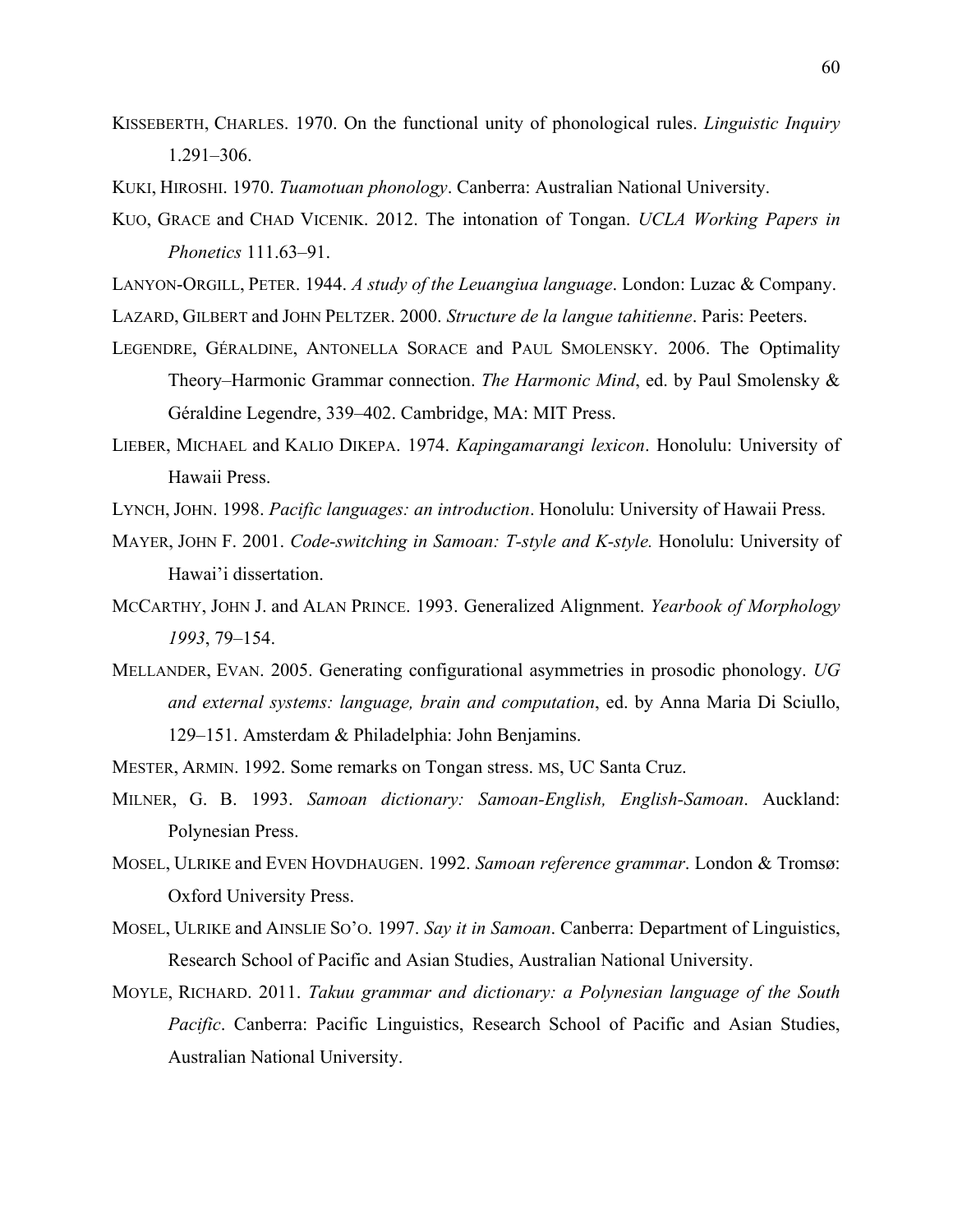- MOYSE-FAURIE,CLAIRE. 1993. *Dictionnaire futunien-français avec index français-futunien*. Paris: Peeters.
- MUTU, MARGARET and BEN TEIKITUTOUA. 2002. *Ua Pou: aspects of a Marquesan dialect. (Pacific Linguistics 533)*. Canberra: Research School of Pacific and Asian Studies, Australian National University.
- MYERS, SCOTT. 1987. Vowel shortening in English. *Natural Language and Linguistic Theory* 5.485–518.
- NÆSS, ÅSHILD andEVEN HOVDHAUGEN. 2011. *A grammar of Vaeakau-Taumako*. Berlin & Boston: Walter de Gruyter.
- PASTER, MARY. 2013. Rethinking the 'duplication problem.' *Lingua* 126.78–91.
- PAWLEY, ANDREW. 1960. Samoan phonology in outline. *Te Reo* 3.47–50.
- PEPERKAMP, SHARON. 2005. A psycholinguistic theory of loan adaptations. *Proceedings of the 30th Annual Meeting of the Berkeley Linguistics Society*, ed. by Marc Ettlinger, Nicholas Fleischer & Mischa Park-Doob, 341–352. Berkeley, CA: Berkeley Linguistics Society.
- POSER, WILLIAM. 1985. Cliticization to NP and Lexical Phonology. *Proceedings of the West Coast Conference on Formal Linguistics* 4, 262–272.
- PRATT, GEORGE. 1878. *A grammar and dictionary of the Samoan language*, 2<sup>nd</sup> edtion, ed. by S. J. Whitmee. London: Trübner & Company.
- PRINCE, ALAN. 1983. Relating to the grid. *Linguistic Inquiry* 14.19–100.
- PRINCE, ALAN. 1990. Quantitative consequences of rhythmic organization. *Parasession on the Syllable in Phonetics and Phonology*, ed. by Michael Ziolkowski, Manuela Noske & Karen Deaton, 355–398. Chicago: Chicago Linguistic Society.
- PRINCE, ALAN and PAUL SMOLENSKY. 2004. *Optimality Theory: Constraint interaction in generative grammar*. Malden, MA & Oxford: Blackwell.
- PRINCE, ALAN and BRUCE TESAR. 2004. Learning phonotactic distributions. In Kager, Pater & Zonneveld (eds.), 245–291.
- PUKUI, MARY KAWENA and SAMUEL H. ELBERT. 1986. *Hawaiian dictionary*. Honolulu: University of Hawaii Press.
- RENSCH, KARL HEINZ. 1986. *Tikisionalio fakafutuna-fakafalani: dictionnaire futunien-français*. Canberra: Department of Linguistics, Research School of Pacific Studies, Australian National University.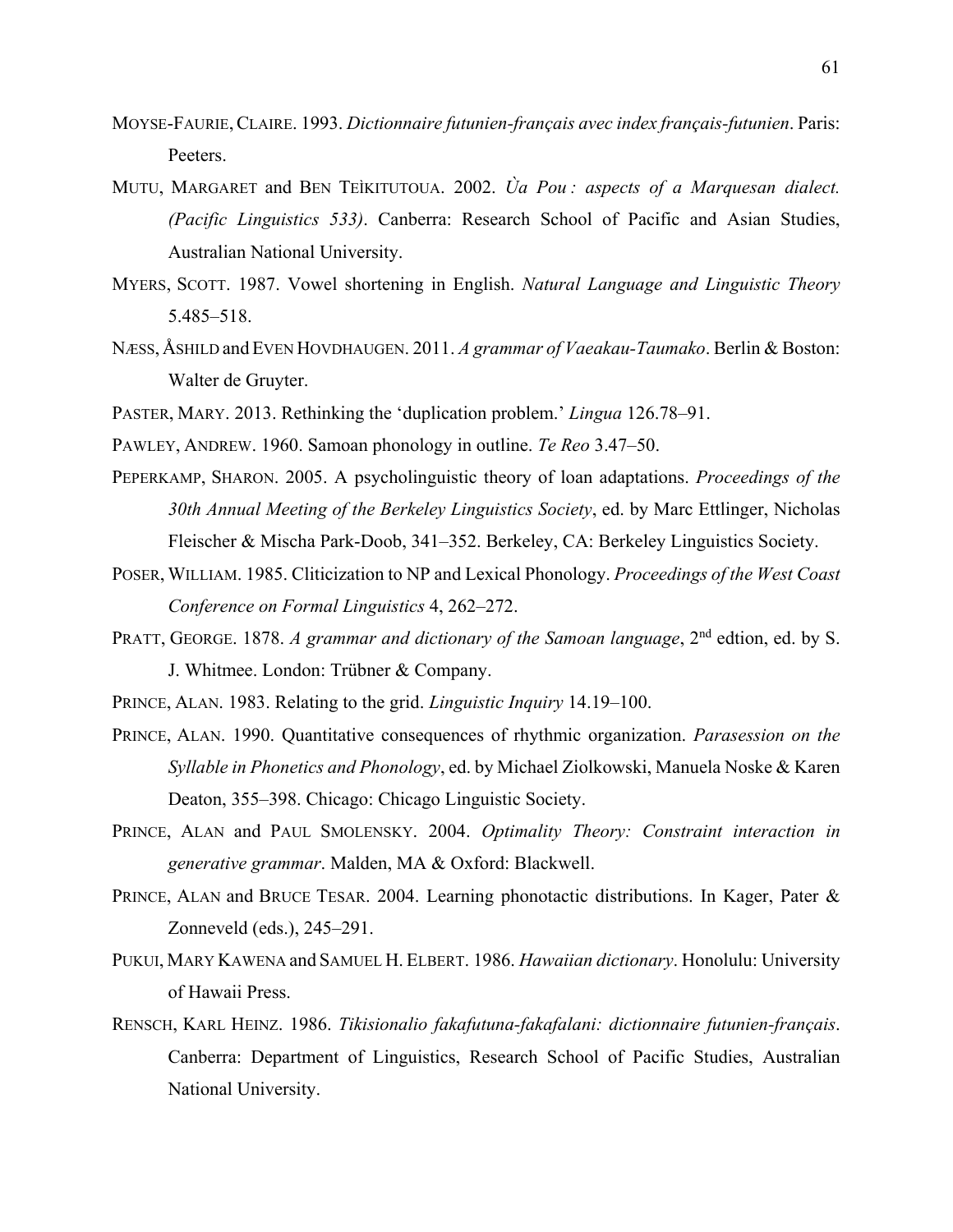- RACKOWSKI, ANDREA and NORVIN RICHARDS (eds.) 2002. *Proceedings of AFLA 8: the Eighth Meeting of the Austronesian Formal Linguistics Association.* (MIT Working Papers in Linguistics 44).
- ROSS, MALCOLM; ANDREW PAWLEY; and MEREDITH OSMOND. 1998. *The lexicon of Proto Oceanic: the culture and environment of ancestral Oceanic society. Volume 1: Material culture.* Canberra: Pacific Linguistics, Research School of Pacific and Asian Studies, Australian National Unversity.
- ROSS, MALCOLM; ANDREW PAWLEY; and MEREDITH OSMOND. 2007. *The lexicon of Proto-Oceanic: the culture and environment of ancestral Oceanic society. Volume 2: The physical environment.* Canberra: Australian National University Press.
- SCHÜTZ, ALBERT J. 1985. Accent and accent units in Maori : the evidence from English borrowings. *Journal of the Polynesian Society* 94.5–26.
- SCHÜTZ, ALBERT J. 1985. *The Fijian language*. Honolulu: University of Hawaii Press.
- SCHÜTZ, ALBERT J. 2001. Tongan accent. *Oceanic Linguistics* 40.307–323.
- SCOTT, N. C. 1948. A study in the phonetics of Fijian. *Bulletin of the School of Oriental and African Studies* 12.737–752.
- SIMONA, ROPATI; JUDITH HUNTSMAN; and ANTHONY HOOPER. 1986. *Tokelau dictionary*. Apia: Office of Tokelau Affairs.
- SMOLENSKY, PAUL. 1995. On the internal structure of the constraint component Con of UG. Handout of a talk given at UCLA.
- SPERLICH, WOLFGANG, ed. 1997. *Tohi vagahau Niue: Niue language dictionary*. Honolulu: Government of Niue & University of Hawaii Press.
- STIMSON, J. FRANK and DONALD STANLEY MARSHALL. 1964. *A dictionary of some Tuamotuan dialects of the Polynesian language*. Salem, MA & The Hague: The Peabody Museum of Salem Massachusetts & Het Koninklijk Instituut voor Taal-, Land- en Volkenkunde.

TAUMOEFOLAU, MELENAITE. 2002. Stress in Tongan. In Rackowski & Richards (eds.), 341-354.

- THIEBERGER, NICK. 2006. *A grammar of South Efate: An Oceanic language of Vanuatu*. Honolulu: University of Hawaii Press.
- TSUKAMOTO, AKIHISA. 1988. *The language of Niuafo'ou Island*. Canberra: Australian National University dissertation.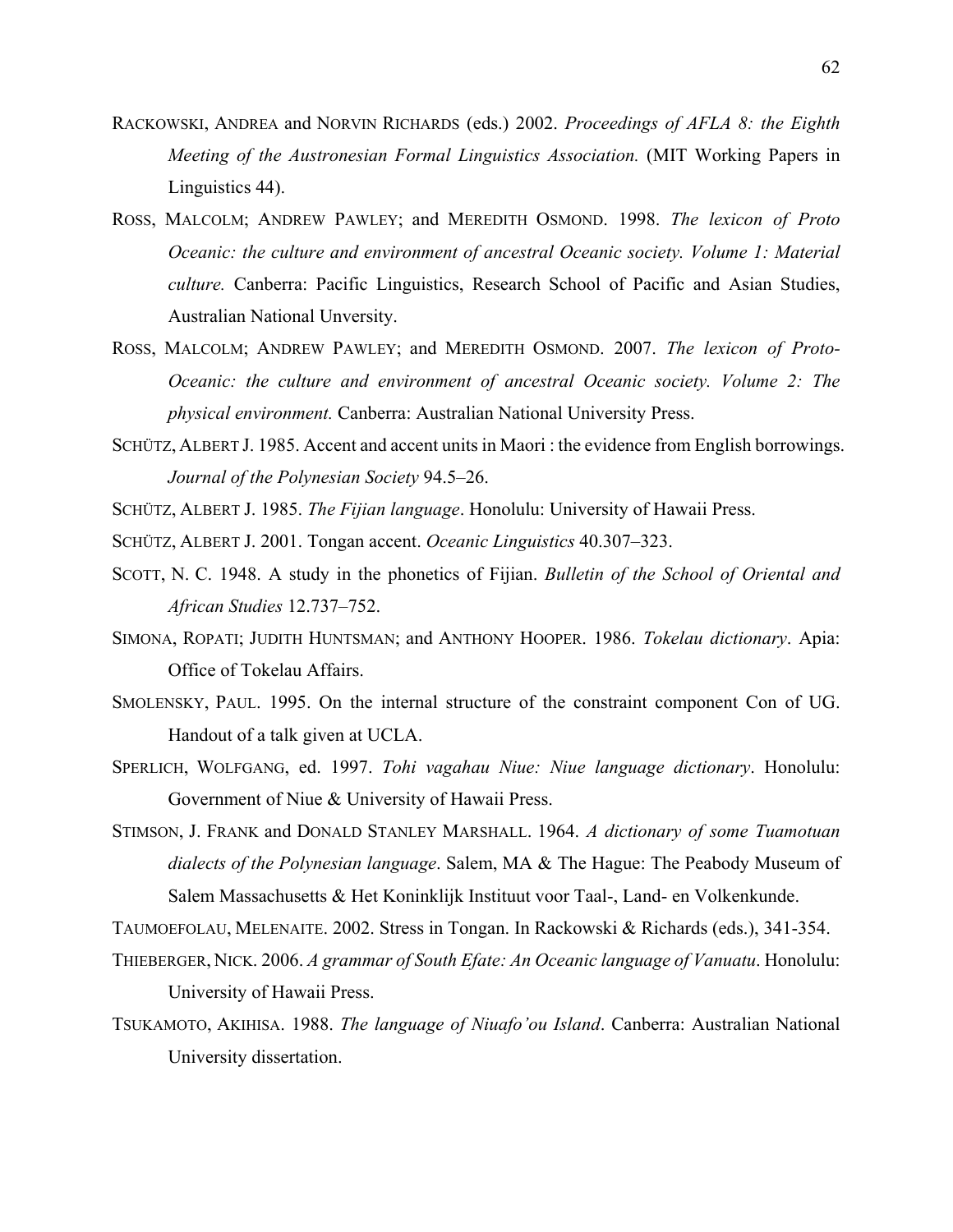ZURAW, KIE; KRISTINE MAK YU; ROBYN ORFITELLI. 2014. Word-level prosody in Samoan. *Phonology* 31.271–327.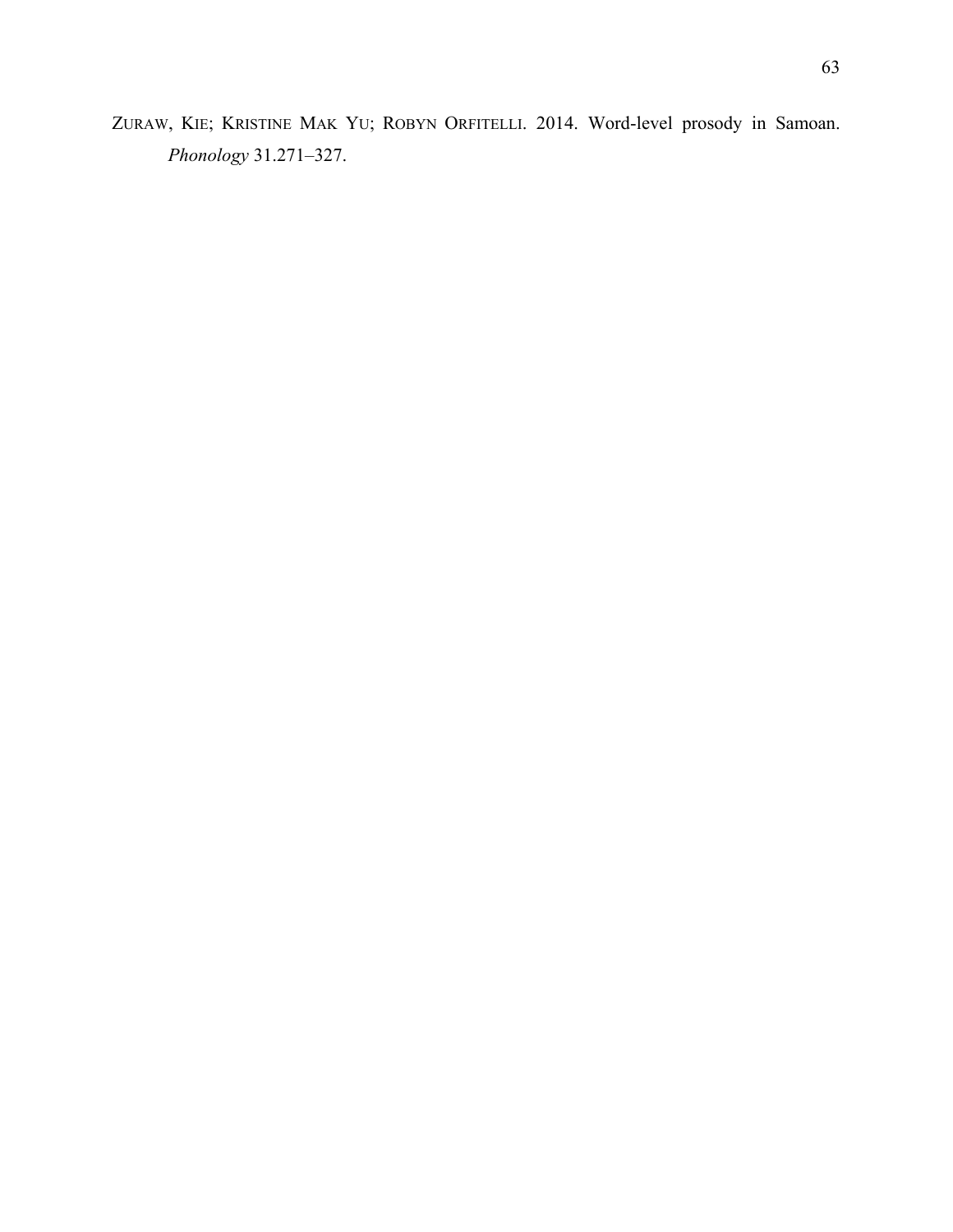\* For material in the Samoan and Tongan sections, thanks to consultants John Fruean, Saia Moala, Piula Tonga, and Manu Tu'uholoaki; co-authors Kathleen O'Flynn, Robyn Orfitelli, Kaeli Ward, and Kristine Yu; Hilda Koopman and participants in the 2007-08 and 2009-10 linguistics field methods courses at UCLA. For discussion and comments, thanks to participants in the UCLA phonology seminar, AFLA 2014 at the University of Hawai'i, and NELS 2014 at MIT, and especially the anonymous reviewers and the associate editor Gene Buckley.

<sup>1</sup> That is, with stress on its first half. See section 2 for more on syllabification.

 $\overline{a}$ 

<sup>2</sup> Strictly speaking, the two 'tolerating  $HL#$ ' candidates could be either HL or LLL, depending on syllabification. What is crucial is that placing stress on the antepenultimate mora requires violating either FOOTBINARITY or ALIGN.

<sup>3</sup> Geraghty (1990:73) gives, for the Proto-Central Pacific form, both \*takuu- and \*takuRi- (with no deletion of \*R and an irregular change in vowel quality). As Geraghty discusses (Geraghty 1990:89-90), \*R did not always delete between Proto-Eastern Oceanic and Proto-Central Pacific; deletion may have been partly conditioned by vowel quality, with deletion less likely between identical vowels or vowels of the same height more generally.

<sup>4</sup> Hovdhaugen (1990:97,102) states that although (C) $\overline{V}(C)V$  words exist, trisyllabic words ending HL, that is  $(C)V(C)\overline{V}(C)V$  or  $(C)\overline{V}(C)\overline{V}(C)V$ , do not exist, and even proposes a phonotactic restriction against such words.

5 Hovdhaugen (1992:283) does mention the scarcity of (C)VːCV# words 'both in my and Condax's data (and in Samoan!)', suggesting that some of these words might have been included in the duration measurements. But 'my data' could also refer to previous fieldwork not included in the measurements: towards the beginning of the paper Hovdhaugen says that '[m]y data (beside participant observations on Samoa during the last eight years) consist of 27 words and sentences' (Hovdhaugen 1992:282).

<sup>6</sup> A reviewer points out that awkwardly placed long vowels earlier in the word can be informative too. The constraints introduced so far have no objection to footings like [(H)L(LL)] or [L(H)(LL)]. ALIGN(PWord, R; Foot, R) only requires the word to end with a foot. But other foot-alignment constraints may have opinions about such footings. Using loan data, Zuraw, Yu and Orfitelli (2014) propose that there is a preference in Samoan for the word to begin with a foot, obeying ALIGN(PWord, L; Foot, L). Thus, when /paaŋotaa/ 'prisoner' is footed as [(pàa)ŋo(táa)], this is just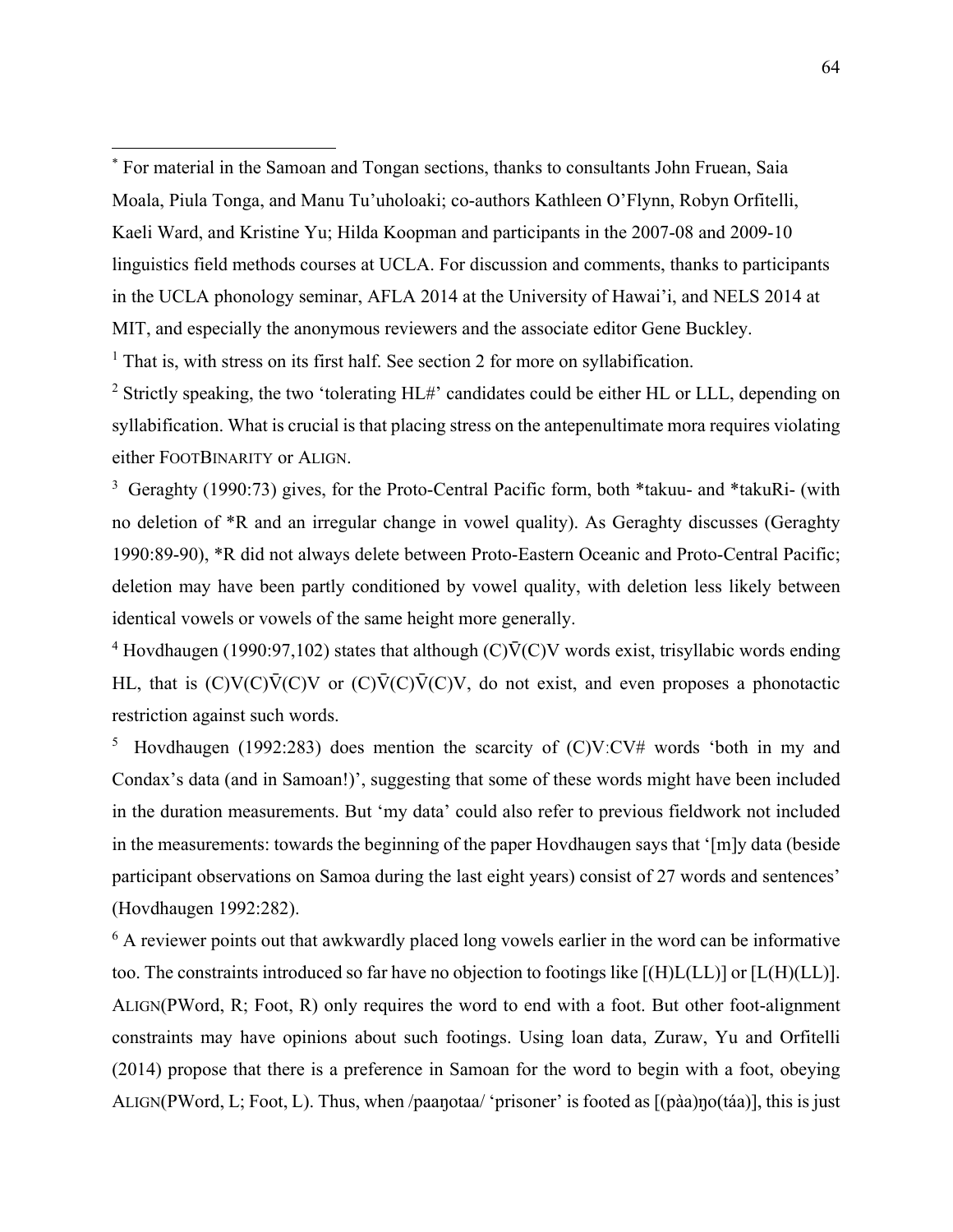what would be expected even if there were no long vowel in play, and tells us nothing new about the constraint ranking. But when /tamaaloa/ 'man' (etymologically a compound, 'child'+'long', but plausibly monomorphemic synchronically) is footed as [ta(màa)(lóa)] rather than \*[(tàma)a(lóa)], this is unexpected.

1

If the correct analysis of 'man' actually has input /tamaːloa/ and output [ta(màː)(lóa)] with a single, long vowel—then the explanation is that long vowels attract stress. That is, WEIGHTTOSTRESS (Prince 1990, Prince & Smolensky 2004) outranks ALIGN(PWord, L; Foot, L); \*[(tàma)a(lóa)], which gets around WEIGHTTOSTRESS by eliminating the long vowel, is ruled out by NoBreaking. If we believe instead that the correct underlying form is /tamaaloa/, (or that a richbase input like /tamaaloa/ would surface as [ta(màa)(lóa)]), then \*ViVi is insufficient to rule out \*[(tàma)a(lóa)], because both successive [a]s are unstressed. (The dictionary contains hardly any monomorphemes of the shape LHH or LHLL, and 'man' is the only such item in our data set, so it is unknown whether there could be a contrast between words where the long vowel attracts stress and words where it does not.) We would need a constraint  $*V_i/V_i$ , penalizing a foot boundary between unstressed identical vowels. This constraint and  $\mathbf{v}_i \dot{V}_i$  could be folded together into a single constraint \*HETEROPODIC $V_iV_i$ , which penalizes any foot boundary (ending, beginning, or both) between identical vowels. Given the scarcity of data, I will leave this digression as a speculation.

<sup>7</sup> I have found just one, possibly archaic, counterexample elsewhere: Mosel and Hovdhaugen (1992:237) give [aala], alongside [feala], as a possible plural of [ala] 'to be awake'. But Milner's dictionary, where these counts come from, does not give any plural for that verb (not all verbs have a distinct plural form). Mosel and Hovdhaugen classify [aala] as derived by vowel lengthening rather than reduplication, along with examples like [faalute], plural of [falute] 'to gather together', and state that '[m]any of these [vowel-lengthening] plural forms are quite formal and they are usually not found in modern Samoan.'

<sup>8</sup> Mosel and Hovdhaugen (1992:31) describe shortening as happening 'sometimes', and give examples of words that shorten, such as *mālōloga* 'rest' (*g* spells [ŋ]); words that optionally shorten, such as *pelega/pelēga*, where our consultant has either shortening or breaking, as shown below; and, in a footnote, ceremonial words that cannot shorten: *umusā-ga* 'ceremonial feast'. But, as mentioned above, they describe long penult vowels as pronounceable with stress on either the first or the second half, so it is possible that by *pelēga* they intend [peleéŋa], which matches our data.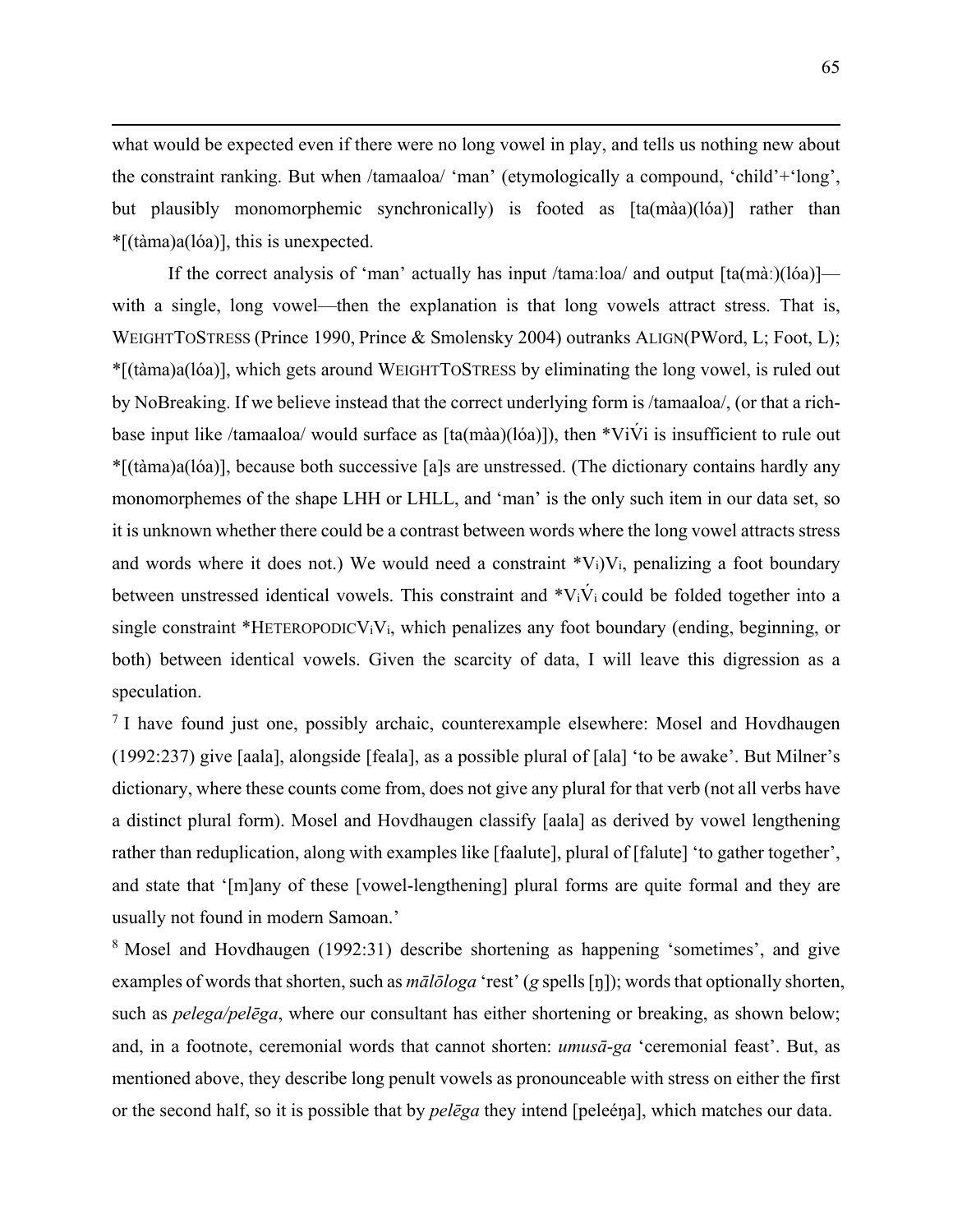–<br>9 E.g. Stochastic Optimality Theory (Boersma 1998), Noisy Harmonic Grammar (Boersma 1998, Boersma & Pater to appear), and Maximum Entropy Optimality Theory (Goldwater & Johnson 2003).

<sup>10</sup> Examples in a compound:  $[(m\grave{e}a)]_{\text{PWord}} - [a(26\eta a)]_{\text{PWord}}$  'homework' ('thing'+'learn'), [(vài)]PWord-[(inu)]PWord 'drinking water' ('water'+'drink'). With a bimoraic suffix: [(tùsi)]PWord-[(ina)]<sub>PWord</sub> 'read-ERGATIVE'. With a causative prefix: [(fà?a)]<sub>PWord</sub>-[(ào)(ŋáa)]<sub>PWord</sub> 'use'. With two-syllable reduplication:  $[(\text{ùsu})]_{\text{PWord}}$ - $[(\text{úsu})]_{\text{PWord}}$  'sing all day'.

 $11$  This is close to Paster 2013's 'loss of a static generalization' category of diachronic change. Paster discusses how these cases can be analyzed in OT with a patch such as a Positional Faithfulness constraint (Beckman 1998). In this case, we would need special faithfulness to stemfinal vowels (as opposed to stem-penult vowels), which is not one of the positions Beckman documents as showing increased faithfulness. This is why I have opted for base-affixed faithfulness instead.

<sup>12</sup> Dixon cites reduplicated  $\partial a$ - $\partial a$ a<sup>'</sup> lots of bad things' as evidence for underlying / $\partial a$ a/ rather than /ða/, but it is possible that reduplicant material does not contribute towards the word-size minimum, and the stem here still has to be lengthened to satisfy minimality.

13 Dixon's mini-dictionary includes separate entries for *dono* 'right, correct, agreed' as a verb that cannot be suffixed and *doonu-ya* 'coincide with (e.g. time)' as a verb that is obligatorily suffixed. Although the meanings are similar (and both fall under the range of meanings that Capell gives for *donu*), the difference in the stem-final vowel may have prompted Dixon to treat them as unrelated.

Scott's other two alternating verbs do not appear at all in Dixon's mini-dictionary, though Dixon does have an entry for the noun *dravu* 'ashes'.

14 Churchward (1953:13) reports it is possible to lengthen a penult for emphasis: *kúumi* (instead of normal *kúmi* 'to seek or search'), *káai* (instead of normal *kái* 'eat'), and gives some examples from legends.

<sup>15</sup> Specifically, one speaker tended to place the pitch rise on the second vowel in the sequence, and the other two varied in having the rise sometimes on the first vowel or sometimes on the second, with one of those two speakers also sometimes having the rise in the middle of the vowel sequence. <sup>16</sup> From \*taau-poqou (Greenhill & Clark 2011). If the morpheme boundary were synchronically active, we'd expect \*[ta(àu)-po(óu)].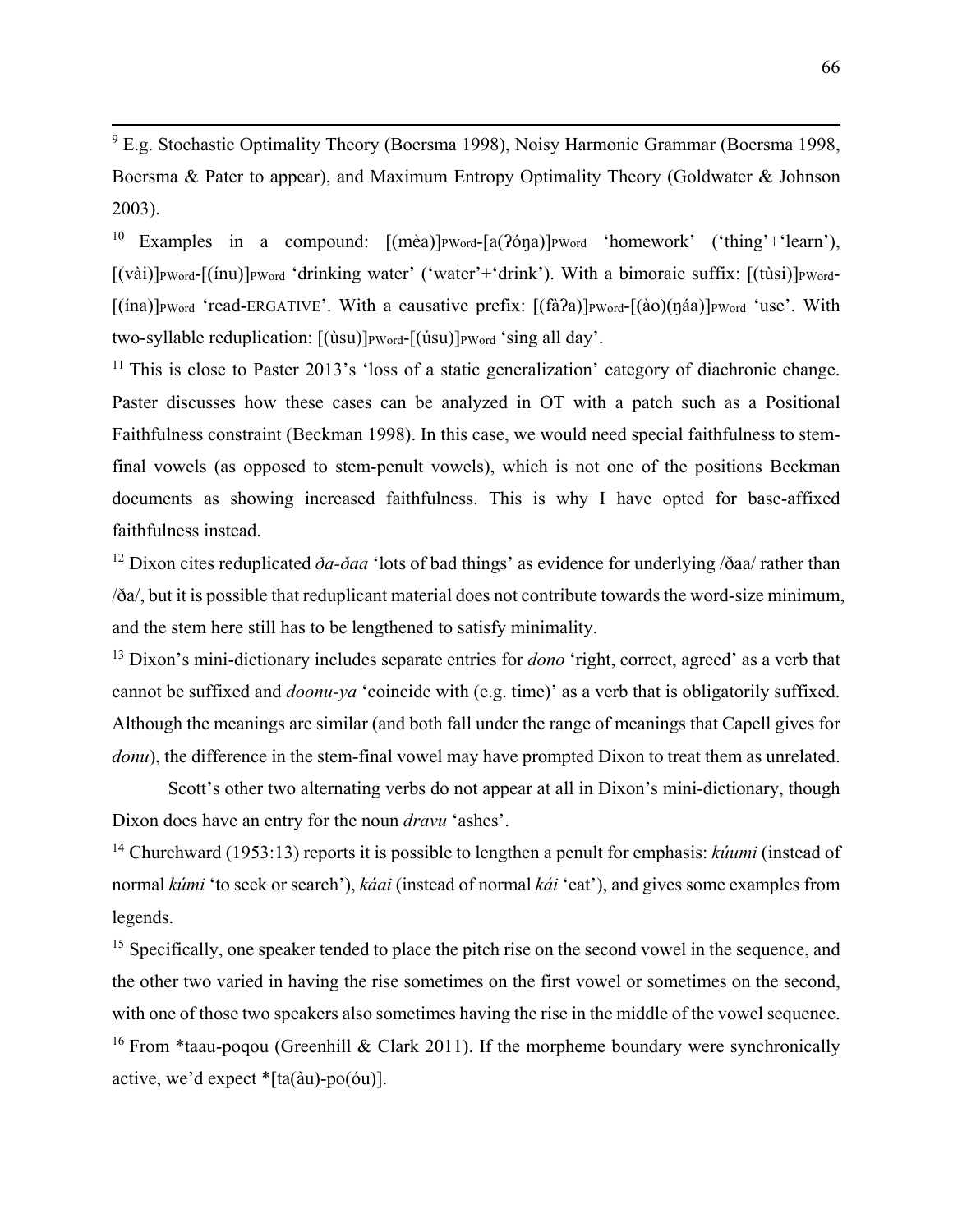<sup>17</sup> Others are morphologically derived: 19 end with *-na* and thus could be suffixed, with accompanying lengthening (*oka* 'to husk a coconut', *okāga* 'place where coconuts are husked'); in 25 of them the long vowel is word-initial or preceded by a vowel, and so the length could be the result of reduplication (*au* 'current', *āu* '(of current) be strong'); two are prefixed (*mā+ana* 'his/her/its' > *māna* 'him/her/it'). The remaining six are proclitic particles which are probably not final in their phonological word (*nāi* 'a few', precedes a noun).

<sup>18</sup> Proto-Polynesian \*faqa-si.a 'part, side, half' > Nuclear Polynesian \*waasi.

19 Also listed as a derivative: *haatina* 'measure of distance using joints of body'.

<sup>20</sup> Davletshin (2014:4-5) states that 'a lexical word is always attested as part of either a noun phrase or a verb phrase', but the examples given are all of one- or two-syllable nouns and verbs, so it is not clear whether this contradicts Moyle's claim.

21 Original: 'prononcées successivement (et sans glottale intermédiaire)'. Glosses are also translated.

 $22$  Here and in 49, the sources do not mark stress. Given the disagreement in the description of stress, I have not attempted to add stress marks.

 $^{23}$  If a long vowel is really simply a sequence of two short vowels that happen to be identical which should be true at least at the level of the rich base—then failing to stress a 'long vowel' is actually placing a foot boundary between two identical vowels: \*[(mána)aki], \*[(máta)a]. See fn. 6.

 $24$  Clark gives [máwa] as a narrower transcription, noting that there must be a contrast between underlying /u/, which counts for stress even if it becomes [w], and underlying /w/ (as in [ée-tawa] in 50), which does not count for stress.

<sup>25</sup> In which case the overall stress pattern could be described as a trochaic foot aligned to the right, with the final mora extrametrical. This would contradict Hayes 1995's 'somewhat [tentative]' ruling out of mora extrametricality, because of the 'absence of plausible cases' (Hayes 1995:58). Buckley (1994) argues in favor of an unpublished proposal of Steriade's to allow mora extrametricality.

26 Glosses translated.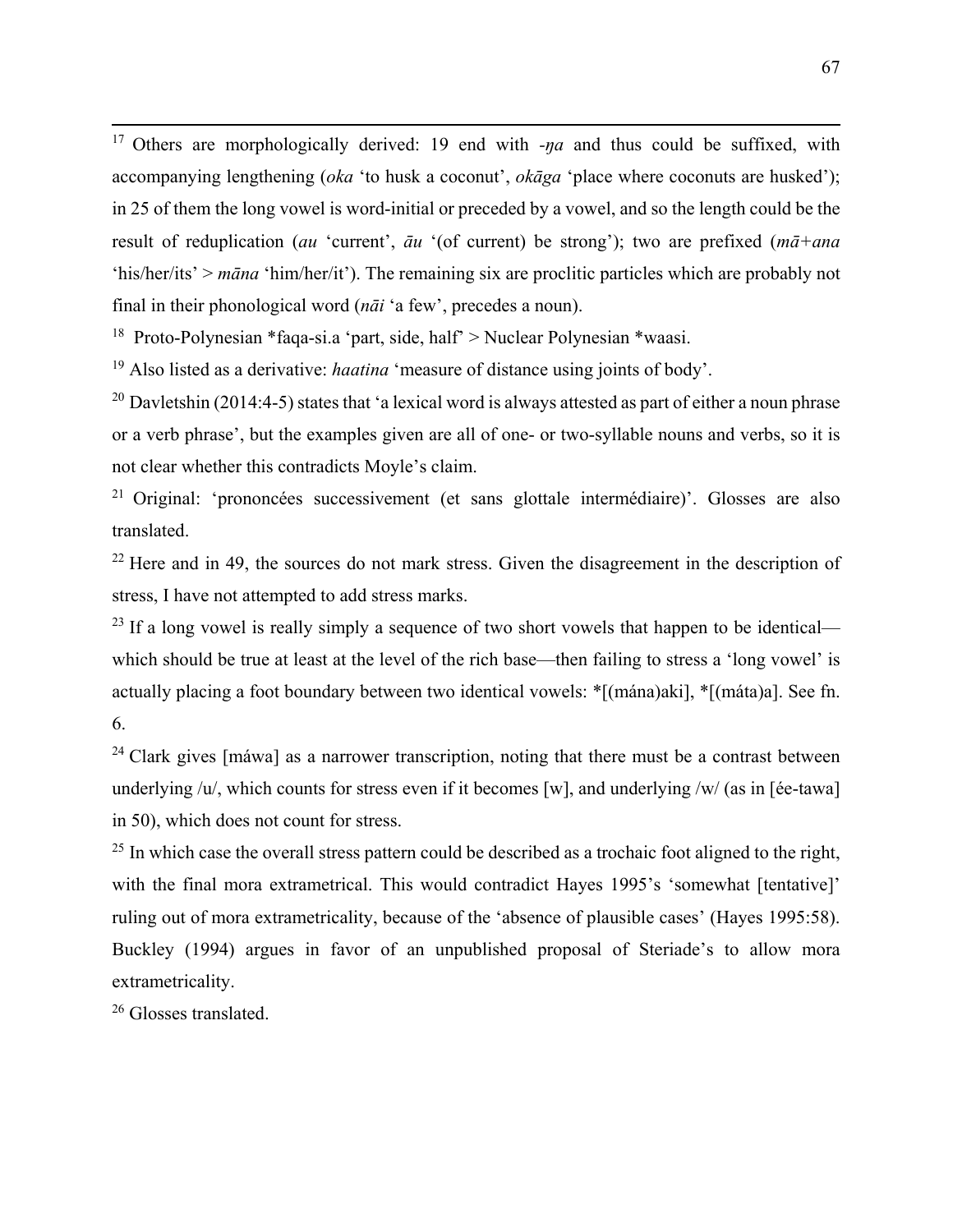|                            |                  | FOOTBINARITY- | <b>ALIGN</b>        | N <sub>O</sub> | <b>IDENT</b> |
|----------------------------|------------------|---------------|---------------------|----------------|--------------|
|                            | /maːli/          | mora          | (PWord, R; Foot, R) | BREAKING       | (long)       |
| tolerating HL#             | (máːli)          |               |                     |                |              |
| tolerating HL#             | má:)li           |               |                     |                |              |
| breaking                   | $ma(\text{áli})$ |               |                     |                |              |
| <i>trochaic shortening</i> | máli)            |               |                     |                |              |

<Tableau for example 2>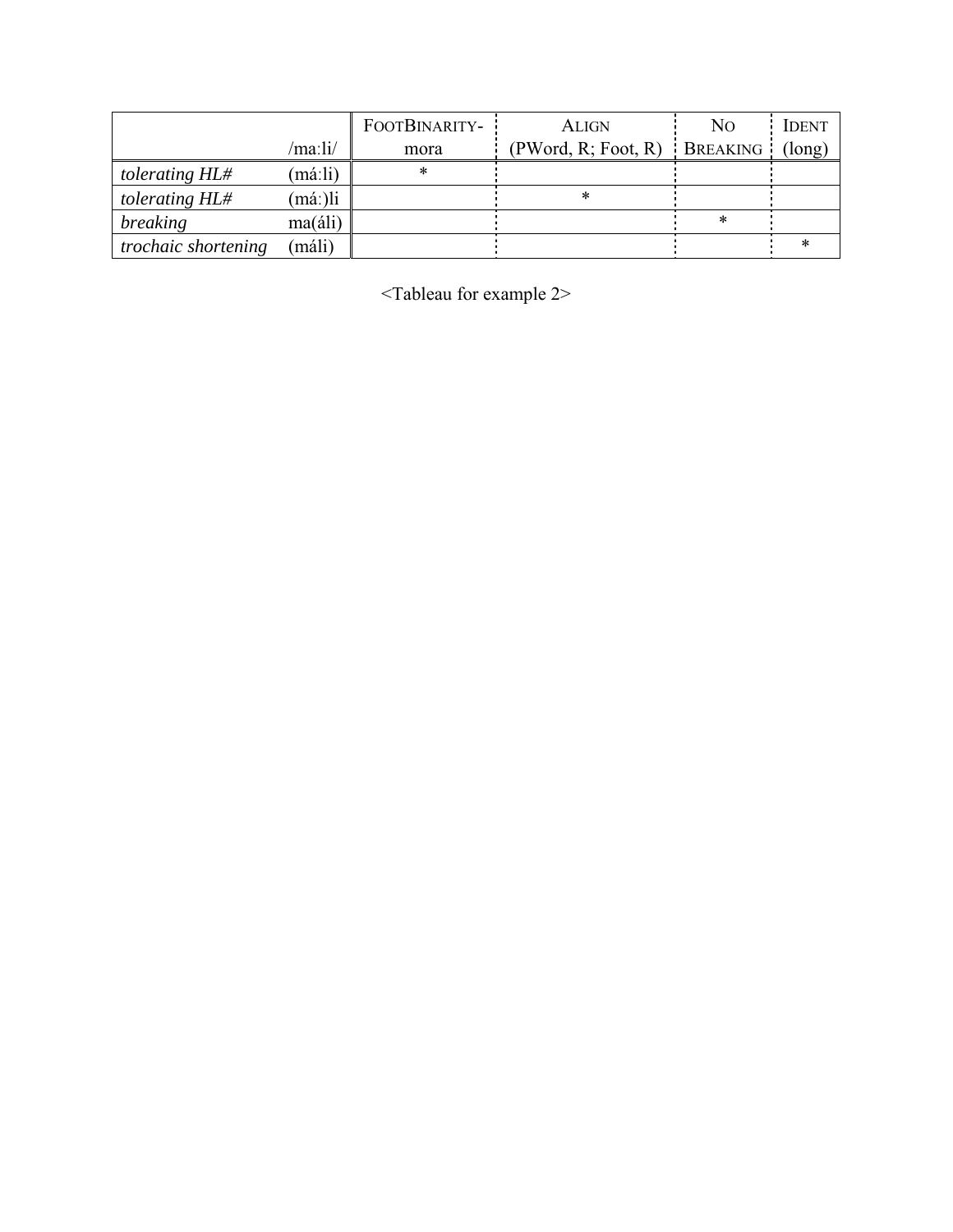|                 | LH root                           | $$ LH root w/       | HL root                                        | $HL$ root $w/$                                   | HL# on   | $V_i V_i$ on | lowest-ranked       |
|-----------------|-----------------------------------|---------------------|------------------------------------------------|--------------------------------------------------|----------|--------------|---------------------|
|                 | $/kuli$ :/                        | suffix              | /ma:li/                                        | suffix                                           | surface? | surface?     | constraint          |
|                 |                                   | /kuli:-ŋa/          |                                                | $/$ ma:li-na $/$                                 |          |              |                     |
| Trochaic        |                                   |                     |                                                |                                                  |          |              |                     |
| shortening      |                                   | shortening          | shortening                                     | de-shortening                                    | no       | no           | IDENT(long)         |
| language        |                                   | $[ku(li-na)]$       | $\left[ \text{(máli)} \right]$                 | $\left[$ (mà:)(lí-na) $\left]$                   |          |              |                     |
| <b>Breaking</b> | no change                         | <i>breaking</i>     | <i>breaking</i>                                | de-breaking                                      |          |              | <b>NOBREAKING</b>   |
| language        | $\left[\text{ku}($ lí: $)\right]$ | $[(kùli)(i-na)]$    | $[\text{ma}(\text{á}li)]$                      | $[(m\mathbf{\hat{a}})(l\mathbf{i}-n\mathbf{a})]$ | no       | yes          |                     |
| Tolerating      |                                   | no change           | no change                                      | no change                                        |          |              | <b>FOOTBINARITY</b> |
| language        |                                   | [ $ku(li:)$ -ŋa] or | $\left[\text{(m\'a:)}\right]$ or               | $[(m\lambda)(li-\eta\lambda)]$                   | yes      | no           |                     |
|                 |                                   | $[ku(li:-na)]$      | $\left[ \left( \text{m\'a:li} \right) \right]$ |                                                  |          |              | or ALIGN            |

TABLE 1. Predicted typology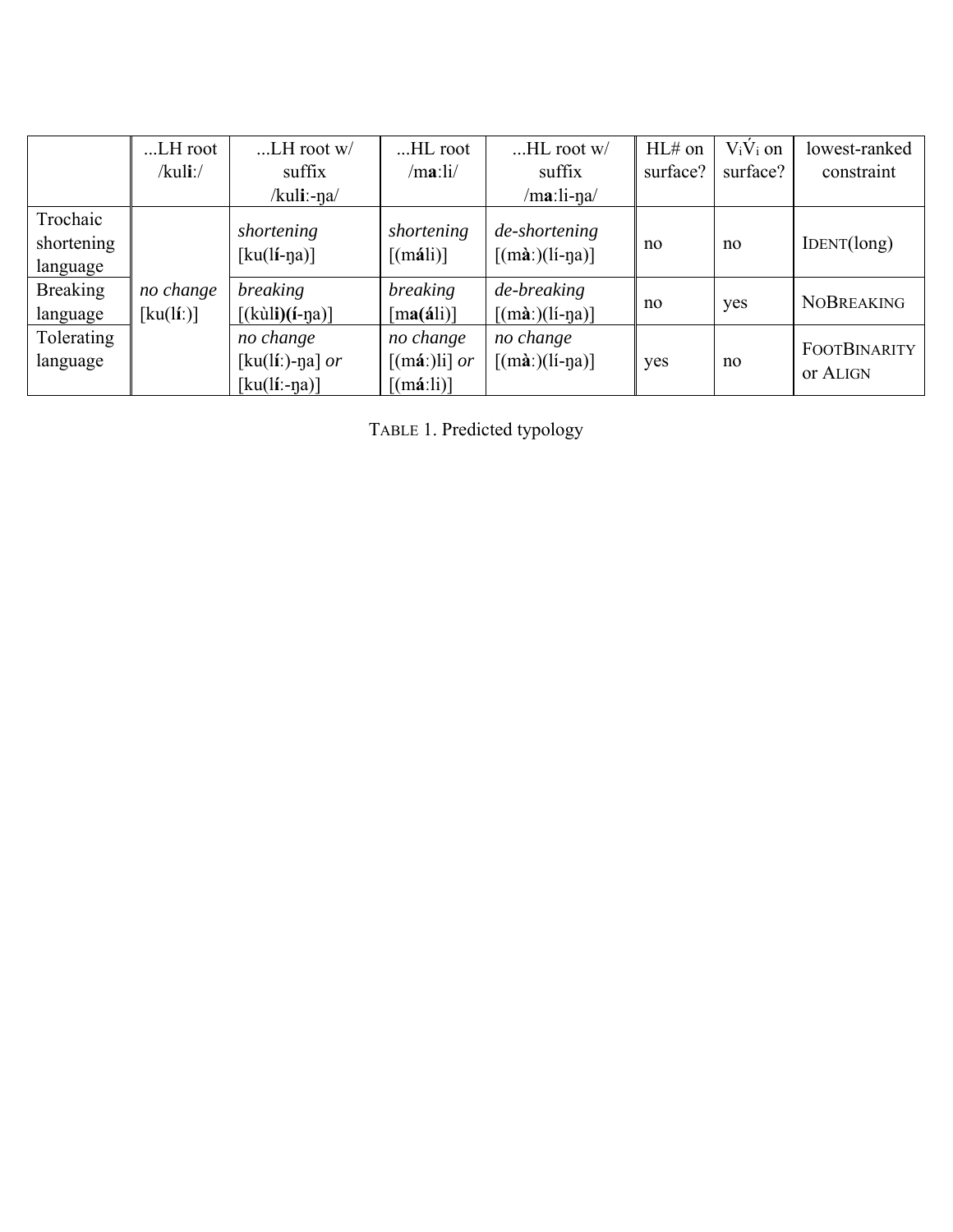*underlying structures* (a) one vowel: /maːli/ (b) two vowels: /maali/

*surface structures (syllabified)*  (d) two vowels, one syllable (e) two vowels, two syllables  $\int_{\mu}^{\sigma} \int_{\mu}^{\sigma} \int_{\mu}^{\sigma}$  or  $\int_{\mu}^{\sigma}$   $\int_{\mu}^{\sigma}$   $\int_{\mu}^{\sigma}$   $\int_{\mu}^{\sigma}$   $\int_{\mu}^{\sigma}$  | \ | | \ | | | |  $\left\langle \mu \mu \right\rangle$   $\mu$   $\left\langle \mu \mu \right\rangle$   $\left\langle \mu \mu \right\rangle$   $\left\langle \mu \mu \right\rangle$  $m a$ :  $l i$   $m a a l i$   $m a a l i$ 

<Example 3>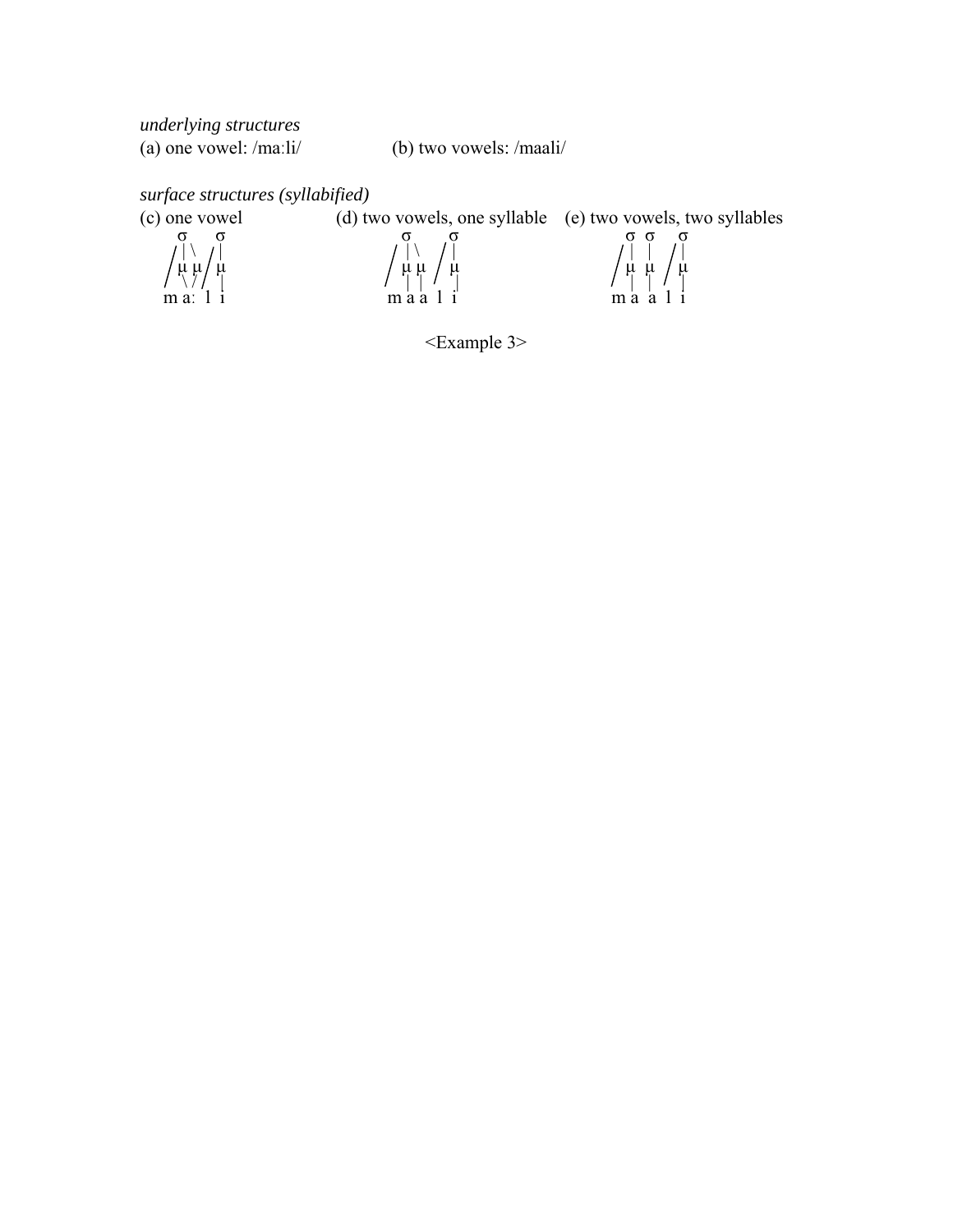|                     |                  | FOOTBINARITY- | <b>ALIGN</b>       | $*V_iV_i$ | MAX-V  |
|---------------------|------------------|---------------|--------------------|-----------|--------|
|                     | /maali/          | mora          | (Foot, R; Word, R) |           |        |
| tolerating HL#      | (máali)          | $\ast$        |                    |           |        |
| tolerating HL#      | (máa)li          |               | $\ast$             |           |        |
| <i>breaking</i>     | $ma(\text{áli})$ |               |                    | ∗         |        |
| trochaic shortening | (máli)           |               |                    |           | $\ast$ |

 $\bullet$  \*V<sub>i</sub>V<sub>i</sub>: a sequence of identical short vowels with stress on the second is prohibited

<Tableau for example 4>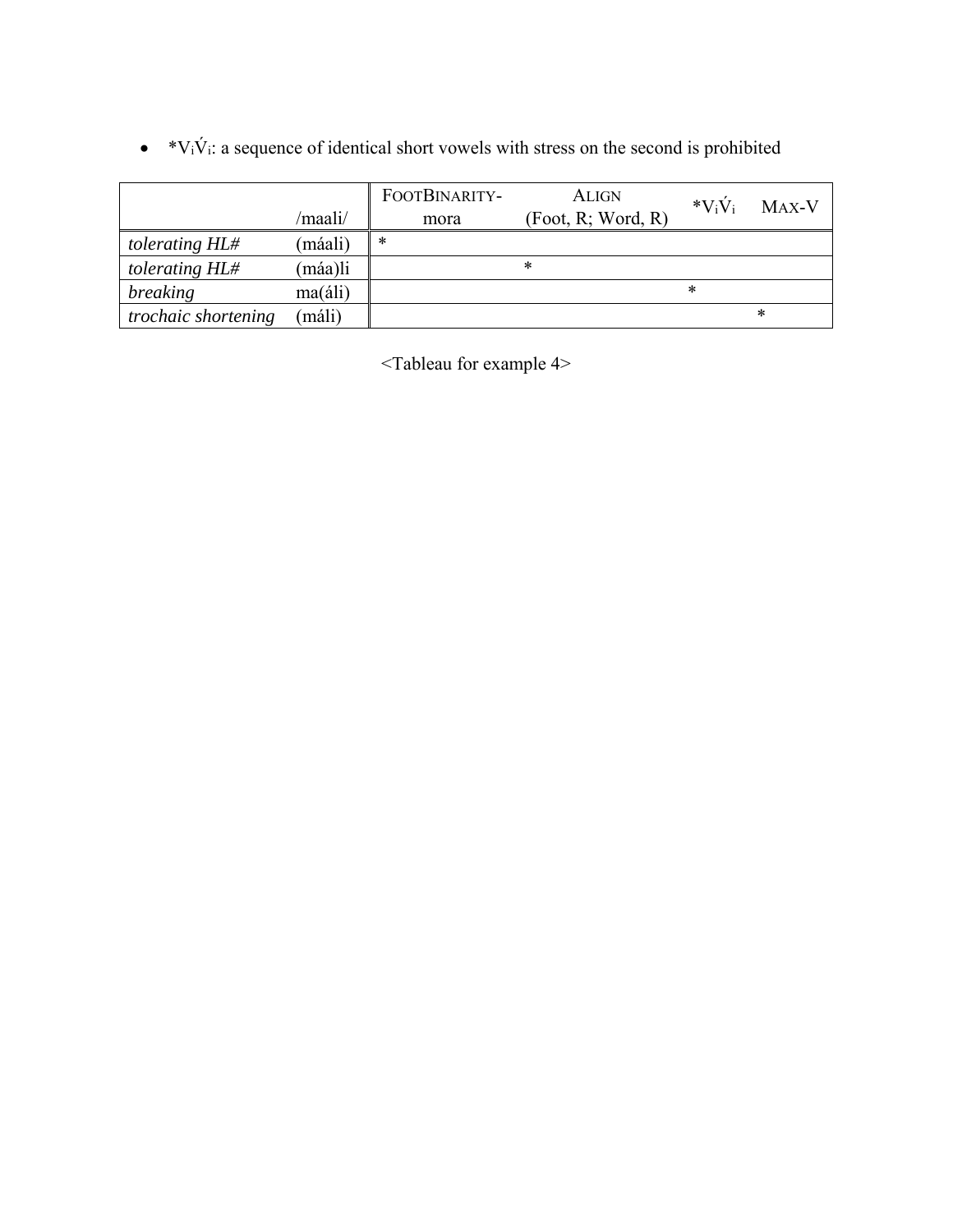|                                    | LH root                                             | $LH$ root w/ suffix         | HL root                                      | $HL$ root w/ suffix                     | $HL#$ on | $V_iV_i$ on |
|------------------------------------|-----------------------------------------------------|-----------------------------|----------------------------------------------|-----------------------------------------|----------|-------------|
|                                    | /kulii/                                             | /kul <b>ii-</b> na/         | /maali/                                      | /maali-na/                              | surface? | surface?    |
| Trochaic<br>shortening<br>language | no change<br>$\left[\text{ku}(l\mathbf{ii})\right]$ | shortening<br>$[ku(li-na)]$ | shortening<br>$\left[ \text{(máli)} \right]$ | de-shortening<br>$\lceil$ (màa)(lí-na)] | no       | no          |

TABLE 2. Schematic trochaic shortening language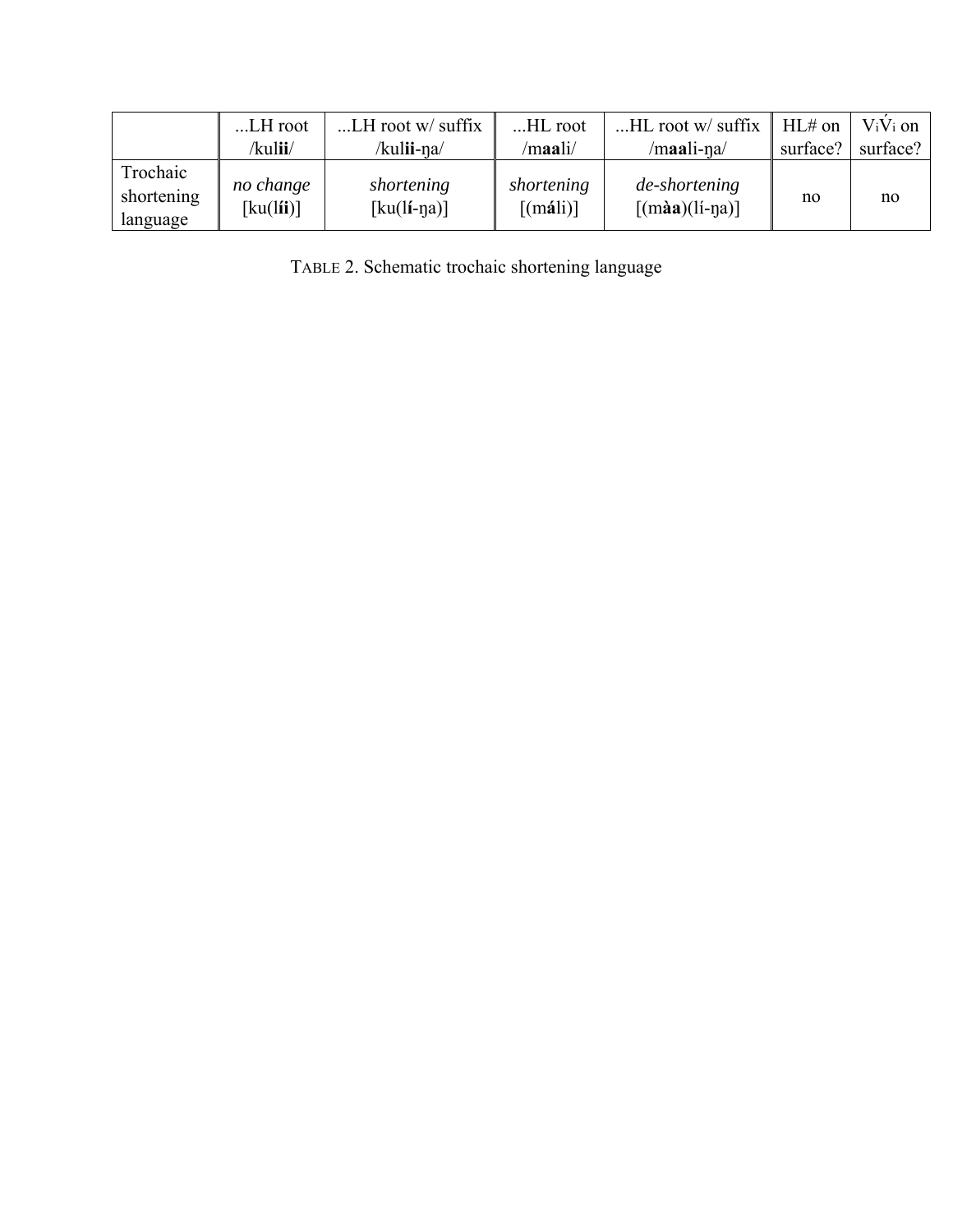|                     |                  | FOOTBINARITY- | <b>ALIGN</b>       | $*V_iV_i$ | MAX-V |
|---------------------|------------------|---------------|--------------------|-----------|-------|
|                     | /maali/          | mora          | (Foot, R; Word, R) |           |       |
| tolerating HL#      | (máali)          | $*1$          |                    |           |       |
| tolerating HL#      | (máa)li          |               | *                  |           |       |
| breaking            | $ma(\text{áli})$ |               |                    | *         |       |
| trochaic shortening | (máli)<br>☞      |               |                    |           |       |

<Tableau for example 9>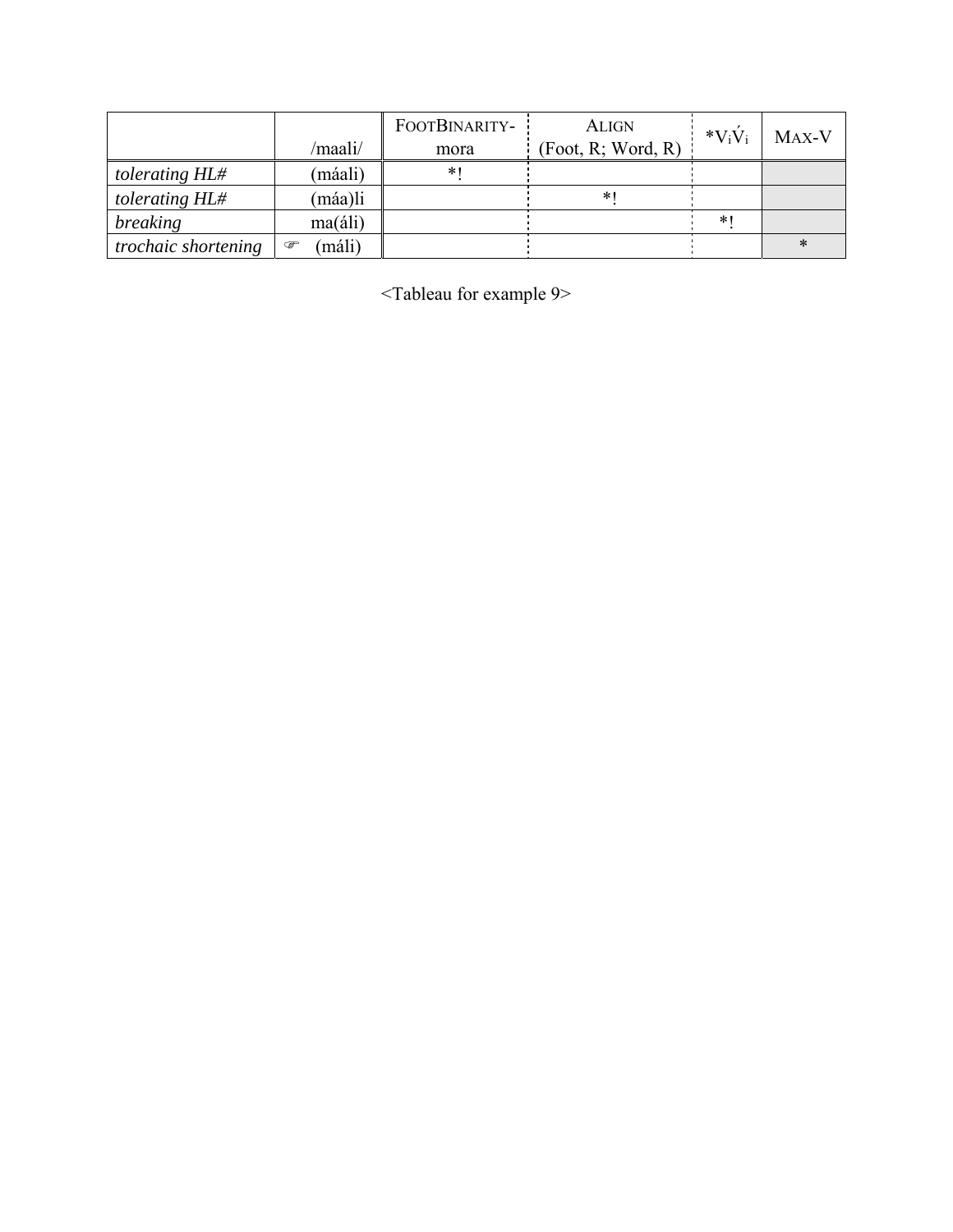| plural type                                                  | examples with<br>C-initial base                                           | $#$ items | examples with<br>V-initial base           | $#$ items        | %V-initial |
|--------------------------------------------------------------|---------------------------------------------------------------------------|-----------|-------------------------------------------|------------------|------------|
| CV redup.                                                    | sg. lafi<br>pl. lalafi<br>'hide'                                          | 122       | no examples                               | $\boldsymbol{0}$ | 0%         |
| bimoraic redup.                                              | sg. motu<br>pl. motumotu<br>'break'                                       | 17        | sg. saauni<br>pl. saauniuni<br>'prepare'  | $\mathbf{1}$     | 6%         |
| $fe$ - and/or -(C)i                                          | sg. toni<br>pl. fetoni<br>'throw'                                         | 19        | sg. oso<br>$pl.$ feoso(f)i<br>'jump'      | 8                | 30%        |
| $ta-$                                                        | sg. sulu<br>pl. tasulu<br>'insert'                                        | 16        | sg. ili<br>pl. taili 'blow'               | $\overline{4}$   | 20%        |
| CV redup. or ta-<br>(ambiguous)                              | sg. tanu<br>pl. tatanu<br>'cover over'                                    | 13        | NA                                        | NA               | NA         |
| first syll.<br>lengthened                                    | sg. palaluu<br>pl. paalaluu<br>'flap'                                     | 11        | sg. naosi<br>pl. naaosi<br>'prepare food' | $\overline{3}$   | 21%        |
| zero                                                         | sg. sili<br>pl. sili<br>'put up'                                          | 12        | sg. ulu<br>pl. ulu<br>'go into'           | $\overline{3}$   | 20%        |
| other (variation,<br>removal of redup.,<br>multiple marking) | sg. sui<br>$pl.$ fesui ~ tasui<br>'change'<br>sg. ?ote<br>pl. fe?ote?otei | 15        | sg. uliuli<br>pl. uli<br>'be black'       | $\overline{3}$   | 17%        |
| no listed plural                                             | 'scold'                                                                   | 804       |                                           | 145              | 15%        |
|                                                              | sg. vase<br>pl. none<br>'draw'                                            |           | sg. usi<br>pl. none<br>'melt'             |                  |            |
| total                                                        |                                                                           | 1030      |                                           | 167              | 14%        |

TABLE 3. Plural-marking patterns: CV reduplication is never used for a vowel-initial base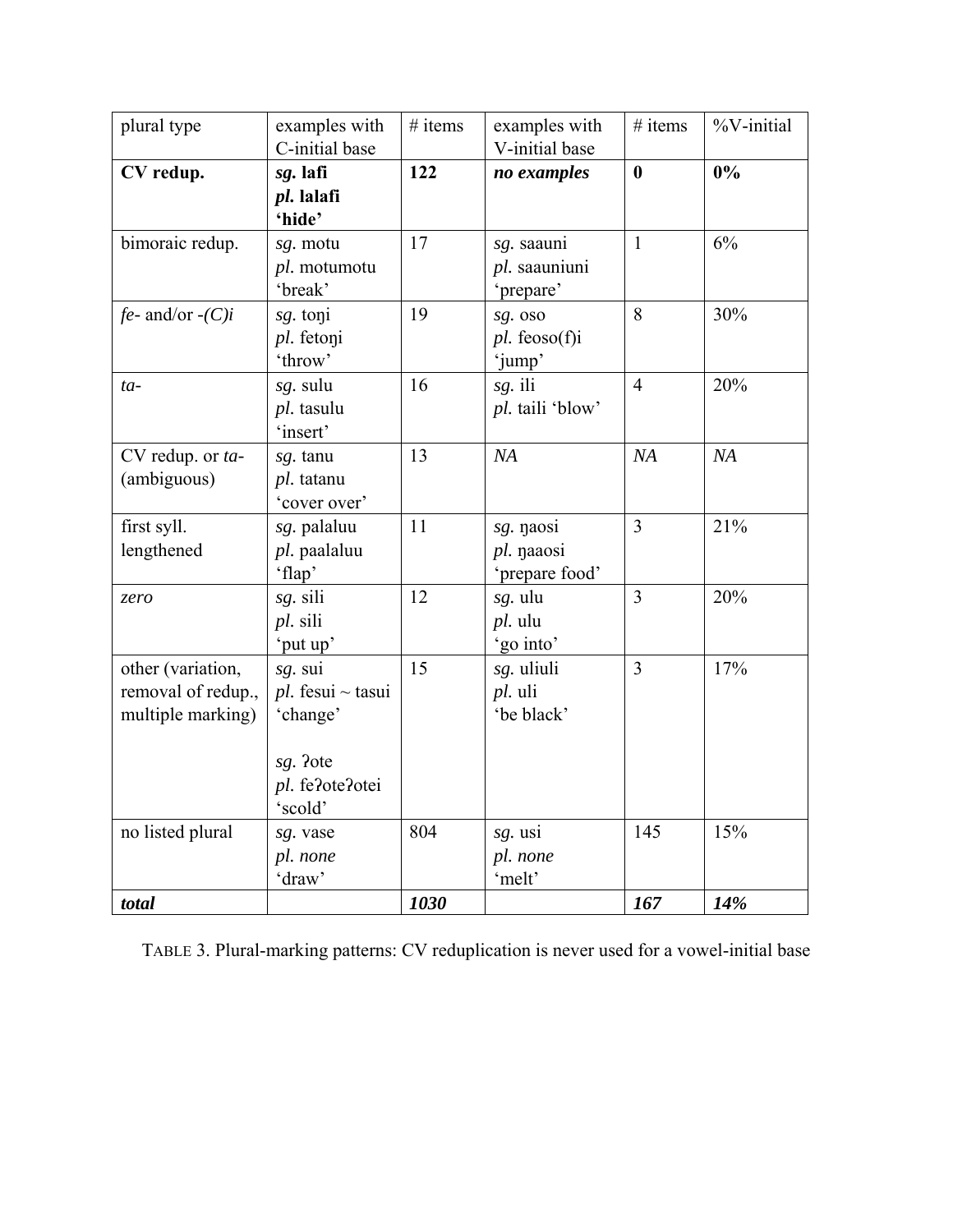| /pelee+na/ or /pele:+ na /<br>base: [pelée] |                            | FOOTBIN-<br>$\mu$ | <b>ALIGN</b><br>(PWd, R; Foot, R) | DON'TSHORTEN-<br>$V$ :-BA | $*V_iV_i$ | MAX-V<br><sub>or</sub><br>$IDENT-(long)$ |
|---------------------------------------------|----------------------------|-------------------|-----------------------------------|---------------------------|-----------|------------------------------------------|
| tolerating HL#                              | pe(léena)                  | $*1$              |                                   |                           |           |                                          |
| tolerating HL#                              | pe(lée)na                  |                   | $*1$                              |                           |           |                                          |
| breaking                                    | $pele(\hat{e}\eta a)$<br>☞ |                   |                                   |                           | *         |                                          |
| trochaic<br>shortening                      | pe(léna)<br>☞              |                   |                                   | *                         |           | $\ast$                                   |

<Tableau for example 12>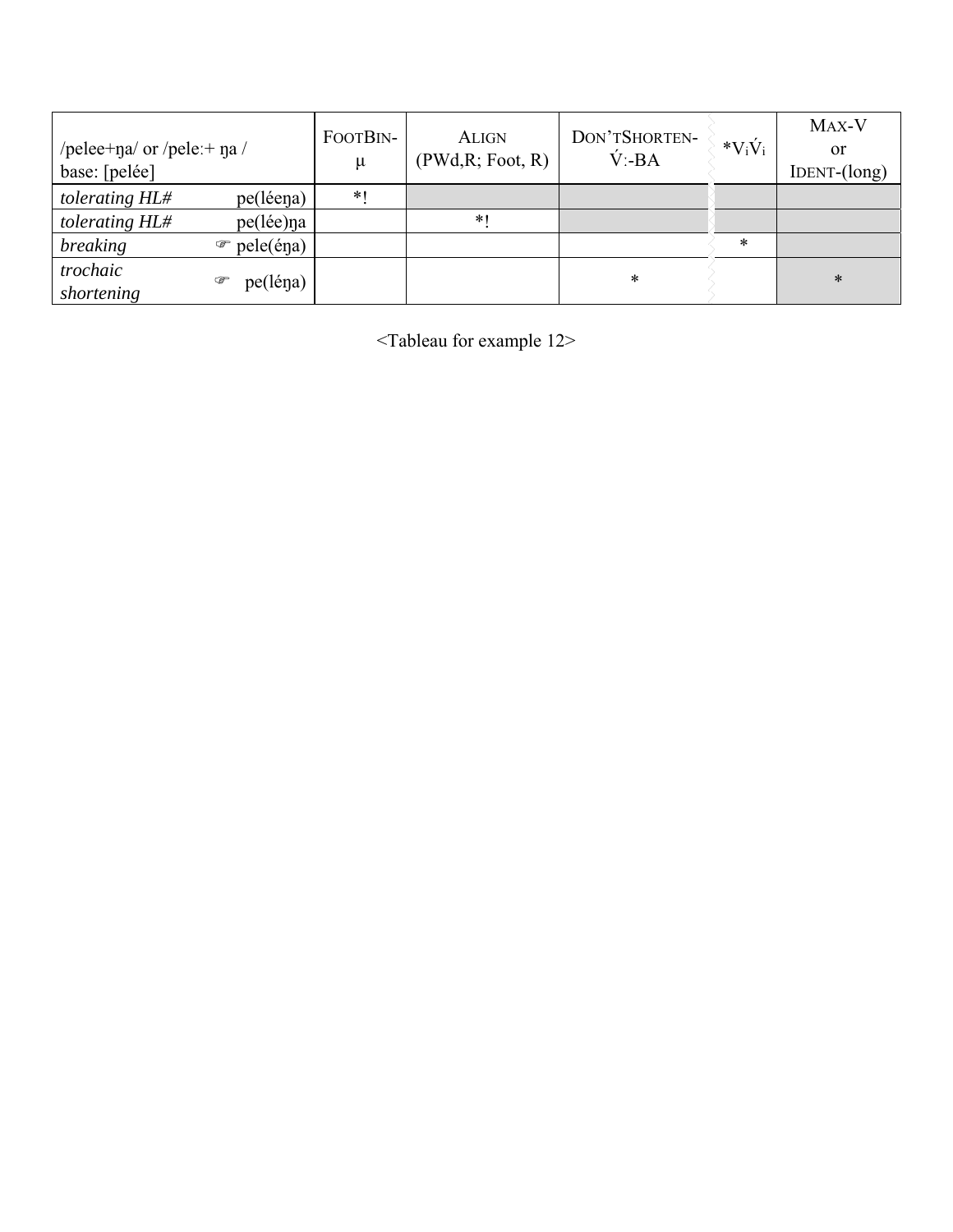|                 | LH root   | LH root w/ suffix   | HL root                   | $HL$ root w/ suffix    | $HL#$ on | $V_iV_i$ on |
|-----------------|-----------|---------------------|---------------------------|------------------------|----------|-------------|
|                 | /kulii/   | /kul <b>ii-</b> na/ | /maali/                   | $/$ maali-na $/$       | surface? | surface?    |
| <b>Breaking</b> | no change | breaking            | breaking                  | de-breaking            |          |             |
| language        | [ku(lii)] | $[(kùli)(i-na)]$    | $[\text{ma}(\text{áli})]$ | $\lceil$ (màa)(lí-na)] | no       | ves         |

TABLE 4. Schematic breaking language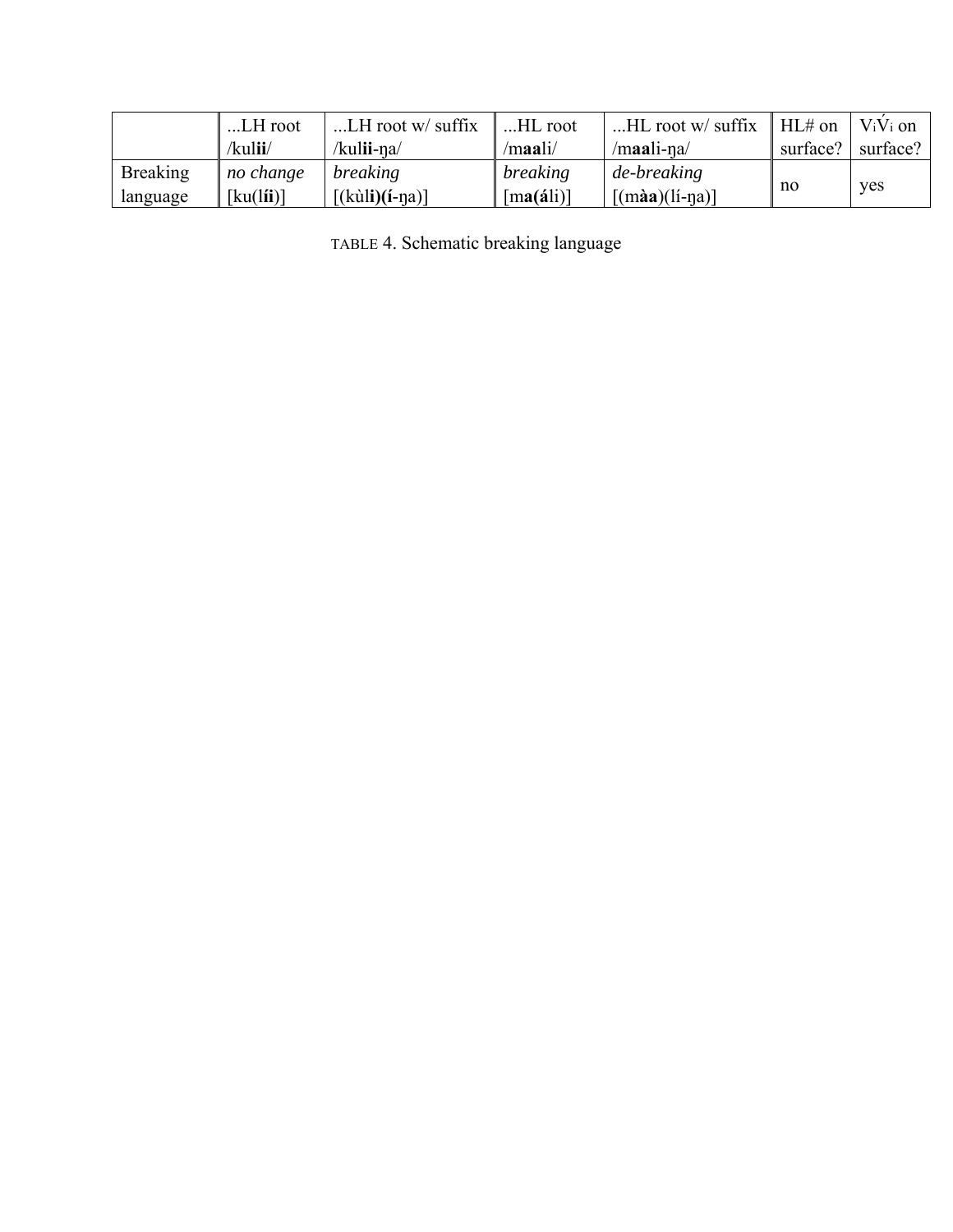|                            |                       | FOOTBINARITY- | <b>ALIGN</b>       | MAX- | $*V_iV_i$ |
|----------------------------|-----------------------|---------------|--------------------|------|-----------|
|                            | /maali/               | mora          | (Foot, R; Word, R) |      |           |
| tolerating HL#             | (máali)               | *1            |                    |      |           |
| tolerating HL#             | (máa)li               |               | ∗                  |      |           |
| breaking                   | $ma(\text{áli})$<br>☞ |               |                    |      |           |
| <i>trochaic shortening</i> | (máli)                |               |                    | $*1$ |           |

 $\le$ Tableau for example 18>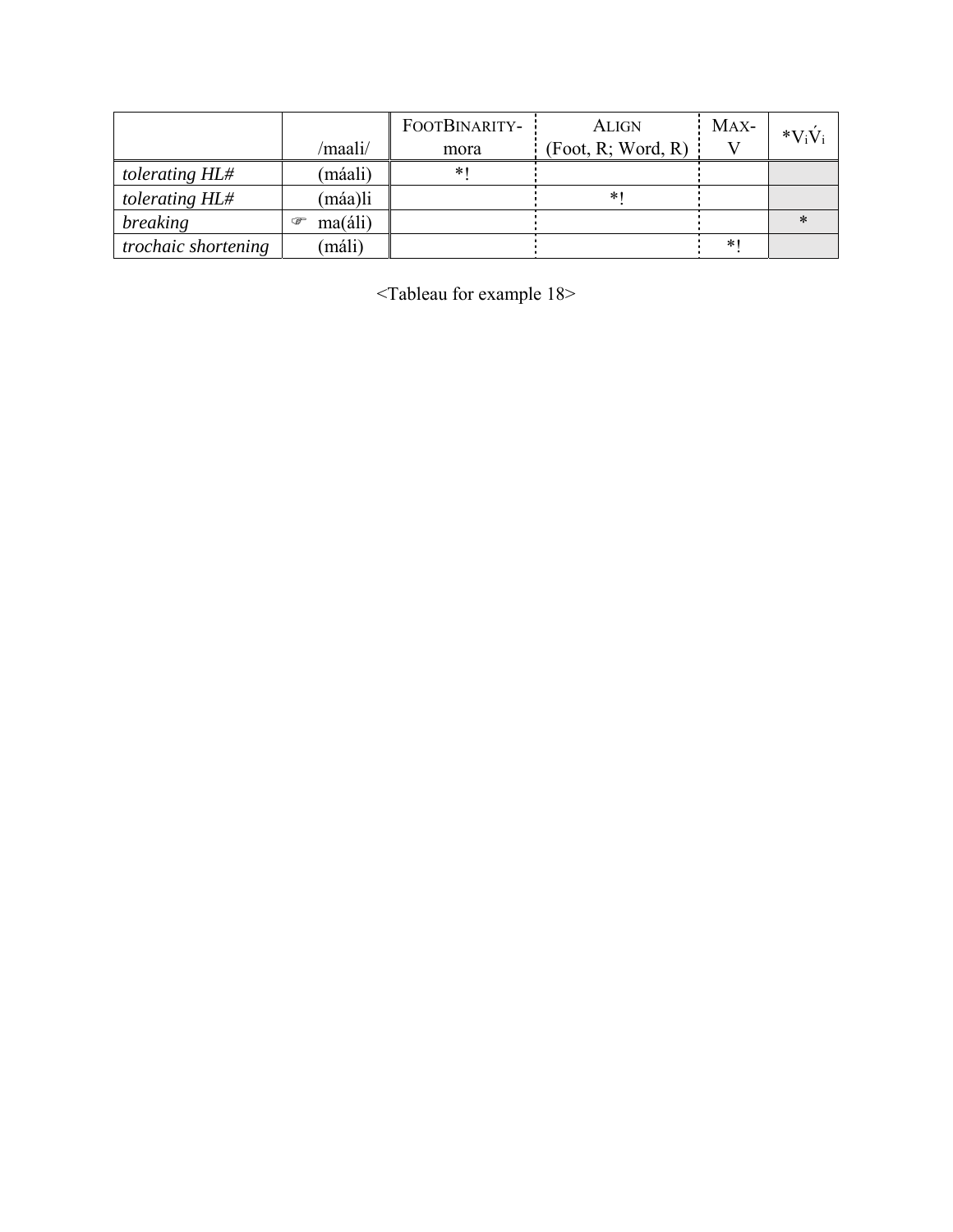|                   | FOOTBINARITY- | <b>ALIGN</b>        | MAX-V | $*V_iV_i$ | $*_{\mathrm{A}\mathrm{I}}$ |
|-------------------|---------------|---------------------|-------|-----------|----------------------------|
| /peesi/           | mora          | (PWord, R; Foot, R) |       |           |                            |
| (péesi)           | $*$           |                     |       |           |                            |
| $(p\acute{e}e)si$ |               | $*1$                |       |           |                            |
| pe(ési)<br>☞      |               |                     |       | ∗         |                            |
| (pési)            |               |                     | $*1$  |           |                            |

<Tableau for example 26a>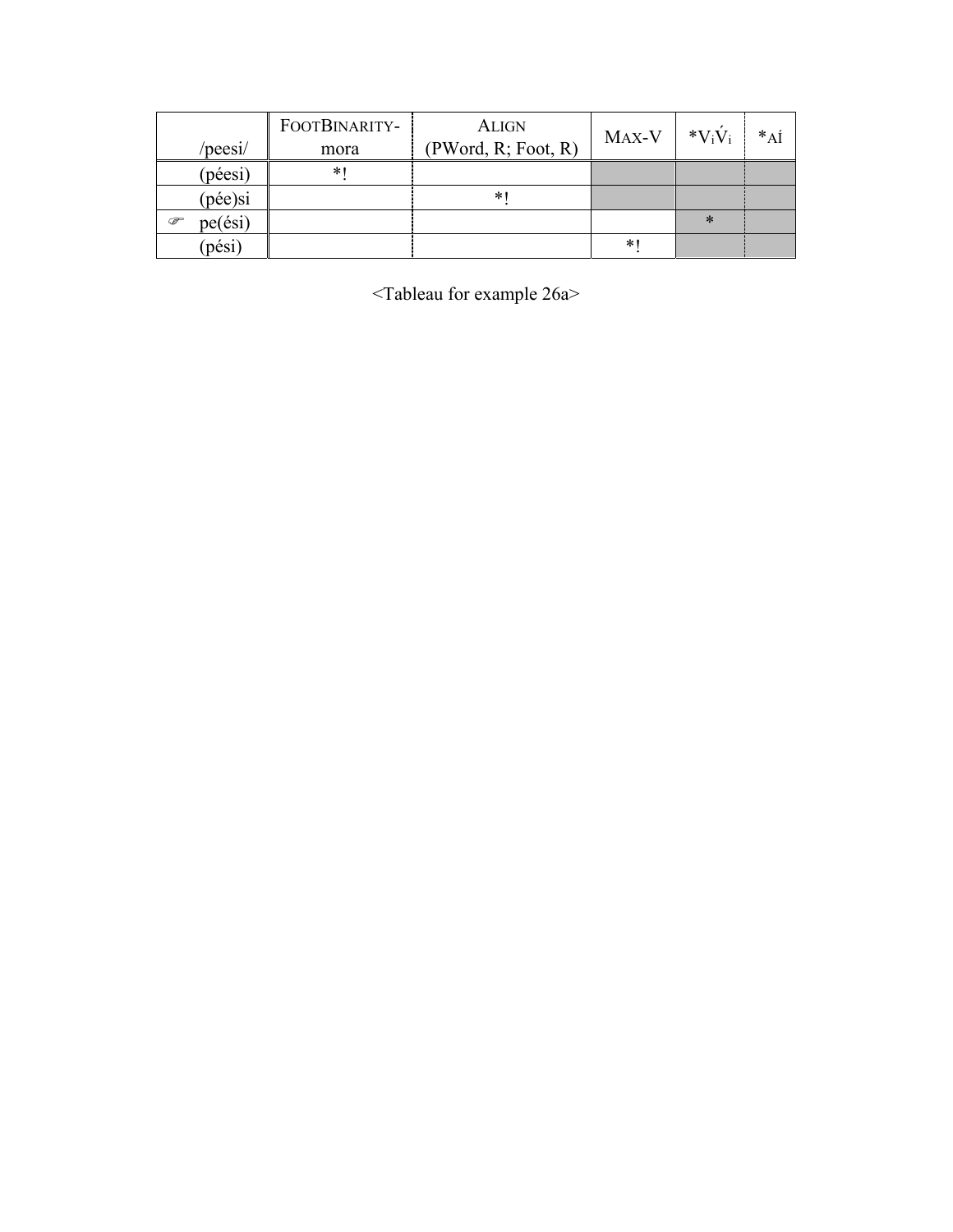|              | FOOTBINARITY- | <b>ALIGN</b>        | MAX-V  | $*V_iV_i$ | $*_{\mathrm{A}\mathrm{I}}$ |
|--------------|---------------|---------------------|--------|-----------|----------------------------|
| /paito/      | mora          | (PWord, R; Foot, R) |        |           |                            |
| (páito)      | $\ast$        |                     |        |           |                            |
| (pái)to      |               | $*1$                |        |           |                            |
| pa(íto)<br>P |               |                     |        |           | ∗                          |
| (páto)       |               |                     | $\ast$ |           |                            |

<Tableau for example 26b>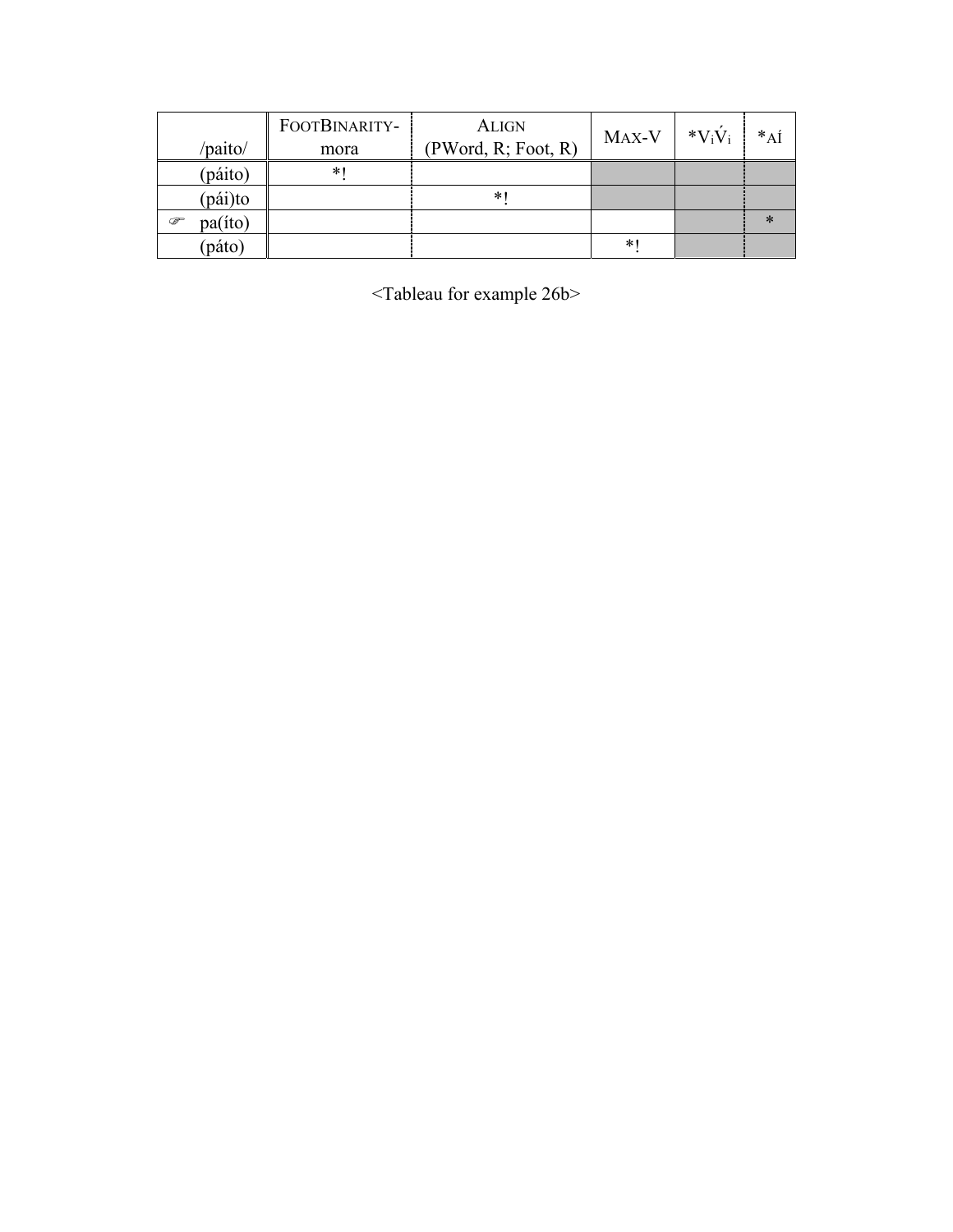|               |                                          | FOOTBINARITY- | <b>ALIGN</b>        | MAX-V | $*V_iV_i$ | $*_{\mathrm{A}\mathrm{I}}$ |                 |
|---------------|------------------------------------------|---------------|---------------------|-------|-----------|----------------------------|-----------------|
|               | /taaupoou/                               | mora          | (PWord, R; Foot, R) |       |           |                            | PARSE- $\sigma$ |
|               | $(t\grave{a}a)(\grave{u}po)(\acute{o}u)$ |               |                     |       | ∗         | $*1$                       |                 |
| $\mathscr{P}$ | $(t\grave{a}a) \text{upo}(\acute{o}u)$   |               |                     |       | $\ast$    |                            | $**$            |
|               | $ta(\text{àu})po(\text{óu})$             |               |                     |       | $**1$     |                            | $**$            |
|               | $(t\text{àu})\text{po}(\text{óu})$       |               |                     | $*1$  | $\ast$    |                            | $\ast$          |

<Tableau for example 26c>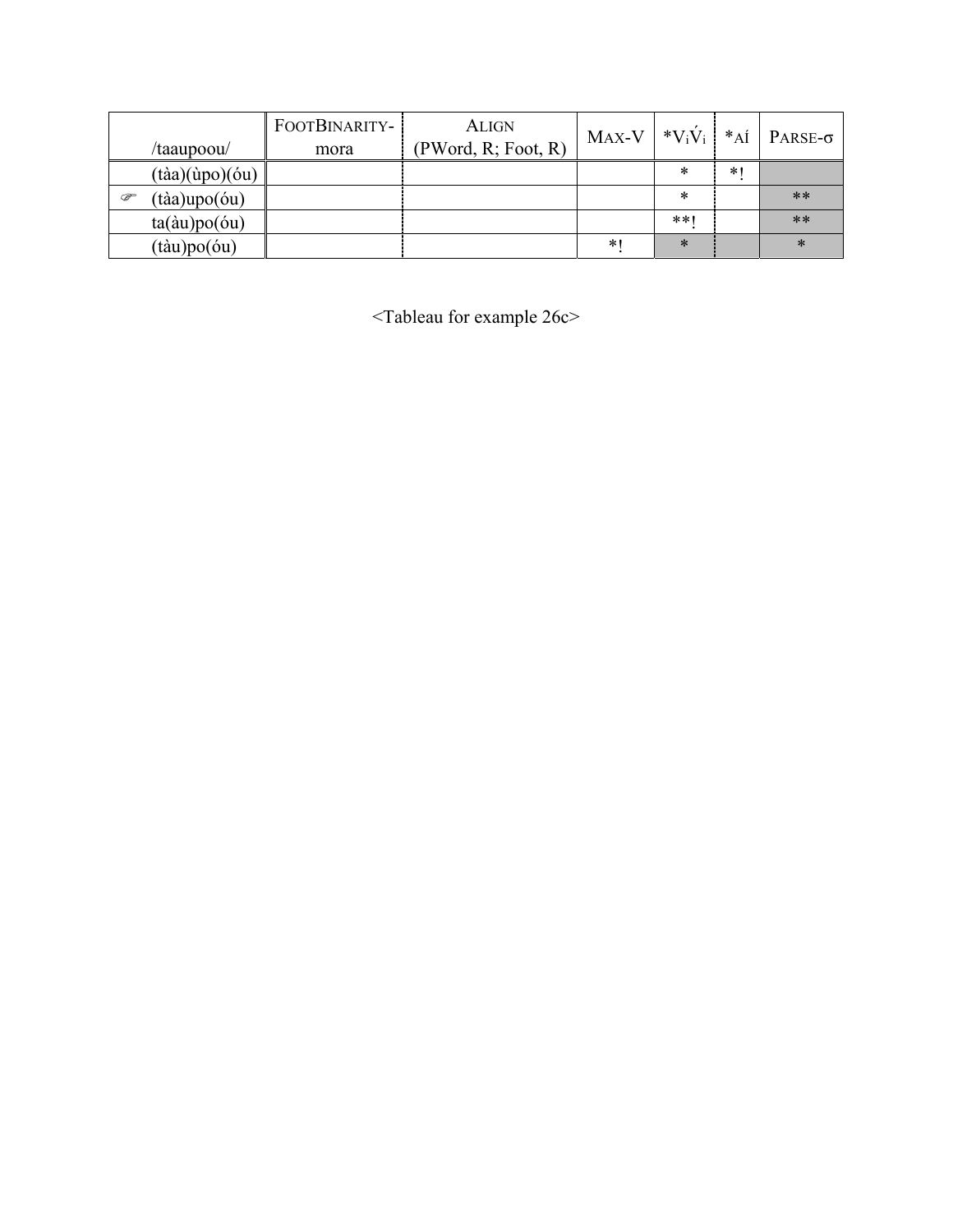| /maalu/        |                       | FOOTBIN- | <b>ALIGN</b>      | NOBREAKING- | MAX-V | $*V_iV_i$ |
|----------------|-----------------------|----------|-------------------|-------------|-------|-----------|
| no base        |                       |          | (PWd, R; Foot, R) | ВA          |       |           |
| tolerating HL# | (máalu)               | $*1$     |                   |             |       |           |
| tolerating HL# | (máa)lu               |          | $*$               |             |       |           |
| breaking       | $\mathcal{F}$ ma(álu) |          |                   |             |       |           |
| troch. short.  | (málu)                |          |                   |             | $*1$  |           |

<Tableau for example 34a>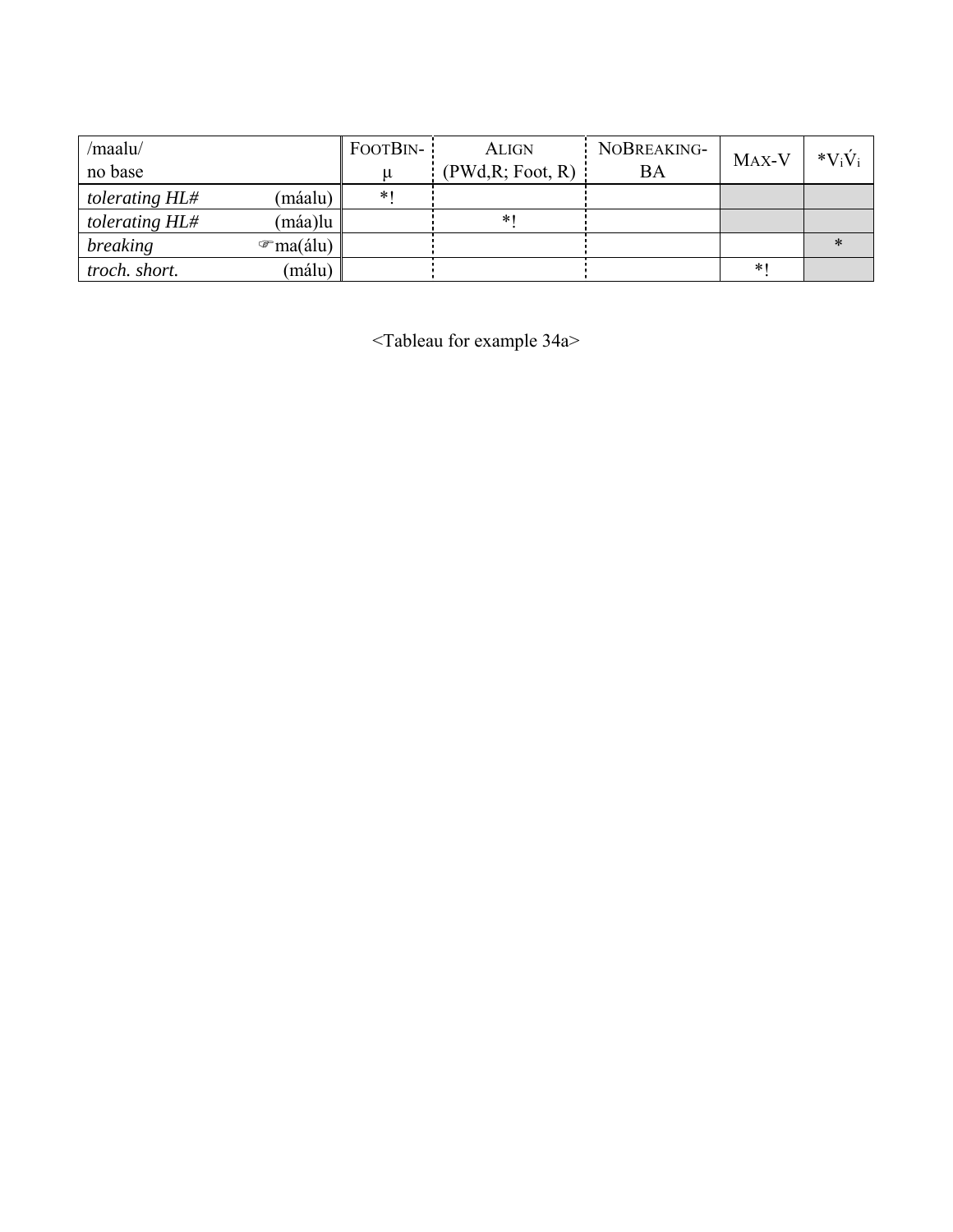| /he+taa+ $2i/$ |                   | FOOTBIN- | <b>ALIGN</b>     | NOBREAKING- | MAX-V | $*V_iV_i$ |
|----------------|-------------------|----------|------------------|-------------|-------|-----------|
| base: [táa]    |                   |          | (PWd,R; Foot, R) | BA          |       |           |
| tolerating HL# | he(táa?i)         | $*1$     |                  |             |       |           |
| tolerating HL# | $he(t\land a)$ ?i |          | $*1$             |             |       |           |
| breaking       | $heta(\hat{a}2i)$ |          |                  | * I         |       |           |
| troch. short.  | he(tá?i)<br>☞     |          |                  |             | ∗     |           |

<Tableau for example 34b>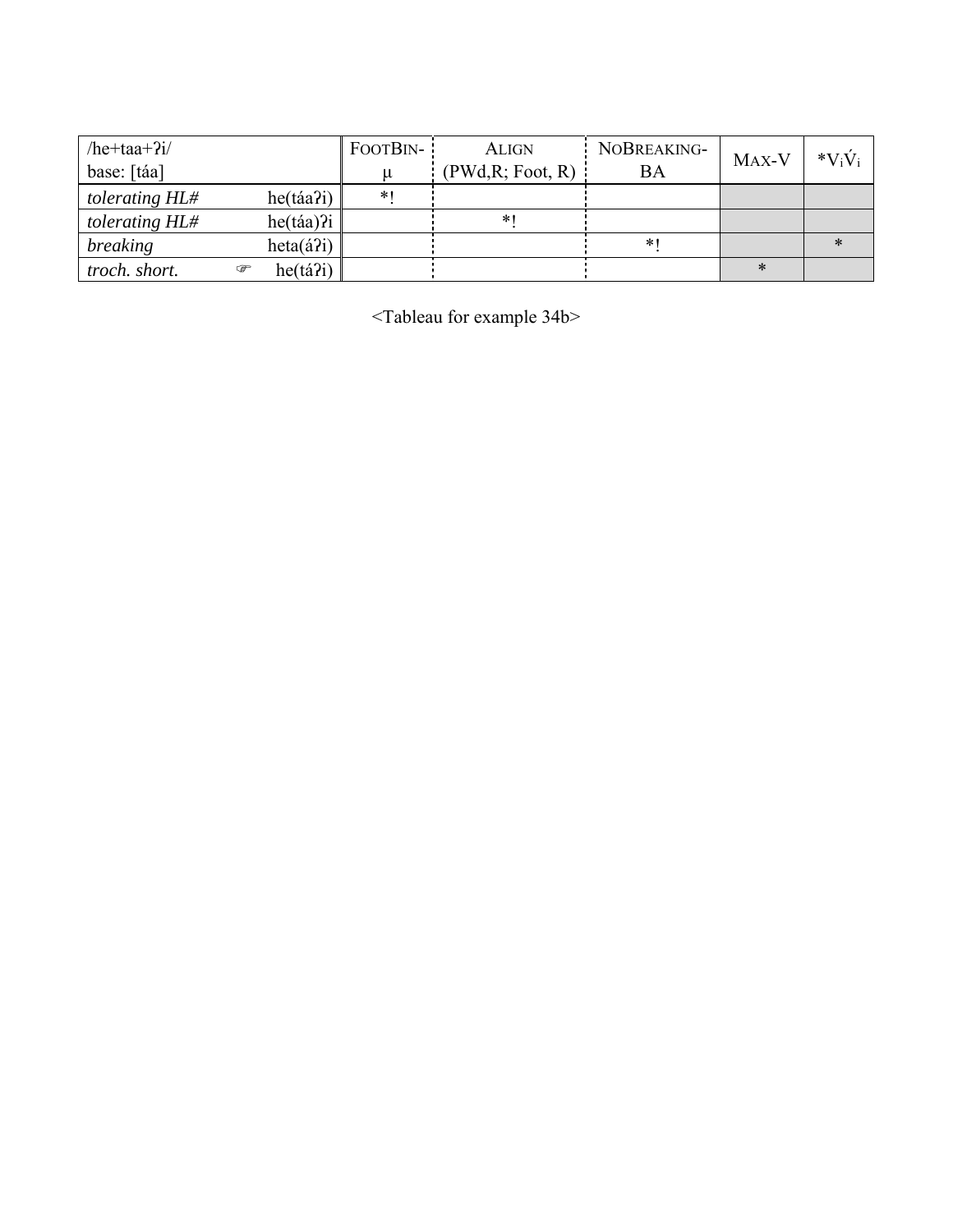|                        | LH root                                             | $LH$ root w/ suffix                             | HL root                                                          | $HL$ root w/ suffix                 | $HL#$ on | $V_iV_i$ on |
|------------------------|-----------------------------------------------------|-------------------------------------------------|------------------------------------------------------------------|-------------------------------------|----------|-------------|
|                        | /kulii/                                             | /kul <b>ii-</b> na/                             | /maali/                                                          | /maali-na/                          | surface? | surface?    |
| Tolerating<br>language | no change<br>$\left[\text{ku}(l\mathbf{ii})\right]$ | breaking<br>[ku(lii)-ŋa] $or$<br>$[ku(lii-na)]$ | no change<br>$\left[\text{(máa)}\right]$ or<br>$\lceil$ (máali)] | no change<br>$\lceil$ (màa)(lí-na)] | ves      | no          |

TABLE 5. Schematic tolerating language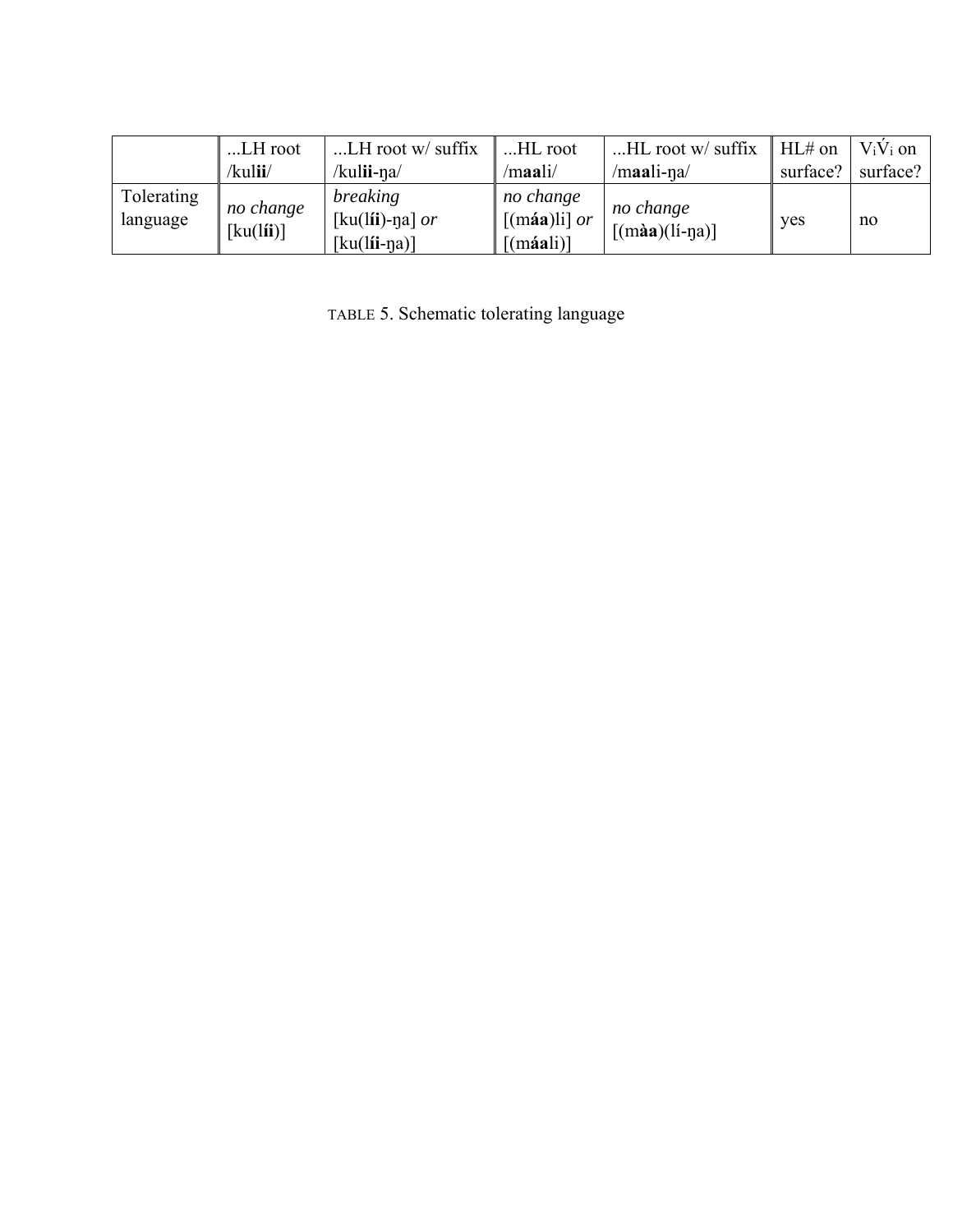|                     |                         | MAX-V | $*V_iV_i$ | FOOTBINARITY- | <b>ALIGN</b>       |
|---------------------|-------------------------|-------|-----------|---------------|--------------------|
|                     | /maali/                 |       |           | mora          | (Foot, R; Word, R) |
| tolerating HL#      | (máali)<br>☞            |       |           | $*$           |                    |
| tolerating HL#      | máa)li<br>$\circledast$ |       |           |               | $*$ 0              |
| breaking            | $ma(\text{áli})$        |       | $*1$      |               |                    |
| trochaic shortening | máli)                   | $*1$  |           |               |                    |

<Tableau for example 35>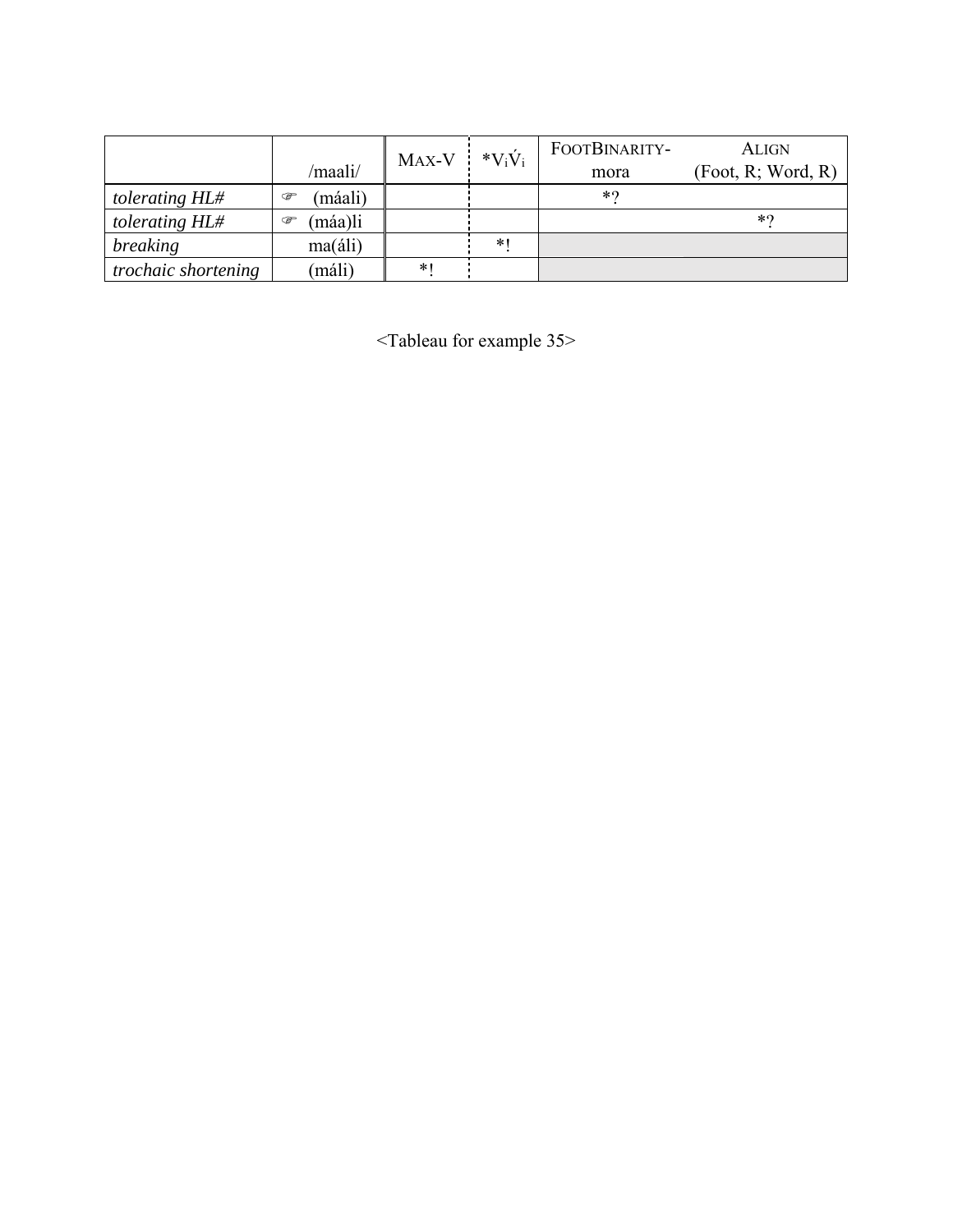|            | $*HL#$ and | $*$ $HL#$                 | *HL# violated               | Stress pattern      | Length           |
|------------|------------|---------------------------|-----------------------------|---------------------|------------------|
|            | $*V_iV_i$  | enforced,                 | (so no need to              | changes,  HL# no    | reinterpreted as |
|            | enforced,  | mainly through            | violate * $V_i\dot{V}_i$ ;  | longer              | stress, faithful |
|            | mainly     | breaking $\rightarrow$    | length                      | problematic;        | outputs pose no  |
|            | through    | * $V_i\dot{V}_i$ violated | alternations may            | length alternations | challenge to *HL |
|            | shortening |                           | persist                     | may persist         | or $V_iV_i$      |
| Marquesic  |            |                           | Hawaiian                    |                     |                  |
|            |            |                           | <b><i><u>Úa Pou</u></i></b> |                     |                  |
| Tahitic    |            |                           | Tuamotuan                   | Maori               |                  |
|            |            |                           | Tahitian                    |                     |                  |
| Rapa Nui   |            |                           |                             |                     | Rapa Nui         |
| Samoan     | Samoan     |                           |                             |                     |                  |
| Tokelauan  |            |                           | Tokelauan                   |                     |                  |
| E. Uvean-  |            | Niuafo'ou                 |                             |                     |                  |
| Niuafo'ou  |            |                           |                             |                     |                  |
| Ellicean   |            | Tuvaluan                  | Nukuoro                     |                     |                  |
|            |            |                           | Kapingamarangi              |                     |                  |
|            |            |                           | Takuu                       |                     |                  |
|            |            |                           | Ontong Java                 |                     |                  |
| Futunic    |            | Rennell-                  | East Futuna                 | Mele-Fila           | Futuna-Aniwa     |
|            |            | Bellona                   | (Emae)                      | (Emae)              | Vaeakau-Taumako  |
| Tongic     |            | Tongan                    |                             |                     |                  |
|            |            | Niuean                    |                             |                     |                  |
| E. Fijian  | Fijian     |                           |                             |                     |                  |
| W. Fijian- |            |                           |                             |                     | Rotuman          |
| Rotuman    |            |                           |                             |                     |                  |

TABLE 6. Languages by affiliation and behavior